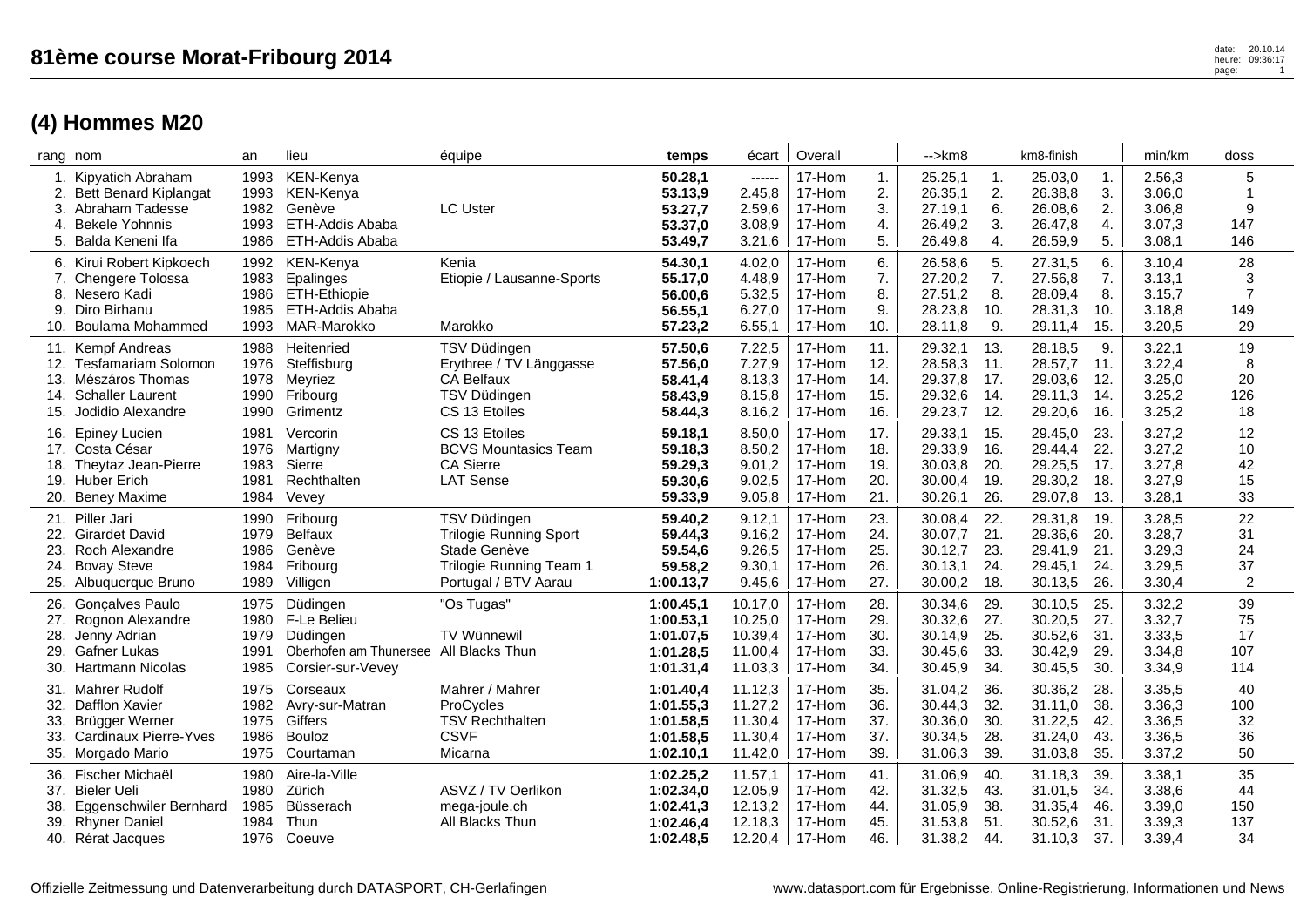|                                 | rang nom                                                                                                          | an                                   | lieu                                                                      | équipe                                                                             | temps                                                         | écart                                               | Overall                                        |                                      | $\rightarrow$ km $8$                                |                                  | km8-finish                                          |                                 | min/km                                         | doss                            |
|---------------------------------|-------------------------------------------------------------------------------------------------------------------|--------------------------------------|---------------------------------------------------------------------------|------------------------------------------------------------------------------------|---------------------------------------------------------------|-----------------------------------------------------|------------------------------------------------|--------------------------------------|-----------------------------------------------------|----------------------------------|-----------------------------------------------------|---------------------------------|------------------------------------------------|---------------------------------|
| 41.<br>42.<br>43.<br>44.        | <b>Camenzind Lukas</b><br>Raemy Hugo<br>Wyss Grégory<br><b>Berger Marc</b><br>45. Leitao Miguel                   | 1992<br>1975<br>1989<br>1981<br>1977 | Fribourg<br>Rechthalten<br>Lucens<br>Plaffeien<br>Genève                  | <b>Team Mahu Sport</b><br>USY Athletisme<br><b>SCOTT</b><br>FSG COLLONGE BELLERIVE | 1:02.58,7<br>1:03.16,0<br>1:03.30,6<br>1:03.33,0<br>1:03.35,8 | 12.30,6<br>12.47,9<br>13.02,5<br>13.04,9<br>13.07,7 | 17-Hom<br>17-Hom<br>17-Hom<br>17-Hom<br>17-Hom | 48.<br>49.<br>51.<br>52.<br>53.      | 31.48,9<br>31.53,7<br>30.37,6<br>31.05,8<br>31.43,6 | 47.<br>50.<br>31.<br>37.<br>46.  | 31.09,8<br>31.22,3<br>32.53,0<br>32.27,2<br>31.52,2 | 36.<br>41.<br>66.<br>55.<br>49. | 3.40,0<br>3.41,0<br>3.41,9<br>3.42,0<br>3.42,2 | 302<br>23<br>151<br>27<br>308   |
| 48.<br>49.                      | 46. Weber Philipp<br>47. Couto Nuno<br><b>Brunner Andreas</b><br>Vogelsang Luca<br>50. Girard Damien              | 1976<br>1984<br>1975<br>1991<br>1992 | Zürich<br>Genève<br><b>Sursee</b><br>Bösingen<br>Romont                   | Athletisme Viseu Geneve<br>Vogelsang/Schafer<br>carc                               | 1:03.42,6<br>1:03.43,5<br>1:03.49,8<br>1:03.51,6<br>1:03.55,5 | 13.14,5<br>13.15,4<br>13.21,7<br>13.23,5<br>13.27,4 | 17-Hom<br>17-Hom<br>17-Hom<br>17-Hom<br>17-Hom | 54.<br>55.<br>56.<br>57.<br>58.      | 32.22,1<br>31.52,8<br>32.04,5<br>31.49,8<br>31.16,2 | 56.<br>49.<br>52.<br>48.<br>42.  | 31.20,5<br>31.50,7<br>31.45,3<br>32.01,8<br>32.39,3 | 40.<br>48.<br>47.<br>51.<br>60. | 3.42,6<br>3.42,6<br>3.43,0<br>3.43,1<br>3.43,3 | 141<br>55<br>312<br>62<br>142   |
| 52.<br>53.<br>55.               | 51. Gousman Weideren<br><b>Udriot Philippe</b><br><b>Sturny Florian</b><br>54. Aeschlimann Gilles<br>Garcia Pablo | 1978<br>1990<br>1982<br>1979<br>1987 | Thônex<br>Massongex<br><b>Tafers</b><br>Le Locle<br>Vevey                 | <b>TRT Athlétisme Monthey</b><br><b>LAT Sense</b>                                  | 1:04.07,0<br>1:04.08,4<br>1:04.21,0<br>1:04.35,6<br>1:04.42,5 | 13.38,9<br>13.40,3<br>13.52,9<br>14.07,5<br>14.14,4 | 17-Hom<br>17-Hom<br>17-Hom<br>17-Hom<br>17-Hom | 60.<br>61.<br>62.<br>66.<br>68.      | 31.39,7<br>32.35,7<br>30.59,9<br>32.05,3<br>33.44,6 | 45.<br>58.<br>35.<br>53.<br>84.  | 32.27,3<br>31.32,7<br>33.21,1<br>32.30,3<br>30.57,9 | 56.<br>44.<br>77.<br>59.<br>33. | 3.44,0<br>3.44,1<br>3.44,8<br>3.45,7<br>3.46,1 | 57<br>52<br>135<br>86<br>109    |
| 56.<br>57.<br>58.<br>59.<br>60. | Zaugg Markus<br><b>Baldacchino Olivier</b><br>Bähler Lukas<br>Steinmann Yannick<br><b>Baeriswyhl Vincent</b>      | 1987<br>1978<br>1982<br>1979<br>1989 | Madiswil<br>Genève<br>Thun<br>Lausanne<br>Bourguillon                     | <b>TV Madiswil</b><br>PerForm CBS<br>Laufteam Bircher Thun                         | 1:04.57,5<br>1:05.01,1<br>1:05.07,4<br>1:05.10,4<br>1:05.15,3 | 14.29,4<br>14.33,0<br>14.39,3<br>14.42,3<br>14.47,2 | 17-Hom<br>17-Hom<br>17-Hom<br>17-Hom<br>17-Hom | 69.<br>70.<br>71.<br>72.<br>73.      | 32.28,2<br>33.01,2<br>32.37,4<br>32.50,0<br>32.58,5 | 57.<br>66.<br>59.<br>62.<br>64.  | 32.29,3<br>31.59,9<br>32.30,0<br>32.20,4<br>32.16,8 | 57.<br>50.<br>58.<br>53.<br>52. | 3.46,9<br>3.47,2<br>3.47,5<br>3.47,7<br>3.48,0 | 760<br>90<br>304<br>744<br>391  |
| 63.<br>64.<br>65.               | 61. Faivre Matthias<br>62. Roux Deve<br>Baghin Fabio<br><b>Tornay Camille</b><br><b>Besse Pierre-Etienne</b>      | 1988<br>1978<br>1984<br>1982<br>1987 | Laupen BE<br>Grimisuat<br>Villars-sur-Glâne<br>Lausanne<br>Muraz (Sierre) | <b>STBern</b><br>CS 13 Etoiles<br><b>Trilogie Running Team</b>                     | 1:05.23.1<br>1:05.29,7<br>1:05.32,7<br>1:05.33,2<br>1:05.37,4 | 14.55,0<br>15.01,6<br>15.04,6<br>15.05,1<br>15.09,3 | 17-Hom<br>17-Hom<br>17-Hom<br>17-Hom<br>17-Hom | 76.<br>77.<br>78.<br>80.<br>81.      | 32.12,9<br>33.56,0<br>32.18,2<br>33.09,8<br>32.55,7 | 54.<br>93.<br>55.<br>73.<br>63.  | 33.10,2<br>31.33,7<br>33.14,5<br>32.23,4<br>32.41,7 | 73.<br>45.<br>75.<br>54.<br>62. | 3.48,4<br>3.48,8<br>3.49,0<br>3.49,0<br>3.49,3 | 104<br>61<br>53<br>58<br>54     |
| 66.<br>68.<br>69.               | Jodry Stève<br>67. Piccand Cédric<br><b>Tschopp Sebastian</b><br><b>Trachsel Beat</b><br>70. Muller Matthieu      | 1975<br>1975<br>1985<br>1986<br>1982 | Les Bois<br>Corpataux-Magnedens<br>Schmitten FR<br>Tafers<br>Pully        | CAG Farvagny I<br>LAT Sense 1<br><b>SC Plasselb</b>                                | 1:05.44,9<br>1:05.47,4<br>1:05.51,8<br>1:05.57,5<br>1:06.01,7 | 15.16,8<br>15.19,3<br>15.23,7<br>15.29,4<br>15.33,6 | 17-Hom<br>17-Hom<br>17-Hom<br>17-Hom<br>17-Hom | 83.<br>84.<br>86.<br>87.<br>88.      | 33.05,2<br>32.46,5<br>32.59,3<br>33.02,4<br>33.02,0 | 70.<br>61.<br>65.<br>68.<br>67.  | 32.39,7<br>33.00,9<br>32.52,5<br>32.55,1<br>32.59,7 | 61.<br>71.<br>64.<br>68.<br>70. | 3.49,7<br>3.49,9<br>3.50,1<br>3.50,4<br>3.50,7 | 314<br>326<br>305<br>43<br>121  |
| 71.<br>73.<br>74.               | Lugrin Thomas<br>72. Oudin Nathanael<br><b>Richard Patrick</b><br>Lugeon Blaise<br>75. Carrel David               | 1990<br>1981<br>1985<br>1977<br>1988 | Chernex<br>Fribourg<br>Orbe<br>Chevilly<br>Granges-Paccot                 | Inspired <sub>2Run</sub><br>Tryverdon<br>Police cantonale 2                        | 1:06.13,3<br>1:06.24,0<br>1:06.37,0<br>1:06.45,1<br>1:07.10,2 | 15.45,2<br>15.55,9<br>16.08,9<br>16.17,0<br>16.42,1 | 17-Hom<br>17-Hom<br>17-Hom<br>17-Hom<br>17-Hom | 90.<br>92.<br>94.<br>98.<br>101.     | 33.08,1<br>33.30,0<br>33.04,5<br>33.09,5<br>34.17,6 | 71.<br>79.<br>69.<br>72.<br>101. | 33.05,2<br>32.54,0<br>33.32,5<br>33.35,6<br>32.52,6 | 72.<br>67.<br>84.<br>85.<br>65. | 3.51,4<br>3.52,0<br>3.52,7<br>3.53,2<br>3.54,7 | 369<br>311<br>306<br>698<br>662 |
| 76.<br>78.<br>79.               | <b>Martin Pascal</b><br>77. Pinto Ricardo<br>Antille Stéphane<br><b>Courtois David</b><br>80. Grosset Nicolas     | 1975<br>1987<br>1976<br>1980<br>1975 | Morges<br>Veyrier<br>Villaz-St-Pierre<br>Senarclens<br>Lausanne           | <b>Flower Runners</b><br>Le Panard Migros Genève<br>Tri Team Pully                 | 1:07.10,4<br>1:07.14,4<br>1:07.15,7<br>1:07.16,5<br>1:07.17,0 | 16.42,3<br>16.46,3<br>16.47,6<br>16.48.4<br>16.48,9 | 17-Hom<br>17-Hom<br>17-Hom<br>17-Hom<br>17-Hom | 102.<br>105.<br>106.<br>107.<br>109. | 33.48,0<br>33.47,8<br>33.24,8<br>33.27,4<br>33.52,2 | 88.<br>87.<br>74.<br>78.<br>92.  | 33.22,4<br>33.26,6<br>33.50,9<br>33.49,1<br>33.24,8 | 80.<br>82.<br>91.<br>89.<br>81. | 3.54,7<br>3.54,9<br>3.55,0<br>3.55,0<br>3.55,1 | 706<br>315<br>322<br>524<br>355 |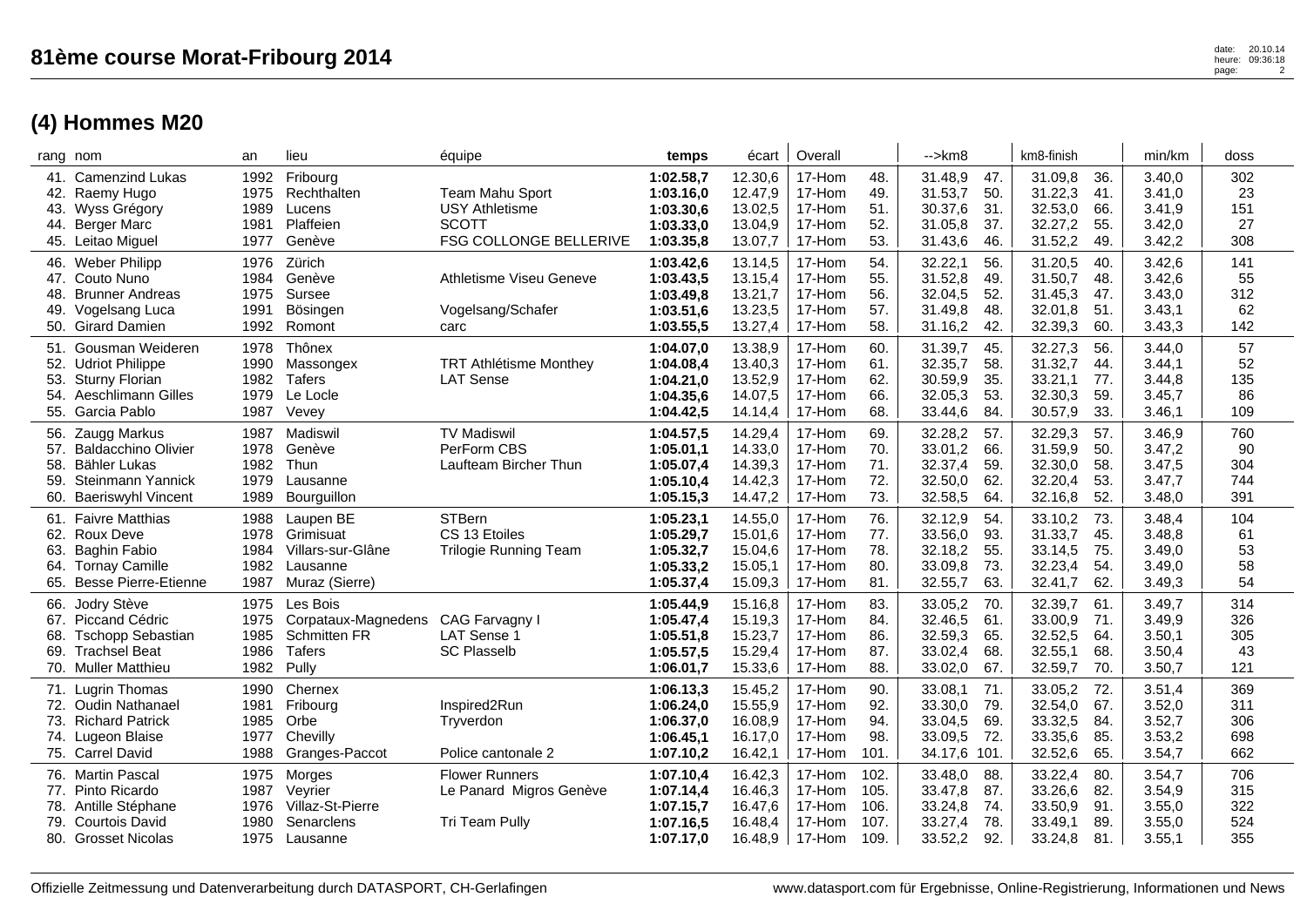|                                  | rang nom                                                                                                                 | an                                   | lieu                                                                               | équipe                                                                        | temps                                                         | écart                                               | Overall                                        |                                      | $\rightarrow$ km $\beta$                                                               | km8-finish                                                                             | min/km                                         | doss                              |
|----------------------------------|--------------------------------------------------------------------------------------------------------------------------|--------------------------------------|------------------------------------------------------------------------------------|-------------------------------------------------------------------------------|---------------------------------------------------------------|-----------------------------------------------------|------------------------------------------------|--------------------------------------|----------------------------------------------------------------------------------------|----------------------------------------------------------------------------------------|------------------------------------------------|-----------------------------------|
| 82.<br>83.<br>84.<br>85.         | 81. Nyffenegger Marc<br>Kemnitz Rafal<br><b>Schindl David</b><br>Roduit Cédric<br>Zanarelli Adrien                       | 1982<br>1979<br>1976<br>1976<br>1986 | Thun<br>Gimel<br>Genève<br>St-Saphorin-sur-Morges<br>Leysin                        | All Blacks Thun<br><b>TTP</b>                                                 | 1:07.19,4<br>1:07.21,2<br>1:07.25,6<br>1:07.26,9<br>1:07.31,7 | 16.51,3<br>16.53,1<br>16.57,5<br>16.58,8<br>17.03,6 | 17-Hom<br>17-Hom<br>17-Hom<br>17-Hom<br>17-Hom | 110.<br>112.<br>114.<br>115.<br>117. | 34.03,8<br>96.<br>33.32,3<br>81.<br>34.29,4 109.<br>33.48,0<br>88.<br>33.26,3<br>75.   | 33.15,6<br>76.<br>33.48,9<br>88.<br>32.56,2<br>69.<br>33.38,9<br>86.<br>34.05,4<br>99. | 3.55,2<br>3.55,3<br>3.55,6<br>3.55,6<br>3.55,9 | 318<br>457<br>127<br>366<br>2856  |
| 86.<br>87.<br>88.<br>89.<br>90.  | Schnyder Simon<br><b>Rime Olivier</b><br><b>Fleury Lucien</b><br>Steybe Marco<br>Ponzio Danilo                           | 1976<br>1976<br>1993<br>1979<br>1975 | Fribourg<br>Farvagny<br>Villarimboud<br>Zürich<br>Fribourg                         | <b>CAG Farvagny</b><br><b>CAG Farvagny</b><br><b>CARC Romont</b><br>LC Zürich | 1:07.32,2<br>1:07.34,9<br>1:07.39,1<br>1:07.45,3<br>1:07.46,8 | 17.04,1<br>17.06,8<br>17.11.0<br>17.17,2<br>17.18,7 | 17-Hom<br>17-Hom<br>17-Hom<br>17-Hom<br>17-Hom | 118.<br>120.<br>123.<br>126.<br>127. | 33.45,2<br>85.<br>34.13,8<br>99.<br>33.43,3<br>83.<br>34.24,2 107.<br>33.47,3<br>86.   | 33.47,0<br>87.<br>33.21,1<br>77.<br>33.55,8<br>93.<br>33.21,1<br>77.<br>33.59,5<br>96. | 3.56,0<br>3.56,1<br>3.56,4<br>3.56,7<br>3.56,8 | 432<br>371<br>330<br>745<br>718   |
| 92.<br>93.<br>94.<br>95.         | 91. Ruckstuhl Yael<br><b>Reichelmeier Georg</b><br><b>Waldmeyer Marc</b><br>Chambovay Marc<br><b>Sievert Tobias</b>      | 1978<br>1980<br>1985<br>1989<br>1992 | Avenches<br>Zürich<br><b>Cottens FR</b><br>St-Maurice<br>Epalinges                 | CA Broyard                                                                    | 1:07.52,6<br>1:07.54,2<br>1:07.54,7<br>1:07.55,0<br>1:07.55,4 | 17.24,5<br>17.26,1<br>17.26,6<br>17.26,9<br>17.27,3 | 17-Hom<br>17-Hom<br>17-Hom<br>17-Hom<br>17-Hom | 130.<br>131.<br>132.<br>133.<br>134. | 33.34,2<br>82.<br>33.56,5<br>94.<br>33.26,9<br>77.<br>33.30,7<br>80.<br>33.26,7<br>76. | 34.18,4 105.<br>33.57,7<br>94.<br>34.27,8 116.<br>34.24,3 111.<br>34.28,7 117.         | 3.57,1<br>3.57,2<br>3.57,3<br>3.57,3<br>3.57,3 | 68<br>721<br>64<br>517<br>350     |
| 96.<br>97.<br>98.<br>99.<br>100. | Perruchoud André-Laurent 1989<br>Rondeau Nicolas<br><b>Chautems Gabriel</b><br>Balmer Jonathan<br><b>Bourquin Lucien</b> | 1977<br>1981<br>1993<br>1991         | Réchy<br>Granges-Paccot<br>Yverdon-les-Bains<br>Charmey (Gruyère)<br><b>Diesse</b> | Scott Sports SA                                                               | 1:07.58,6<br>1:08.08,0<br>1:08.08,5<br>1:08.11,5<br>1:08.28,8 | 17.30,5<br>17.39,9<br>17.40,4<br>17.43,4<br>18.00,7 | 17-Hom<br>17-Hom<br>17-Hom<br>17-Hom<br>17-Hom | 135.<br>138.<br>139.<br>141.<br>150. | 35.11,2 141.<br>33.49,8<br>90.<br>34.56,5 128.<br>34.22,0 104.<br>34.03,7<br>95.       | 32.47,4<br>63.<br>34.18,2 104.<br>33.12,0<br>74.<br>90.<br>33.49,5<br>34.25,1 114.     | 3.57,5<br>3.58,0<br>3.58.1<br>3.58,2<br>3.59,3 | 337<br>336<br>449<br>327<br>94    |
| 101.<br>102.<br>103.<br>104.     | <b>Rosset Robin</b><br><b>Schenevey Gilles</b><br>Rossier Jérôme<br>Urio Loïc<br>105. Walter Aurélien                    | 1985<br>1983<br>1980<br>1991<br>1991 | Renens VD<br><b>F-Cranves Sales</b><br>La Corbaz<br>Epalinges<br>Genthod           | Tri Team Lutry<br>oxygene 74                                                  | 1:08.39,1<br>1:08.42,6<br>1:08.48,0<br>1:08.48,2<br>1:08.52,0 | 18.11,0<br>18.14.5<br>18.19,9<br>18.20,1<br>18.23,9 | 17-Hom<br>17-Hom<br>17-Hom<br>17-Hom<br>17-Hom | 154.<br>155.<br>156.<br>157.<br>158. | 34.44,7 119.<br>34.17,9 102.<br>34.37,8 114.<br>34.11,4<br>97.<br>34.45,2 121.         | 33.54,4<br>92.<br>34.24,7 113.<br>34.10,2 103.<br>34.36,8 123.<br>34.06,8 101.         | 3.59,9<br>4.00.1<br>4.00,4<br>4.00,4<br>4.00,6 | 637<br>60<br>368<br>317<br>451    |
| 106.<br>108.<br>109.<br>110.     | Roggo Frédéric<br>107. Natale Jonatan<br>Romanens Jimmy<br>Geinoz Nicolas<br>Oggier Lucas                                | 1991<br>1984<br>1993<br>1987<br>1993 | Düdingen<br>Lucens<br>Chavornay<br><b>Bulle</b><br><b>Bramois</b>                  | TSV Düdingen<br><b>FSG Lucens</b>                                             | 1:08.52,5<br>1:08.57,3<br>1:08.58,1<br>1:08.58,4<br>1:08.58,5 | 18.24,4<br>18.29,2<br>18.30,0<br>18.30,3<br>18.30,4 | 17-Hom<br>17-Hom<br>17-Hom<br>17-Hom<br>17-Hom | 159.<br>161.<br>163.<br>164.<br>165. | 34.22,6 105.<br>34.37,4 113.<br>34.39,5 116.<br>35.26,1 154.<br>34.53,4 124.           | 34.29,9 118.<br>34.19,9 107.<br>34.18,6 106.<br>33.32,3<br>83.<br>34.05,1<br>98.       | 4.00,6<br>4.00,9<br>4.01,0<br>4.01,0<br>4.01,0 | 730<br>144<br>1667<br>335<br>1682 |
| 111.<br>113.<br>114.<br>115.     | Valentino Aurelio<br>112. Heinzer Michael<br>Mangia Valentino<br>Rion Alexandre<br><b>Eggenschwiler Florent</b>          | 1990<br>1989<br>1993<br>1983<br>1986 | La Tour-de-Peilz<br>Jeuss<br>Faoug<br><b>Romont FR</b><br>Rebeuvelier              | Team Eggen                                                                    | 1:08.59,1<br>1:09.05,4<br>1:09.08,9<br>1:09.16,0<br>1:09.19,5 | 18.31,0<br>18.37,3<br>18.40,8<br>18.47,9<br>18.51,4 | 17-Hom<br>17-Hom<br>17-Hom<br>17-Hom<br>17-Hom | 166.<br>167.<br>168.<br>172.<br>175. | 34.34,5 112.<br>35.02,2 132.<br>34.48,4 122.<br>34.55,5 127.<br>35.21,3 149.           | 34.24,6 112.<br>34.03,2<br>97.<br>34.20,5 108.<br>34.20,5<br>108.<br>33.58,2<br>95.    | 4.01,0<br>4.01,4<br>4.01,6<br>4.02,0<br>4.02,2 | 140<br>410<br>703<br>498<br>334   |
| 116.<br>119.                     | <b>Reuland Philippe</b><br>117. Arbia Ali<br>118. Rouiller Michael<br><b>Frossard Mathieu</b><br>120. Tornare Yann       | 1991<br>1977<br>1986<br>1992<br>1975 | Fribourg<br>Genève<br>Sierre<br>Muraz (Collombey)<br>Fully                         | <b>TRT Athlétisme Monthey</b>                                                 | 1:09.23,4<br>1:09.24,3<br>1:09.33,7<br>1:09.38,0<br>1:09.39,8 | 18.55,3<br>18.56,2<br>19.05,6<br>19.09,9<br>19.11,7 | 17-Hom<br>17-Hom<br>17-Hom<br>17-Hom<br>17-Hom | 176.<br>177.<br>179.<br>181.<br>182. | 34.48,4 122.<br>34.57,5 129.<br>34.54,5 126.<br>35.32,6 160.<br>34.32,5 111.           | 34.35.0 122.<br>34.26,8 115.<br>34.39,2 125.<br>34.05,4<br>99.<br>35.07,3 138.         | 4.02,4<br>4.02,5<br>4.03,0<br>4.03,3<br>4.03,4 | 723<br>89<br>773<br>493<br>367    |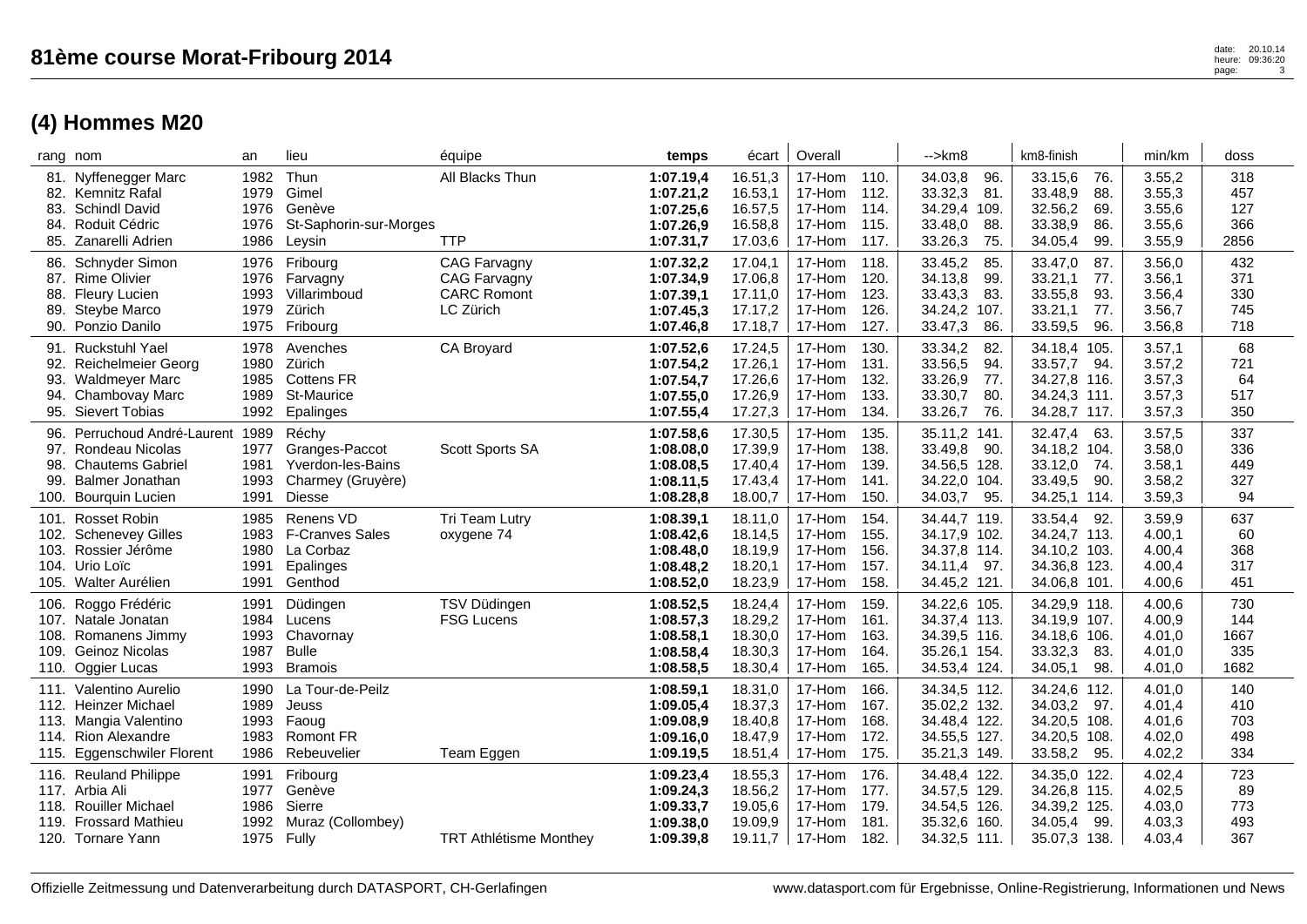|                                      | rang nom                                                                                                                      | an                                   | lieu                                                                                                 | équipe                                                                                | temps                                                         | écart                                               | Overall                                                                                | -->km8                                                                           | km8-finish                                                                      | min/km                                         | doss                            |
|--------------------------------------|-------------------------------------------------------------------------------------------------------------------------------|--------------------------------------|------------------------------------------------------------------------------------------------------|---------------------------------------------------------------------------------------|---------------------------------------------------------------|-----------------------------------------------------|----------------------------------------------------------------------------------------|----------------------------------------------------------------------------------|---------------------------------------------------------------------------------|------------------------------------------------|---------------------------------|
| 122.<br>125.                         | 121. Werthmüller Samuel<br>Witzel Marco<br>123. Grand Julien<br>124. Gertsch Marcel<br>Hänni Loic                             | 1992<br>1984<br>1975<br>1978<br>1987 | <b>Cressier FR</b><br>Galmiz<br>Prilly<br>Wengen<br>St-Légier                                        | LCA Bärn<br>Witzel/Christof<br>Foulée de Bussigny<br>Eiger Sport                      | 1:09.44,7<br>1:09.45,0<br>1:09.45,9<br>1:09.46,3<br>1:09.47,6 | 19.16,6<br>19.16,9<br>19.17,8<br>19.18,2<br>19.19,5 | 17-Hom<br>185.<br>17-Hom<br>186.<br>17-Hom<br>188.<br>17-Hom<br>189.<br>190.<br>17-Hom | 34.59,8 131<br>35.10,1 140.<br>34.24,1 106.<br>35.04,4 135.<br>35.05,6 136.      | 34.44,9 130.<br>34.34,9 121.<br>35.21,8 148.<br>34.41,9 127.<br>34.42,0<br>128. | 4.03,7<br>4.03,7<br>4.03,7<br>4.03,8<br>4.03,8 | 540<br>594<br>349<br>763<br>65  |
| 126.<br>127.<br>129.<br>130.         | <b>Dessibourg Valentin</b><br><b>Thierrin Xavier</b><br>128. Membrez Sebastien<br>Schorderet Yan<br><b>Perisset Sebastien</b> | 1986<br>1979<br>1980<br>1978<br>1978 | Hauteville<br>Grolley<br>Biel/Bienne<br><b>Broc</b><br>Domdidier                                     | <b>CS Hauteville</b><br><b>Cross Club Nidau</b>                                       | 1:09.50,6<br>1:09.54,2<br>1:09.54,5<br>1:09.55,7<br>1:09.56,1 | 19.22,5<br>19.26,1<br>19.26,4<br>19.27,6<br>19.28,0 | 17-Hom<br>191.<br>193.<br>17-Hom<br>17-Hom<br>194.<br>17-Hom<br>195.<br>196.<br>17-Hom | 35.03,2 133.<br>34.13,4<br>98.<br>35.13,7 143.<br>35.06,1 137.<br>35.17,2 145.   | 34.47,4 132.<br>35.40,8 161.<br>34.40,8 126.<br>34.49,6 133.<br>34.38,9 124.    | 4.04,0<br>4.04,2<br>4.04,2<br>4.04,3<br>4.04,3 | 666<br>499<br>356<br>511<br>397 |
| 131.<br>132.                         | Genna Gian Sandro<br><b>Baeriswyl Andreas</b><br>133. Gatti Yan<br>134. Corbaz David<br>135. Michellod François               | 1981<br>1978<br>1988<br>1980<br>1979 | Muri b. Bern<br><b>Alterswil FR</b><br>Lausanne<br>Le Mont-sur-Lausanne<br>Fully                     | laufteam Thun<br><b>CAEV Martigny</b>                                                 | 1:10.00,1<br>1:10.03,9<br>1:10.04,2<br>1:10.12,9<br>1:10.14,7 | 19.32,0<br>19.35,8<br>19.36,1<br>19.44,8<br>19.46,6 | 17-Hom<br>197.<br>200.<br>17-Hom<br>17-Hom<br>201.<br>17-Hom<br>205.<br>206.<br>17-Hom | 35.25,9 153.<br>35.32,9 161.<br>35.20,7 148.<br>34.54,1 125.<br>34.45,1 120.     | 34.34,2 120.<br>34.31,0 119.<br>34.43,5 129.<br>35.18,8 146.<br>35.29,6 154.    | 4.04,6<br>4.04,8<br>4.04,8<br>4.05,3<br>4.05,4 | 156<br>415<br>814<br>484<br>76  |
| 136.<br>137.<br>138.<br>139.<br>140. | <b>Berset Pascal</b><br>Magalhaes De Almeida Antonio<br>De Cristofano Salvatore<br>Perseghini Mauro<br><b>Surdez Gilles</b>   | 1985<br>1979<br>1977<br>1975<br>1976 | Granges-Paccot<br><b>Bern</b><br>Orpund<br>Montagnola<br>Montfaucon                                  | Police cantonale 2<br>Heisse Tage<br><b>USC Capriaschese</b><br>Ski-Club Les Breuleux | 1:10.14,9<br>1:10.18,0<br>1:10.18,2<br>1:10.23,8<br>1:10.24,0 | 19.46,8<br>19.49,9<br>19.50,1<br>19.55,7<br>19.55,9 | 17-Hom<br>208.<br>17-Hom<br>210.<br>211.<br>17-Hom<br>215.<br>17-Hom<br>17-Hom<br>217. | 34.28,3 108.<br>60.<br>32.41,0<br>34.32,3 110.<br>35.08,1 138.<br>33.50,1<br>91. | 35.46,6 169.<br>37.37,0 315.<br>35.45,9 168.<br>35.15,7 141.<br>36.33,9 220.    | 4.05,4<br>4.05,6<br>4.05,6<br>4.05,9<br>4.06,0 | 310<br>56<br>148<br>405<br>73   |
| 141.<br>143.<br>144.                 | <b>Singy Nicolas</b><br>142. Heuberger Philippe<br>Portmann Armin<br>Scheidegger David<br>145. Aeby Christophe                | 1975<br>1980<br>1979<br>1978<br>1978 | Villarlod<br>Gerlafingen<br>Giffers<br>Bévilard<br>Villarsel-sur-Marly                               | <b>DOB</b><br><b>Team Profilsport</b>                                                 | 1:10.31,1<br>1:10.41,0<br>1:10.41,3<br>1:10.41.8<br>1:10.44,2 | 20.03,0<br>20.12,9<br>20.13,2<br>20.13,7<br>20.16,1 | 17-Hom<br>219.<br>17-Hom<br>224.<br>225.<br>17-Hom<br>17-Hom<br>226.<br>230.<br>17-Hom | 35.14,1 144.<br>35.43,4 167.<br>36.32,9 213.<br>34.58,0 130.<br>35.57,8 179.     | 35.17,0 142.<br>34.57,6 135.<br>34.08,4 102.<br>35.43,8 165.<br>34.46,4 131.    | 4.06,4<br>4.07,0<br>4.07,0<br>4.07,0<br>4.07,1 | 378<br>390<br>824<br>458<br>395 |
| 146.<br>148.<br>149.                 | <b>Thiollay Bruno</b><br>147. Lüdemann Raphael<br>Perruchoud Vincent<br>Candolfi Sandro<br>150. Simonet David                 | 1979<br>1984<br>1982<br>1983<br>1994 | F-Larringes<br>La Tour-de-Peilz<br>Sion<br>Gordola<br>Fribourg                                       | <b>CO Sarine Ouest</b><br>CA Belfaux                                                  | 1:10.46,5<br>1:10.48,3<br>1:10.50,0<br>1:10.55,2<br>1:10.58,1 | 20.18,4<br>20.20,2<br>20.21,9<br>20.27,1<br>20.30,0 | 17-Hom<br>231.<br>17-Hom<br>232.<br>235.<br>17-Hom<br>238.<br>17-Hom<br>17-Hom<br>240. | 34.44,2 117.<br>34.38,6 115.<br>35.32,4 159.<br>36.31,4 210.<br>34.44,2 117.     | 36.02,3 190.<br>36.09,7 197.<br>35.17,6 143.<br>34.23,8 110.<br>36.13,9 200.    | 4.07,3<br>4.07,4<br>4.07,5<br>4.07,8<br>4.07,9 | 749<br>79<br>446<br>3979<br>638 |
| 151.<br>152.<br>153.<br>154.         | <b>Scherrer William</b><br><b>Truong Pascal</b><br>Mignardot Mathieu<br>Maillat Cédric<br>155. De Becquincourt Gontran 1978   | 1975<br>1977<br>1984<br>1977         | Granges-Paccot<br>Le Pâquier NE<br>Yverdon-les-Bains<br>La Neuveville<br>F-Saint-Julien en Genvevois | Police cantonale 2<br>TRYverdon                                                       | 1:11.02,0<br>1:11.02,5<br>1:11.05.1<br>1:11.05,9<br>1:11.07,5 | 20.33,9<br>20.34,4<br>20.37,0<br>20.37,8<br>20.39,4 | 17-Hom<br>243.<br>17-Hom<br>244.<br>17-Hom<br>245.<br>247.<br>17-Hom<br>17-Hom<br>248. | 35.19,4 146.<br>35.25,6 151.<br>35.20,5 147.<br>35.32,2 158.<br>35.43,9 168.     | 35.42,6 162.<br>35.36,9 158.<br>35.44,6 166.<br>35.33,7 156.<br>35.23,6 150.    | 4.08,2<br>4.08,2<br>4.08,4<br>4.08,4<br>4.08,5 | 735<br>752<br>74<br>702<br>568  |
| 156.<br>157.<br>158.<br>159.         | Gendre Grégoire<br>Bapst John<br>von Felten Luca<br>Grambone Martin<br>160. Almeida Nuno                                      | 1984<br>1983<br>1988<br>1990<br>1980 | Corminboeuf<br>Villars-sur-Glâne<br>Zürich<br>Grenchen<br>Avry-sur-Matran                            | <b>CA Belfaux</b><br>"Même pas peur"                                                  | 1:11.11,2<br>1:11.15,0<br>1:11.16,5<br>1:11.16,7<br>1:11.19,9 | 20.43,1<br>20.46,9<br>20.48,4<br>20.48,6<br>20.51,8 | 17-Hom<br>250.<br>17-Hom<br>252.<br>253.<br>17-Hom<br>17-Hom<br>254.<br>256.<br>17-Hom | 36.09,2 189.<br>35.22,8 150.<br>35.38,1 163.<br>36.07,1 186.<br>35.49,8 171.     | 35.02,0 137.<br>35.52,2 176.<br>35.38,4 159.<br>35.09,6 139.<br>35.30,1 155.    | 4.08,7<br>4.08,9<br>4.09,0<br>4.09,0<br>4.09,2 | 436<br>396<br>131<br>454<br>435 |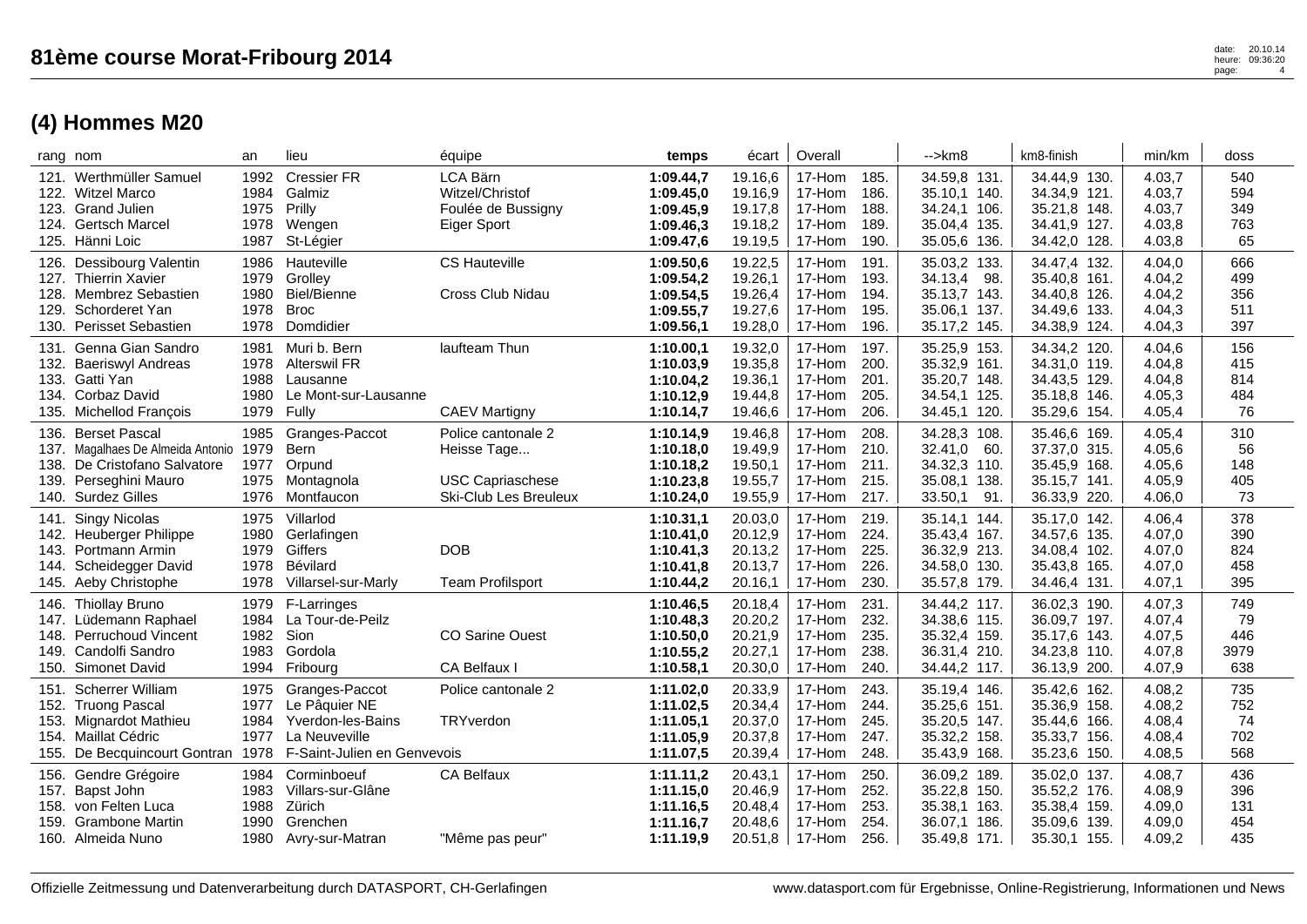|      | rang nom                          | an   | lieu               | équipe                        | temps     | écart   | Overall |      | $\rightarrow$ km $8$ | km8-finish   | min/km | doss |
|------|-----------------------------------|------|--------------------|-------------------------------|-----------|---------|---------|------|----------------------|--------------|--------|------|
| 161. | <b>Frochaux Damien</b>            | 1975 | Gletterens         |                               | 1:11.20,5 | 20.52,4 | 17-Hom  | 257. | 35.53,3 173.         | 35.27,2 153. | 4.09,3 | 761  |
| 162. | <b>Burgbacher Laurent</b>         | 1976 | Châtel-St-Denis    | Team McLoLo                   | 1:11.22,8 | 20.54,7 | 17-Hom  | 258. | 36.01,0 181.         | 35.21,8 148. | 4.09,4 | 417  |
|      | 162. Jacquemettaz Christophe 1981 |      | Leytron            | Team La Trace                 | 1:11.22,8 | 20.54,7 | 17-Hom  | 258. | 35.04,3 134.         | 36.18,5 204. | 4.09,4 | 424  |
|      | 164. Sciboz Fabian                | 1975 | La Sagne NE        |                               | 1:11.24,3 | 20.56,2 | 17-Hom  | 261. | 35.32,1<br>157.      | 35.52,2 176. | 4.09,5 | 506  |
|      | 165. Magnin Olivier               | 1975 | Riaz               | Lys'Alp                       | 1:11.24,4 | 20.56,3 | 17-Hom  | 262. | 35.25,7<br>152.      | 35.58,7 182. | 4.09,5 | 701  |
|      | 166. Zürcher Sylvain              | 1988 | Prahins            | WASIMOLO                      | 1:11.25,0 | 20.56,9 | 17-Hom  | 263. | 35.36,2 162.         | 35.48,8 174. | 4.09,5 | 67   |
| 167. | Schaffter Clément                 | 1986 | Porrentruy         |                               | 1:11.25,9 | 20.57,8 | 17-Hom  | 265. | 35.26,7<br>155.      | 35.59,2 183. | 4.09,6 | 734  |
|      | 168. Gobet Gilles                 | 1983 | Vaulruz            | FC LA Sionge                  | 1:11.29,3 | 21.01,2 | 17-Hom  | 266. | 34.15,3 100.         | 37.14,0 283. | 4.09,8 | 370  |
|      | 169. Perrottet Adrian             | 1989 | Granges-Paccot     |                               | 1:11.30,1 | 21.02,0 | 17-Hom  | 267. | 35.42,3 165.         | 35.47,8 170. | 4.09,8 | 716  |
| 170. | Gosparini Danaël                  | 1985 | <b>Les Giettes</b> |                               | 1:11.31,1 | 21.03,0 | 17-Hom  | 268. | 36.04,3<br>183.      | 35.26,8 151. | 4.09,9 | 413  |
|      | 171. Kern Markus                  | 1978 | Bern               |                               | 1:11.34,2 | 21.06,1 | 17-Hom  | 269. | 35.41,3 164.         | 35.52,9 178. | 4.10,0 | 806  |
| 172. | Germanier Stéphane                | 1975 | Sion               | CS 13 étoiles/Team Mont Noble | 1:11.38,3 | 21.10,2 | 17-Hom  | 270. | 35.54,6<br>176.      | 35.43,7 164. | 4.10,3 | 385  |
|      | 173. Siffert Alexandre            | 1987 | Mont-de-Buttes     | <b>TEAM TNDO</b>              | 1:11.42.6 | 21.14,5 | 17-Hom  | 272. | 36.28,6 207.         | 35.14,0 140. | 4.10,5 | 1048 |
|      | 174. Roduit Valentin              | 1994 | Saillon            | <b>SC Saillon</b>             | 1:11.43,5 | 21.15,4 | 17-Hom  | 273. | 35.55,6 177.         | 35.47,9 171. | 4.10,6 | 1005 |
|      | 175. Guex Benoît                  | 1991 | Matran             | Guex/Hertling                 | 1:11.44,2 | 21.16,1 | 17-Hom  | 274. | 36.42,9<br>224.      | 35.01,3 136. | 4.10,6 | 464  |
|      | 176. Richard Loïc                 | 1987 | Biel/Bienne        |                               | 1:11.52,7 | 21.24,6 | 17-Hom  | 277. | 36.04,4 184.         | 35.48,3 172. | 4.11,1 | 726  |
| 177. | Sauteur Simon                     | 1993 | Riaz               |                               | 1:11.52,9 | 21.24,8 | 17-Hom  | 278. | 190.<br>36.09,7      | 35.43,2 163. | 4.11,1 | 573  |
|      | 178. Crettenand Yvan              | 1989 | Martigny           | <b>CSPL</b>                   | 1:11.55.2 | 21.27,1 | 17-Hom  | 280. | 35.10,0 139.         | 36.45,2 239. | 4.11,3 | 1470 |
| 179. | Gattoni Stéphane                  | 1976 | Valangin           |                               | 1:11.56,8 | 21.28,7 | 17-Hom  | 281. | 35.53,6 174.         | 36.03,2 192. | 4.11,4 | 840  |
|      | 180. Moll Michael                 | 1991 | Grenchen           |                               | 1:11.57,8 | 21.29,7 | 17-Hom  | 283. | 36.39,5 219.         | 35.18,3 144. | 4.11,4 | 831  |
|      | 181. Dubuis Jonathan              | 1978 | <b>Biel/Bienne</b> |                               | 1:12.04,6 | 21.36,5 | 17-Hom  | 287. | 36.28,7 208.         | 35.35,9 157. | 4.11,8 | 770  |
|      | 182. Fasel Pascal                 | 1983 | Granges-Paccot     | Police cantonale 2            | 1:12.13,2 | 21.45,1 | 17-Hom  | 292. | 36.10,1<br>191.      | 36.03,1 191. | 4.12,3 | 348  |
|      | 182. Gander François              | 1985 | <b>Duillier</b>    |                               | 1:12.13,2 | 21.45.1 | 17-Hom  | 292. | 36.02,8 182.         | 36.10,4 198. | 4.12,3 | 774  |
| 184. | Simoncini Matteo                  | 1981 | Lausanne           |                               | 1:12.13,7 | 21.45,6 | 17-Hom  | 295. | 36.12,2<br>192.      | 36.01,5 186. | 4.12,3 | 742  |
|      | 185. Mazzucco Steve               | 1985 | Lausanne           |                               | 1:12.16,3 | 21.48,2 | 17-Hom  | 296. | 35.49,7<br>170.      | 36.26,6 213. | 4.12,5 | 768  |
| 186. | Pasche Stéphane                   | 1978 | Yverdon-les-Bains  | TRYverdon                     | 1:12.16,6 | 21.48,5 | 17-Hom  | 297. | 35.29,2 156.         | 36.47,4 242. | 4.12,5 | 85   |
| 187. | Huguenin Jérémie                  | 1984 | Vessy              | Semi-Croustillants            | 1:12.17,0 | 21.48,9 | 17-Hom  | 298. | 36.37,8 216.         | 35.39,2 160. | 4.12,5 | 687  |
|      | 188. Matthey Grégory              | 1978 | Tavannes           |                               | 1:12.18,6 | 21.50,5 | 17-Hom  | 300. | 36.34,0 215.         | 35.44,6 166. | 4.12,6 | 414  |
| 189. | Python Kevin                      | 1990 | Matran             | <b>ACPM</b>                   | 1:12.19,2 | 21.51,1 | 17-Hom  | 302. | 35.43,1 166.         | 36.36,1 227. | 4.12,7 | 1634 |
| 190. | <b>Bang Thomas</b>                | 1982 | Zürich             |                               | 1:12.22,5 | 21.54,4 | 17-Hom  | 305. | 34.19,5<br>103.      | 38.03,0 358. | 4.12,9 | 91   |
|      | 191. Güdel Yannis                 | 1994 | Courtaman          | OLG Murten                    | 1:12.23,7 | 21.55,6 | 17-Hom  | 306. | 35.11,3 142.         | 37.12,4 279. | 4.12,9 | 78   |
|      | 192. Poffet Laurent               | 1978 | <b>Bern</b>        |                               | 1:12.25,1 | 21.57,0 | 17-Hom  | 308. | 37.06,6<br>257.      | 35.18,5 145. | 4.13,0 | 3856 |
| 193. | Spinosa Davide                    | 1980 | S. Antonino        | Fezteam                       | 1:12.27,7 | 21.59,6 | 17-Hom  | 310. | 36.09,1 188.         | 36.18,6 205. | 4.13,2 | 8006 |
|      | 194. Saya Rafael                  | 1986 | Lausanne           |                               | 1:12.40,0 | 22.11,9 | 17-Hom  | 315. | 35.51,0 172.         | 36.49,0 245. | 4.13,9 | 353  |
|      | 195. Labat Nicolas                | 1983 | Monthey            | T-R-T Athlétisme Monthey      | 1:12.40,1 | 22.12,0 | 17-Hom  | 316. | 36.13,4<br>193.      | 36.26,7 214. | 4.13,9 | 476  |
|      | 196. Giraudo Vittorio             | 1979 | I-Parma (PR)       |                               | 1:12.40,7 | 22.12,6 | 17-Hom  | 318. | 37.47,9<br>320.      | 34.52,8 134. | 4.13,9 | 2848 |
|      | 197. Farkas Alexandre             | 1983 | Fribourg           |                               | 1:12.41,1 | 22.13,0 | 17-Hom  | 319. | 221.<br>36.41,5      | 35.59,6 184. | 4.13,9 | 376  |
| 198. | <b>Giroud Philippe</b>            | 1987 | Le Mouret          |                               | 1:12.41,9 | 22.13,8 | 17-Hom  | 320. | 35.57,4 178.         | 36.44,5 236. | 4.14,0 | 386  |
| 199. | Vauthier Matthias                 | 1985 | Cernier            | Vauthier / Candrian           | 1:12.50,6 | 22.22,5 | 17-Hom  | 325. | 35.48,2<br>169.      | 37.02,4 262. | 4.14,5 | 3928 |
|      | 200. Widmer Marc                  | 1977 | Olten              |                               | 1:12.53,9 | 22.25,8 | 17-Hom  | 330. | 36.18,6 197.         | 36.35,3 224. | 4.14,7 | 1619 |
|      |                                   |      |                    |                               |           |         |         |      |                      |              |        |      |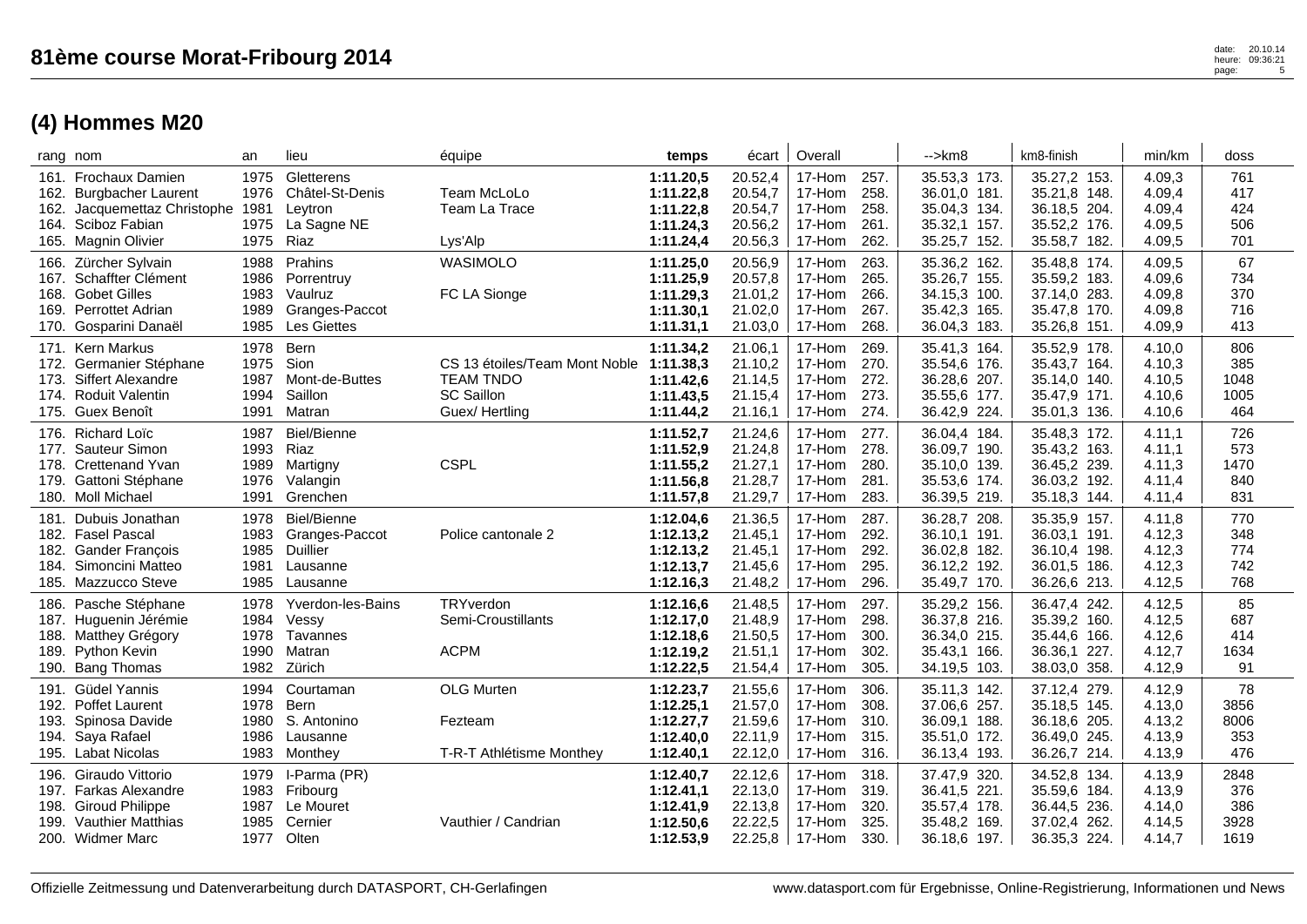| rang nom                                                                                                                           | an                                   | lieu                                                                                     | équipe                                                            | temps                                                         | écart                                               | Overall                                        |                                      | $\rightarrow$ km $\beta$                                                              | km8-finish                                                                   | min/km                                         | doss                               |
|------------------------------------------------------------------------------------------------------------------------------------|--------------------------------------|------------------------------------------------------------------------------------------|-------------------------------------------------------------------|---------------------------------------------------------------|-----------------------------------------------------|------------------------------------------------|--------------------------------------|---------------------------------------------------------------------------------------|------------------------------------------------------------------------------|------------------------------------------------|------------------------------------|
| 201. Staudenmann Dominic<br>202. Kolly Jean-Bernard<br>Jomini Dylan<br>203.<br>204. Dolder Sven<br>205. Kurz Fabrice               | 1984<br>1979<br>1990<br>1987<br>1981 | Bern<br>Tentlingen<br>Payerne<br>Thielle-Wavre<br>Paudex                                 | HFR <sub>3</sub><br>Schüstängs Banda                              | 1:12.57,7<br>1:12.58,6<br>1:12.59,8<br>1:13.02,7<br>1:13.04,6 | 22.29,6<br>22.30,5<br>22.31,7<br>22.34,6<br>22.36,5 | 17-Hom<br>17-Hom<br>17-Hom<br>17-Hom<br>17-Hom | 332.<br>333.<br>334.<br>335.<br>337. | 36.05,5 185.<br>220.<br>36.41,4<br>36.25,0<br>201.<br>37.05,3 255.<br>36.59,6 249.    | 36.52,2 251.<br>36.17,2 203.<br>36.34,8 222.<br>35.57,4 181.<br>36.05,0 193. | 4.14,9<br>4.15,0<br>4.15,0<br>4.15,2<br>4.15,3 | 7507<br>820<br>693<br>3486<br>514  |
| 206. Maillard Jérôme<br><b>Borruat Guillaume</b><br>207.<br>208. Morand Benoit<br>209. Aebischer Patrick<br>210. Vaucher Dimitri   | 1979<br>1987<br>1978<br>1984<br>1987 | <b>Billens</b><br><b>Boncourt</b><br><b>Bulle</b><br>Fribourg<br>Carouge GE              | Evasion<br><b>ACPM</b><br><b>CAS CAF</b><br>K7 running            | 1:13.06,1<br>1:13.07,0<br>1:13.07,7<br>1:13.09,8<br>1:13.12,8 | 22.38,0<br>22.38,9<br>22.39,6<br>22.41,7<br>22.44,7 | 17-Hom<br>17-Hom<br>17-Hom<br>17-Hom<br>17-Hom | 339.<br>340.<br>342.<br>346.<br>349. | 37.39,2 302.<br>37.14,1<br>271.<br>36.29,2 209.<br>36.00,5 180.<br>36.27,0<br>203.    | 35.26,9 152.<br>35.52,9 178.<br>36.38,5 229.<br>37.09,3 272.<br>36.45,8 240. | 4.15,4<br>4.15,5<br>4.15,5<br>4.15,6<br>4.15,8 | 508<br>569<br>450<br>411<br>807    |
| 211. Thévoz Olivier<br>212. Rindlisbacher Beat<br>213. Wolf Toni<br>214. Saunier Richard<br>215. Jaffuel Geoffrey                  | 1981<br>1977<br>1988<br>1988<br>1988 | Corcelles-Payerne<br>Kleinbösingen<br>Savigny<br>La Chaux-de-Fonds<br>Renens VD          | Trilogie Running Team 1<br><b>Big Friends</b>                     | 1:13.13,6<br>1:13.15,6<br>1:13.20,3<br>1:13.20,6<br>1:13.21,4 | 22.45,5<br>22.47,5<br>22.52,2<br>22.52,5<br>22.53,3 | 17-Hom<br>17-Hom<br>17-Hom<br>17-Hom<br>17-Hom | 350.<br>352.<br>356.<br>357.<br>358. | 37.23,9 283.<br>36.50,8 238.<br>37.18,3 276.<br>37.32,1 293.<br>37.12,6<br>268.       | 35.49,7 175.<br>36.24,8 209.<br>36.02,0 189.<br>35.48,5 173.<br>36.08,8 196. | 4.15,8<br>4.16,0<br>4.16,2<br>4.16,2<br>4.16,3 | 452<br>425<br>1697<br>2947<br>82   |
| 216. Binetti Vincent<br>217. Python Dominique<br>218. Röthlisberger Michael<br>219. Hockenjos Tobias<br>220. Kopp Jérôme           | 1985<br>1988<br>1985<br>1994<br>1980 | Bern<br>Estavayer-le-Gibloux<br>Malleray<br>Palézieux<br>Trélex                          | <b>TCU Fribourg</b><br>Footing Club Lausanne                      | 1:13.23,0<br>1:13.24,4<br>1:13.26,2<br>1:13.27,2<br>1:13.31,0 | 22.54,9<br>22.56,3<br>22.58,1<br>22.59,1<br>23.02,9 | 17-Hom<br>17-Hom<br>17-Hom<br>17-Hom<br>17-Hom | 359.<br>361.<br>362.<br>363.<br>366. | 36.59,1 248.<br>37.03,8 253.<br>36.46,4 231.<br>36.23,0 200.<br>37.12,2 266.          | 36.23,9 208.<br>36.20,6 207.<br>36.39,8 231.<br>37.04,2 265.<br>36.18,8 206. | 4.16,4<br>4.16,5<br>4.16,6<br>4.16,6<br>4.16,9 | 362<br>1666<br>539<br>467<br>522   |
| 221. Terrier Herve<br><b>Hirt Christian</b><br>222.<br>Vonlanthen Sébastien<br>223.<br>224. Ludin Martin<br>225. Aebischer Olivier | 1982<br>1978<br>1979<br>1987<br>1981 | Porrentruy<br>Cornaux NE<br>Onex<br>St. Gallen<br>La Chaux-de-Fonds                      | <b>GSA</b><br>SIG                                                 | 1:13.32,9<br>1:13.34,0<br>1:13.35,0<br>1:13.38,8<br>1:13.40,4 | 23.04,8<br>23.05,9<br>23.06,9<br>23.10,7<br>23.12,3 | 17-Hom<br>17-Hom<br>17-Hom<br>17-Hom<br>17-Hom | 367.<br>368.<br>369.<br>372.<br>374. | 36.43,4 225.<br>36.44,9<br>228.<br>37.08,9<br>261.<br>36.59,0 247.<br>36.27,6<br>206. | 36.49,5 247.<br>36.49,1 246.<br>36.26,1 211.<br>36.39,8 231.<br>37.12,8 281. | 4.17,0<br>4.17,0<br>4.17,1<br>4.17,3<br>4.17,4 | 471<br>819<br>132<br>1094<br>567   |
| 226. Bétend Romain<br>227. Trotta Sergio<br>228. Varrin Sébastien<br>229. Suchet David<br>230. Gfeller Christoph                   | 1986<br>1976<br>1979<br>1983<br>1975 | Fribourg<br>Neuenkirch<br>La Chaux-de-Fonds<br>Yverdon-les-Bains<br>Allmendingen b. Bern | Top-Gym Running<br>RSC Aaretal Münsingen                          | 1:13.40,7<br>1:13.40,8<br>1:13.42,9<br>1:13.44,9<br>1:13.46,5 | 23.12,6<br>23.12,7<br>23.14,8<br>23.16,8<br>23.18,4 | 17-Hom<br>17-Hom<br>17-Hom<br>17-Hom<br>17-Hom | 375.<br>376.<br>380.<br>382.<br>383. | 36.26,3 202.<br>36.18,9<br>198.<br>36.38,7 218.<br>37.38,5 300.<br>37.46,3 316.       | 37.14,4 285.<br>37.21,9 295.<br>37.04,2 265.<br>36.06,4 195.<br>36.00,2 185. | 4.17,4<br>4.17,4<br>4.17,5<br>4.17,7<br>4.17,8 | 93<br>145<br>72<br>444<br>815      |
| 231. Droz Frédéric<br>232. Kibrom Zemhret<br>233. Kalbermatten Stève<br>234. Glannaz Olivier<br>235. Abdillahi Abdi                | 1982<br>1994<br>1979<br>1977<br>1975 | Chavannes-des-Bois<br>Villars-sur-Glâne<br>La Verrerie<br>Villars-sur-Glâne<br>Fribourg  | CA Farvagny                                                       | 1:13.47,7<br>1:13.48,1<br>1:13.50,9<br>1:13.51,5<br>1:13.52,1 | 23.19,6<br>23.20,0<br>23.22,8<br>23.23,4<br>23.24,0 | 17-Hom<br>17-Hom<br>17-Hom<br>17-Hom<br>17-Hom | 384.<br>385.<br>388.<br>390.<br>391. | 37.12,2 266.<br>36.49,6 237.<br>36.38,5 217.<br>36.27,5 205.<br>36.48,8<br>234        | 36.35,5 225.<br>36.58,5 256.<br>37.12,4 279.<br>37.24,0 301.<br>37.03,3 264. | 4.17,8<br>4.17,8<br>4.18,0<br>4.18,0<br>4.18,1 | 2629<br>817<br>459<br>579<br>1975  |
| 235. Etter Edi<br>237. Kolly Gérald<br>238. Morand Alain<br>239.<br>Lachat Stéphane<br>240. Sassi Renaud                           | 1990<br>1982<br>1983<br>1981<br>1992 | Ried b. Kerzers<br>Surpierre<br><b>Bulle</b><br>Moutier<br>Sion                          | <b>Schwing Klub Kerzers</b><br><b>Team Elwin</b><br>CS 13 ETOILES | 1:13.52,1<br>1:13.53,2<br>1:13.54,2<br>1:13.54,3<br>1:13.56,9 | 23.24,0<br>23.25,1<br>23.26,1<br>23.26,2<br>23.28,8 | 17-Hom<br>17-Hom<br>17-Hom<br>17-Hom<br>17-Hom | 391<br>393.<br>395.<br>396.<br>397.  | 36.55,5 242.<br>36.42,7 223.<br>37.10,4 265.<br>37.06,2 256.<br>36.18,9<br>198.       | 36.56,6 254.<br>37.10,5 273.<br>36.43,8 234.<br>36.48,1 243.<br>37.38,0 318. | 4.18,1<br>4.18,1<br>4.18,2<br>4.18,2<br>4.18,4 | 1021<br>387<br>1553<br>2173<br>373 |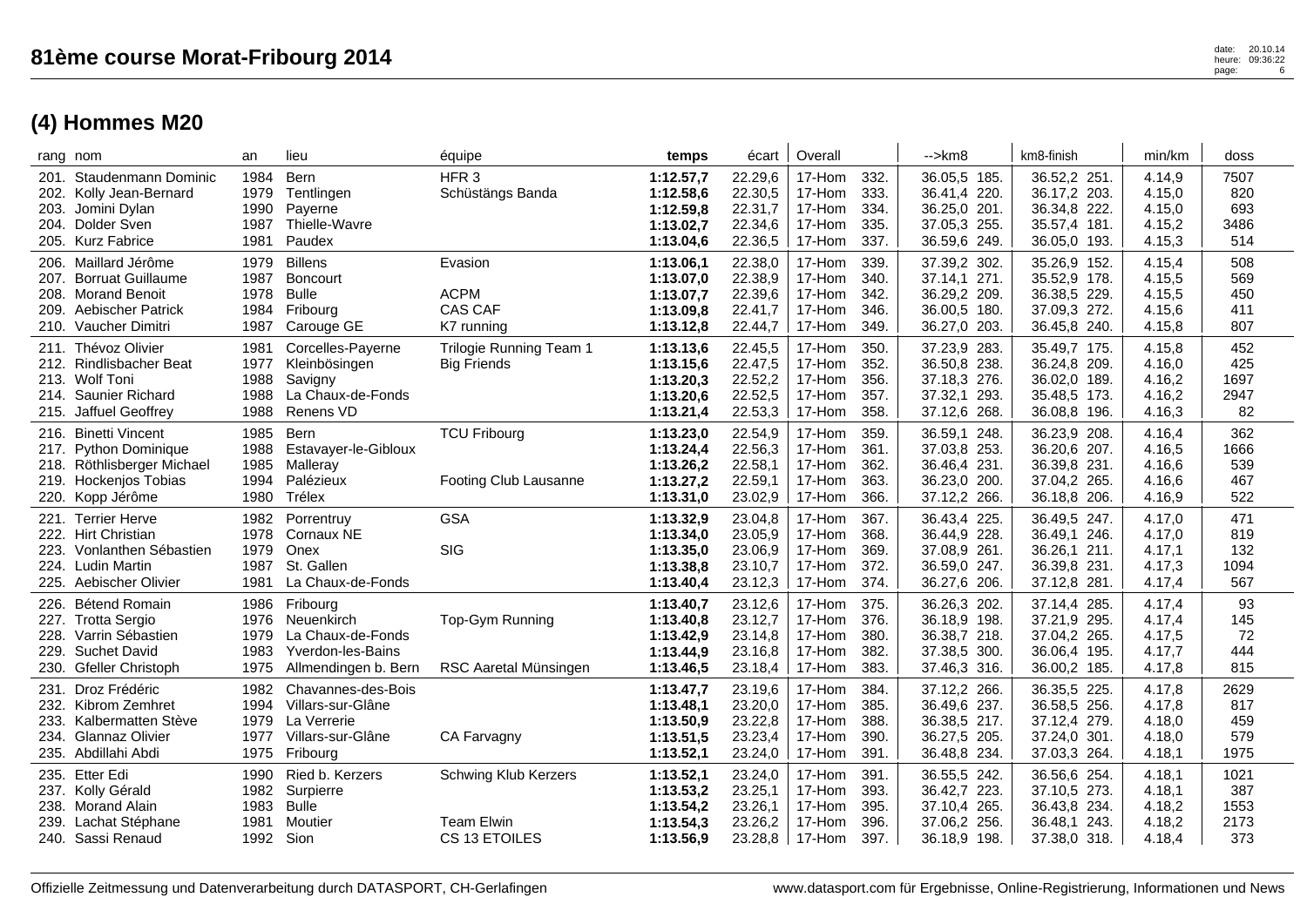|                      | rang nom                                                                                                                      | an                                   | lieu                                                                              | équipe                                                              | temps                                                         | écart                                               | Overall                                        |                                      | $\rightarrow$ km $\beta$                                                        | km8-finish                                                                   | min/km                                         | doss                                 |
|----------------------|-------------------------------------------------------------------------------------------------------------------------------|--------------------------------------|-----------------------------------------------------------------------------------|---------------------------------------------------------------------|---------------------------------------------------------------|-----------------------------------------------------|------------------------------------------------|--------------------------------------|---------------------------------------------------------------------------------|------------------------------------------------------------------------------|------------------------------------------------|--------------------------------------|
| 243.<br>244.<br>245. | 241. Terrier Alexandre<br>242. Servoz Sébastien<br>Gubelmann Jean<br>Egger Wolfgang<br><b>Bruchez Christophe</b>              | 1975<br>1978<br>1984<br>1978<br>1975 | Genève<br>F-Thonon les Bains<br>Chavannes-près-Renens<br><b>Belfaux</b><br>Bevaix | Perform CBS<br><b>Megitt Sensing Systems 2</b><br><b>CA Belfaux</b> | 1:13.57,6<br>1:13.58,4<br>1:13.58,6<br>1:13.58,9<br>1:14.02,2 | 23.29,5<br>23.30,3<br>23.30,5<br>23.30,8<br>23.34,1 | 17-Hom<br>17-Hom<br>17-Hom<br>17-Hom<br>17-Hom | 399.<br>401.<br>402.<br>403.<br>405. | 37.21,0 279.<br>36.47,3 232.<br>37.12,8 269.<br>36.47,3 232.<br>36.07,5 187.    | 36.36,6 228.<br>37.11,1 275.<br>36.45,8 240.<br>37.11,6 276.<br>37.54,7 347. | 4.18,4<br>4.18,4<br>4.18,5<br>4.18,5<br>4.18,7 | 748<br>392<br>680<br>468<br>421      |
| 247.<br>248.<br>249. | 246. Michel Sebastian<br><b>Bovier François</b><br><b>Sansonnens Maxime</b><br>Andrey Adrien<br>250. Delacombaz Bastien       | 1977<br>1992<br>1986<br>1994<br>1987 | Bern<br>Hérémence<br>Villars-sur-Glâne<br>Marlv<br>Villars-sur-Glâne              | Ski Club Hérémencia<br><b>CO Sarine Ouest</b>                       | 1:14.02,3<br>1:14.03,3<br>1:14.03,6<br>1:14.05,8<br>1:14.06,3 | 23.34,2<br>23.35,2<br>23.35,5<br>23.37,7<br>23.38,2 | 17-Hom<br>17-Hom<br>17-Hom<br>17-Hom<br>17-Hom | 406.<br>407.<br>408.<br>411.<br>413. | 37.35,5 296.<br>37.09,3 262.<br>37.28,8 286.<br>37.15,7 273.<br>37.22,0 282.    | 36.26,8 215.<br>36.54.0 253.<br>36.34,8 222.<br>36.50,1 248.<br>36.44,3 235. | 4.18,7<br>4.18,7<br>4.18,8<br>4.18,9<br>4.18,9 | 1551<br>2844<br>1126<br>1432<br>1035 |
|                      | 251. Kalberer Sylvain<br>251. Plantevin Olivier<br>253. Dupont Emile<br>254. Cotting Antoine<br>255. Centemero Nicolò Saverio | 1992<br>1980<br>1982<br>1992<br>1984 | Lentigny<br>Châtel-St-Denis<br>Bern<br>Villars-sur-Glâne<br>Castagnola            | <b>CARE Vevey</b><br>3athlon Bern<br>ROAD RUNNERS CLUB MILANO       | 1:14.07,2<br>1:14.07,2<br>1:14.08,1<br>1:14.09,4<br>1:14.09,7 | 23.39,1<br>23.39,1<br>23.40,0<br>23.41,3<br>23.41,6 | 17-Hom<br>17-Hom<br>17-Hom<br>17-Hom<br>17-Hom | 414.<br>414.<br>417.<br>418.<br>419. | 36.16,2 195.<br>35.54,0 175.<br>36.44,0 227.<br>36.27,2 204.<br>37.42,7<br>307. | 37.51,0 336.<br>38.13,2 368.<br>37.24,1 302.<br>37.42,2 324.<br>36.27,0 216. | 4.19,0<br>4.19,0<br>4.19,0<br>4.19,1<br>4.19,1 | 1526<br>69<br>794<br>1337<br>8005    |
| 256.                 | Fragnière Stéphane<br>257. Piller Bastien<br>258. Galli Marco<br>259. Bieler Josua<br>260. Oro Emmanuel                       | 1981<br>1985<br>1976<br>1994<br>1976 | Ependes FR<br>Villars-sur-Glâne<br>Isone<br>Aarau<br>St-Blaise                    |                                                                     | 1:14.10,5<br>1:14.12,7<br>1:14.14,2<br>1:14.17,9<br>1:14.18,3 | 23.42,4<br>23.44,6<br>23.46,1<br>23.49,8<br>23.50,2 | 17-Hom<br>17-Hom<br>17-Hom<br>17-Hom<br>17-Hom | 421.<br>424.<br>425.<br>430.<br>432. | 37.08,6 260.<br>37.15,9 274.<br>37.29,2 287.<br>37.44,0 309.<br>36.15,1 194.    | 37.01,9 260.<br>36.56,8 255.<br>36.45.0 238.<br>36.33,9 220.<br>38.03,2 359. | 4.19,2<br>4.19,3<br>4.19,4<br>4.19,6<br>4.19,6 | 580<br>453<br>1496<br>1125<br>479    |
| 263.<br>264.         | 261. Michel François<br>262. Corpataux Nicolas<br>Chavaillaz Christophe<br><b>Baumgartner Yves</b><br>265. Erard Lionel       | 1978<br>1978<br>1979<br>1978<br>1988 | Givisiez<br>Fribourg<br>Ecuvillens<br><b>Blonay</b><br>Vevey                      | <b>CAGF Farvagny</b><br>Groupe E 1                                  | 1:14.18,6<br>1:14.19,8<br>1:14.21,2<br>1:14.21,3<br>1:14.21,6 | 23.50,5<br>23.51,7<br>23.53,1<br>23.53,2<br>23.53,5 | 17-Hom<br>17-Hom<br>17-Hom<br>17-Hom<br>17-Hom | 433.<br>434.<br>435.<br>437.<br>438. | 36.57,8 243.<br>37.17,6 275.<br>36.32,8 212.<br>37.41,8 304.<br>37.29,4 289.    | 37.20,8 293.<br>37.02,2 261.<br>37.48,4 331.<br>36.39,5 230.<br>36.52,2 251. | 4.19,6<br>4.19,7<br>4.19,8<br>4.19,8<br>4.19,8 | 487<br>558<br>596<br>1441<br>1061    |
| 266.<br>268.<br>269. | Brühlmann David<br>267. Ischi Sebastien<br><b>Maire Guillaume</b><br><b>Berret Fabrice</b><br>269. Wassef Jérôme              | 1976<br>1982<br>1991<br>1978<br>1982 | Lausanne<br>Bern<br>Les Ponts-de-Martel<br>Cornol<br>Lausanne                     | Boulangerie Guillaume Sugiez<br><b>SMUF</b>                         | 1:14.25,6<br>1:14.26,9<br>1:14.28,7<br>1:14.30,4<br>1:14.30,4 | 23.57,5<br>23.58,8<br>24.00,6<br>24.02,3<br>24.02,3 | 17-Hom<br>17-Hom<br>17-Hom<br>17-Hom<br>17-Hom | 442.<br>444.<br>445.<br>448.<br>448. | 38.31,5 389.<br>36.49,5 235.<br>37.55,0 333.<br>36.33,3 214.<br>37.13,2 270.    | 35.54,1 180.<br>37.37,4 317.<br>36.33,7 219.<br>37.57,1 350.<br>37.17,2 287. | 4.20,0<br>4.20,1<br>4.20,2<br>4.20,3<br>4.20,3 | 657<br>1082<br>448<br>647<br>555     |
| 271.<br>272.<br>273. | <b>Benz Patrick</b><br><b>Brillanti Valentin</b><br><b>Kolly Florian</b><br>274. Birklé Clément<br>275. Wipliez Yannick       | 1990<br>1985<br>1982<br>1987<br>1975 | Glattpark (Opfikon)<br>Fribourg<br>Mézières FR<br>Neuchâtel<br>F-Paris            | Glâne Kolbak Team<br><b>XVeme Athletic Club</b>                     | 1:14.30,9<br>1:14.32,0<br>1:14.36,2<br>1:14.39,6<br>1:14.40,0 | 24.02,8<br>24.03,9<br>24.08,1<br>24.11,5<br>24.11,9 | 17-Hom<br>17-Hom<br>17-Hom<br>17-Hom<br>17-Hom | 450.<br>451.<br>458.<br>461.<br>462. | 37.46,0 314.<br>37.04,4 254.<br>36.45,0 230.<br>37.20,7 278.<br>37.26,6 284.    | 36.44.9 237.<br>37.27,6 306.<br>37.51,2 337.<br>37.18,9 290.<br>37.13,4 282. | 4.20,3<br>4.20,4<br>4.20,6<br>4.20,8<br>4.20,9 | 1085<br>655<br>497<br>635<br>757     |
|                      | 276. Krattinger David<br>277. Alder Bruno<br>278. Pürro Cédric<br>279. Waibel Walter<br>280. Jeanneret Martin                 | 1981<br>1976<br>1980<br>1981<br>1987 | Granges-Paccot<br><b>Bern</b><br>Estavayer-le-Lac<br>Wangen b. Olten<br>Orges     | Police cantonale 1<br>FSG Estavayer-le-Lac<br>Malin & Ilia 4 ever   | 1:14.40,5<br>1:14.41,1<br>1:14.41,5<br>1:14.43,1<br>1:14.43,4 | 24.12,4<br>24.13,0<br>24.13,4<br>24.15,0<br>24.15,3 | 17-Hom<br>17-Hom<br>17-Hom<br>17-Hom<br>17-Hom | 463.<br>464.<br>466.<br>467.<br>468. | 37.03,5 252.<br>37.29,2 287.<br>37.27,3 285.<br>37.41,8 304.<br>37.38,9 301.    | 37.37,0 315.<br>37.11,9 277.<br>37.14,2 284.<br>37.01,3 259.<br>37.04,5 267. | 4.20,9<br>4.20,9<br>4.21,0<br>4.21,1<br>4.21,1 | 1201<br>529<br>500<br>1121<br>2010   |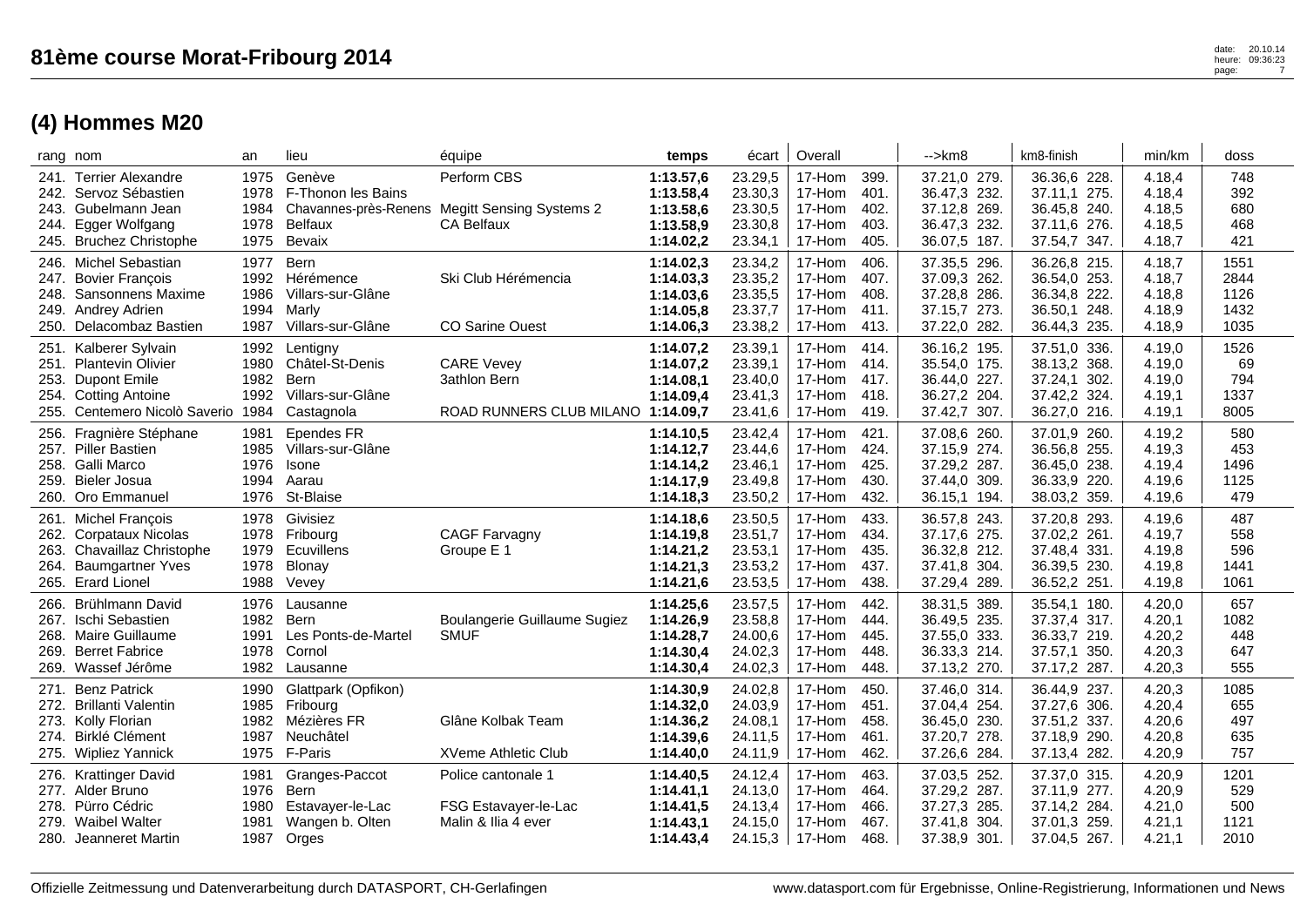|      | rang nom                                                                                                                 | an                                   | lieu                                                                    | équipe                                                                       | temps                                                                      | écart                                               | Overall                                        |                                      | -->km8                                                                       | km8-finish                                                                      | min/km                                         | doss                                |
|------|--------------------------------------------------------------------------------------------------------------------------|--------------------------------------|-------------------------------------------------------------------------|------------------------------------------------------------------------------|----------------------------------------------------------------------------|-----------------------------------------------------|------------------------------------------------|--------------------------------------|------------------------------------------------------------------------------|---------------------------------------------------------------------------------|------------------------------------------------|-------------------------------------|
|      | 281. Bischoff Laurent<br>282. Bonvin Gregory<br>283. Sembach Thierry<br>284. Genoud Maurice<br>285. Noël Jocelyn         | 1975<br>1991<br>1982<br>1983<br>1980 | La Tour-de-Peilz<br>Fribourg<br>Fribourg<br>Savièse<br>Avenches         | DEFI-NESTLE<br><b>CO Sarine Ouest</b><br>CS 13 ETOILES                       | 1:14.44,4<br>1:14.47,4<br>1:14.47,5<br>1:14.48,2                           | 24.16,3<br>24.19,3<br>24.19,4<br>24.20,1<br>24.20,4 | 17-Hom<br>17-Hom<br>17-Hom<br>17-Hom<br>17-Hom | 469.<br>472.<br>473.<br>474.<br>475. | 37.55,9 335.<br>37.48,3 321.<br>37.02,3 251.<br>38.46,4 416.<br>38.12,6 360. | 36.48,5 244.<br>36.59,1 257.<br>37.45,2 327.<br>36.01,8<br>187.<br>36.35,9 226. | 4.21,1<br>4.21,3<br>4.21,3<br>4.21,3<br>4.21,4 | 576<br>1456<br>361<br>1032<br>1718  |
|      | 286. Hoffer Xavier<br>287. White Marc<br>288. Vijuerberg<br>289. Gay Julien<br>290. Jolidon Emilien                      | 1976<br>1978<br>1975<br>1989<br>1994 | Lausanne<br>Fribourg<br>Genève<br>Leysin<br>Develier                    | Rushteam<br>triviera / NC Sports                                             | 1:14.48,5<br>1:14.49,2<br>1:14.50,6<br>1:14.51.4<br>1:14.52,4<br>1:14.53,4 | 24.21,1<br>24.22,5<br>24.23,3<br>24.24,3<br>24.25,3 | 17-Hom<br>17-Hom<br>17-Hom<br>17-Hom<br>17-Hom | 477.<br>478.<br>479.<br>480.<br>481. | 36.58,5 246.<br>38.35,7 395.<br>37.29,8 290.<br>37.44,5 311.<br>39.33,2 509. | 37.50,7 334.<br>36.14,9 201.<br>37.21,6 294.<br>37.07,9 269.<br>35.20,2 147.    | 4.21,4<br>4.21,5<br>4.21,5<br>4.21,6<br>4.21,7 | 474<br>1699<br>2929<br>1004<br>3777 |
|      | 291. Guillet Jean-Baptiste<br>292. Angelillo Julien<br>293. Kramer Michael<br>294. Tschanz Steve<br>295. Martignoni Luca | 1989<br>1993<br>1982<br>1989<br>1993 | Granges-Paccot<br>Fribourg<br>Meyriez<br>Peseux<br>Losone               | Police cantonale 2                                                           | 1:14.53,6<br>1:14.58,7<br>1:14.58,8<br>1:14.59,3<br>1:15.00,2              | 24.25,5<br>24.30,6<br>24.30,7<br>24.31,2<br>24.32,1 | 17-Hom<br>17-Hom<br>17-Hom<br>17-Hom<br>17-Hom | 482.<br>483.<br>484.<br>486.<br>488. | 36.54,7 241.<br>37.33,5 294.<br>38.15,6 365.<br>37.08,5 259.<br>37.37,7 299. | 37.58,9 352.<br>37.25,2 303.<br>36.43,2 233.<br>37.50,8 335.<br>37.22,5 298.    | 4.21,7<br>4.22,0<br>4.22,0<br>4.22,0<br>4.22,0 | 473<br>88<br>1709<br>7511<br>705    |
| 297. | 296. Marchon Thierry<br>Imfeld Andreas<br>298. Blaser Sascha<br>298. Gremion Gaylor<br>300. Philipona Samuel             | 1993<br>1986<br>1977<br>1989<br>1990 | Farvagny<br>Murten<br>Sins<br>Granges-Paccot<br>Corpataux-Magnedens     | Trilogie Running team                                                        | 1:15.01,1<br>1:15.02,4<br>1:15.03,8<br>1:15.03,8<br>1:15.06,3              | 24.33,0<br>24.34,3<br>24.35,7<br>24.35,7<br>24.38,2 | 17-Hom<br>17-Hom<br>17-Hom<br>17-Hom<br>17-Hom | 490.<br>492.<br>493.<br>493.<br>497. | 36.43,7 226.<br>37.42,0 306.<br>37.53,3 328.<br>38.37,3 403.<br>39.00,0 441. | 38.17,4 373.<br>37.20,4 292.<br>37.10,5 273.<br>36.26,5 212.<br>36.06,3 194.    | 4.22,1<br>4.22,2<br>4.22,3<br>4.22,3<br>4.22,4 | 509<br>1130<br>486<br>543<br>2002   |
| 302. | 301. Schaller Marc<br>Jolliet Mathieu<br>303. Perry Zachary<br>304. Benninger Alain<br>304. Fernandes Hugo               | 1994<br>1993<br>1984<br>1988<br>1987 | Fribourg<br>Neyruz FR<br>Fribourg<br>Villars-sur-Glâne<br>Renens VD     | <b>CA Marly</b><br><b>Trilogie Running Team</b>                              | 1:15.09,1<br>1:15.11,3<br>1:15.17,2<br>1:15.20,4<br>1:15.20,4              | 24.41,0<br>24.43,2<br>24.49,1<br>24.52,3<br>24.52,3 | 17-Hom<br>17-Hom<br>17-Hom<br>17-Hom<br>17-Hom | 498.<br>500.<br>505.<br>508.<br>508. | 38.17,0 368.<br>36.59,9 250.<br>38.26,7 386.<br>38.08,5 350.<br>38.17,8 372. | 36.52,1 250.<br>38.11,4 366.<br>36.50,5 249.<br>37.11,9 277.<br>37.02,6 263.    | 4.22,6<br>4.22,7<br>4.23,0<br>4.23,2<br>4.23,2 | 1160<br>789<br>1705<br>1067<br>1097 |
| 309. | 306. Traoré Kerfala<br>307. Marmy Philippe<br>308. Pellegrino Vincenzo<br>Decoppet Sebastien<br>310. Thomas Simon        | 1982<br>1975<br>1978<br>1977<br>1984 | Genève<br><b>Bussy FR</b><br>Cully<br>Grandson<br>St-Sulpice VD         | Footing Club Lausanne<br>Crash runners<br>Nagravision                        | 1:15.21,0<br>1:15.23,8<br>1:15.24,8<br>1:15.25,8<br>1:15.25,9              | 24.52,9<br>24.55,7<br>24.56,7<br>24.57,7<br>24.57,8 | 17-Hom<br>17-Hom<br>17-Hom<br>17-Hom<br>17-Hom | 510.<br>512.<br>513.<br>514.<br>515. | 38.03,3 340.<br>36.49,5 235.<br>39.22,9 483.<br>37.52,6 324.<br>38.53,5 425. | 37.17,7 288.<br>38.34,3 398.<br>36.01,9 188.<br>37.33,2 312.<br>36.32,4 218.    | 4.23,3<br>4.23,4<br>4.23,5<br>4.23,5<br>4.23,5 | 1155<br>2697<br>527<br>84<br>750    |
|      | 311. Favi Claudio<br>311. Gieschke Patrick<br>313. Berchier Olivier<br>314. Hayoz Julien<br>315. Iseli Laurent           | 1980<br>1977<br>1982<br>1986<br>1991 | Ollon VD<br>Nyon<br>Estavayer-le-Lac<br>Villars-sur-Glâne<br>Gunzgen    | Nagravision<br><b>LSG Olten</b>                                              | 1:15.26,0<br>1:15.26,0<br>1:15.26,2<br>1:15.27,0<br>1:15.29,4              | 24.57,9<br>24.57,9<br>24.58,1<br>24.58,9<br>25.01,3 | 17-Hom<br>17-Hom<br>17-Hom<br>17-Hom<br>17-Hom | 516.<br>516.<br>518.<br>521.<br>524. | 38.54,0 427.<br>37.58,5 337.<br>38.09,2 352.<br>37.54,8 331.<br>37.45,3 313. | 36.32,0 217.<br>37.27,5 305.<br>37.17,0 286.<br>37.32,2 310.<br>37.44,1<br>326. | 4.23,5<br>4.23,5<br>4.23,6<br>4.23,6<br>4.23,7 | 674<br>1208<br>1042<br>2660<br>1515 |
|      | 316. Circelli Ludovic<br>317. Reymond Timothée<br>318. Kneubuehler Arno<br>319. Guillaume Gilles<br>319. Rapin Michaël   | 1991<br>1989<br>1979<br>1977<br>1985 | Ecuvillens<br>Vandoeuvres<br>Luzern<br>Praz (Vully)<br>Estavayer-le-Lac | <b>Team Menoud Bike</b><br>Boulangerie Guillaume Sugiez<br>CSEM <sub>1</sub> | 1:15.36,5<br>1:15.40,0<br>1:15.43,9<br>1:15.45,2<br>1:15.45,2              | 25.08,4<br>25.11,9<br>25.15,8<br>25.17,1<br>25.17,1 | 17-Hom<br>17-Hom<br>17-Hom<br>17-Hom<br>17-Hom | 531.<br>533.<br>538.<br>540.<br>540. | 36.58,0 245.<br>36.54,5 240.<br>38.37,2 402.<br>38.36,7 400.<br>37.21,1 280. | 38.38,5 408.<br>38.45,5 423.<br>37.06,7 268.<br>37.08,5<br>270.<br>38.24,1 380. | 4.24,2<br>4.24,4<br>4.24,6<br>4.24,7<br>4.24,7 | 786<br>578<br>839<br>681<br>602     |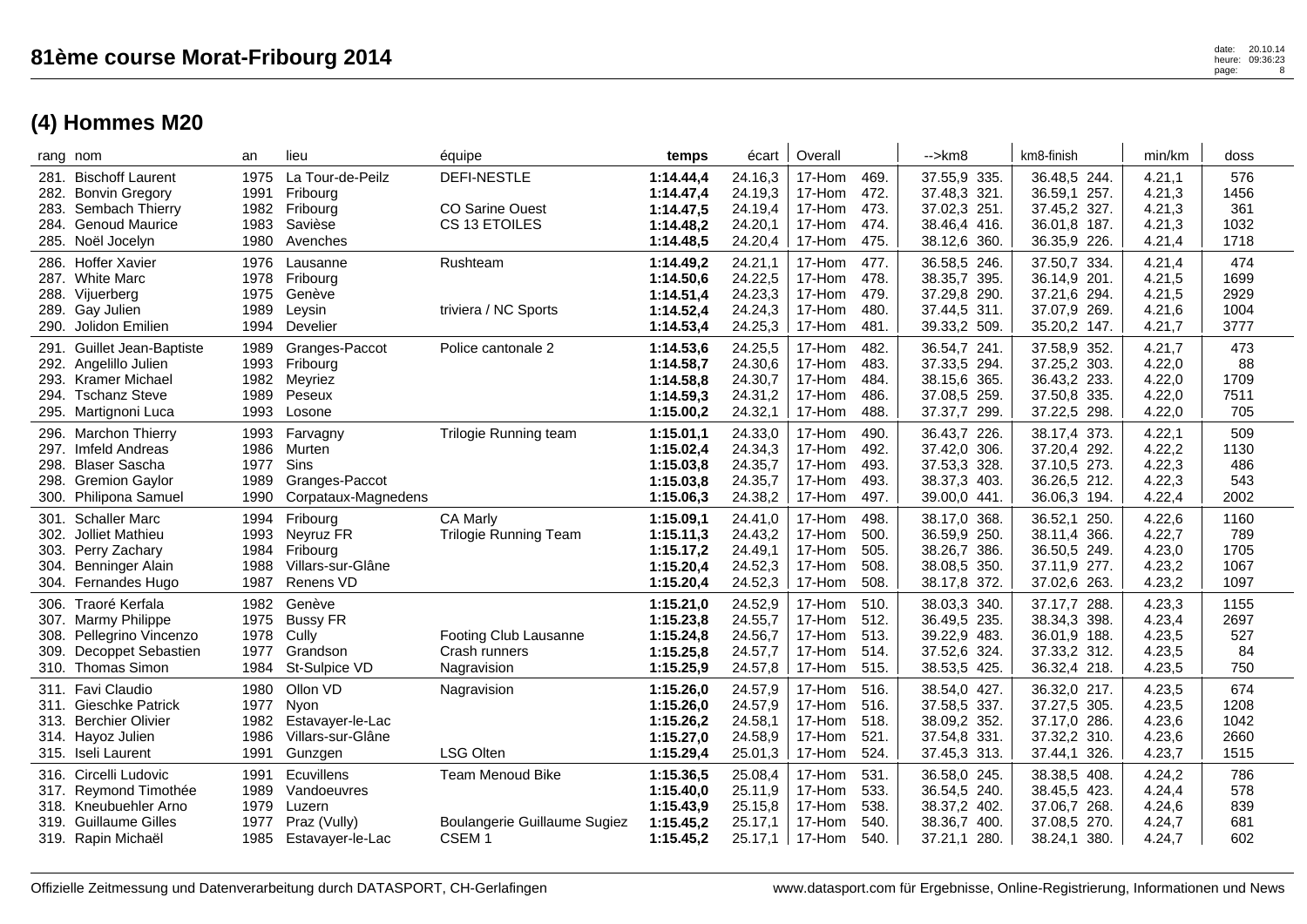| 324. | 323. Steullet Louis<br>Jeckelmann Mathieu<br>325. Clément Mathieu                                                         | 1994<br>1992<br>1982                 | Delémont<br>Villars-sur-Glâne<br>Villars-sur-Glâne                                           | Swisscom Move 1                     | 1:15.45,8<br>1:15.47,0<br>1:15.47,1                           | 25.17,7<br>25.18,9<br>25.19,0                       | 17-Hom<br>17-Hom<br>17-Hom                     | 544.<br>547.<br>548.                 | 39.33,3 510.<br>37.52,6 324.<br>38.38,2 405.                                 | 36.12,5 199.<br>37.54,4 346.<br>37.08,9 271.                                    | 4.24,7<br>4.24,8<br>4.24,8                     | 3911<br>1522<br>1059                |
|------|---------------------------------------------------------------------------------------------------------------------------|--------------------------------------|----------------------------------------------------------------------------------------------|-------------------------------------|---------------------------------------------------------------|-----------------------------------------------------|------------------------------------------------|--------------------------------------|------------------------------------------------------------------------------|---------------------------------------------------------------------------------|------------------------------------------------|-------------------------------------|
|      | 326. Tharin Alan<br>327. Gfeller Mathias<br>328. Lasnier Arnaud<br>329. Herren Pierre Alain<br>330. Perseghini Robin      | 1984<br>1991<br>1975<br>1982<br>1992 | Agiez<br>La Chaux-de-Fonds<br>F-Massongy<br>Fribourg<br>Châtillon FR                         | ROLEX course à pieds                | 1:15.48,7<br>1:15.49,6<br>1:15.51,4<br>1:15.55,9<br>1:15.57,2 | 25.20,6<br>25.21,5<br>25.23,3<br>25.27,8<br>25.29,1 | 17-Hom<br>17-Hom<br>17-Hom<br>17-Hom<br>17-Hom | 549.<br>551.<br>555.<br>558.<br>559. | 38.20,4 378.<br>36.57,9 244.<br>38.12,7 361.<br>39.40,9 519.<br>37.18,3 276. | 37.28,3 307.<br>38.51,7 431.<br>37.38,7 320.<br>36.15,0 202.<br>38.38,9 412.    | 4.24,9<br>4.24,9<br>4.25,0<br>4.25,3<br>4.25,4 | 1601<br>329<br>696<br>821<br>838    |
|      | 331. Rotzetter Adrian<br>332. Schönenberger Damien<br>333. Rossier Alain<br>334. Schilliger Timothy<br>335. Zweifel David | 1976<br>1988<br>1984<br>1983<br>1976 | Giffers<br><b>Onnens FR</b><br>Moudon<br>Gland<br>Bern                                       | <b>BZ Schreinerei AG</b>            | 1:15.59,0<br>1:16.00,3<br>1:16.01,0<br>1:16.05.8<br>1:16.06.8 | 25.30,9<br>25.32,2<br>25.32,9<br>25.37,7<br>25.38,7 | 17-Hom<br>17-Hom<br>17-Hom<br>17-Hom<br>17-Hom | 562.<br>563.<br>564.<br>571.<br>573. | 38.04,8 344.<br>38.37,9 404.<br>38.08,2 349.<br>38.14,5 364.<br>38.10,4 354. | 37.54,2 345.<br>37.22,4 296.<br>37.52,8 342.<br>37.51,3 338.<br>37.56,4 348.    | 4.25,5<br>4.25,5<br>4.25,6<br>4.25,9<br>4.25,9 | 12001<br>461<br>559<br>1589<br>1623 |
|      | 336. Gaille Julien<br>337. Gassmann Jonathan<br>338. Fischer David<br>339. Sylvestre Kylian<br>340. Melloni Tomaso        | 1989<br>1986<br>1984<br>1993<br>1979 | Yverdon<br>Neuchâtel<br>Thierrens<br><b>Bure</b><br>Lausanne                                 | <b>TT Pully</b>                     | 1:16.07,0<br>1:16.08.7<br>1:16.11.2<br>1:16.11,7<br>1:16.13,3 | 25.38,9<br>25.40,6<br>25.43,1<br>25.43,6<br>25.45,2 | 17-Hom<br>17-Hom<br>17-Hom<br>17-Hom<br>17-Hom | 574.<br>577.<br>580.<br>581.<br>583. | 38.19,5 375.<br>37.35,1 295.<br>37.09,9 264.<br>38.36,5 399.<br>38.06,8 344. | 37.47,5 330.<br>38.33,6 397.<br>39.01,3 445.<br>37.35,2 314.<br>38.06,5 361.    | 4.25,9<br>4.26,0<br>4.26,2<br>4.26,2<br>4.26,3 | 790<br>531<br>523<br>2051<br>1723   |
|      | 341. Allemann Mathieu<br>342. Biolley Ludovic<br>343. Dind Jean-Pierre<br>344. Riat David<br>345. Kobel Jérôme            | 1989<br>1981<br>1977<br>1992<br>1975 | <b>Broc</b><br>Môtier (Vully)<br>La Tour-de-Peilz<br>Genève<br>Neuchâtel                     | <b>Cycles Tesag</b>                 | 1:16.16,7<br>1:16.17,5<br>1:16.20,0<br>1:16.20,3<br>1:16.20,6 | 25.48,6<br>25.49,4<br>25.51,9<br>25.52,2<br>25.52,5 | 17-Hom<br>17-Hom<br>17-Hom<br>17-Hom<br>17-Hom | 587.<br>590.<br>593.<br>596.<br>597. | 38.43,6 414.<br>37.53,2 327.<br>38.17,3 370.<br>38.34,3 390.<br>37.43,2 308. | 37.33,1 311.<br>38.24,3 381.<br>38.02,7 357.<br>37.46,0 328.<br>38.37,4<br>404. | 4.26,5<br>4.26,5<br>4.26,7<br>4.26,7<br>4.26,7 | 3624<br>1037<br>668<br>725<br>357   |
| 346. | Vogt Philippe<br>347. Berger Anthony<br>348. Denis Marc<br>349. Holzer Julien<br>350. Wolff Yann                          | 1980<br>1994<br>1982<br>1986<br>1975 | <b>Alterswil FR</b><br>Cousset<br>Genève<br>Forel (Lavaux)<br>Delémont                       | LAT Sense 1                         | 1:16.21,7<br>1:16.21,9<br>1:16.22,7<br>1:16.24,3<br>1:16.26.1 | 25.53,6<br>25.53,8<br>25.54,6<br>25.56,2<br>25.58,0 | 17-Hom<br>17-Hom<br>17-Hom<br>17-Hom<br>17-Hom | 601.<br>602.<br>604.<br>606.<br>610. | 37.14,5 272.<br>37.46,7 317.<br>38.56,3 433.<br>39.01,9 448.<br>37.46,0 314. | 39.07,2 453.<br>38.35,2 400.<br>37.26,4 304.<br>37.22,4<br>296.<br>38.40,1 416. | 4.26,8<br>4.26,8<br>4.26,9<br>4.26,9<br>4.27,0 | 441<br>1060<br>1728<br>1371<br>1022 |
| 351. | Jeanneret Marc<br>352. Ward Nathan<br>353. Piccand Sebastian<br>354. Durel Bastien<br>355. Egli Martin                    | 1981<br>1986<br>1982<br>1983<br>1975 | Yverdon<br>Fribourg<br>Farvagny<br>Neuchâtel<br>Freiburg                                     | Groupe E1<br>Les Alligators         | 1:16.28,6<br>1:16.29,6<br>1:16.30,7<br>1:16.31,9<br>1:16.33,0 | 26.00,5<br>26.01,5<br>26.02,6<br>26.03,8<br>26.04,9 | 17-Hom<br>17-Hom<br>17-Hom<br>17-Hom<br>17-Hom | 612.<br>614.<br>616.<br>617.<br>619. | 38.47,0 417.<br>39.06,9 455.<br>37.51,9 323.<br>39.13,5 467.<br>38.19,4 374. | 37.41,6 323.<br>37.22,7 299.<br>38.38,8 411.<br>37.18,4 289.<br>38.13,6 369.    | 4.27,2<br>4.27,3<br>4.27,3<br>4.27,4<br>4.27,5 | 1194<br>2769<br>1174<br>1073<br>673 |
|      | 356. Schintgen Joël<br>357. Racine Sebastien<br>358. Feugère Alexandre<br>359. Rey David<br>360. Thonney Ludovic          | 1982<br>1990<br>1986<br>1976<br>1977 | Chavannes-près-Renens Rushteam Ecublens<br><b>Boveresse</b><br>Fribourg<br>Ayent<br>Lausanne | <b>TEAM TNDO</b><br>ES Ayent-Anzère | 1:16.33,1<br>1:16.35,1<br>1:16.35,3<br>1:16.37,2<br>1:16.37,5 | 26.05,0<br>26.07,0<br>26.07,2<br>26.09,1<br>26.09,4 | 17-Hom<br>17-Hom<br>17-Hom<br>17-Hom<br>17-Hom | 620.<br>622.<br>623.<br>626.<br>627. | 38.12,2 358.<br>38.17,5 371.<br>38.35,0 391.<br>38.59,0 438.<br>38.04,3 342. | 38.20,9 376.<br>38.17,6 374.<br>38.00,3 354.<br>37.38,2 319.<br>38.33,2 396.    | 4.27,5<br>4.27,6<br>4.27,6<br>4.27,7<br>4.27,7 | 1007<br>1350<br>2638<br>2733<br>612 |

rang nom an lieu équipe **temps** écart | Overall | -->km8 | km8-finish | min/km | doss 321. Wuilloud Didier 1976 Givisiez CA Belfaux II **1:15.45,5** 25.17,4 17-Hom 542. 37.47,7 318. 37.57,8 351. 4.24,7 1689 321. Wyss Christian 1977 Gümmenen **1:15.45,5** 25.17,4 | 17-Hom 542. | 37.07,0 258. | 38.38,5 408. | 4.24,7 | 155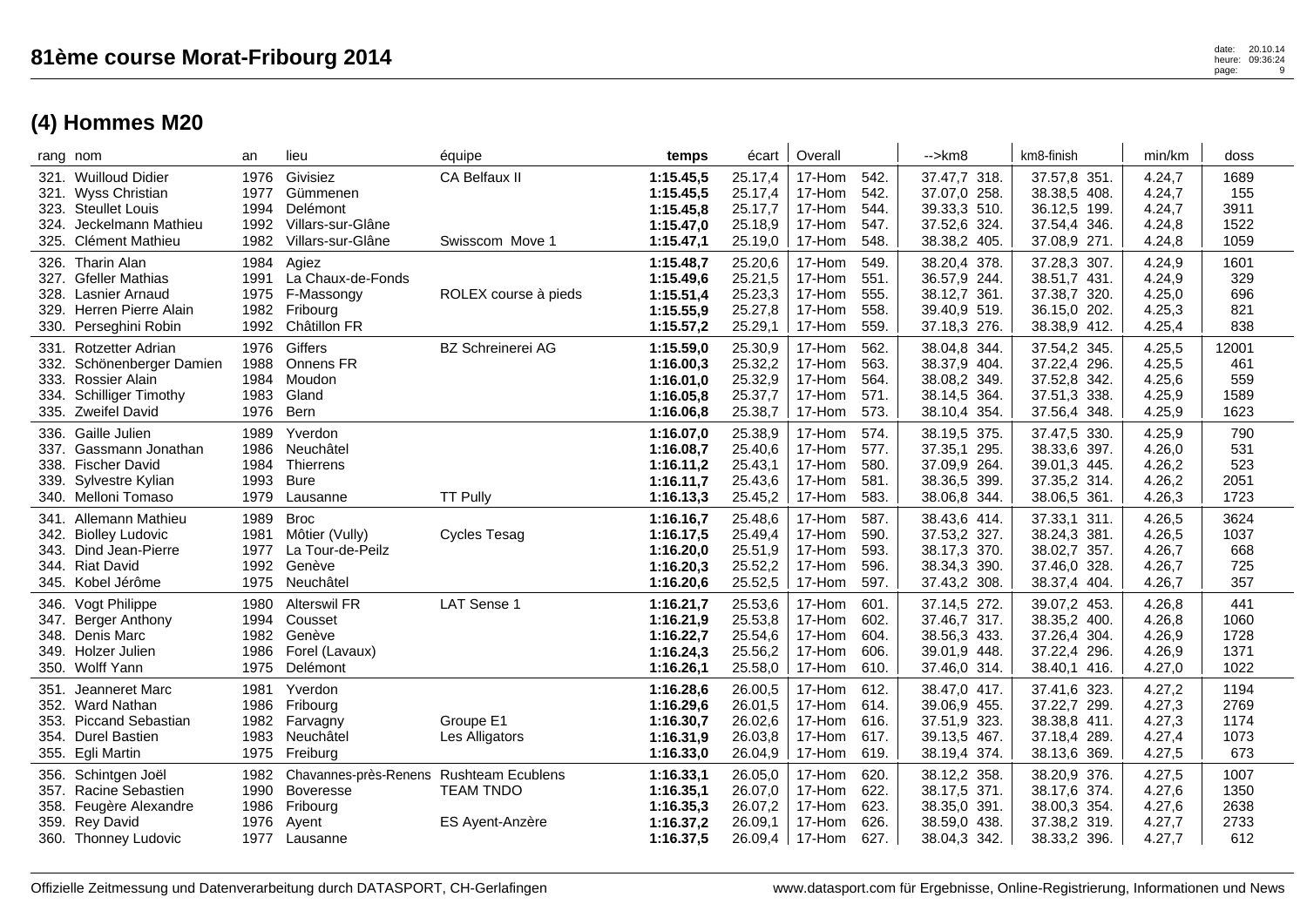| rang nom                     |                                                                                                                           | an                                   | lieu                                                                                     | équipe                                    | temps                                                         | écart                                               | Overall                                                                                | $\rightarrow$ km $\beta$                                                        | km8-finish                                                                               | min/km                                         | doss                                 |
|------------------------------|---------------------------------------------------------------------------------------------------------------------------|--------------------------------------|------------------------------------------------------------------------------------------|-------------------------------------------|---------------------------------------------------------------|-----------------------------------------------------|----------------------------------------------------------------------------------------|---------------------------------------------------------------------------------|------------------------------------------------------------------------------------------|------------------------------------------------|--------------------------------------|
| 362.<br>363.<br>364.<br>365. | 361. Martignier Cédric<br>Valiquer Frédéric<br><b>Schluechter Pascal</b><br><b>Mauron Thierry</b><br>Teixeira José        | 1978<br>1982<br>1975<br>1982<br>1975 | Les Geneveys-sur-Coffrane GIN Running<br>Sierre<br>Boudry<br>La Tour-de-Trême<br>Saillon | CO Leytron                                | 1:16.37,6<br>1:16.37,9<br>1:16.38,2<br>1:16.41,8<br>1:16.42,0 | 26.09,5<br>26.09,8<br>26.10,1<br>26.13,7<br>26.13,9 | 17-Hom<br>628.<br>17-Hom<br>629.<br>17-Hom<br>630.<br>632.<br>17-Hom<br>17-Hom<br>633. | 37.59,1 338.<br>38.06,9 346.<br>38.29,7 388.<br>39.00,4 443.<br>38.23,9 381.    | 38.38,5 408.<br>38.31,0 391.<br>38.08,5 364.<br>37.41,4<br>322.<br>38.18,1<br>375.       | 4.27,7<br>4.27,7<br>4.27,8<br>4.28,0<br>4.28,0 | 2698<br>1187<br>1590<br>1544<br>1599 |
|                              | 366. Mamie Marcelo<br>367. Ballara Jaume<br>368. Pradervand Jerome<br>369. Pittet Patrice<br>369. Zollet Fabian           | 1992<br>1976<br>1977<br>1975<br>1987 | La Chaux-de-Fonds<br>Zürich<br>Estavayer-le-Lac<br>La Neirique<br>Liebefeld              | <b>ASCA</b><br>VullyRun                   | 1:16.45,1<br>1:16.45,3<br>1:16.46,4<br>1:16.46,9<br>1:16.46,9 | 26.17,0<br>26.17,2<br>26.18,3<br>26.18,8<br>26.18,8 | 17-Hom<br>636.<br>17-Hom<br>637.<br>639.<br>17-Hom<br>17-Hom<br>640.<br>17-Hom<br>640. | 37.36,3 297.<br>38.35,8 396.<br>38.45,7 415.<br>39.47,6 533.<br>37.59,4 339.    | 39.08,8 458.<br>38.09,5 365.<br>38.00,7 355.<br>36.59,3 258.<br>38.47,5 425.             | 4.28,2<br>4.28,2<br>4.28,2<br>4.28,3<br>4.28,3 | 3815<br>351<br>1626<br>1283<br>1148  |
| 371.<br>374.                 | Pellaux Jean-Marie<br>372. Lemonis Michel<br>373. Bulliard Mathieu<br><b>Corpataux David</b><br>375. Leuenberger Bertrand | 1980<br>1986<br>1993<br>1987<br>1983 | Fribourg<br>Prilly<br>Ueberstorf<br>Tentlingen<br>Sugiez                                 | Montagne attitude                         | 1:16.47,4<br>1:16.47,7<br>1:16.50.9<br>1:16.51,8<br>1:16.56,2 | 26.19,3<br>26.19.6<br>26.22,8<br>26.23,7<br>26.28,1 | 17-Hom<br>642.<br>17-Hom<br>643.<br>17-Hom<br>647.<br>17-Hom<br>650.<br>17-Hom<br>654. | 38.55,5 431.<br>38.07,9 348.<br>39.16,0 472.<br>38.11,3 355.<br>38.27,6 387.    | 37.51,9<br>340.<br>38.39,8 413.<br>37.34,9 313.<br>38.40,5 417.<br>38.28,6 387.          | 4.28,3<br>4.28,3<br>4.28,5<br>4.28,5<br>4.28,8 | 2881<br>2008<br>445<br>1319<br>1138  |
| 376.<br>379.                 | Besson Jean-Luc<br>377. Bucher Olivier<br>378. Kutalik Zoltan<br><b>Desurmont Gaylord</b><br>380. Laroyenne Guillaume     | 1977<br>1981<br>1978<br>1981<br>1978 | <b>Bofflens</b><br><b>Bramois</b><br>Lausanne<br>Neuchâtel<br>Fribourg                   | <b>CA Belfaux</b>                         | 1:17.00,5<br>1:17.00,9<br>1:17.05,6<br>1:17.06,1<br>1:17.07,2 | 26.32,4<br>26.32,8<br>26.37,5<br>26.38,0<br>26.39,1 | 17-Hom<br>656.<br>17-Hom<br>657.<br>17-Hom<br>661.<br>662.<br>17-Hom<br>665.<br>17-Hom | 38.49,1<br>420.<br>38.18,1 373.<br>38.06,8 344.<br>38.13,0 363.<br>38.19,9 377. | 38.11,4 366.<br>38.42,8 420.<br>38.58,8 442.<br>38.53,1 434.<br>38.47,3 424.             | 4.29,1<br>4.29,1<br>4.29,4<br>4.29,4<br>4.29,4 | 2594<br>1127<br>485<br>1188<br>526   |
| 381.<br>382.<br>383.<br>384. | Jaccoud Laurent<br><b>Claude Laurent</b><br>Ackermann Andreas<br>Duchoud Xavier<br>384. Gendre Yvan                       | 1980<br>1975<br>1984<br>1977<br>1981 | Vufflens-la-Ville<br>St-Sulpice VD<br>Tafers<br>Penthalaz<br>Neyruz FR                   | <b>LAT Sense 1</b>                        | 1:17.08,0<br>1:17.08,1<br>1:17.08,6<br>1:17.09,5<br>1:17.09,5 | 26.39,9<br>26.40,0<br>26.40,5<br>26.41,4<br>26.41,4 | 17-Hom<br>666.<br>17-Hom<br>668.<br>17-Hom<br>669.<br>670.<br>17-Hom<br>670.<br>17-Hom | 38.36,3 398.<br>38.11,3 355.<br>36.16,8 196.<br>38.54,4 429.<br>39.15,8 471.    | 38.31,7<br>393.<br>38.56,8 439.<br>40.51,8<br>660.<br>38.15,1<br>372.<br>37.53,7 343.    | 4.29,5<br>4.29,5<br>4.29,5<br>4.29,6<br>4.29,6 | 1089<br>611<br>767<br>1200<br>1197   |
| 386.<br>387.<br>388.<br>389. | <b>Beljean Nicolas</b><br>Viredaz Baptiste<br>Guillaume-Gentil Hugo<br><b>Curty Olivier</b><br>390. Gerber Séverin        | 1976<br>1977<br>1989<br>1983<br>1983 | Chézard-St-Martin<br>Lausanne<br>Le Locle<br>Granges-Paccot<br>Crissier                  |                                           | 1:17.11,7<br>1:17.12,3<br>1:17.13,0<br>1:17.13,2<br>1:17.13,9 | 26.43,6<br>26.44,2<br>26.44,9<br>26.45,1<br>26.45,8 | 17-Hom<br>673.<br>17-Hom<br>674.<br>17-Hom<br>675.<br>17-Hom<br>676.<br>17-Hom<br>677. | 37.53,7 329.<br>39.26,3 492.<br>38.12,8 362.<br>38.59,4 439.<br>37.09,7 263.    | 39.18,0 475.<br>37.46,0 328.<br>39.00,2 444.<br>38.13,8<br>370.<br>40.04,2 565.          | 4.29,7<br>4.29,7<br>4.29,8<br>4.29,8<br>4.29,8 | 645<br>1238<br>1501<br>1163<br>110   |
| 391.<br>392.<br>393.<br>395. | <b>Montavon Nicolas</b><br>Schaub Grégoire<br><b>Howes Peter</b><br>394. Luthi Olivier<br><b>Thebti Khalil</b>            | 1989<br>1983<br>1981<br>1986<br>1989 | Fribourg<br>Posieux<br>Fribourg<br>Lausanne<br>Marly                                     | Fribourg Hash House Harriers<br>Team Tömu | 1:17.17,2<br>1:17.18,8<br>1:17.19,6<br>1:17.19,8<br>1:17.20,2 | 26.49,1<br>26.50,7<br>26.51,5<br>26.51,7<br>26.52,1 | 17-Hom<br>680.<br>17-Hom<br>683.<br>17-Hom<br>685.<br>17-Hom<br>686.<br>687.<br>17-Hom | 39.53,3 549.<br>37.55,6 334.<br>38.42,6 411.<br>39.51,4 543.<br>38.42,3 410.    | 37.23,9<br>300.<br>39.23,2 481.<br>38.37,0<br>403.<br>37.28,4<br>308.<br>38.37,9<br>406. | 4.30,0<br>4.30,1<br>4.30,2<br>4.30,2<br>4.30,2 | 1286<br>2087<br>3987<br>1122<br>5002 |
| 396.<br>397.                 | <b>Bardet Loïc</b><br>Sandot Manu<br>398. Buchilly Jean-Marie<br>398. Guillet Valentin<br>400. Bächler Andreas            | 1985<br>1990<br>1978<br>1985<br>1981 | Vulliens<br>Orbe<br><b>Bottens</b><br>La Chaux-de-Fonds<br>Fribourg                      | <b>Team Fischer Connectors</b>            | 1:17.20,7<br>1:17.21,1<br>1:17.21,5<br>1:17.21,5<br>1:17.22,5 | 26.52,6<br>26.53,0<br>26.53,4<br>26.53.4<br>26.54,4 | 17-Hom<br>688.<br>689.<br>17-Hom<br>17-Hom<br>690.<br>17-Hom<br>690.<br>693.<br>17-Hom | 37.37,2 298.<br>37.30,2 291.<br>37.52,8 326.<br>37.44,6 312.<br>38.26,4 385.    | 39.43,5<br>522.<br>39.50,9 539.<br>39.28,7 492.<br>39.36,9<br>509.<br>38.56,1 437.       | 4.30,2<br>4.30,3<br>4.30,3<br>4.30,3<br>4.30,3 | 503<br>816<br>519<br>1405<br>2781    |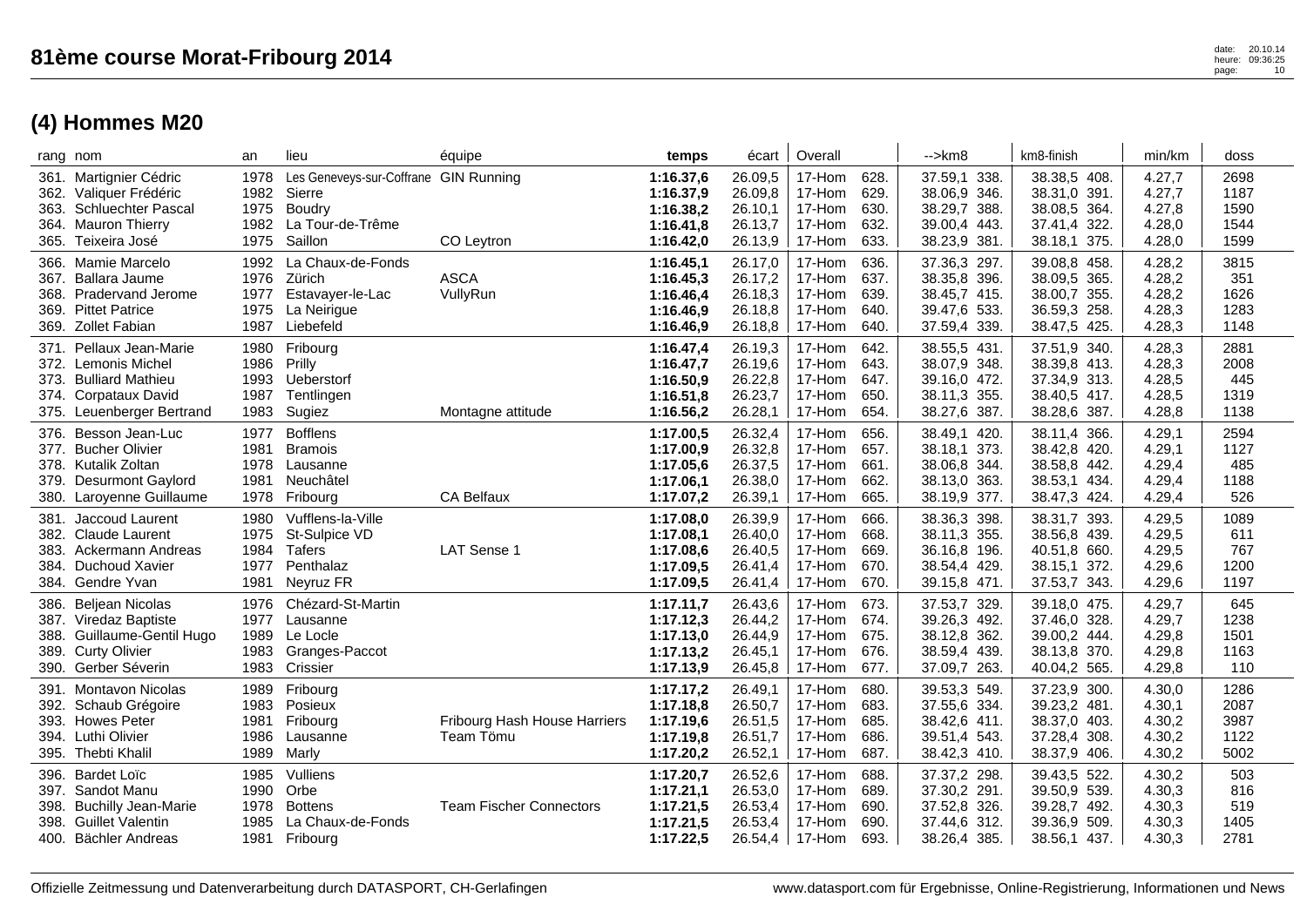|      | rang nom                     | an           | lieu                                         | équipe                 | temps     | écart   | Overall          |              | -->km8       | km8-finish      | min/km           | doss        |
|------|------------------------------|--------------|----------------------------------------------|------------------------|-----------|---------|------------------|--------------|--------------|-----------------|------------------|-------------|
|      | 401. Rouiller Michaël        | 1986         | Ursy                                         |                        | 1:17.23,0 | 26.54,9 | 17-Hom           | 695.         | 38.24,3 383. | 38.58,7 441.    | 4.30,4           | 574         |
|      | 402. Ze Jacques              | 1980         | Le Locle                                     | Le Locle               | 1:17.23,4 | 26.55,3 | 17-Hom           | 697.         | 37.54,8 331. | 39.28,6 491.    | 4.30,4           | 1410        |
| 403. | Berger Lionel                | 1992         | Fribourg                                     | Schönberg la course    | 1:17.23,5 | 26.55,4 | 17-Hom           | 698.         | 39.34,8 513. | 37.48,7 332.    | 4.30,4           | 1629        |
|      | 404. Grognuz Vincent         | 1994         | Attalens                                     |                        | 1:17.24,9 | 26.56,8 | 17-Hom           | 700.         | 37.40,8 303. | 39.44,1 525.    | 4.30,5           | 1142        |
|      | 405. Pharisa Sébastien       | 1990         | Granges-Paccot                               | Police cantonale 3     | 1:17.25,5 | 26.57,4 | 17-Hom           | 702.         | 38.58,0 436. | 38.27,5 384.    | 4.30,5           | 1564        |
|      | 406. Pasquier Vincent        | 1987         | Sâles (Gruyère)                              |                        | 1:17.25,6 | 26.57,5 | 17-Hom           | 703.         | 36.44,9 228. | 40.40,7 632.    | 4.30,5           | 1227        |
|      | 407. Perler Vincent          | 1993         | Corminboeuf                                  |                        | 1:17.26,5 | 26.58,4 | 17-Hom           | 704.         | 38.52,0 424. | 38.34,5 399.    | 4.30,6           | 3099        |
|      | 408. Dasen Stéphane          | 1979         | La Neuveville                                | CSEM <sub>1</sub>      | 1:17.27,6 | 26.59,5 | 17-Hom           | 707.         | 38.11,7 357. | 39.15,9 470.    | 4.30,6           | 625         |
|      | 409. Ottoz Samuel            | 1981         | Senèdes                                      | Raboud Group           | 1:17.27,7 | 26.59,6 | 17-Hom           | 708.         | 39.30,8 507. | 37.56,9 349.    | 4.30,6           | 1560        |
|      | 410. Brugger Florian         | 1981         | Horgen                                       |                        | 1:17.28,7 | 27.00,6 | 17-Hom           | 711.         | 38.23,7 380. | 39.05,0<br>451. | 4.30,7           | 656         |
|      |                              |              |                                              |                        |           |         |                  |              |              |                 |                  |             |
|      | 411. Mila Grégory            | 1978<br>1985 | St-Prex<br>Bern                              |                        | 1:17.29,1 | 27.01,0 | 17-Hom<br>17-Hom | 712.<br>713. | 39.06,8 454. | 38.22,3 378.    | 4.30,7<br>4.30,8 | 613<br>1607 |
|      | 412. Tremp Benedikt          |              |                                              |                        | 1:17.30,0 | 27.01,9 |                  |              | 37.44,4 310. | 39.45,6 529.    |                  |             |
|      | 413. Martinson Yann          | 1994         | Fribourg                                     |                        | 1:17.30,2 | 27.02,1 | 17-Hom           | 714.         | 39.50,7 540. | 37.39,5 321.    | 4.30,8           | 4691        |
|      | 414. Schneeberger Thierry    | 1980         | Poliez-le-Grand                              |                        | 1:17.30,3 | 27.02,2 | 17-Hom           | 715.         | 39.05,4 451. | 38.24,9 382.    | 4.30,8           | 1284        |
|      | 415. Beaulieu Cyril          | 1975         | Avry-devant-Pont                             |                        | 1:17.33,2 | 27.05,1 | 17-Hom           | 719.         | 38.50,4 422. | 38.42,8 420.    | 4.31,0           | 1443        |
|      | 416. Kohler Jeremy           | 1985         | Lausanne                                     |                        | 1:17.34,4 | 27.06,3 | 17-Hom           | 720.         | 39.05,4 451. | 38.29,0 389.    | 4.31,0           | 2021        |
|      | 417. Yamé Fabrice            | 1976         | Genève                                       |                        | 1:17.37,0 | 27.08,9 | 17-Hom           | 722.         | 39.09,6 459. | 38.27,4 383.    | 4.31,2           | 2301        |
|      | 418. Werfeli Eric            | 1979         | Steg VS                                      |                        | 1:17.39,8 | 27.11,7 | 17-Hom           | 724.         | 39.35,8 516. | 38.04,0 360.    | 4.31,3           | 3941        |
|      | 419. Mcmahon Wicht Nicolas   | 1991         | Leysin                                       |                        | 1:17.41,0 | 27.12,9 | 17-Hom           | 727.         | 38.03,3 340. | 39.37,7 510.    | 4.31,4           | 1546        |
|      | 420. Billieux Vincent        | 1977         | Neuchâtel                                    |                        | 1:17.44,0 | 27.15,9 | 17-Hom           | 730.         | 37.57,3 336. | 39.46,7 531.    | 4.31,6           | 1024        |
|      | 421. Aebischer Olivier       | 1978         | Düdingen                                     |                        | 1:17.45,2 | 27.17,1 | 17-Hom           | 732.         | 38.43,3 413. | 39.01,9 446.    | 4.31,7           | 1132        |
| 422. | Gougler Arnaud               | 1991         | <b>Bulle</b>                                 |                        | 1:17.47,9 | 27.19,8 | 17-Hom           | 734.         | 40.28,3 639. | 37.19,6 291.    | 4.31,8           | 2813        |
| 423. | <b>Patthey Gregory</b>       | 1978         | Lausanne                                     | stade Lausanne         | 1:17.51,1 | 27.23,0 | 17-Hom           | 736.         | 38.41,7 409. | 39.09,4 459.    | 4.32,0           | 1066        |
|      | 424. Ferreira Carlos Alberto | 1975         | Gland                                        |                        | 1:17.52,0 | 27.23,9 | 17-Hom           | 738.         | 38.35,0 391. | 39.17,0 472.    | 4.32,1           | 1119        |
|      | 425. Bieri Martin            | 1983         | Zürich                                       |                        | 1:17.52,1 | 27.24,0 | 17-Hom           | 739.         | 39.02,3 449. | 38.49,8 426.    | 4.32,1           | 1635        |
|      | 426. Marques Joao            | 1984         | Lausanne                                     |                        | 1:17.52,6 | 27.24,5 | 17-Hom           | 740.         | 38.59,5 440. | 38.53,1 434.    | 4.32,1           | 1540        |
|      | 427. Bösiger Oliver          | 1975         | Bern                                         |                        | 1:17.53,1 | 27.25,0 | 17-Hom           | 741.         | 38.17,1 369. | 39.36,0 505.    | 4.32,1           | 530         |
|      | 428. Sudan Rémi              | 1993         | Fribourg                                     |                        | 1:17.53,9 | 27.25,8 | 17-Hom           | 743.         | 38.25,4 384. | 39.28,5 489.    | 4.32,2           | 2444        |
|      | 429. Ayoub Michael           | 1979         | Crissier                                     |                        | 1:17.54,0 | 27.25,9 | 17-Hom           | 744.         | 39.30,1 504. | 38.23,9 379.    | 4.32,2           | 2228        |
|      | 430. Rochat Mathieu          | 1986         | Lucens                                       |                        | 1:17.54,2 | 27.26,1 | 17-Hom           | 745.         | 39.23,8 485. | 38.30,4 390.    | 4.32,2           | 2900        |
|      | 431. Julmy David             | 1977         | <b>Belfaux</b>                               |                        | 1:18.00,1 | 27.32,0 | 17-Hom           | 753.         | 40.08,6 583. | 37.51,5 339.    | 4.32,5           | 2850        |
|      | 432. Siggen Bastien          | 1986         | Crans-Montana                                |                        | 1:18.01,7 | 27.33,6 | 17-Hom           | 755.         | 39.24,2 488. | 38.37,5 405.    | 4.32,6           | 3902        |
|      | 433. Abderhalden Matthias    | 1983         | Bussigny-près-Lausanne La foulée de Bussigny |                        | 1:18.02,6 | 27.34,5 | 17-Hom           | 757.         | 39.30,7 506. | 38.31,9 394.    | 4.32,7           | 1624        |
|      | 434. Michel Estévan          | 1989         | Neuchâtel                                    |                        | 1:18.04,2 | 27.36,1 | 17-Hom           | 760.         | 38.35,5 394. | 39.28,7 492.    | 4.32,8           | 709         |
|      | 435. Monney Mathieu          | 1987         | Lausanne                                     | Vidinoti               | 1:18.04,3 | 27.36,2 | 17-Hom           | 761.         | 39.00,7 445. | 39.03,6 449.    | 4.32,8           | 2115        |
|      | 436. Marro Bruno             | 1981         | <b>Bettens</b>                               | brunods.com            | 1:18.05,0 | 27.36,9 | 17-Hom           | 762.         | 38.16,7 367. | 39.48,3 533.    | 4.32,8           | 704         |
|      | 437. Bühl Kevin              | 1992         | Aran                                         | Footing Club Lausanne  | 1:18.07,6 | 27.39,5 | 17-Hom           | 765.         | 38.39,2 406. | 39.28,4 488.    | 4.33,0           | 1338        |
|      | 438. Hüsser Michael          | 1988         | Zug                                          |                        | 1:18.07,7 | 27.39,6 | 17-Hom           | 766.         | 38.36,9 401. | 39.30,8 498.    | 4.33,0           | 689         |
|      | 439. Rochat Alexis           | 1986         | Lausanne                                     | Tri Team Pulley        | 1:18.08,2 | 27.40,1 | 17-Hom           | 767.         | 36.32,4 211. | 41.35,8 778.    | 4.33,0           | 830         |
|      | 440. Rochat Alexis           | 1982         | Gollion                                      | footing vallée de joux | 1:18.09,1 | 27.41,0 | 17-Hom           | 768.         | 39.29,2 503. | 38.39,9 414.    | 4.33,0           | 729         |
|      |                              |              |                                              |                        |           |         |                  |              |              |                 |                  |             |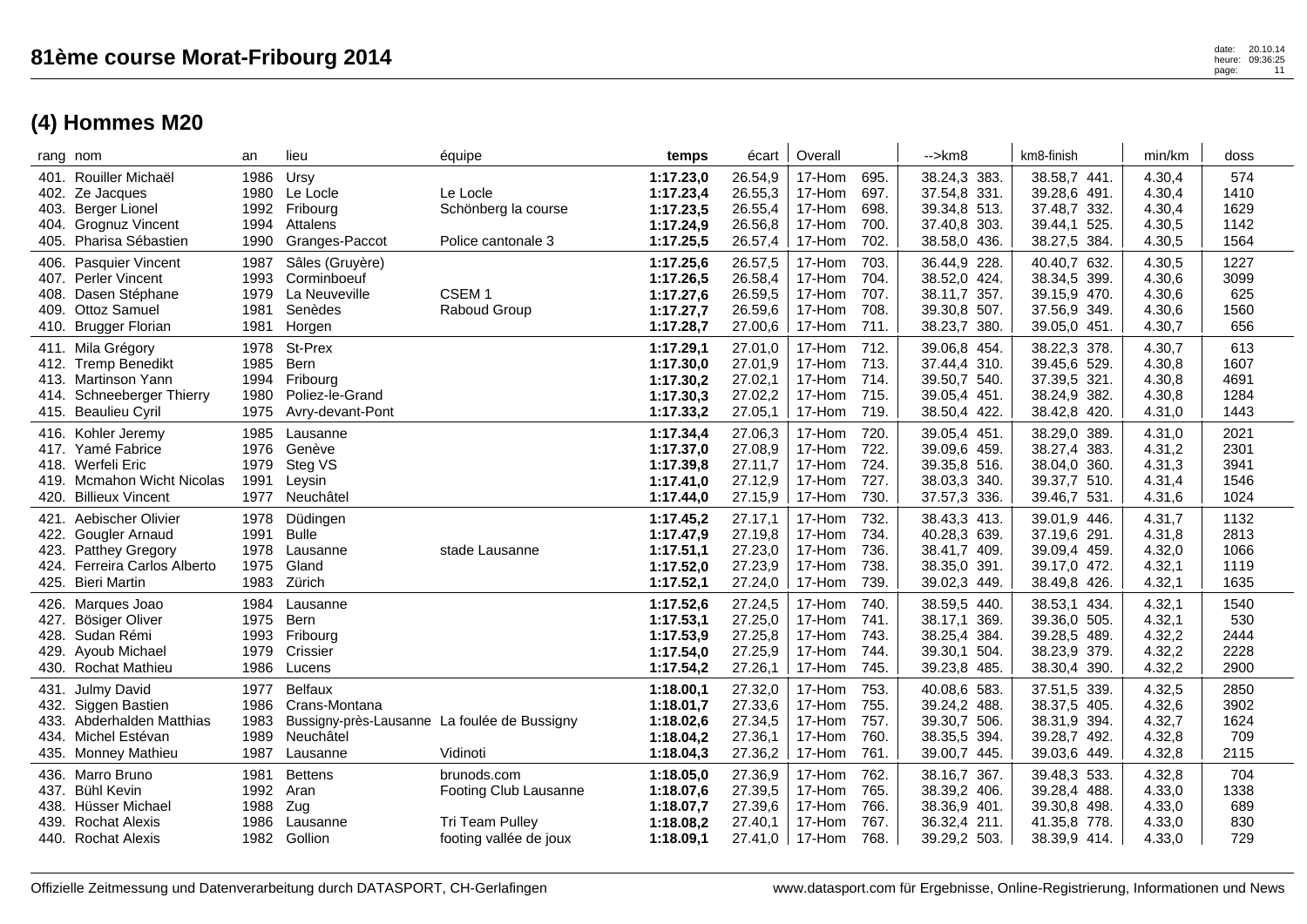|                                      | rang nom                                                                                                                      | an                                   | lieu                                                                                             | équipe                                      | temps                                                         | écart                                               | Overall                                                                                | $\rightarrow$ km $\beta$                                                     | km8-finish                                                                      | min/km                                         | doss                                 |
|--------------------------------------|-------------------------------------------------------------------------------------------------------------------------------|--------------------------------------|--------------------------------------------------------------------------------------------------|---------------------------------------------|---------------------------------------------------------------|-----------------------------------------------------|----------------------------------------------------------------------------------------|------------------------------------------------------------------------------|---------------------------------------------------------------------------------|------------------------------------------------|--------------------------------------|
| 443.                                 | 441. Marchon Cyril<br>442. Tuscher Julien<br>443. Cachemaille Christian<br>Sandys-Lumsdaine James 1976<br>445. Gravel Maxime  | 1993<br>1983<br>1990<br>1983         | <b>Belfaux</b><br>Villeneuve FR<br><b>Baulmes</b><br>Chavannes-de-Bogis<br><b>Bulle</b>          | <b>Trilogie Running Team</b><br>Team UCB II | 1:18.10,3<br>1:18.12,7<br>1:18.12,9<br>1:18.12,9<br>1:18.13,7 | 27.42,2<br>27.44,6<br>27.44,8<br>27.44,8<br>27.45,6 | 17-Hom<br>770.<br>17-Hom<br>771.<br>17-Hom<br>772.<br>17-Hom<br>772.<br>775.<br>17-Hom | 38.40,8 408.<br>38.08,6 351.<br>37.21,8 281.<br>39.00,1 442.<br>37.30,7 292. | 39.29,5 495.<br>40.04,1 564.<br>40.51,1 657.<br>39.12,8 465.<br>40.43,0 638.    | 4.33,1<br>4.33,3<br>4.33,3<br>4.33,3<br>4.33,3 | 1671<br>1686<br>837<br>2743<br>1311  |
| 447.<br>448.<br>449.<br>450.         | 446. Winkel Alain<br><b>Borruat Richard</b><br><b>Borruat Matthieu</b><br>Rattenni Ugo<br><b>Broillet Christian</b>           | 1977<br>1986<br>1984<br>1994<br>1975 | Le Mont-Pèlerin<br><b>Boudry</b><br>Cornol<br>Etov<br><b>Rossens FR</b>                          | VA Jogging                                  | 1:18.17,2<br>1:18.17,6<br>1:18.18,1<br>1:18.18,8<br>1:18.18,9 | 27.49,1<br>27.49,5<br>27.50,0<br>27.50,7<br>27.50,8 | 17-Hom<br>780.<br>17-Hom<br>781.<br>783.<br>17-Hom<br>17-Hom<br>786.<br>17-Hom<br>787. | 38.09,5 353.<br>39.10,0 461.<br>39.10,4 463.<br>38.16,4 366.<br>38.56,4 434. | 40.07,7 575.<br>39.07,6 454.<br>39.07,7 455.<br>40.02,4 559.<br>39.22,5 480.    | 4.33,5<br>4.33,5<br>4.33,6<br>4.33,6<br>4.33,6 | 1093<br>2602<br>1426<br>1684<br>1379 |
| 451.<br>454.                         | <b>Baechler Matthias</b><br>452. Houle Thomas<br>453. Deillon Jérôme<br>Fragnière Damien<br>455. Gonzalez Amat José Luis 1979 | 1975<br>1993<br>1992<br>1984         | Granges-Paccot<br>Villiers<br><b>Romont FR</b><br>Marly<br>E-Madrid                              | C.A.GUADARRAMA                              | 1:18.20,5<br>1:18.22,5<br>1:18.24,5<br>1:18.25,2<br>1:18.25,5 | 27.52,4<br>27.54,4<br>27.56,4<br>27.57,1<br>27.57,4 | 17-Hom<br>789.<br>17-Hom<br>794.<br>17-Hom<br>795.<br>17-Hom<br>796.<br>17-Hom<br>798. | 39.23,9 487.<br>39.46,4 525.<br>39.27,4 495.<br>40.25,2 630.<br>39.56,8 557. | 38.56,6 438.<br>38.36.1 402.<br>38.57,1 440.<br>38.00,0<br>353.<br>38.28,7 388. | 4.33,7<br>4.33,8<br>4.33,9<br>4.34,0<br>4.34,0 | 1234<br>3770<br>1216<br>2639<br>1052 |
| 456.<br>459.                         | Junker Christophe<br>457. Alber Cédric<br>458. Miauton Bertrand<br>Perritaz Benoit<br>460. Rumpf Tim                          | 1976<br>1979<br>1978<br>1993<br>1991 | Neuchâtel<br>Lutry<br>Onnens <sub>FR</sub><br>Fribourg<br>St-Aubin-Sauges                        | <b>GSFM</b>                                 | 1:18.26,5<br>1:18.27,3<br>1:18.28,9<br>1:18.29,9<br>1:18.30,2 | 27.58,4<br>27.59,2<br>28.00,8<br>28.01,8<br>28.02,1 | 17-Hom<br>799.<br>17-Hom<br>801.<br>17-Hom<br>802.<br>17-Hom<br>803.<br>804.<br>17-Hom | 39.09,2 458.<br>39.34,4 511.<br>39.01,7 447.<br>38.58,8 437.<br>37.47,7 318. | 39.17,3 473.<br>38.52,9 433.<br>39.27,2 485.<br>39.31,1 499.<br>40.42,5 636.    | 4.34,1<br>4.34,1<br>4.34,2<br>4.34,3<br>4.34,3 | 695<br>641<br>1333<br>639<br>1012    |
| 461.<br>463.                         | <b>Ruch Peter</b><br>462. von der Weid Adrien<br>De Weck Xavier<br>464. Noger Patrick<br>465. Claessens Thomas                | 1976<br>1985<br>1989<br>1985<br>1981 | Bern<br>Villars-sur-Glâne<br>Genève<br>Fribourg<br>Basse-Nendaz                                  |                                             | 1:18.30,5<br>1:18.32,1<br>1:18.32,2<br>1:18.38,5<br>1:18.38,7 | 28.02,4<br>28.04,0<br>28.04,1<br>28.10,4<br>28.10,6 | 17-Hom<br>805.<br>17-Hom<br>807.<br>17-Hom<br>808.<br>17-Hom<br>812.<br>813.<br>17-Hom | 39.10,7 464.<br>38.55,4 430.<br>38.12,4 359.<br>39.47,0 528.<br>38.07,3 347. | 39.19,8 477.<br>39.36,7 508.<br>40.19,8<br>594.<br>38.51,5 429.<br>40.31,4 621. | 4.34,3<br>4.34,4<br>4.34,4<br>4.34,8<br>4.34,8 | 835<br>2299<br>1280<br>2238<br>1232  |
| 466.<br>467.<br>468.<br>469.<br>470. | Schöpfer Frank<br>Lonfat Valentin<br><b>Rey Damien</b><br><b>Rihs Olivier</b><br>Jeanbourquin Jérémy                          | 1984<br>1983<br>1993<br>1976<br>1991 | <b>Brünisried</b><br>Sion<br>Châtonnaye<br>Gland<br>Carouge GE                                   | Debrunner Acifer<br><b>CTAC</b>             | 1:18.39,9<br>1:18.40,1<br>1:18.40,6<br>1:18.42,9<br>1:18.43,6 | 28.11,8<br>28.12,0<br>28.12,5<br>28.14,8<br>28.15,5 | 17-Hom<br>814.<br>17-Hom<br>815.<br>17-Hom<br>816.<br>17-Hom<br>818.<br>17-Hom<br>819. | 39.26,8 493.<br>39.27,6 496.<br>42.15,5 884.<br>39.21,6 479.<br>40.42,8 670. | 39.13,1 466.<br>39.12,5 463.<br>36.25,1 210.<br>39.21,3 479.<br>38.00,8 356.    | 4.34,8<br>4.34,9<br>4.34,9<br>4.35,0<br>4.35,1 | 1591<br>4073<br>2732<br>2736<br>2667 |
| 471.<br>473.<br>474.<br>475.         | <b>Cosendey Gatien</b><br>472. Bolay Axel<br>Sottas Arnaud<br>Pointet Jérémy<br>Bürger Timo                                   | 1985<br>1981<br>1987<br>1992<br>1978 | Vevey<br>Lausanne<br><b>Bulle</b><br>Granges VS<br>Meilen                                        |                                             | 1:18.43,9<br>1:18.47,4<br>1:18.48,6<br>1:18.49,3<br>1:18.49,9 | 28.15,8<br>28.19,3<br>28.20,5<br>28.21,2<br>28.21,8 | 17-Hom<br>820.<br>17-Hom<br>826.<br>17-Hom<br>827.<br>828.<br>17-Hom<br>829.<br>17-Hom | 39.22,7 481.<br>39.48,6 534.<br>39.35,5 515.<br>41.06,4 718.<br>40.18,9 610. | 39.21,2 478.<br>38.58,8 442.<br>39.13,1 466.<br>37.42,9 325.<br>38.31,0 391.    | 4.35,1<br>4.35,3<br>4.35,3<br>4.35,4<br>4.35,4 | 2016<br>1253<br>1668<br>3857<br>2606 |
| 475.<br>477.<br>478.                 | Nänni Dominic<br>Dadmal Khaybar<br>Deperrois Guillaume<br>479. Oschwald Romain<br>480. Guisan Thibaud                         | 1994<br>1982<br>1976<br>1975<br>1983 | St. Margarethen TG<br>Zofingen<br>Chavannes-des-Bois<br><b>Yverdon-les-Bains</b><br><b>Bulle</b> |                                             | 1:18.49,9<br>1:18.51,2<br>1:18.55,2<br>1:18.55,4<br>1:18.59,1 | 28.21,8<br>28.23,1<br>28.27,1<br>28.27,3<br>28.31,0 | 17-Hom<br>829.<br>17-Hom<br>831.<br>17-Hom<br>838.<br>17-Hom<br>839.<br>846.<br>17-Hom | 39.16,0 472.<br>40.08,1 582.<br>39.21,6 479.<br>39.07,7 456.<br>39.46,4 525. | 39.33,9 502.<br>38.43,1 422.<br>39.33,6 501.<br>39.47,7<br>532.<br>39.12,7 464. | 4.35,4<br>4.35,5<br>4.35,7<br>4.35,7<br>4.36,0 | 715<br>1063<br>2018<br>595<br>2358   |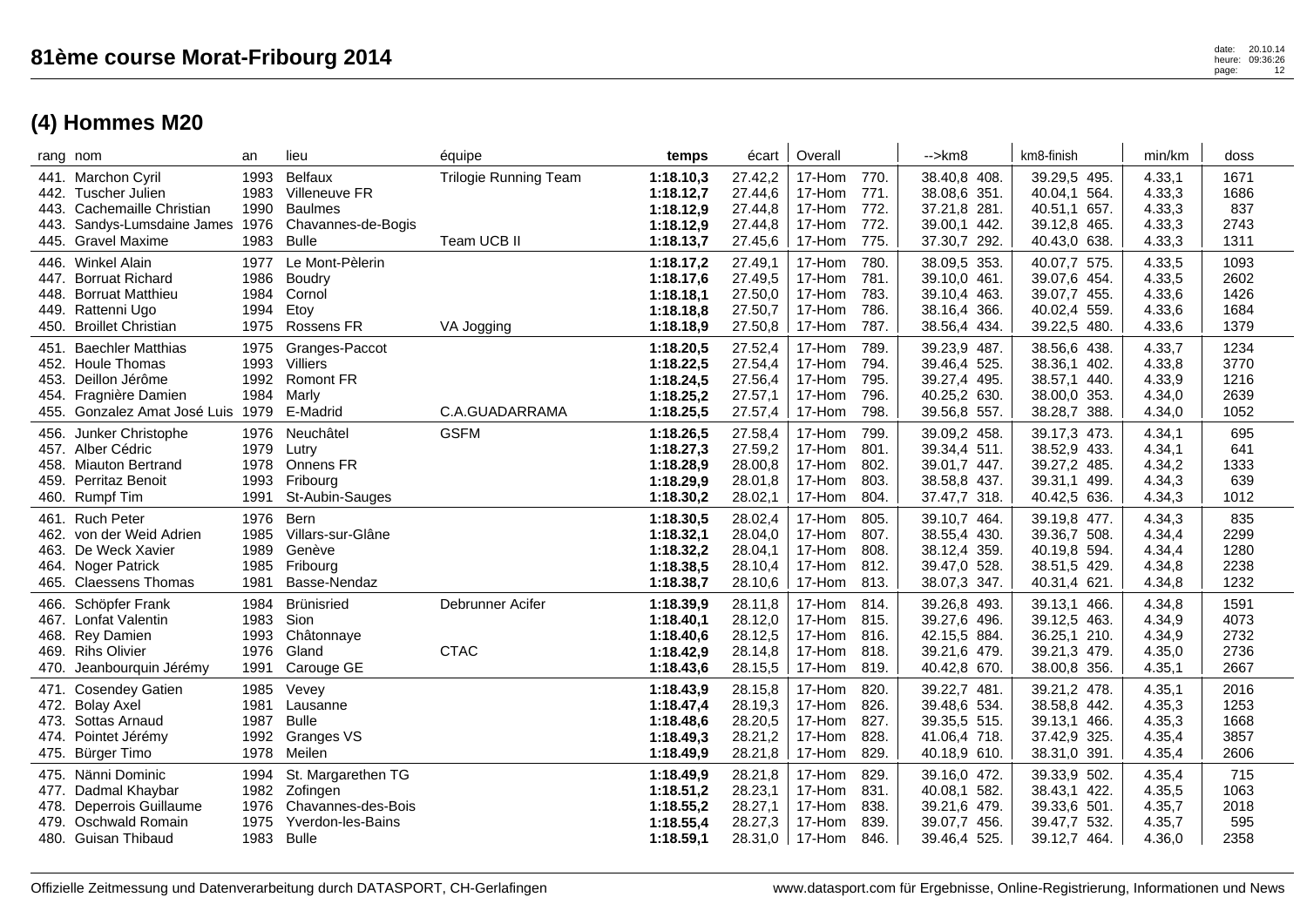| 481. | Tschan David<br>482. Valette Antoine<br>483. Gorin Brieuc<br>484. Leutwyler Sebastien<br>485. Débieux Guillaume                    | 1975<br>1987<br>1982<br>1981<br>1986 | Bern<br>Versoix<br>Lausanne<br>Nvon<br>Rochefort                  | berney associés                                                    | 1:18.59.6<br>1:18.59,7<br>1:19.01,8<br>1:19.02,8<br>1:19.02,9 | 28.31,5<br>28.31,6<br>28.33,7<br>28.34,7<br>28.34,8 | 17-Hom<br>17-Hom<br>17-Hom<br>17-Hom<br>17-Hom | 848.<br>849<br>856.<br>859.<br>860.  | 41.05,8 716.<br>39.56,5 555.<br>38.57,6 435.<br>39.10.0 461.<br>39.19,3 476.    | 37.53,8 344.<br>39.03,2 447.<br>40.04,2 565.<br>39.52,8 541.<br>39.43,6 523.    | 4.36,0<br>4.36,0<br>4.36,1<br>4.36,2<br>4.36,2 | 1608<br>2758<br>1499<br>1536<br>2625 |
|------|------------------------------------------------------------------------------------------------------------------------------------|--------------------------------------|-------------------------------------------------------------------|--------------------------------------------------------------------|---------------------------------------------------------------|-----------------------------------------------------|------------------------------------------------|--------------------------------------|---------------------------------------------------------------------------------|---------------------------------------------------------------------------------|------------------------------------------------|--------------------------------------|
|      | 486. Aldana Martin<br>487. Fischli Marcel<br>488. Schneider Laurent<br>489. Wagner David<br>490. Silva Coelho Corvo Nuno José 1975 | 1991<br>1986<br>1985<br>1984         | Fribourg<br>Zürich<br>Nyon<br>Lausanne<br>Crissier                | La Fleche                                                          | 1:19.05,0<br>1:19.05,1<br>1:19.06,4<br>1:19.06,9<br>1:19.07,2 | 28.36,9<br>28.37,0<br>28.38,3<br>28.38,8<br>28.39,1 | 17-Hom<br>17-Hom<br>17-Hom<br>17-Hom<br>17-Hom | 865.<br>866.<br>868.<br>869.<br>870. | 39.09,8 460.<br>40.37,2 656.<br>40.26,5 632.<br>39.23,0 484.<br>39.12,8 466.    | 39.55,2 547.<br>38.27,9 385.<br>38.39,9 414.<br>39.43,9 524.<br>39.54,4 546.    | 4.36,3<br>4.36,3<br>4.36,4<br>4.36,4<br>4.36,4 | 832<br>3006<br>2749<br>787<br>780    |
| 493. | 491. Lorente Sandro<br>492. Aubry Yannick<br>Fellmann Rafael<br>494. Steinemann Rouven<br>495. Steiner Philippe                    | 1989<br>1994<br>1982<br>1994<br>1978 | <b>Bulle</b><br>Saignelégier<br>Dagmersellen<br>Marly<br>Genève   | Walking Genève Aéroport                                            | 1:19.08.9<br>1:19.11,0<br>1:19.11,5<br>1:19.12,2<br>1:19.12,7 | 28.40,8<br>28.42,9<br>28.43,4<br>28.44,1<br>28.44,6 | 17-Hom<br>17-Hom<br>17-Hom<br>17-Hom<br>17-Hom | 871.<br>872.<br>875.<br>877.<br>878. | 39.49,6 535.<br>41.18,4 751.<br>39.14,2 468.<br>40.08,8 585.<br>39.18,4 474.    | 39.19,3 476.<br>37.52,6 341.<br>39.57,3 549.<br>39.03,4 448.<br>39.54,3 545.    | 4.36,5<br>4.36,7<br>4.36,7<br>4.36,7<br>4.36,8 | 2866<br>2386<br>2637<br>1154<br>1597 |
|      | 496. Forchelet David<br>497. Rütti Romain<br>498. Jordan Simon<br>499. Freymond Maxime<br>500. Waeber Olivier                      | 1989<br>1989<br>1990<br>1987<br>1985 | Coffrane<br>Morges<br>Fribourg<br>Vérossaz<br>Fribourg            | Schönberg la course                                                | 1:19.13,3<br>1:19.15,4<br>1:19.16,8<br>1:19.17,2<br>1:19.17,5 | 28.45,2<br>28.47,3<br>28.48,7<br>28.49,1<br>28.49,4 | 17-Hom<br>17-Hom<br>17-Hom<br>17-Hom<br>17-Hom | 880.<br>881.<br>884.<br>885.<br>886. | 39.56,9 558.<br>40.47,0 680.<br>39.34,6 512.<br>38.35,3 393.<br>39.31,7 508.    | 39.16,4 471.<br>38.28,4 386.<br>39.42,2 519.<br>40.41,9 633.<br>39.45,8 530.    | 4.36,8<br>4.36,9<br>4.37,0<br>4.37,0<br>4.37,0 | 1276<br>5812<br>1218<br>1057<br>3121 |
|      | 501. Ntih Ateba Eric<br>502. Oberson Yannick<br>503. Giller Grégoire<br>504. Claudio Raphaël<br>505. Bächler David                 | 1979<br>1992<br>1981<br>1980<br>1979 | Epalinges<br>Studen BE<br>Estavayer-le-Lac<br>Travers<br>Fribourg | Team New Zealand<br><b>Triclub Esta Broye</b><br>Ville de Fribourg | 1:19.18,0<br>1:19.19,5<br>1:19.20,2<br>1:19.20,6<br>1:19.20,7 | 28.49,9<br>28.51,4<br>28.52,1<br>28.52,5<br>28.52,6 | 17-Hom<br>17-Hom<br>17-Hom<br>17-Hom<br>17-Hom | 887.<br>890.<br>892.<br>893.<br>894. | 39.27,9 499.<br>39.01,1 446.<br>37.53,7 329.<br>39.14,4 470.<br>39.53,1<br>548. | 39.50,1 537.<br>40.18,4 592.<br>41.26,5 751.<br>40.06,2 569.<br>39.27,6 486.    | 4.37,1<br>4.37,1<br>4.37,2<br>4.37,2<br>4.37,2 | 541<br>2714<br>811<br>1223<br>2250   |
|      | 506. Imhof Marc<br>507. Bucher Marc<br>508. Carre Cyril<br>509. Fabre Pierre<br>510. Pelloux Marc                                  | 1989<br>1985<br>1975<br>1981<br>1986 | Genève<br>Fribourg<br>Genève<br>L'Isle<br>Lausanne                | <b>BERNEY ASSOCIES</b>                                             | 1:19.21,4<br>1:19.22,2<br>1:19.22,9<br>1:19.23,4<br>1:19.24,8 | 28.53,3<br>28.54,1<br>28.54,8<br>28.55,3<br>28.56,7 | 17-Hom<br>17-Hom<br>17-Hom<br>17-Hom<br>17-Hom | 895.<br>898.<br>900.<br>901.<br>902. | 40.48,4 683.<br>39.44,4 523.<br>40.12,3 597.<br>38.56,0 432.<br>41.16,5 744.    | 38.33,0 395.<br>39.37,8 511.<br>39.10,6 462.<br>40.27,4 613.<br>38.08,3 363.    | 4.37,3<br>4.37,3<br>4.37,3<br>4.37,4<br>4.37,5 | 1725<br>1315<br>2611<br>3723<br>8700 |
|      | 511. van Holten Julian<br>512. Schuttel Antoine<br>513. Bernhart Pierre<br>514. Rime Didier<br>515. Augsburger David               | 1988<br>1985<br>1975<br>1978<br>1993 | Grand-Saconnex<br>Lausanne<br>Pully<br>Hauteville<br>Villiers     | team Bernhart<br>Cream Team                                        | 1:19.26,6<br>1:19.27,0<br>1:19.27,2<br>1:19.29,0<br>1:19.29,1 | 28.58,5<br>28.58,9<br>28.59,1<br>29.00,9<br>29.01,0 | 17-Hom<br>17-Hom<br>17-Hom<br>17-Hom<br>17-Hom | 905.<br>906.<br>907.<br>911.<br>912. | 38.19,5 375.<br>40.46,1 676.<br>38.54,2 428.<br>40.11,7<br>594.<br>39.08,2 457. | 41.07,1 710.<br>38.40,9 418.<br>40.33,0 625.<br>39.17,3<br>473.<br>40.20,9 596. | 4.37,6<br>4.37,6<br>4.37,6<br>4.37,7<br>4.37,7 | 1081<br>8002<br>646<br>1642<br>1437  |
| 517. | 516. Varela Francisco<br>Darbellay Bastien<br>518. Chassot Frédéric<br>519. Bassin Lucas<br>520. Delmatti Joel                     | 1983<br>1981<br>1989<br>1984<br>1979 | Fribourg<br>Liddes<br><b>Broc</b><br>Neuchâtel<br>Veytaux         |                                                                    | 1:19.30,5<br>1:19.30,6<br>1:19.31,8<br>1:19.33,5<br>1:19.33,8 | 29.02,4<br>29.02,5<br>29.03,7<br>29.05,4<br>29.05,7 | 17-Hom<br>17-Hom<br>17-Hom<br>17-Hom<br>17-Hom | 914.<br>915.<br>916.<br>919.<br>921. | 39.20,3 477.<br>40.01,3 565.<br>38.47,5 418.<br>36.42,6 222.<br>40.55,6 693.    | 40.10,2 580.<br>39.29,3 494.<br>40.44,3 643.<br>42.50,9 951.<br>38.38,2 407.    | 4.37,8<br>4.37,8<br>4.37,9<br>4.38,0<br>4.38,0 | 1610<br>2935<br>1359<br>138<br>3112  |
|      |                                                                                                                                    |                                      |                                                                   |                                                                    |                                                               |                                                     |                                                |                                      |                                                                                 |                                                                                 |                                                |                                      |

rang nom an lieu équipe **temps** écart | Overall | -->km8 | km8-finish | min/km | doss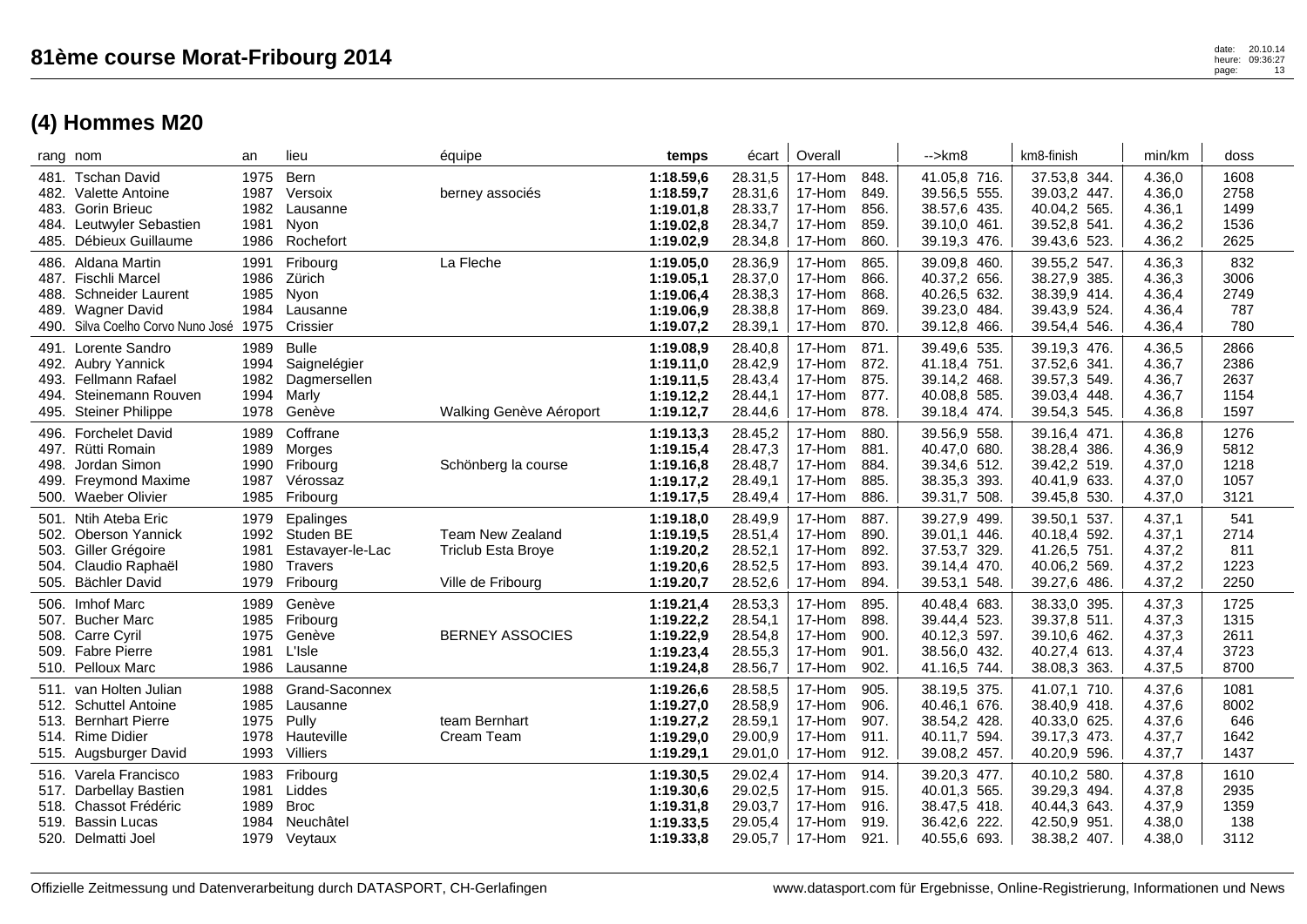|                              | rang nom                                                                                                                   | an                                   | lieu                                                                          | équipe                                | temps                                                         | écart                                               | Overall                                        |                                      | $\rightarrow$ km $\beta$                                                     | km8-finish                                                                      | min/km                                         | doss                                  |
|------------------------------|----------------------------------------------------------------------------------------------------------------------------|--------------------------------------|-------------------------------------------------------------------------------|---------------------------------------|---------------------------------------------------------------|-----------------------------------------------------|------------------------------------------------|--------------------------------------|------------------------------------------------------------------------------|---------------------------------------------------------------------------------|------------------------------------------------|---------------------------------------|
| 521.<br>522.                 | <b>Gubler Gabriele</b><br>Janz Michael<br>522. Peiry Fabien<br>524. Da Silva Luis<br>525. von Gunten Thomas Christian 1979 | 1977<br>1987<br>1984<br>1983         | Minusio<br>Lonay<br>Treyvaux<br>Fribourg<br>Fribourg                          | <b>TCU Fribourg</b>                   | 1:19.34,3<br>1:19.35,1<br>1:19.35,1<br>1:19.35,5<br>1:19.38,2 | 29.06,2<br>29.07,0<br>29.07,0<br>29.07,4<br>29.10,1 | 17-Hom<br>17-Hom<br>17-Hom<br>17-Hom<br>17-Hom | 923.<br>924.<br>924.<br>926.<br>932. | 40.19,5 613.<br>39.11,1 465.<br>39.52,5 544.<br>40.07,0 577.<br>39.49,9 537. | 39.14,8 468.<br>40.24,0 604.<br>39.42,6 521.<br>39.28,5 489.<br>39.48,3 533.    | 4.38,0<br>4.38,1<br>4.38,1<br>4.38,1<br>4.38,2 | 2657<br>1064<br>2137<br>598<br>825    |
|                              | 526. Braun Yann<br>527. Rauzy Cedrick<br>528. Beuret Marcel<br>529. Pillonel Vincent<br>530. Kuhn Fabrice                  | 1977<br>1975<br>1991<br>1983<br>1979 | Bruson<br>Lampenberg<br>Vugelles-La Mothe<br>Villarepos<br>Fribourg           | <b>Team Ride Spirit</b>               | 1:19.38,8<br>1:19.39,3<br>1:19.41,4<br>1:19.43,6<br>1:19.45,8 | 29.10,7<br>29.11,2<br>29.13,3<br>29.15,5<br>29.17,7 | 17-Hom<br>17-Hom<br>17-Hom<br>17-Hom<br>17-Hom | 934.<br>935.<br>937.<br>942.<br>946. | 41.02,8 708.<br>38.43,2 412.<br>40.36,5 654.<br>40.36,9 655.<br>39.40,8 518. | 38.36,0 401.<br>40.56,1 671.<br>39.04,9 450.<br>39.06,7 452.<br>40.05,0 568.    | 4.38,3<br>4.38,3<br>4.38,4<br>4.38,6<br>4.38,7 | 1726<br>1572<br>12045<br>1145<br>1076 |
| 531.<br>532.<br>534.<br>534. | Selva Andrea<br>Dubois Romain<br>533. Schild Valentin<br><b>Besuchet Eliott</b><br><b>Tinguely Xavier</b>                  | 1979<br>1992<br>1983<br>1986<br>1981 | Lussery-Villars<br>Lucens<br>Cortaillod<br><b>Baulmes</b><br>Estavayer-le-Lac | Footing Club Lausanne 3               | 1:19.46,9<br>1:19.48,4<br>1:19.49,7<br>1:19.50,9<br>1:19.50,9 | 29.18,8<br>29.20,3<br>29.21,6<br>29.22,8<br>29.22,8 | 17-Hom<br>17-Hom<br>17-Hom<br>17-Hom<br>17-Hom | 948.<br>952.<br>954.<br>956.<br>956. | 39.25,2 490.<br>36.51,0 239.<br>40.07,7 581.<br>39.03,0 450.<br>40.58,6 700. | 40.21,7 599.<br>42.57,4 965.<br>39.42,0 518.<br>40.47,9 651.<br>38.52,3 432.    | 4.38,7<br>4.38,8<br>4.38,9<br>4.39,0<br>4.39,0 | 1101<br>1175<br>1588<br>621<br>3923   |
| 537.                         | 536. Simonet Fabrice<br><b>Guillas Yves</b><br>538. Gaillet Théo<br>539. Fluck Antoine<br>540. Noth André                  | 1985<br>1975<br>1993<br>1987<br>1980 | Môtier (Vully)<br>Lausanne<br>Estavayer-le-Lac<br>Fribourg<br>Pully           |                                       | 1:19.51,3<br>1:19.51,7<br>1:19.52,5<br>1:19.52,6<br>1:19.53,2 | 29.23,2<br>29.23,6<br>29.24,4<br>29.24,5<br>29.25,1 | 17-Hom<br>17-Hom<br>17-Hom<br>17-Hom<br>17-Hom | 958.<br>959.<br>960.<br>961.<br>963. | 40.43,3 671.<br>40.28,2 638.<br>41.30,4 778.<br>41.01,9 707.<br>39.23,8 485. | 39.08,0 457.<br>39.23,5 482.<br>38.22,1 377.<br>38.50,7 428.<br>40.29,4 620.    | 4.39,0<br>4.39,0<br>4.39,1<br>4.39,1<br>4.39,1 | 1729<br>2281<br>3201<br>3053<br>2178  |
| 542.<br>544.<br>545.         | 541. Prevel Paul<br>Werthmüller David<br>543. Girod Michaël<br>Pianfetti Julien<br><b>Bouquet Michel</b>                   | 1994<br>1994<br>1976<br>1980<br>1985 | <b>F-Challex</b><br><b>Cressier FR</b><br>Nidau<br>F-Cessy<br>St. Ursen       | Le lièvre et la tortue<br>HBC Ins     | 1:19.53,5<br>1:19.56,9<br>1:19.57,0<br>1:19.57,9<br>1:19.58,0 | 29.25,4<br>29.28,8<br>29.28,9<br>29.29,8<br>29.29,9 | 17-Hom<br>17-Hom<br>17-Hom<br>17-Hom<br>17-Hom | 964.<br>969.<br>971.<br>974.<br>975. | 40.00,4 562.<br>38.50,4 422.<br>38.53,8 426.<br>40.28,4 640.<br>37.51,3 322. | 39.53,1 542.<br>41.06,5 705.<br>41.03,2 692.<br>39.29,5 495.<br>42.06,7 850.    | 4.39,1<br>4.39,3<br>4.39,3<br>4.39,4<br>4.39,4 | 1665<br>2792<br>1019<br>2924<br>1458  |
|                              | 546. Miorini Loris<br>547. Piller Yann<br>548. Zelenka Alexander<br>549. Henry Laurent<br>550. Milligan Karl               | 1977<br>1985<br>1978<br>1985<br>1979 | Neuchâtel<br>Givisez<br>Genève<br>La Sarraz<br>Pully                          | Squales des neiges                    | 1:19.58,8<br>1:19.59,1<br>1:20.00,0<br>1:20.00,1<br>1:20.00,6 | 29.30,7<br>29.31,0<br>29.31,9<br>29.32,0<br>29.32,5 | 17-Hom<br>17-Hom<br>17-Hom<br>17-Hom<br>17-Hom | 976.<br>977.<br>978.<br>979.<br>981. | 42.08,3 867.<br>38.35,9 397.<br>41.08,5 722.<br>40.11,1 591<br>40.10,2 587.  | 37.50,5 333.<br>41.23,2 743.<br>38.51,5 429.<br>39.49,0 536.<br>39.50,4 538.    | 4.39,4<br>4.39,5<br>4.39,5<br>4.39,5<br>4.39,5 | 2704<br>1565<br>2774<br>2661<br>7550  |
| 551.<br>553.<br>554.         | Lacroix Jean-Baptiste<br>552. Cachat Vincent<br>Esseiva Jacques<br><b>Huguenot Bertrand</b><br>555. Bovard Luc             | 1987<br>1980<br>1975<br>1979<br>1992 | F-Cernex<br><b>Bouveret</b><br>Villaz-St-Pierre<br>Autigny<br>Marly           |                                       | 1:20.01,2<br>1:20.02,5<br>1:20.02,6<br>1:20.03,8<br>1:20.04,3 | 29.33,1<br>29.34,4<br>29.34,5<br>29.35,7<br>29.36,2 | 17-Hom<br>17-Hom<br>17-Hom<br>17-Hom<br>17-Hom | 982.<br>985.<br>986.<br>987.<br>989. | 40.18,8 609<br>39.58,6 560.<br>39.14,3 469.<br>39.47,2 531.<br>40.04,6 575.  | 39.42,4 520.<br>40.03,9 562.<br>40.48,3 652.<br>40.16,6 588.<br>39.59,7 554.    | 4.39,6<br>4.39,7<br>4.39,7<br>4.39,7<br>4.39,8 | 3795<br>2607<br>604<br>2663<br>1702   |
| 556.<br>558.<br>559.         | Afonso Claudio<br>557. Romanens Benoît<br>Bühlmann Didier<br>Gaspoz Nicolas<br>560. Watrin Mathieu                         | 1981<br>1981<br>1981<br>1977<br>1985 | Chavornay<br>Sorens<br>Rolle<br>Sion<br>La Chaux-de-Fonds                     | Team UCB II<br><b>Team Mont-Noble</b> | 1:20.05,0<br>1:20.05,3<br>1:20.07,2<br>1:20.07,4<br>1:20.08.2 | 29.36,9<br>29.37.2<br>29.39,1<br>29.39,3<br>29.40,1 | 17-Hom<br>17-Hom<br>17-Hom<br>17-Hom<br>17-Hom | 990.<br>991.<br>994.<br>995.<br>996. | 40.02,3 568.<br>40.27,1 635.<br>41.24,5 764.<br>40.23,3 627.<br>39.00,6 444. | 40.02,7 560.<br>39.38,2 512.<br>38.42,7 419.<br>525.<br>39.44,1<br>41.07,6 711. | 4.39,8<br>4.39.8<br>4.39,9<br>4.39,9<br>4.40,0 | 2808<br>1346<br>12034<br>1095<br>1025 |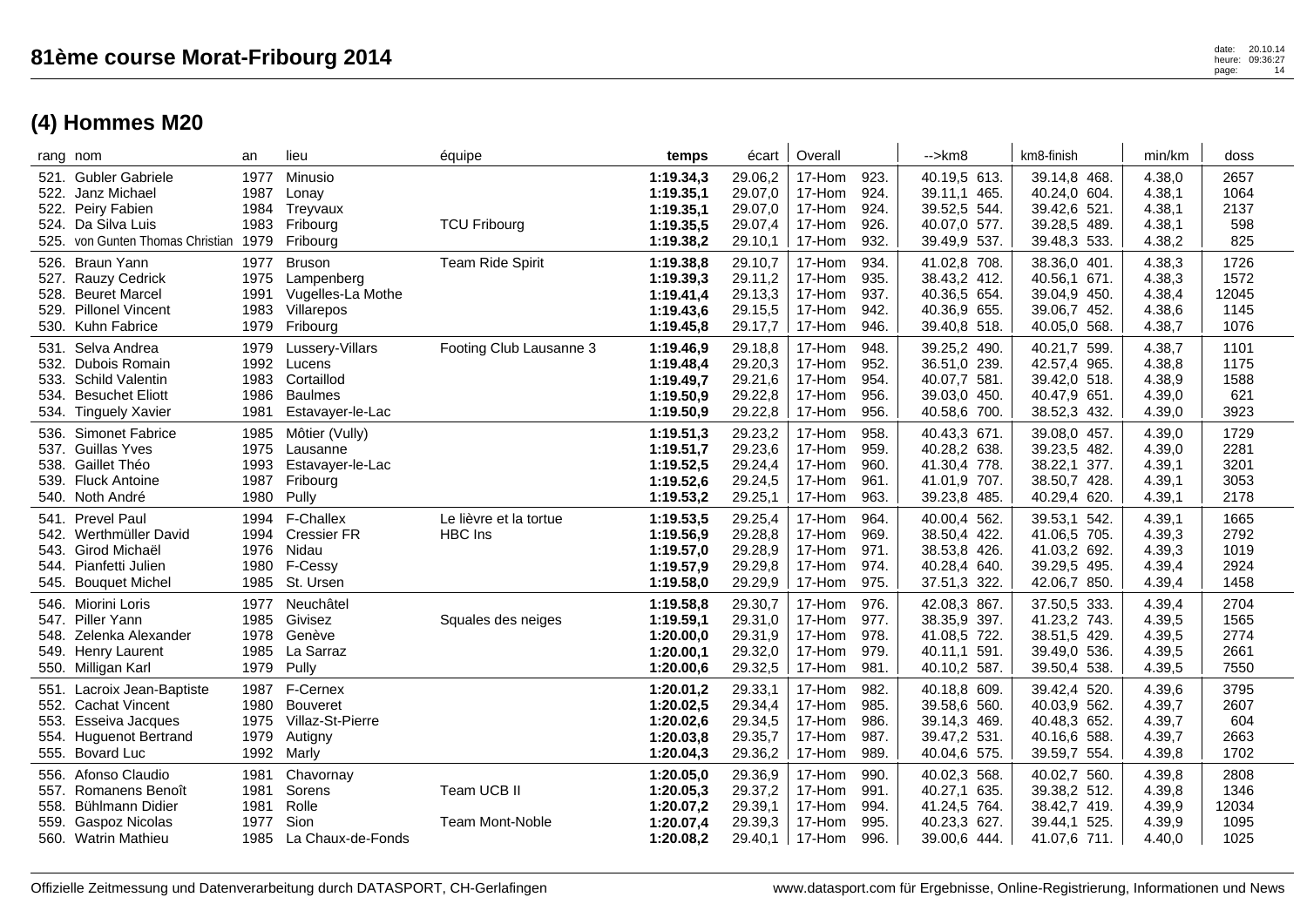|                      | rang nom                                                                                                             | an                                   | lieu                                                                         | équipe                                                                   | temps                                                         | écart                                               | Overall                                                                                  | $\rightarrow$ km $\beta$                                                     | km8-finish                                                                   | min/km                                         | doss                                  |
|----------------------|----------------------------------------------------------------------------------------------------------------------|--------------------------------------|------------------------------------------------------------------------------|--------------------------------------------------------------------------|---------------------------------------------------------------|-----------------------------------------------------|------------------------------------------------------------------------------------------|------------------------------------------------------------------------------|------------------------------------------------------------------------------|------------------------------------------------|---------------------------------------|
| 561.<br>565.         | Vazquez Carlos<br>562. Rüeger Quentin<br>563. Freymond Frédéric<br>564. Mouttet Jérôme<br>Saba Thierry               | 1977<br>1993<br>1978<br>1977<br>1980 | Vicques<br>Villars-sur-Glâne<br>Saint-Cierges<br>Delémont<br><b>Brent</b>    | <b>VELO CLUB FRIBOURG</b><br>Bären Club                                  | 1:20.08,8<br>1:20.09,9<br>1:20.10,2<br>1:20.11,5<br>1:20.15,3 | 29.40,7<br>29.41,8<br>29.42,1<br>29.43,4<br>29.47,2 | 17-Hom<br>997.<br>999.<br>17-Hom<br>17-Hom 1001.<br>17-Hom<br>1003.<br>1005.<br>17-Hom   | 39.42,2 521<br>40.00,5 563.<br>40.10,9 590.<br>40.00,2 561.<br>39.52,7 545.  | 40.26,6 611.<br>40.09,4 579.<br>39.59,3 553.<br>40.11,3 582.<br>40.22,6 600. | 4.40.0<br>4.40,1<br>4.40,1<br>4.40,2<br>4.40,4 | 2855<br>2791<br>3381<br>1265<br>1341  |
| 567.                 | 566. Cramatte David<br><b>Bouriel Steve</b><br>568. Andrey Maurice<br>569. Probst Christian<br>570. Piller Stefan    | 1993<br>1982<br>1991<br>1991<br>1979 | Avenches<br>Genève<br>Ependes FR<br>Altdorf UR<br>Düdingen                   | Walking Genève Aéroport<br>Hatred                                        | 1:20.15,7<br>1:20.16,1<br>1:20.16,3<br>1:20.17,0<br>1:20.17,8 | 29.47,6<br>29.48.0<br>29.48,2<br>29.48,9<br>29.49,7 | 17-Hom 1006.<br>17-Hom 1009.<br>17-Hom 1010.<br>17-Hom 1011.<br>17-Hom 1012.             | 39.24,6 489<br>39.19,0 475.<br>39.47,1 529.<br>40.46,9 678.<br>39.54,8 554.  | 40.51,1 657.<br>40.57,1 675.<br>40.29,2 618.<br>39.30,1 497.<br>40.23,0 603. | 4.40,4<br>4.40.4<br>4.40,5<br>4.40,5<br>4.40,5 | 1141<br>1459<br>2869<br>1569<br>1091  |
| 572.<br>573.<br>574. | 571. Marmy Sylvain<br>Schaub Martin<br>Egger Dimitri<br>574. Lenoir Pierre-Henri<br><b>Wagner François</b>           | 1982<br>1994<br>1988<br>1976<br>1991 | Domdidier<br>Posieux<br>Cudrefin<br>Vevey<br>Le Sentier                      |                                                                          | 1:20.18,7<br>1:20.19,4<br>1:20.20,6<br>1:20.22,6<br>1:20.22,6 | 29.50,6<br>29.51,3<br>29.52,5<br>29.54,5<br>29.54,5 | 17-Hom 1014.<br>17-Hom 1015.<br>17-Hom 1017.<br>17-Hom 1019.<br>17-Hom 1019.             | 40.11,4 593.<br>39.50,4 539.<br>40.07,5 579.<br>40.41,1 666.<br>40.47,1 681. | 40.07,3 573.<br>40.29,0 617.<br>40.13,1 585.<br>39.41,5 514.<br>39.35,5 504. | 4.40,6<br>4.40,6<br>4.40,7<br>4.40,8<br>4.40,8 | 2101<br>1255<br>8917<br>2122<br>5864  |
| 577.                 | 576. Nicolet Samuel<br>Baechler Joël<br>578. Zurcher Samuel<br>579. Delacombaz Noé<br>580. Mittempergher Charles     | 1981<br>1982<br>1985<br>1994<br>1988 | Crésuz<br>Avry-sur-Matran<br>Moudon<br>Granges-Paccot<br>Tannay              | <b>Scott ProCycles NewWork</b><br>HFR <sub>2</sub><br>Police cantonale 3 | 1:20.23,9<br>1:20.24,7<br>1:20.27,1<br>1:20.28,2<br>1:20.28,6 | 29.55,8<br>29.56,6<br>29.59,0<br>30.00,1<br>30.00,5 | 17-Hom 1023.<br>17-Hom 1025.<br>17-Hom 1030.<br>17-Hom 1033.<br>17-Hom<br>1034.          | 39.28,1 500.<br>39.26,0 491.<br>39.54,7 553.<br>40.15,9 603.<br>40.31,0 644. | 40.55,8 669.<br>40.58,7 680.<br>40.32,4 623.<br>40.12,3 584.<br>39.57,6 550. | 4.40,9<br>4.40,9<br>4.41,1<br>4.41,1<br>4.41,2 | 584<br>1049<br>1152<br>1476<br>3145   |
| 581.<br>583.         | Biedermann Antoine<br>582. Monney Cyril<br><b>Sansonnens Thomas</b><br>584. Kolly Aurélien<br>585. Dadmal Babrak     | 1989<br>1994<br>1979<br>1987<br>1979 | Meinier<br>Mézières FR<br><b>Belfaux</b><br>Villaz-St-Pierre<br>Fribourg     | <b>ASFT</b>                                                              | 1:20.29,3<br>1:20.31,0<br>1:20.32,8<br>1:20.33,7<br>1:20.34,4 | 30.01,2<br>30.02,9<br>30.04.7<br>30.05,6<br>30.06,3 | 17-Hom<br>1036.<br>1038.<br>17-Hom<br>17-Hom 1039.<br>17-Hom<br>1040.<br>17-Hom<br>1041. | 40.36,0 653.<br>39.41,5 520.<br>41.42,9 805.<br>38.40,1 407.<br>40.08,7 584. | 39.53,3 544.<br>40.49,5 654.<br>38.49,9 427.<br>41.53,6 820.<br>40.25,7 608. | 4.41,2<br>4.41,3<br>4.41.4<br>4.41,5<br>4.41,5 | 2925<br>2185<br>2410<br>510<br>561    |
| 586.                 | Josseron Lionel<br>587. Oppliger Adrian<br>588. Zutter Kevin<br>589. Le Boudec Pierre<br>590. Herren Andy            | 1984<br>1992<br>1993<br>1985<br>1986 | Lausanne<br>Villaz-St-Pierre<br>Daillens<br>Lausanne<br>Granges-Paccot       | <b>CSPL</b><br><b>HFR Fribourg</b><br>Police cantonale 1                 | 1:20.35,5<br>1:20.35,8<br>1:20.37,1<br>1:20.37,8<br>1:20.38,9 | 30.07,4<br>30.07,7<br>30.09,0<br>30.09,7<br>30.10,8 | 17-Hom<br>1043.<br>17-Hom 1044.<br>17-Hom 1045.<br>17-Hom<br>1046.<br>17-Hom 1047.       | 39.53,4 550.<br>40.35,8 651.<br>41.43,1 806.<br>40.15,0 599.<br>40.27,1 635. | 40.42,1 634.<br>40.00,0 555.<br>38.54,0 436.<br>40.22,8 601.<br>40.11,8 583. | 4.41,6<br>4.41,6<br>4.41,7<br>4.41,7<br>4.41,8 | 1658<br>2879<br>3949<br>1534<br>1512  |
| 591.<br>594.         | <b>Gwynn Olivier</b><br>592. Broye Michaël<br>593. Wohlfender Michael<br>Aeschlimann Silvan<br>595. Rist Thomas      | 1985<br>1985<br>1981<br>1987<br>1979 | <b>Bern</b><br>Cousset<br>Bern<br>Dagmersellen<br>Schaffhausen               | Gwynn/Esmilaire                                                          | 1:20.39,1<br>1:20.40,4<br>1:20.41,6<br>1:20.42,1<br>1:20.43,0 | 30.11,0<br>30.12,3<br>30.13,5<br>30.14,0<br>30.14,9 | 17-Hom<br>1048.<br>17-Hom 1050.<br>17-Hom 1051.<br>17-Hom<br>1052.<br>17-Hom 1054.       | 40.10,4 589<br>39.56,5 555.<br>41.05,1 712.<br>40.33,2 648.<br>38.24,0 382.  | 40.28,7 616.<br>40.43,9 641.<br>39.36,5 507.<br>40.08,9 578.<br>42.19,0 876. | 4.41,8<br>4.41,9<br>4.41,9<br>4.42,0<br>4.42,0 | 1502<br>1078<br>1620<br>640<br>1166   |
| 596.<br>598.<br>599. | Brindeau Jérôme<br>597. Thierrin Laurent<br><b>Buhler Sebastien</b><br><b>Vonlanthen Gregory</b><br>600. Ottet Herve | 1977<br>1977<br>1979<br>1991<br>1975 | F-Annecy<br><b>Bussy FR</b><br>Bassecourt<br>Fribourg<br>Vuisternens-en-Ogoz | Team UCB I<br>Zephyr                                                     | 1:20.44,1<br>1:20.44,6<br>1:20.46,1<br>1:20.46,3<br>1:20.47,1 | 30.16,0<br>30.16,5<br>30.18,0<br>30.18,2<br>30.19,0 | 1055.<br>17-Hom<br>17-Hom 1056.<br>17-Hom<br>1058.<br>17-Hom<br>1059.<br>17-Hom 1060.    | 40.59,7 704.<br>40.19,4 612.<br>40.02,1 566.<br>39.49,8 536.<br>38.48,8 419. | 39.44,4 528.<br>40.25,2 607.<br>40.44,0 642.<br>40.56,5 672.<br>41.58,3 829. | 4.42,1<br>4.42,1<br>4.42,2<br>4.42,2<br>4.42,3 | 3662<br>2023<br>1149<br>12018<br>1123 |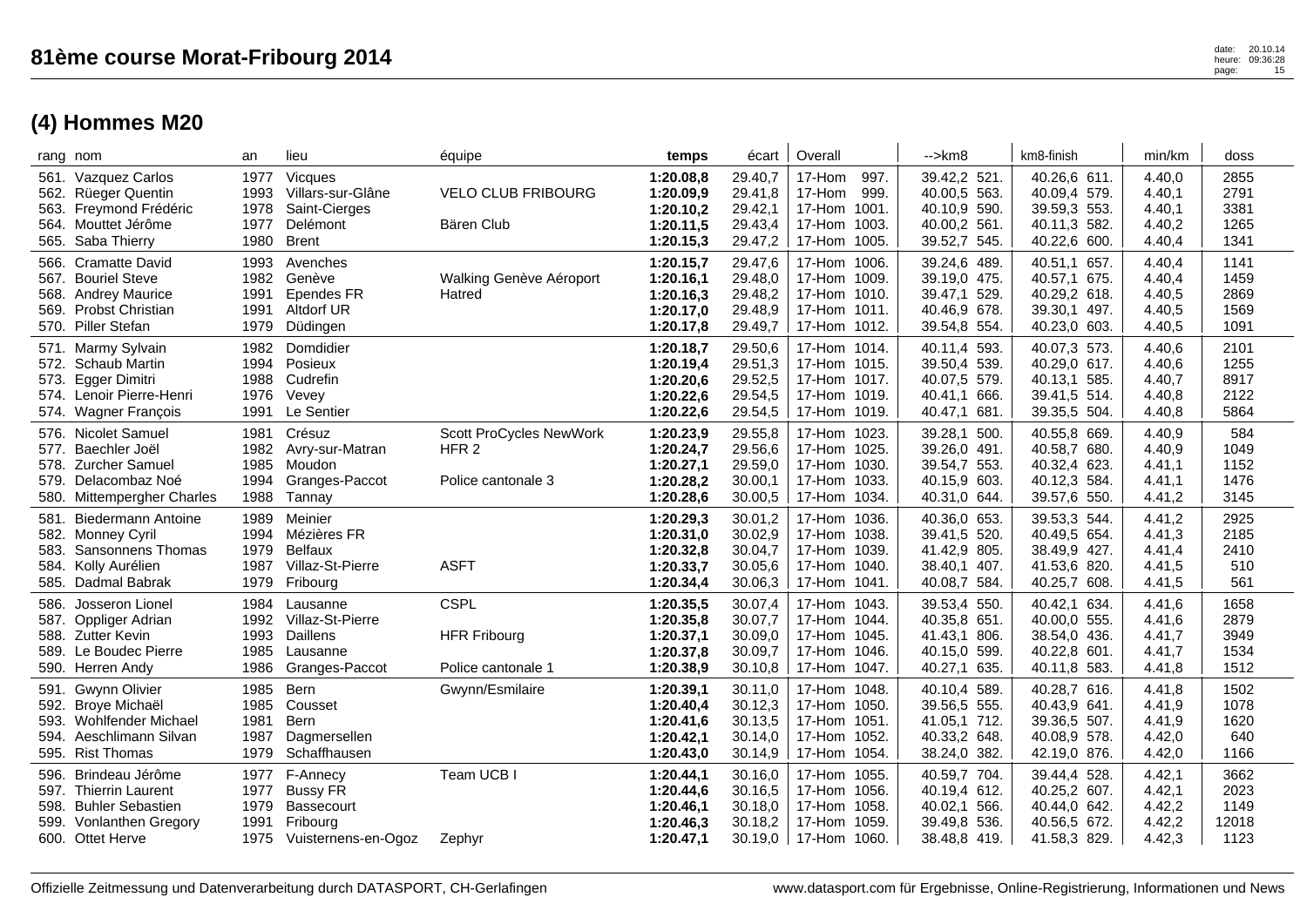|                      | rang nom                                                                                                                             | an                                   | lieu                                                                            | équipe                                                      | temps                                                         | écart                                               | Overall                                                                                | -->km8                                                                       | km8-finish                                                                   | min/km                                         | doss                                 |
|----------------------|--------------------------------------------------------------------------------------------------------------------------------------|--------------------------------------|---------------------------------------------------------------------------------|-------------------------------------------------------------|---------------------------------------------------------------|-----------------------------------------------------|----------------------------------------------------------------------------------------|------------------------------------------------------------------------------|------------------------------------------------------------------------------|------------------------------------------------|--------------------------------------|
| 604.<br>605.         | 601. Calame-Longjean Bertrand 1981<br>602. Köhli Sven<br>603. Maeder Ivain<br>Foscolo Lionel<br>Bugnon Sébastien                     | 1994<br>1987<br>1981<br>1978         | Genève<br><b>Cressier FR</b><br>Dompierre VD<br>Genève<br>Neyruz FR             | Triathlon Club de Genève                                    | 1:20.50,2<br>1:20.50,9<br>1:20.51,3<br>1:20.51,5<br>1:20.52,1 | 30.22,1<br>30.22,8<br>30.23,2<br>30.23,4<br>30.24,0 | 17-Hom 1062.<br>17-Hom 1063.<br>17-Hom 1064.<br>17-Hom 1066.<br>17-Hom 1068.           | 40.50,1 685.<br>38.49,3 421.<br>40.15,1 600.<br>40.20,1 615.<br>39.38,4 517. | 40.00,1 556.<br>42.01,6 836.<br>40.36,2 628.<br>40.31,4 621.<br>41.13,7 724. | 4.42,4<br>4.42,5<br>4.42,5<br>4.42,5<br>4.42,5 | 2421<br>2851<br>2827<br>1493<br>2042 |
|                      | 606. Carnac Romain<br>607. Schaerer Moritz<br>608. Eltschinger Stéphane<br>609. Hugi Dominik<br>610. Crettenand Jean-Christophe 1977 | 1987<br>1990<br>1990<br>1983         | Fribourg<br>Erstfeld<br><b>Onnens FR</b><br>Cordast<br>Riddes                   | <b>Triathlon Club Bernus</b><br><b>TV Oetwil-Geroldswil</b> | 1:20.52,8<br>1:20.53,2<br>1:20.56,9<br>1:20.58,6<br>1:20.59,5 | 30.24,7<br>30.25,1<br>30.28,8<br>30.30,5<br>30.31,4 | 17-Hom 1069.<br>17-Hom 1070.<br>17-Hom 1071.<br>17-Hom 1072.<br>17-Hom 1074.           | 39.51,3 542.<br>40.46,9 678.<br>40.46,7 677.<br>40.03,8 573.<br>41.06,3 717. | 41.01,5 687.<br>40.06,3 570.<br>40.10,2 580.<br>40.54,8 666.<br>39.53,2 543. | 4.42,6<br>4.42,6<br>4.42,8<br>4.42,9<br>4.43,0 | 622<br>2746<br>3721<br>2378<br>2059  |
| 612.                 | 610. Oppliger Ivan<br>Jeannerat Eloi<br>613. Cosendai Jonas<br>613. Micoulet Gaël<br>615. Krattinger Antoine                         | 1984<br>1985<br>1979<br>1976<br>1991 | Bern<br>Neuchâtel<br>Lutry<br>Morlon<br><b>Belfaux</b>                          | Alligators<br>Alpiq                                         | 1:20.59,5<br>1:21.01,5<br>1:21.02.0<br>1:21.02,0<br>1:21.02,4 | 30.31,4<br>30.33,4<br>30.33,9<br>30.33,9<br>30.34,3 | 17-Hom 1074.<br>17-Hom 1077.<br>17-Hom 1079.<br>17-Hom 1079.<br>17-Hom 1081.           | 40.24,1 628.<br>41.27,0 773.<br>41.20,1 755.<br>40.43,3 671.<br>40.58,5 699. | 40.35,4 627.<br>39.34,5 503.<br>39.41,9 516.<br>40.18,7 593.<br>40.03,9 562. | 4.43,0<br>4.43,1<br>4.43,1<br>4.43,1<br>4.43,1 | 2715<br>2056<br>3688<br>2313<br>3288 |
|                      | 616. Abdilah Taufiq<br>617. Raggi Sylvain<br>618. Deslorieux Benoît<br>619. Arnold Matthias<br>620. Sadik Abdelbast                  | 1980<br>1980<br>1983<br>1990<br>1982 | Lausanne<br>Bussigny-près-Lausanne<br>Zug<br>Bürglen UR<br>Marly                | <b>RHC Uri</b>                                              | 1:21.03,3<br>1:21.03,9<br>1:21.04,5<br>1:21.05,0<br>1:21.05,2 | 30.35,2<br>30.35,8<br>30.36,4<br>30.36,9<br>30.37,1 | 17-Hom 1082.<br>17-Hom 1083.<br>17-Hom 1084.<br>17-Hom 1085.<br>17-Hom 1086.           | 40.02,2 567.<br>41.48,6 823.<br>40.37,6 658.<br>40.40,5 663.<br>41.16,9 745. | 41.01,1 685.<br>39.15,3 469.<br>40.26,9 612.<br>40.24,5 605.<br>39.48,3 533. | 4.43,2<br>4.43,2<br>4.43,3<br>4.43,3<br>4.43,3 | 2580<br>2072<br>8445<br>5948<br>1641 |
| 621.<br>623.<br>624. | <b>Maillard Christophe</b><br>622. Marquis Jérôme<br>Terrettaz Jérôme<br><b>Bessire Denis</b><br>625. Plancherel Arnaud              | 1984<br>1988<br>1980<br>1976<br>1988 | Bevaix<br>Coeuve<br>Vollèges<br>Corgémont<br><b>Basel</b>                       |                                                             | 1:21.05,3<br>1:21.05,7<br>1:21.07,3<br>1:21.07,9<br>1:21.08,7 | 30.37,2<br>30.37,6<br>30.39,2<br>30.39,8<br>30.40,6 | 17-Hom 1087.<br>17-Hom 1088.<br>17-Hom 1091.<br>17-Hom 1092.<br>17-Hom 1093.           | 40.57,9 698.<br>41.26,4 770.<br>39.28,3 501.<br>40.20,6 618.<br>41.44,6 811. | 40.07,4 574.<br>39.39,3 513.<br>41.39,0 791.<br>40.47,3 649.<br>39.24,1 484. | 4.43,3<br>4.43,3<br>4.43,4<br>4.43,5<br>4.43,5 | 1221<br>5667<br>2401<br>5498<br>2921 |
|                      | 626. Clerc Alain<br>627. Allet Fabian<br>628. Capt Aurelien<br>629. Geiser Silvan<br>630. Kolly Matthieu                             | 1982<br>1983<br>1981<br>1978<br>1986 | Le Pâquier-Montbarry<br>Leukerbad<br>Le Mont-sur-Lausanne<br>Erlach<br>Fribourg | <b>GARMIN Sui running</b>                                   | 1:21.08,9<br>1:21.09,3<br>1:21.09,4<br>1:21.09.9<br>1:21.10,3 | 30.40,8<br>30.41,2<br>30.41,3<br>30.41,8<br>30.42,2 | 17-Hom 1095.<br>17-Hom 1096.<br>17-Hom 1097.<br>17-Hom 1099.<br>17-Hom 1101.           | 39.47,1 529.<br>41.14,1 740.<br>40.20,0 614.<br>41.05.1 712.<br>39.45,1 524. | 41.21,8 739.<br>39.55,2 547.<br>40.49,4 653.<br>40.04,8 567.<br>41.25,2 745. | 4.43,5<br>4.43,5<br>4.43,5<br>4.43,6<br>4.43,6 | 2320<br>2276<br>3452<br>1353<br>2154 |
| 630.                 | <b>Wassmer Blaise</b><br>632. May Florent<br>633. Houlmann Olivier<br>634. Voirol Gilles<br>635. Fawer Remy                          | 1978<br>1977<br>1990<br>1976<br>1984 | Fribourg<br>Sion<br>Lully VD<br>Saignelégier<br>Yverdon-les-Bains               |                                                             | 1:21.10,3<br>1:21.10,4<br>1:21.10,8<br>1:21.13,0<br>1:21.15,4 | 30.42,2<br>30.42,3<br>30.42,7<br>30.44,9<br>30.47,3 | 17-Hom 1101.<br>17-Hom 1103.<br>17-Hom 1104.<br>17-Hom 1107.<br>17-Hom 1109.           | 40.18,9 610.<br>41.42,7 804.<br>42.01,0 848.<br>41.13,9 737.<br>41.07,3 719. | 40.51,4 659.<br>39.27,7 487.<br>39.09,8 461.<br>39.59,1 552.<br>40.08,1 576. | 4.43,6<br>4.43,6<br>4.43,6<br>4.43,8<br>4.43,9 | 2032<br>1681<br>4881<br>3933<br>4944 |
| 639.                 | 636. Marchon Sébastien<br>637. Francey Jérome<br>638. Groff Andrew<br>Conti Mathieu<br>640. Lüthi Fabian                             | 1980<br>1988<br>1985<br>1989         | Granges-Paccot<br>Givisiez<br>Morges<br>La Chaux-de-Fonds<br>1980 Dietikon      | <b>CA Marly</b>                                             | 1:21.15,8<br>1:21.17.6<br>1:21.18,3<br>1:21.22,4<br>1:21.22,6 | 30.47,7<br>30.49,5<br>30.50,2<br>30.54,3            | 17-Hom 1111.<br>17-Hom 1113.<br>17-Hom 1114.<br>17-Hom 1117.<br>30.54,5   17-Hom 1118. | 40.22,8 625.<br>40.02,6 569.<br>39.49,9 537.<br>40.03,0 570.<br>39.28,5 502. | 40.53,0 662.<br>41.15,0 729.<br>41.28,4 756.<br>41.19,4 734.<br>41.54,1 822. | 4.43,9<br>4.44,0<br>4.44,1<br>4.44,3<br>4.44,3 | 1259<br>633<br>3757<br>4871<br>1038  |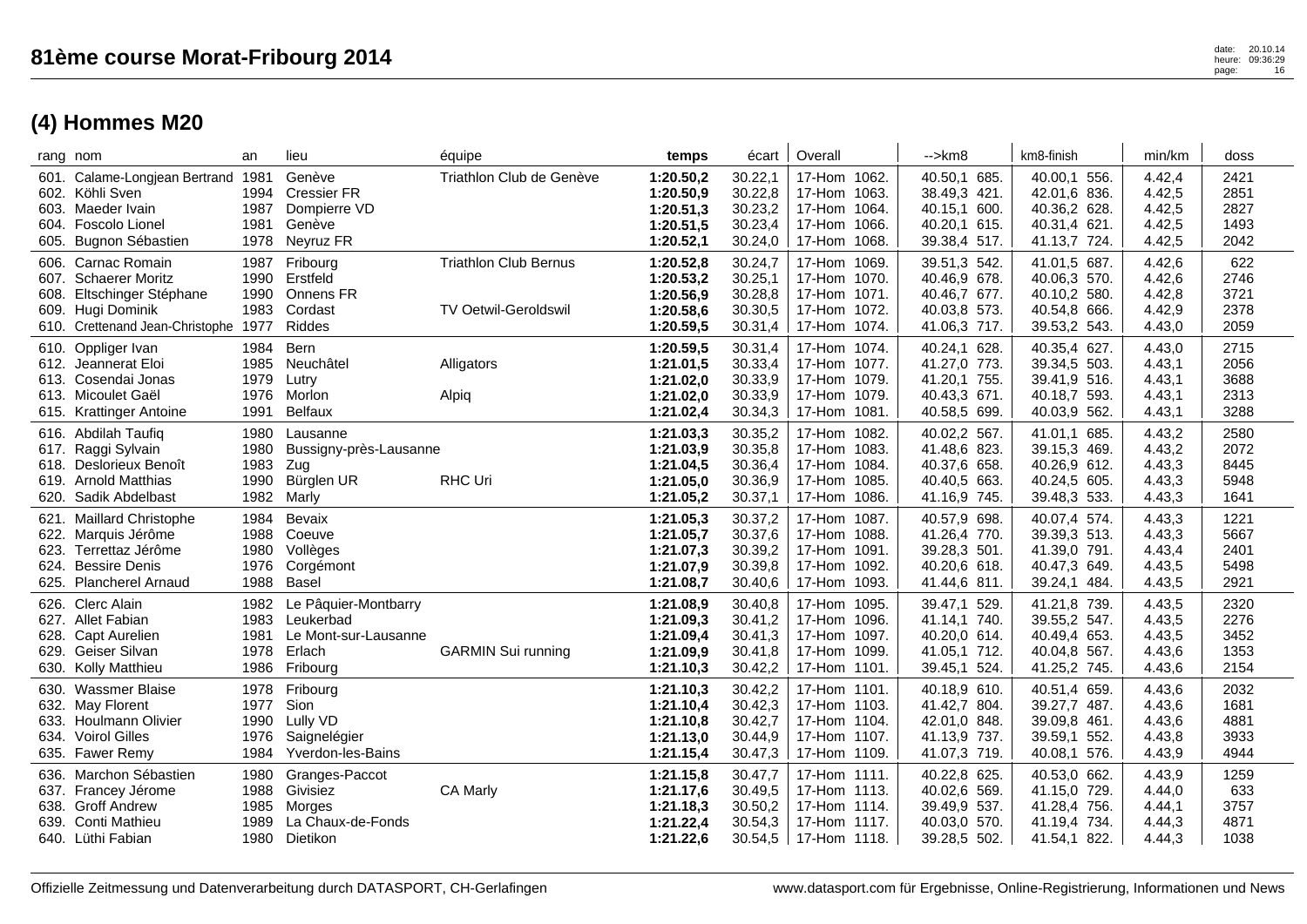| rang nom             |                                                                                                                            | an                                   | lieu                                                                               | équipe                                                    | temps                                                         | écart                                               | Overall                                                                         | $\rightarrow$ km $\beta$                                                     | km8-finish                                                                      | min/km                                         | doss                                 |
|----------------------|----------------------------------------------------------------------------------------------------------------------------|--------------------------------------|------------------------------------------------------------------------------------|-----------------------------------------------------------|---------------------------------------------------------------|-----------------------------------------------------|---------------------------------------------------------------------------------|------------------------------------------------------------------------------|---------------------------------------------------------------------------------|------------------------------------------------|--------------------------------------|
|                      | 641. Neves Joao<br>642. Koch Patrick<br>643. Gossweiler Fabien<br>644. Chapat Jérôme<br>644. Schneider David               | 1988<br>1987<br>1977<br>1975<br>1979 | Fribourg<br>Bern<br>Daillens<br><b>Biel/Bienne</b><br>Freiburg                     |                                                           | 1:21.25,8<br>1:21.28,3<br>1:21.28,6<br>1:21.28,7<br>1:21.28,7 | 30.57,7<br>31.00,2<br>31.00,5<br>31.00,6<br>31.00,6 | 17-Hom 1124.<br>17-Hom 1127.<br>17-Hom 1128.<br>17-Hom 1129.<br>17-Hom 1129.    | 38.22,8 380.<br>41.56,5 841.<br>40.29,0 641.<br>41.11,8 732.<br>40.30,9 643. | 43.03,0 985.<br>39.31,8 500.<br>40.59,6 681.<br>40.16,9 589.<br>40.57,8<br>677. | 4.44.5<br>4.44,7<br>4.44,7<br>4.44,7<br>4.44,7 | 627<br>1645<br>590<br>2612<br>2091   |
| 647.                 | 646. Muller Nicolas<br><b>Bregnard Matthieu</b><br>648. Bugnard Frédéric<br>649. von Allmen Michael<br>650. Didelot Gérard | 1988<br>1980<br>1982<br>1983<br>1977 | <b>Cressier FR</b><br>Lausanne<br><b>Bulle</b><br>Gurmels<br>Mex VD                | von Allmen                                                | 1:21.28,9<br>1:21.29,1<br>1:21.29,2<br>1:21.30,1<br>1:21.30,9 | 31.00,8<br>31.01,0<br>31.01,1<br>31.02,0<br>31.02,8 | 17-Hom 1131.<br>17-Hom 1132.<br>17-Hom 1133.<br>17-Hom 1135.<br>17-Hom 1138.    | 41.36,9 789.<br>42.19,7 899.<br>40.25,5 631.<br>41.10,3 726.<br>40.26,9 634. | 39.52,0 540.<br>39.09,4 459.<br>41.03,7 695.<br>40.19,8<br>594.<br>41.04,0 696. | 4.44,7<br>4.44,7<br>4.44,7<br>4.44,8<br>4.44,8 | 2932<br>7612<br>1258<br>3395<br>2054 |
|                      | 651. Lötscher Pierre<br>652. Abetel David<br>652. Kurzo Michael<br>654. Thelin Damien<br>655. Geinoz Valentin              | 1988<br>1975<br>1976<br>1982<br>1990 | Bern<br>St-Légier-La Chiésaz<br>Gurmels<br>Lutry<br>Neyruz FR                      |                                                           | 1:21.31,5<br>1:21.32,6<br>1:21.32.6<br>1:21.33,2<br>1:21.33,3 | 31.03,4<br>31.04,5<br>31.04,5<br>31.05,1<br>31.05,2 | 17-Hom 1140.<br>17-Hom 1143.<br>17-Hom 1143.<br>17-Hom 1145.<br>17-Hom 1146.    | 40.26,5 632.<br>41.51,0 827.<br>41.48,5 821.<br>40.35,2 650.<br>41.57,1 843. | 41.05,0 701.<br>39.41,6 515.<br>39.44,1 525.<br>40.58,0 678.<br>39.36,2 506.    | 4.44,8<br>4.44,9<br>4.44,9<br>4.44,9<br>4.44,9 | 2690<br>2582<br>2164<br>1602<br>2880 |
|                      | 655. Nava Fabio<br>657. Gevisier Robin<br>658. Curty Benoît<br>658. Palama Anthony<br>660. Deslex Alexandre                | 1980<br>1991<br>1977<br>1991<br>1978 | Montpreveyres<br>Echallens<br>Chapelle (Glâne)<br><b>F-Etrembieres</b><br>Lausanne |                                                           | 1:21.33,3<br>1:21.40,3<br>1:21.41,2<br>1:21.41,2<br>1:21.41,8 | 31.05,2<br>31.12,2<br>31.13,1<br>31.13,1<br>31.13,7 | 17-Hom 1146.<br>17-Hom 1161.<br>17-Hom 1162.<br>17-Hom 1162.<br>17-Hom 1164.    | 40.07,3 578.<br>42.16,4 888.<br>40.31,8 646.<br>40.55,7 694.<br>40.56,2 695. | 41.26,0 750.<br>39.23,9 483.<br>41.09,4 716.<br>40.45,5 646.<br>40.45,6 647.    | 4.44,9<br>4.45,3<br>4.45,4<br>4.45,4<br>4.45,4 | 1558<br>8509<br>1206<br>1562<br>1348 |
| 661.<br>664.         | <b>Barbey Samuel</b><br>662. Leite Tiago<br>663. Stauffacher Raphaël<br>Jaques Sebastien<br>665. Cuennet Joël              | 1980<br>1988<br>1989<br>1989<br>1983 | Estavayer-le-Lac<br>Vevey<br>Domdidier<br>La Chaux-de-Fonds<br>Prez-vers-Noréaz    |                                                           | 1:21.43,0<br>1:21.43,2<br>1:21.44,0<br>1:21.44,1<br>1:21.44,9 | 31.14,9<br>31.15.1<br>31.15,9<br>31.16,0<br>31.16,8 | 17-Hom 1165.<br>17-Hom 1167.<br>17-Hom 1168.<br>17-Hom 1170.<br>17-Hom 1171.    | 40.52,6 689.<br>41.00,9 705.<br>39.27,7 497.<br>41.37,6 790.<br>41.46,1 815. | 40.50,4 655.<br>40.42,3 635.<br>42.16,3 872.<br>40.06,5<br>571.<br>39.58,8 551. | 4.45,5<br>4.45,5<br>4.45,6<br>4.45,6<br>4.45,6 | 1316<br>1411<br>2194<br>1289<br>2210 |
| 666.<br>668.<br>669. | <b>Furnon Nicolas</b><br>667. Maridor Joël<br>Page Basile<br>Schmid Christophe<br>670. Etienne Samuel                      | 1987<br>1978<br>1985<br>1979<br>1988 | Neuchâtel<br>Neuchâtel<br>Fribourg<br>Lausanne<br>La Roche FR                      | <b>FAYLYS</b><br>HFR <sub>2</sub><br><b>CREDIT SUISSE</b> | 1:21.46,6<br>1:21.47,4<br>1:21.47,5<br>1:21.48,1<br>1:21.49,7 | 31.18,5<br>31.19,3<br>31.19,4<br>31.20,0<br>31.21,6 | 17-Hom 1174.<br>17-Hom 1176.<br>17-Hom 1177.<br>17-Hom 1178.<br>17-Hom 1179.    | 40.09,5 586.<br>40.17,7 607.<br>39.21,4 478.<br>40.16,7 606.<br>39.57,7 559. | 41.37,1 781.<br>41.29,7 761.<br>42.26,1 896.<br>41.31,4<br>767.<br>41.52,0 815. | 4.45,7<br>4.45,8<br>4.45,8<br>4.45,8<br>4.45,9 | 1495<br>1135<br>462<br>1179<br>2865  |
| 671.<br>674.         | <b>Bussard Emmanuel</b><br>672. Häfliger Yves-Marc<br>673. Deuber Tobias<br><b>Stritt Laurent</b><br>675. Reinhard Arnaud  | 1982<br>1980<br>1992<br>1990<br>1983 | Romont FR<br>Luzern<br>Neuenegg<br>Granges-Paccot<br>Concise                       | AV Luzern<br>LAT Sense 1<br>Racine/Reinhard               | 1:21.55,5<br>1:21.56,0<br>1:21.57,6<br>1:21.58,2<br>1:22.00,0 | 31.27,4<br>31.27,9<br>31.29,5<br>31.30,1<br>31.31,9 | 17-Hom 1188.<br>17-Hom 1189.<br>17-Hom 1191.<br>17-Hom 1192.<br>17-Hom 1195.    | 40.04,8 576.<br>39.42,5 522.<br>40.15,6 602.<br>40.15,5 601.<br>40.22,8 625. | 41.50.7 811.<br>42.13,5 863.<br>41.42,0 796.<br>41.42,7 798.<br>41.37,2 782.    | 4.46,2<br>4.46,3<br>4.46,4<br>4.46,4<br>4.46,5 | 1028<br>1673<br>1482<br>1349<br>2730 |
| 678.                 | 676. Haberkorn Simon<br>677. Rey Olivier<br>678. Hoyois Jonas<br>Sassi Sebastien<br>680. Dalat Michaël                     | 1987<br>1979<br>1989<br>1982<br>1988 | Pont-la-Ville<br>Lausanne<br>Etagnières<br>Reconvilier<br><b>Biel/Bienne</b>       | Cartier                                                   | 1:22.01,7<br>1:22.07,1<br>1:22.07,6<br>1:22.07,6<br>1:22.07,8 | 31.33,6<br>31.39,0<br>31.39,5<br>31.39,5<br>31.39,7 | 17-Hom 1199.<br>17-Hom 1208.<br>17-Hom 1209.<br>17-Hom<br>1209.<br>17-Hom 1211. | 40.35,8 651.<br>41.11,3 730.<br>41.39,0 796.<br>40.29,4 642.<br>41.44,9 813. | 41.25,9 749.<br>40.55,8 669.<br>40.28,6 615.<br>41.38,2 787.<br>40.22,9 602.    | 4.46,6<br>4.46,9<br>4.46,9<br>4.46,9<br>4.47,0 | 1694<br>1257<br>4642<br>2081<br>3030 |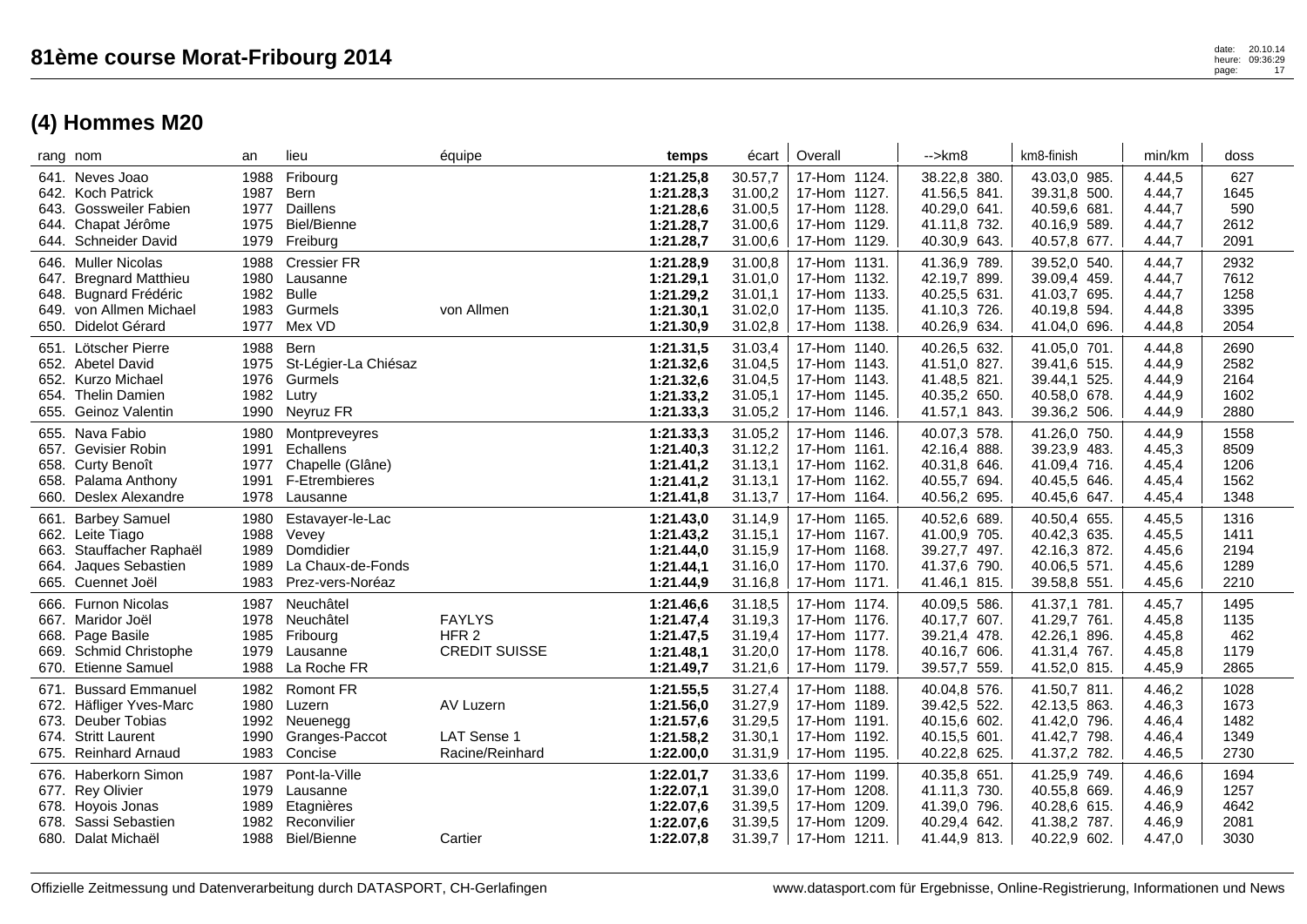|                      | rang nom                                                                                                                         | an                                   | lieu                                                                                       | équipe                                       | temps                                                         | écart                                               | Overall                                                                            | $\rightarrow$ km $\beta$                                                      | km8-finish                                                                      | min/km                                         | doss                                  |
|----------------------|----------------------------------------------------------------------------------------------------------------------------------|--------------------------------------|--------------------------------------------------------------------------------------------|----------------------------------------------|---------------------------------------------------------------|-----------------------------------------------------|------------------------------------------------------------------------------------|-------------------------------------------------------------------------------|---------------------------------------------------------------------------------|------------------------------------------------|---------------------------------------|
| 684.<br>685.         | 680. Froidevaux Alexandre<br>682. Middleton Christophe<br>683. Ecabert Bastien<br><b>Suter Maxime</b><br><b>Boillat Matthieu</b> | 1975<br>1980<br>1985<br>1980<br>1981 | La Neuveville<br>Bern<br>Avry-devant-Pont<br>Prilly<br>Bern                                |                                              | 1:22.07.8<br>1:22.08,2<br>1:22.08,8<br>1:22.09.0<br>1:22.09,6 | 31.39,7<br>31.40,1<br>31.40,7<br>31.40,9<br>31.41,5 | 17-Hom 1211.<br>17-Hom 1213.<br>17-Hom 1214.<br>17-Hom 1215.<br>17-Hom<br>1216.    | 40.04,1 574.<br>42.01,6 852.<br>40.07,6 580.<br>41.31,3 779.<br>39.47,3 532.  | 42.03,7 843.<br>40.06,6 572.<br>42.01,2 834.<br>40.37,7 629.<br>42.22,3 886.    | 4.47,0<br>4.47,0<br>4.47,0<br>4.47,0<br>4.47,1 | 1494<br>3825<br>1164<br>12035<br>654  |
| 688.                 | 686. Rossi Tristan<br>687. Creusat Julien<br><b>Bataillard Christophe</b><br>689. Fragnière David<br>690. Wavre Benjamin         | 1976<br>1977<br>1986<br>1992<br>1982 | Cossonay-Ville<br>F-Divonne les Bains<br>Lausanne<br>Vuisternens-en-Ogoz<br>Lausanne       | Vaudoise Jogging                             | 1:22.12,3<br>1:22.12,5<br>1:22.12,6<br>1:22.12,8<br>1:22.14,0 | 31.44,2<br>31.44,4<br>31.44,5<br>31.44,7<br>31.45,9 | 17-Hom 1222.<br>17-Hom 1223.<br>17-Hom 1224.<br>17-Hom 1226.<br>1228.<br>17-Hom    | 39.53,0 547.<br>40.47,6 682.<br>41.43,3 808.<br>40.21,3 622.<br>40.14,6 598.  | 42.19,3 879.<br>41.24,9 744.<br>40.29,3 619.<br>41.51,5 812.<br>41.59,4 832.    | 4.47,2<br>4.47,2<br>4.47,2<br>4.47,2<br>4.47,3 | 1269<br>1471<br>3641<br>12021<br>1397 |
| 691.<br>692.<br>694. | Koepfli Michael<br><b>Burri Christian</b><br>692. Krattinger Benoit<br>Sciquot Jerome<br>695. Reutegger Hans                     | 1983<br>1989<br>1977<br>1981<br>1988 | Bern<br>Heitenried<br><b>Colombier NE</b><br>Arconciel<br>Courtepin                        | Bayer 2<br>Swisspro Team<br>HFR <sub>2</sub> | 1:22.14,5<br>1:22.17,2<br>1:22.17,2<br>1:22.17,5<br>1:22.18,7 | 31.46,4<br>31.49,1<br>31.49,1<br>31.49,4<br>31.50,6 | 17-Hom 1230.<br>17-Hom 1234.<br>17-Hom 1234.<br>17-Hom 1236.<br>1238.<br>17-Hom    | 40.21,0 619.<br>41.51,4 829.<br>41.17,0 746.<br>40.03,7 572.<br>42.01,4 850.  | 41.53,5 817.<br>40.25,8 609.<br>41.00,2 682.<br>42.13,8 864.<br>40.17,3<br>590. | 4.47,3<br>4.47,5<br>4.47,5<br>4.47,5<br>4.47,6 | 1530<br>2872<br>2133<br>1252<br>2858  |
| 696.<br>699.         | Sadio Bacary<br>697. Favez Sébastien<br>698. Percassi Vincent<br><b>Valloton Marc</b><br>700. Deneen Daniel                      | 1980<br>1978<br>1990<br>1975<br>1978 | Petit-Lancy<br>Val-d'Illiez<br>Peseux<br>La Tour-de-Trême<br>Fribourg                      | CHA / SGC                                    | 1:22.18,8<br>1:22.20,4<br>1:22.20,9<br>1:22.21,4<br>1:22.21,7 | 31.50,7<br>31.52,3<br>31.52,8<br>31.53,3<br>31.53,6 | 17-Hom 1239.<br>17-Hom 1241.<br>17-Hom 1243.<br>17-Hom 1244.<br>17-Hom<br>1246.    | 41.46,0 814.<br>40.12,1 595.<br>41.46,2 816.<br>41.03,6 710.<br>41.11,6 731.  | 40.32,8 624.<br>42.08,3 853.<br>40.34,7 626.<br>41.17,8 732.<br>41.10,1 718.    | 4.47,6<br>4.47,7<br>4.47,7<br>4.47,7<br>4.47,8 | 5758<br>2636<br>2719<br>1306<br>1478  |
| 704.                 | 701. Eicher Serge<br>702. Chappuis Lionel<br>703. Coquoz Jérémie<br>Nguyen Raphael<br>705. Berchier Grégoire                     | 1979<br>1989<br>1984<br>1979<br>1982 | L-Schuttrange<br>Corpataux-Magnedens<br><b>Massonnens</b><br>Villars-sur-Glâne<br>Lausanne | <b>Trilogie Running Team</b>                 | 1:22.23,4<br>1:22.23,5<br>1:22.24,5<br>1:22.25,7<br>1:22.28,5 | 31.55,3<br>31.55,4<br>31.56,4<br>31.57,6<br>32.00,4 | 17-Hom 1249.<br>17-Hom 1250.<br>17-Hom 1251.<br>17-Hom 1253.<br>17-Hom 1258.       | 41.20,2 756.<br>44.15,6 1187.<br>41.33,8 784.<br>40.10,3 588.<br>42.03,6 856. | 41.03,2 692.<br>38.07,9 362.<br>40.50,7 656.<br>42.15,4 868.<br>40.24,9 606.    | 4.47,9<br>4.47,9<br>4.47,9<br>4.48,0<br>4.48,2 | 2124<br>5894<br>1710<br>1178<br>1392  |
| 706.                 | <b>Fuchs Jean-Paul</b><br>706. Pillet Pierre<br>708. Cerf Pierre-Alain<br>709. Milesi Luca<br>710. Merckel Gauthier              | 1979<br>1989<br>1975<br>1976<br>1983 | Bern<br><b>Bulle</b><br>Courtemautruy<br>Arbedo<br>Lausanne                                | <b>FSG Courgenay</b>                         | 1:22.28,8<br>1:22.28,8<br>1:22.29,6<br>1:22.30,3<br>1:22.31,5 | 32.00,7<br>32.00,7<br>32.01,5<br>32.02,2<br>32.03,4 | 17-Hom 1259.<br>17-Hom 1259.<br>17-Hom 1262.<br>1263.<br>17-Hom<br>17-Hom 1265.    | 43.21,1 1046.<br>39.27,8 498.<br>41.23,7 763.<br>40.27,3 637.<br>41.22,0 761. | 39.07,7 455.<br>43.01.0 978.<br>41.05,9 704.<br>42.03,0<br>841.<br>41.09,5 717. | 4.48,2<br>4.48,2<br>4.48,2<br>4.48,3<br>4.48,3 | 4838<br>2783<br>2273<br>2214<br>3822  |
| 711.                 | <b>Beyeler Andreas</b><br>712. Terreaux Patrick<br>713. Rutschmann Ueli<br>714. Hänni Tim<br>715. Iten Didier                    | 1990<br>1980<br>1983<br>1994<br>1984 | Granges-Paccot<br>Sugiez<br>Kleindietwil<br>Lenk im Simmental<br>Unterägeri                | Police cantonale 3<br><b>TV Kleindietwil</b> | 1:22.32,2<br>1:22.33,3<br>1:22.33,8<br>1:22.37,4<br>1:22.38,0 | 32.04,1<br>32.05,2<br>32.05,7<br>32.09,3<br>32.09,9 | 1267.<br>17-Hom<br>17-Hom 1270.<br>17-Hom 1272.<br>17-Hom 1279.<br>17-Hom 1280.    | 41.38,8 795.<br>41.04,5 711.<br>40.12,2 596.<br>42.55,5 976.<br>42.34,8 930.  | 40.53,4 664.<br>41.28,8 758.<br>42.21,6 885.<br>39.41,9<br>516.<br>40.03,2 561. | 4.48,4<br>4.48,4<br>4.48,5<br>4.48,7<br>4.48,7 | 650<br>2833<br>1291<br>3761<br>3219   |
| 716.<br>719.         | Zahno Yann<br>717. Lötscher Nicolas<br>718. Lüthi Martin<br><b>Frainier Guy</b><br>720. Perroud Edouard                          | 1994<br>1984<br>1976<br>1975<br>1989 | Treyvaux<br>Reconvilier<br>Plagne<br>Lausanne<br>Sorens                                    |                                              | 1:22.39,1<br>1:22.39.2<br>1:22.40,4<br>1:22.41,1<br>1:22.42,3 | 32.11,0<br>32.11,1<br>32.12,3<br>32.13,0<br>32.14,2 | 17-Hom<br>1282.<br>17-Hom 1283.<br>17-Hom 1289.<br>1291.<br>17-Hom<br>17-Hom 1294. | 40.51,4 688.<br>40.52,7 690.<br>41.26,7 771.<br>40.37,8 659.<br>40.50,5 686.  | 41.47,7 803.<br>41.46,5 801.<br>41.13,7 724.<br>42.03,3<br>842.<br>41.51,8 814. | 4.48,8<br>4.48,8<br>4.48,8<br>4.48,9<br>4.49,0 | 2859<br>2796<br>2530<br>628<br>2225   |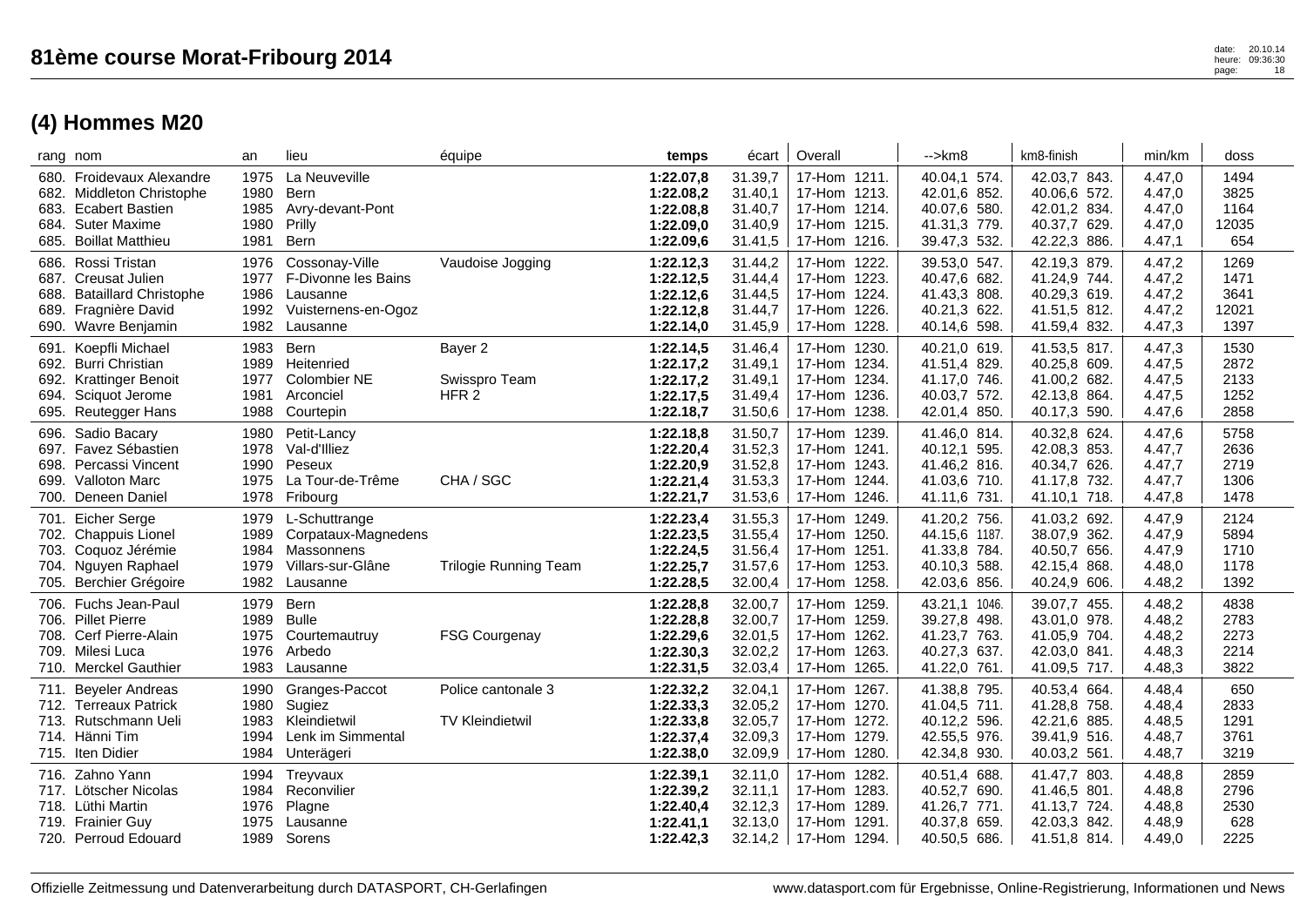| rang nom                         | an   | lieu                     | équipe                          | temps     | écart   | Overall      | $\rightarrow$ km $\beta$ | km8-finish      | min/km | doss |
|----------------------------------|------|--------------------------|---------------------------------|-----------|---------|--------------|--------------------------|-----------------|--------|------|
| 721. Terreaux Sébastien          | 1976 | Salvenach                | <b>AIR14</b>                    | 1:22.42,4 | 32.14,3 | 17-Hom 1295. | 41.47,3 818.             | 40.55,1 668.    | 4.49,0 | 1342 |
| 722. Meury Luc                   | 1980 | Ecuvillens               | <b>Triathlon Fribourg</b>       | 1:22.42,9 | 32.14,8 | 17-Hom 1297. | 41.36,4 788.             | 41.06,5 705.    | 4.49,0 | 1399 |
| 723. Beuret Célien               | 1979 | Montfaucon               |                                 | 1:22.43,0 | 32.14,9 | 17-Hom 1300. | 41.20,6 757.             | 41.22,4 741.    | 4.49,0 | 2027 |
| 724. Cougil Yvan                 | 1981 | Fribourg                 |                                 | 1:22.43,3 | 32.15,2 | 17-Hom 1302. | 40.20,3 616.             | 42.23,0 889.    | 4.49,0 | 624  |
| 725. Sabanoski Florent           | 1975 | Biel/Bienne              |                                 | 1:22.43,6 | 32.15,5 | 17-Hom 1303. | 41.23,0 762.             | 41.20,6 736.    | 4.49,0 | 5757 |
| 726. Crausaz Florian             | 1992 | Posieux                  |                                 | 1:22.44,1 | 32.16,0 | 17-Hom 1305. | 40.42,6 669.             | 42.01,5 835.    | 4.49,1 | 2150 |
| 727. Hunter Edmund               | 1990 | Givisiez                 |                                 | 1:22.44,9 | 32.16,8 | 17-Hom 1307. | 44.31,0 1231.            | 38.13,9 371.    | 4.49,1 | 6697 |
| 728. Abegg Christian             | 1984 | Genève                   |                                 | 1:22.46,0 | 32.17,9 | 17-Hom 1312. | 42.03,2 855.             | 40.42,8 637.    | 4.49,2 | 1430 |
| 729. Massa Davide                | 1984 | F-Villeneuve Loubet      |                                 | 1:22.46,2 | 32.18,1 | 17-Hom 1314. | 45.14,1 1329.            | 37.32,1 309.    | 4.49,2 | 1680 |
| 729. Sauget David                | 1984 | Porrentruy               |                                 | 1:22.46,2 | 32.18,1 | 17-Hom 1314. | 41.33,5 783.             | 41.12,7 723.    | 4.49,2 | 3116 |
| 731. Gertsch Silvain             | 1981 | La Tour-de-Peilz         |                                 | 1:22.47,1 | 32.19,0 | 17-Hom 1318. | 42.46,4 957.             | 40.00,7 558.    | 4.49,2 | 3406 |
| 732. Maendly Grégoire            | 1977 | Estavayer-le-Lac         |                                 | 1:22.47,4 | 32.19,3 | 17-Hom 1319. | 40.41,0 665.             | 42.06,4 849.    | 4.49,3 | 4068 |
| 733. Mathis Jérôme               | 1980 | Neuchâtel                |                                 | 1:22.48,3 | 32.20,2 | 17-Hom 1322. | 40.59,5 703.             | 41.48,8 806.    | 4.49,3 | 3818 |
| 734. Chaderat Alexandre          | 1979 | Fribourg                 | <b>Megitt Sensing Systems 2</b> | 1:22.48,8 | 32.20,7 | 17-Hom 1325. | 41.53,9 835.             | 40.54,9<br>667. | 4.49,3 | 2120 |
| 735. North Thibault              | 1986 | Nyon                     |                                 | 1:22.49,3 | 32.21,2 | 17-Hom 1326. | 42.23,0 909.             | 40.26,3 610.    | 4.49,4 | 4724 |
| 736. Ayan Hikmet                 | 1978 | Fribourg                 |                                 | 1:22.49,9 | 32.21,8 | 17-Hom 1328. | 42.33,9 928.             | 40.16,0 587.    | 4.49,4 | 5837 |
| 737. Troyon Gabriel              | 1977 | Oulens-sous-Echallens    |                                 | 1:22.53,3 | 32.25,2 | 17-Hom 1335. | 39.06,6 453.             | 43.46,7 1091.   | 4.49,6 | 1297 |
| 738. Montavon Sébastien          | 1980 | Neuchâtel                |                                 | 1:22.53,7 | 32.25,6 | 17-Hom 1336. | 40.21,2 620.             | 42.32,5 913.    | 4.49,6 | 1056 |
| 739. Baali Pena Brian            | 1991 | Prilly                   |                                 | 1:22.54,3 | 32.26,2 | 17-Hom 1337. | 39.27,0 494.             | 43.27,3 1037.   | 4.49,7 | 1438 |
| 739. Colin Bryan                 | 1979 | Fribourg                 |                                 | 1:22.54,3 | 32.26,2 | 17-Hom 1337. | 42.16,3 886.             | 40.38,0 631.    | 4.49,7 | 7546 |
| 741. Bovey Alexandre             | 1981 | <b>Corcelles Payerne</b> |                                 | 1:22.56,0 | 32.27,9 | 17-Hom 1341. | 41.02,9 709.             | 41.53,1 816.    | 4.49,8 | 2076 |
| 742. Fayet Guillaume             | 1989 | Noville                  |                                 | 1:22.56,1 | 32.28,0 | 17-Hom 1342. | 40.41,8 667.             | 42.14,3 865.    | 4.49,8 | 1323 |
| 743. Grossrieder Joël            | 1992 | Schmitten FR             |                                 | 1:22.57,7 | 32.29,6 | 17-Hom 1344. | 41.25,3 766.             | 41.32,4 769.    | 4.49,9 | 6449 |
| 744. Maendly Julien              | 1989 | Lonay                    |                                 | 1:22.57,8 | 32.29,7 | 17-Hom 1345. | 41.54,3 837.             | 41.03,5 694.    | 4.49,9 | 1386 |
| 745. Freymond Sébastien          | 1985 | Monthey                  |                                 | 1:22.58,3 | 32.30,2 | 17-Hom 1347. | 41.42,3 803.             | 41.16,0 731.    | 4.49,9 | 3238 |
| 746. Tissot Florian              | 1976 | Châtel-sur-Montsalvens   |                                 | 1:22.58,5 | 32.30,4 | 17-Hom 1348. | 40.22,0 623.             | 42.36,5 928.    | 4.49,9 | 1298 |
| 747. Rosengren John              | 1979 | Châtel-sur-Montsalvens   |                                 | 1:22.58,7 | 32.30,6 | 17-Hom 1349. | 41.54,1 836.             | 41.04,6 700.    | 4.49,9 | 1581 |
| 748. Carrard Laurent             | 1975 | Estavayer-le-Lac         | Triclub Esta-Broye / Pro Cycles | 1:22.58,9 | 32.30,8 | 17-Hom 1350. | 40.24,9 629.             | 42.34,0 921.    | 4.49,9 | 2113 |
| 749. Pantet Yvan                 | 1980 | Grandson                 |                                 | 1:22.59,4 | 32.31,3 | 17-Hom 1352. | 41.29,8 777.             | 41.29,6 760.    | 4.50,0 | 2512 |
| 750. Gyger Sébastien             | 1988 | Malleray                 |                                 | 1:22.59,5 | 32.31,4 | 17-Hom 1353. | 41.31,9 780.             | 41.27,6 754.    | 4.50,0 | 2568 |
| 751. Gaillard Lucien             | 1988 | Aigle                    |                                 | 1:23.00,1 | 32.32,0 | 17-Hom 1354. | 41.26,1 769.             | 41.34,0 773.    | 4.50,0 | 3743 |
| 752. Diogo André                 | 1986 | Villars-sur-Glâne        |                                 | 1:23.00,4 | 32.32,3 | 17-Hom 1356. | 42.13,2 879.             | 40.47,2 648.    | 4.50,0 | 3708 |
| 753. Maechler Florian            | 1994 | Plan-les-Ouates          |                                 | 1:23.00,7 | 32.32,6 | 17-Hom 1357. | 41.37,7 791.             | 41.23,0 742.    | 4.50,0 | 2693 |
| 754. Cardinaux Emmanuel          | 1990 | Marsens                  |                                 | 1:23.01,1 | 32.33,0 | 17-Hom 1359. | 41.10,9 728.             | 41.50,2 810.    | 4.50,1 | 2609 |
| 755. May Samuel                  | 1975 | Réchy                    |                                 | 1:23.01,5 | 32.33,4 | 17-Hom 1360. | 41.08,0 720.             | 41.53,5 817.    | 4.50,1 | 2207 |
| 756. Garcia Juan Fernando        | 1985 | Fribourg                 |                                 | 1:23.01,8 | 32.33,7 | 17-Hom 1361. | 40.21,2 620.             | 42.40,6 931.    | 4.50,1 | 1192 |
| 757. Vedani Sebastien            | 1990 | Yverdon                  |                                 | 1:23.04,7 | 32.36,6 | 17-Hom 1369. | 42.17,3 891.             | 40.47,4 650.    | 4.50,3 | 4792 |
| 758. Chammartin Jean-Claude 1990 |      | Massonnens               |                                 | 1:23.06,8 | 32.38,7 | 17-Hom 1372. | 41.28,6 775.             | 41.38,2 787.    | 4.50,4 | 2028 |
| 759. Chollet David               | 1977 | Estavayer-le-Lac         |                                 | 1:23.07,8 | 32.39,7 | 17-Hom 1373. | 42.07,3 865.             | 41.00,5 683.    | 4.50,4 | 6371 |
| 760. Rusterholz Marco            | 1981 | Winterthur               |                                 | 1:23.08,5 | 32.40,4 | 17-Hom 1374. | 42.06,7 864.             | 41.01,8 688.    | 4.50,5 | 3005 |
|                                  |      |                          |                                 |           |         |              |                          |                 |        |      |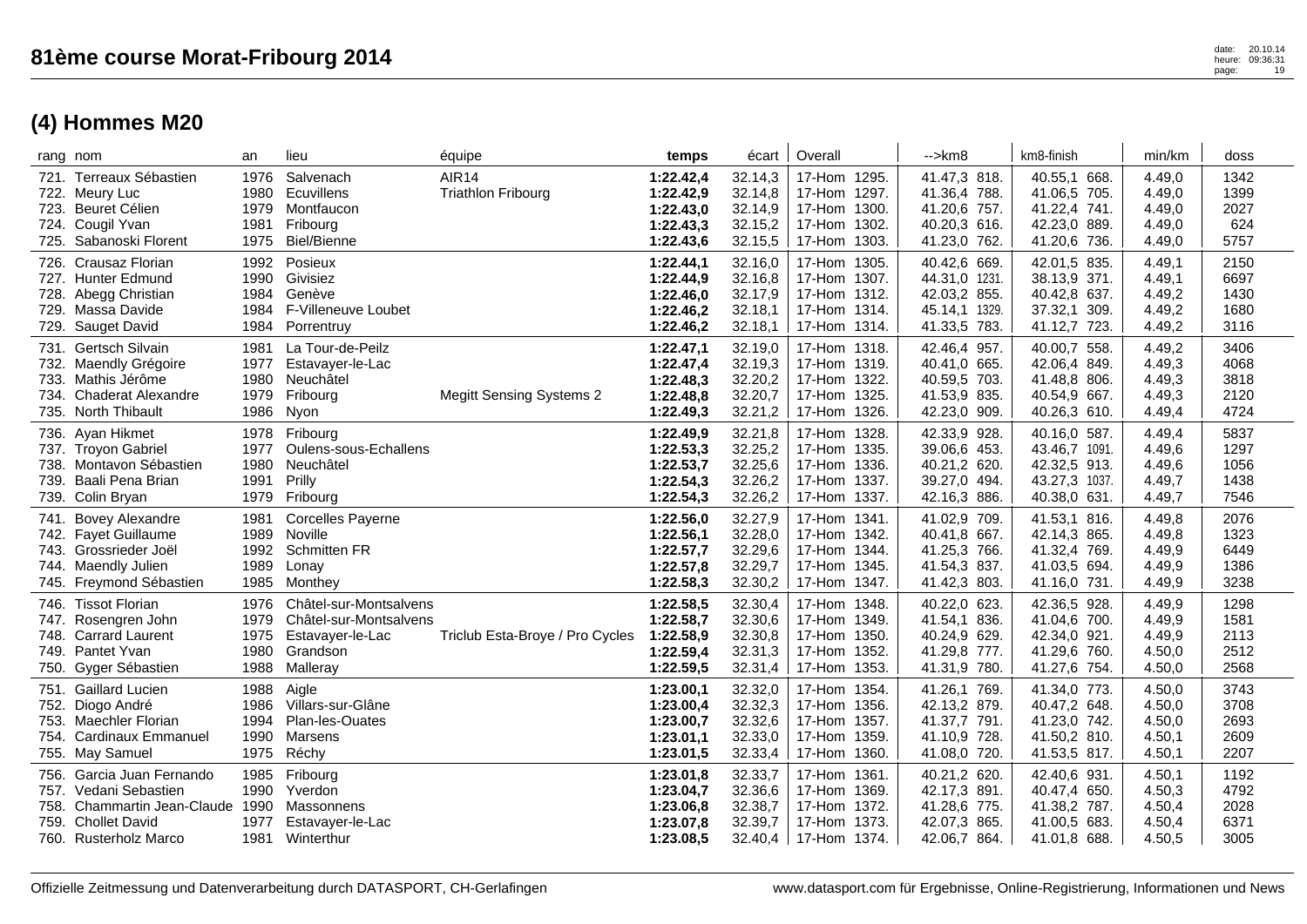|              | rang nom                                                                                                              | an                                   | lieu                                                                                          | équipe                                 | temps                                                         | écart                                               | Overall                                                                                  | $\rightarrow$ km8                                                                        | km8-finish                                                                       | min/km                                         | doss                                 |
|--------------|-----------------------------------------------------------------------------------------------------------------------|--------------------------------------|-----------------------------------------------------------------------------------------------|----------------------------------------|---------------------------------------------------------------|-----------------------------------------------------|------------------------------------------------------------------------------------------|------------------------------------------------------------------------------------------|----------------------------------------------------------------------------------|------------------------------------------------|--------------------------------------|
|              | 761. Kneubühler Akra Robert<br>762. Mainetti Robin<br>763. Panchaud Jonas<br>764. Dysli Damien<br>765. Eymann Gregory | 1981<br>1992<br>1988<br>1983<br>1984 | Bern<br>Lens<br>Lausanne<br>Boudry<br>Pompaples                                               |                                        | 1:23.09,7<br>1:23.10,4<br>1:23.10,6<br>1:23.13,4<br>1:23.13,7 | 32.41,6<br>32.42,3<br>32.42,5<br>32.45,3<br>32.45,6 | 17-Hom 1375.<br>17-Hom 1377.<br>17-Hom 1378.<br>17-Hom 1383.<br>17-Hom 1385.             | 40.18,1 608.<br>39.53,5 551.<br>40.40,3 661.<br>42.29,9<br>918.<br>40.54,4<br>692.       | 42.51,6 955.<br>43.16,9 1019.<br>42.30,3 904.<br>40.43,5 639.<br>42.19,3 879.    | 4.50,6<br>4.50,6<br>4.50,6<br>4.50,8<br>4.50,8 | 8951<br>1539<br>2717<br>8004<br>2282 |
| 766.<br>767. | Dutch David<br><b>Beyeler Morin</b><br>768. Micalessi Bruno<br>769. Fonseca Bruno<br>770. Schaller Kevin              | 1986<br>1989<br>1975<br>1984<br>1987 | Fribourg<br>Bern<br>Cortaillod<br>Bussigny-près-Lausanne<br>Lausanne                          |                                        | 1:23.14,3<br>1:23.15,9<br>1:23.16,3<br>1:23.16,8<br>1:23.17,1 | 32.46,2<br>32.47,8<br>32.48,2<br>32.48,7<br>32.49,0 | 17-Hom 1387.<br>17-Hom 1390.<br>17-Hom 1392.<br>17-Hom 1393.<br>17-Hom 1394.             | 41.38,0<br>794.<br>41.13,3<br>735.<br>42.02,1<br>854.<br>41.21,6 759.<br>42.08,1<br>866. | 41.36,3 780.<br>42.02,6 839.<br>41.14,2 727.<br>41.55,2 824.<br>41.09,0 713.     | 4.50,8<br>4.50,9<br>4.50,9<br>4.51,0<br>4.51,0 | 2439<br>2596<br>2004<br>1491<br>2854 |
| 773.<br>775. | 771. Celloni Vincent<br>772. Krayenbuehl Lionel<br>Loperetti Bastien<br>774. Hänni Lino<br><b>Bays Mickael</b>        | 1982<br>1990<br>1983<br>1986<br>1986 | Bôle<br>Corpataux-Magnedens Les rats<br>Estavayer<br>Neuchâtel<br>Palézieux                   | Alligators                             | 1:23.17,4<br>1:23.17,7<br>1:23.18,9<br>1:23.20,4<br>1:23.21,1 | 32.49,3<br>32.49,6<br>32.50,8<br>32.52,3<br>32.53,0 | 17-Hom 1395.<br>17-Hom 1396.<br>17-Hom 1398.<br>17-Hom 1399.<br>17-Hom 1402.             | 42.32,9<br>926.<br>41.44,8 812.<br>39.22,7 481.<br>41.28,7 776.<br>42.11,8<br>873.       | 40.44,5 644.<br>41.32,9 770.<br>43.56,2 1112.<br>41.51,7 813.<br>41.09,3 715.    | 4.51,0<br>4.51,0<br>4.51,1<br>4.51,2<br>4.51,2 | 5008<br>2789<br>616<br>2055<br>3643  |
|              | 776. Pittet Rodolphe<br>777. Faure Romain<br>778. Migy Lucien<br>779. Aebi Mikael<br>780. Farcy David                 | 1990<br>1992<br>1992<br>1982<br>1975 | La Joux FR<br><b>Bulle</b><br><b>Boncourt</b><br>Autigny<br>Epalinges                         | <b>Glion Running Club</b><br>Omnisport | 1:23.21,2<br>1:23.21,9<br>1:23.22,2<br>1:23.22,8<br>1:23.23,0 | 32.53,1<br>32.53,8<br>32.54,1<br>32.54,7<br>32.54,9 | 17-Hom 1403.<br>17-Hom 1405.<br>17-Hom 1406.<br>17-Hom 1407.<br>17-Hom 1408.             | 41.01.6<br>706.<br>39.50,9<br>541.<br>43.04,5<br>998.<br>41.26,7 771.<br>41.17,4 748.    | 42.19.6 881.<br>43.31,0 1046.<br>40.17,7<br>591.<br>41.56,1 826.<br>42.05,6 848. | 4.51,2<br>4.51,3<br>4.51,3<br>4.51,3<br>4.51,3 | 2927<br>1734<br>2359<br>2053<br>2200 |
| 784.         | 781. Krebs Samuel<br>782. Reichmuth Nils<br>782. Riedo Darryl<br><b>Binz Lionel</b><br>785. Fuhrer Tobias             | 1978<br>1982<br>1985<br>1985<br>1976 | Villars-sur-Glâne<br>Liebefeld<br><b>Schmitten FR</b><br><b>Grand-Saconnex</b><br>Bourguillon |                                        | 1:23.23,1<br>1:23.23,5<br>1:23.23,5<br>1:23.24,8<br>1:23.25,6 | 32.55,0<br>32.55,4<br>32.55,4<br>32.56,7<br>32.57,5 | 17-Hom 1409.<br>17-Hom 1410.<br>17-Hom 1410.<br>17-Hom 1415.<br>17-Hom 1416.             | 41.19,0 754.<br>41.48,6 823.<br>40.16,1 605.<br>41.05.1 712.<br>41.40,2<br>800.          | 42.04,1<br>845.<br>41.34,9 776.<br>43.07,4 995.<br>42.19,7 882.<br>41.45,4 800.  | 4.51,3<br>4.51,4<br>4.51,4<br>4.51,4<br>4.51,5 | 2289<br>4743<br>3043<br>2842<br>2099 |
|              | 786. Hirsig Lionel<br>787. Jaggi Jonathan<br>788. Mauron Thierry<br>789. Cachelin Hugues<br>790. Ruffieux Constantin  | 1977<br>1990<br>1983<br>1989<br>1988 | Chavannes-près-Renens<br><b>Bulle</b><br>Courgevaux<br>La chaux de fomds<br><b>Bulle</b>      |                                        | 1:23.25,7<br>1:23.25,9<br>1:23.31,2<br>1:23.33,6<br>1:23.34,2 | 32.57,6<br>32.57,8<br>33.03,1<br>33.05,5<br>33.06,1 | 17-Hom 1417.<br>17-Hom 1419.<br>17-Hom 1428.<br>17-Hom 1432.<br>17-Hom 1434.             | 42.32,7 924.<br>42.21,6 903.<br>41.52,0<br>830.<br>42.19,3<br>896.<br>41.11,2 729.       | 40.53,0 662.<br>41.04,3 698.<br>41.39,2 792.<br>41.14,3 728.<br>42.23,0 889.     | 4.51,5<br>4.51,5<br>4.51,8<br>4.51,9<br>4.52,0 | 3952<br>2953<br>1644<br>4533<br>2740 |
| 794.<br>795. | 791. Favre Bryan<br>792. Menot Sylvain<br>793. Vaucher Frédéric<br>Bavdek Andrej<br><b>Tinguely Samuel</b>            | 1993<br>1977<br>1975<br>1982<br>1989 | Courtepin<br>F-Divonne les Bains<br>Le Mouret<br>Fribourg<br>Farvagny                         |                                        | 1:23.34,9<br>1:23.36,0<br>1:23.36,3<br>1:23.37,2<br>1:23.37,4 | 33.06,8<br>33.07,9<br>33.08,2<br>33.09,1<br>33.09,3 | 17-Hom 1435.<br>17-Hom 1439.<br>17-Hom 1440.<br>17-Hom 1441.<br>17-Hom 1443.             | 40.56,3<br>696.<br>41.48,5 821.<br>42.02,0 853.<br>41.41,2 801.<br>40.32,5 647.          | 42.38,6 930.<br>41.47,5 802.<br>41.34,3 774.<br>41.56,0 825.<br>43.04,9 990.     | 4.52,0<br>4.52,1<br>4.52,1<br>4.52,2<br>4.52,2 | 7082<br>1318<br>2183<br>1442<br>1099 |
| 796.<br>799. | Stauffacher Jérémy<br>797. Monnard Bastien<br>798. Wicht Jean-Yves<br><b>Berthet Lionel</b><br>800. Gaberel Fabien    | 1986<br>1991<br>1980<br>1980<br>1976 | Estavayer-le-Lac<br>Cheseaux-Noréaz<br>Granges-Paccot<br>Froideville<br>Neuchâtel             | <b>GSFM</b>                            | 1:23.38,2<br>1:23.39,0<br>1:23.39,3<br>1:23.39,5<br>1:23.39,6 | 33.10,1<br>33.10,9<br>33.11,2<br>33.11,4            | 17-Hom 1445.<br>17-Hom 1446.<br>17-Hom 1447.<br>17-Hom 1450.<br>$33.11,5$   17-Hom 1451. | 40.01,0<br>564.<br>42.46,8 958.<br>42.01,2 849.<br>40.44,3 673.<br>40.37,3 657.          | 43.37,2 1061.<br>40.52,2 661.<br>41.38,1 785.<br>42.55,2 963.<br>43.02,3 983.    | 4.52,2<br>4.52,3<br>4.52,3<br>4.52,3<br>4.52,3 | 1282<br>3085<br>3210<br>3015<br>3742 |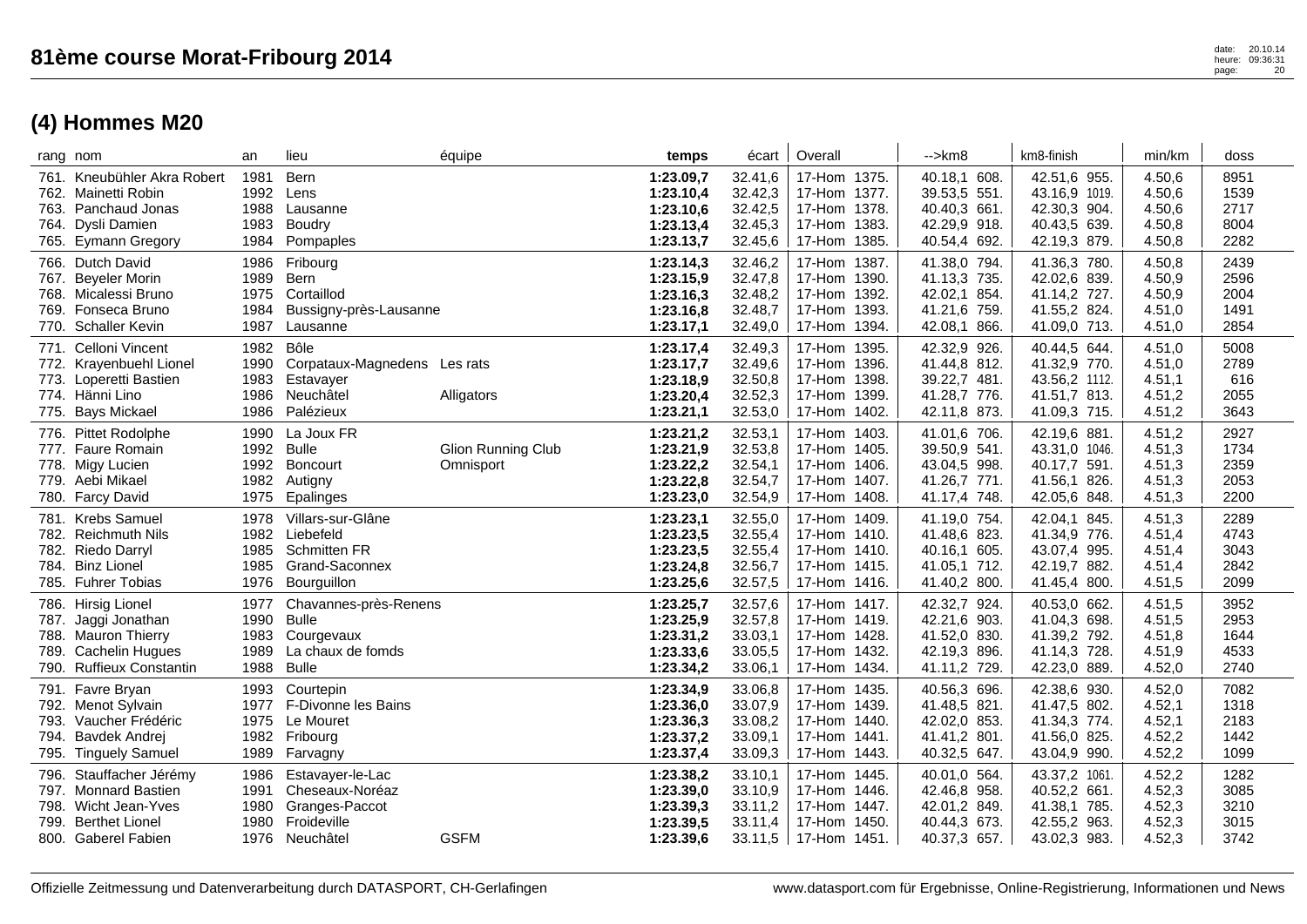|              | rang nom                                                                                                                           | an                                   | lieu                                                                         | équipe                        | temps                                                         | écart                                               | Overall                                                                         | -->km8                                                                         | km8-finish                                                                        | min/km                                         | doss                                 |
|--------------|------------------------------------------------------------------------------------------------------------------------------------|--------------------------------------|------------------------------------------------------------------------------|-------------------------------|---------------------------------------------------------------|-----------------------------------------------------|---------------------------------------------------------------------------------|--------------------------------------------------------------------------------|-----------------------------------------------------------------------------------|------------------------------------------------|--------------------------------------|
| 805.         | 801. Chanez Frederic<br>802. Grossrieder Jan<br>803. Genoud Nicolas<br>804. Steinauer Martin<br>Rébora Daniel                      | 1980<br>1990<br>1975<br>1976<br>1976 | Neyruz FR<br>Wünnewil<br>Châtel-St-Denis<br>Marly<br>Sion                    |                               | 1:23.40,3<br>1:23.41,0<br>1:23.41,7<br>1:23.41,9<br>1:23.42,9 | 33.12,2<br>33.12,9<br>33.13,6<br>33.13,8<br>33.14,8 | 17-Hom 1455.<br>17-Hom 1458.<br>17-Hom 1461.<br>17-Hom 1462.<br>17-Hom 1465.    | 39.46,8 527.<br>41.25,0 765.<br>41.18,4 751.<br>40.20,5 617.<br>41.27,9 774.   | 43.53,5 1106.<br>42.16,0 871.<br>42.23,3 891.<br>43.21,4 1024.<br>42.15,0<br>866. | 4.52,3<br>4.52,4<br>4.52,4<br>4.52,4<br>4.52,5 | 2037<br>3184<br>8300<br>1672<br>2071 |
|              | 806. Zosso Dominik<br>807. Jungo Matthias<br>808. Jehanno Enrique<br>809. Carrillo Marc<br>810. Auderset Mario                     | 1983<br>1980<br>1984<br>1991<br>1981 | <b>Schmitten FR</b><br>Freiburg<br>Lucens<br>Granges-Paccot<br>St. Antoni    |                               | 1:23.43,2<br>1:23.44,1<br>1:23.44,4<br>1:23.46,0<br>1:23.47,8 | 33.15,1<br>33.16,0<br>33.16,3<br>33.17,9<br>33.19,7 | 17-Hom 1467.<br>17-Hom 1468.<br>17-Hom 1469.<br>17-Hom 1475.<br>17-Hom 1478.    | 42.38,2 935.<br>42.39,8 937.<br>42.17,9 893.<br>40.15,9 603.<br>40.50,0 684.   | 41.05,0 701.<br>41.04,3 698.<br>41.26,5 751.<br>43.30,1 1043.<br>42.57,8 971.     | 4.52,5<br>4.52,6<br>4.52,6<br>4.52,7<br>4.52,8 | 2867<br>2868<br>4955<br>1092<br>2094 |
|              | 811. Jean-Petit-Matile Guillaume 1989<br>812. Lagana Francesco<br>813. Zürcher Christoph<br>814. Silva Hugo<br>815. Morand Olivier | 1980<br>1981<br>1980<br>1980         | Fribourg<br>Fribourg<br>Wabern<br>Fleurier<br>Villarvolard                   | Help-For-Hope<br>Groupe E III | 1:23.48,0<br>1:23.48,4<br>1:23.48,5<br>1:23.48,9<br>1:23.49,2 | 33.19,9<br>33.20,3<br>33.20,4<br>33.20,8<br>33.21,1 | 17-Hom 1479.<br>17-Hom 1480.<br>17-Hom 1481.<br>17-Hom 1483.<br>17-Hom 1485.    | 41.32,6 781.<br>42.22,7 908.<br>42.19,2 895.<br>42.14,5 883.<br>41.08,1 721.   | 42.15,4 868.<br>41.25,7 746.<br>41.29,3 759.<br>41.34,4 775.<br>42.41,1<br>932.   | 4.52,8<br>4.52,8<br>4.52,8<br>4.52,8<br>4.52,9 | 3179<br>2105<br>2049<br>2388<br>5685 |
| 816.<br>819. | <b>Blaser Christoph</b><br>817. Schmidt Mathias<br>818. Dousse Jacques<br>Borioli Jason<br>820. Pahud Laurent                      | 1975<br>1991<br>1976<br>1980<br>1984 | Granges-Paccot<br>Chalais<br>Fribourg<br>Lausanne<br>Lausanne                | Defi NESTLE                   | 1:23.49,4<br>1:23.51,4<br>1:23.51,6<br>1:23.52,0<br>1:23.52,3 | 33.21,3<br>33.23,3<br>33.23,5<br>33.23,9<br>33.24,2 | 17-Hom 1487.<br>17-Hom 1492.<br>17-Hom 1494.<br>17-Hom 1495.<br>17-Hom 1496.    | 42.19,4 898.<br>42.54,7 972.<br>41.13,9 737.<br>40.44,4 674.<br>42.45,6 953.   | 41.30,0 762.<br>40.56,7 673.<br>42.37,7 929.<br>43.07,6<br>997.<br>41.06,7 709.   | 4.52,9<br>4.53,0<br>4.53,0<br>4.53,0<br>4.53,0 | 2899<br>3891<br>2065<br>1229<br>1561 |
| 821.<br>823. | <b>Ravet Guy</b><br>822. Galan Cabezas German<br><b>Bravo Barbeito David</b><br>824. Orellano Simon<br>825. Salgat Gaël            | 1983<br>1990<br>1985<br>1990<br>1982 | Vufflens-le-Château<br>Zürich<br>Zürich<br>Bethlehem<br>Cornol               | Run or Die                    | 1:23.52,9<br>1:23.53,4<br>1:23.53,6<br>1:23.54,1<br>1:23.55,5 | 33.24,8<br>33.25,3<br>33.25,5<br>33.26,0<br>33.27,4 | 17-Hom 1498.<br>17-Hom 1499.<br>17-Hom 1500.<br>17-Hom 1502.<br>17-Hom 1507.    | 41.52,3 831.<br>43.32,3 1065.<br>43.32,6 1066.<br>42.09,1 868.<br>42.24,9 911. | 42.00,6 833.<br>40.21,1 598.<br>40.21,0 597.<br>41.45,0 799.<br>41.30,6 763.      | 4.53,1<br>4.53,1<br>4.53,1<br>4.53,1<br>4.53,2 | 2565<br>4878<br>4868<br>3846<br>3880 |
| 829.         | 826. Geiger Michael<br>827. Vaneberg Sébastien<br>828. Kalambaden Pradeep<br><b>Schouller Alexis</b><br>830. Lageder Remo          | 1989<br>1988<br>1990<br>1988<br>1985 | Vallorbe<br>Neuchâtel<br>Fribourg<br>Delémont<br>Zürich                      |                               | 1:23.55,6<br>1:23.56,6<br>1:23.58,0<br>1:23.59,2<br>1:23.59,5 | 33.27,5<br>33.28,5<br>33.29,9<br>33.31,1<br>33.31,4 | 17-Hom 1508.<br>17-Hom 1511.<br>17-Hom 1514.<br>17-Hom 1517.<br>17-Hom 1518.    | 40.50,7 687.<br>42.16,5 889.<br>42.54,9 974.<br>41.35,3 786.<br>42.20,7 902.   | 43.04,9 990.<br>41.40,1 794.<br>41.03,1 691.<br>42.23,9<br>892.<br>41.38,8 790.   | 4.53,2<br>4.53,3<br>4.53,4<br>4.53,4<br>4.53,5 | 2645<br>2926<br>2478<br>501<br>6491  |
| 831.<br>834. | <b>Baatard Bastien</b><br>832. Augsburger Matthieu<br>832. Leuenberger Stéphane<br><b>Rist Stephan</b><br>835. Moulin Julien       | 1979<br>1979<br>1978<br>1977<br>1981 | Cheseaux-sur-Lausanne<br>La Chaux-de-Fonds<br>Péry<br>Frauenfeld<br>Vollèges |                               | 1:23.59,9<br>1:24.00,1<br>1:24.00,1<br>1:24.02,3<br>1:24.05,3 | 33.31,8<br>33.32,0<br>33.32,0<br>33.34,2<br>33.37,2 | 17-Hom 1519.<br>17-Hom 1520.<br>17-Hom 1520.<br>17-Hom 1526.<br>17-Hom 1529.    | 42.06,1 862.<br>42.44,9 951.<br>43.14,7 1022.<br>39.54,5 552.<br>41.14,2 741.  | 41.53,8 821.<br>41.15,2 730.<br>40.45,4 645.<br>44.07,8 1136.<br>42.51,1 953.     | 4.53,5<br>4.53,5<br>4.53,5<br>4.53,6<br>4.53,8 | 2810<br>3318<br>1090<br>2090<br>2817 |
| 836.<br>839. | Schumacher Adrian<br>837. Bourqui Philippe<br>838. Tissot Antoine<br>Mourot Lucas<br>840. Doffey Axel                              | 1979<br>1978<br>1990<br>1983<br>1994 | Ittigen<br>Echarlens<br>Corminboeuf<br>Neuchâtel<br>La Conversion            |                               | 1:24.07,2<br>1:24.07,4<br>1:24.09,9<br>1:24.10,4<br>1:24.10.6 | 33.39,1<br>33.39,3<br>33.41,8<br>33.42,3<br>33.42,5 | 17-Hom 1532.<br>17-Hom 1533.<br>17-Hom 1541.<br>17-Hom<br>1542.<br>17-Hom 1543. | 41.54,7 838.<br>40.22,2 624.<br>43.00,7 988.<br>42.30,4 920.<br>41.08,5 722.   | 42.12,5 861.<br>43.45,2 1086.<br>41.09,2 714.<br>41.40,0<br>793.<br>43.02,1 982.  | 4.53,9<br>4.53,9<br>4.54,1<br>4.54,1<br>4.54,1 | 4768<br>615<br>2756<br>2798<br>2148  |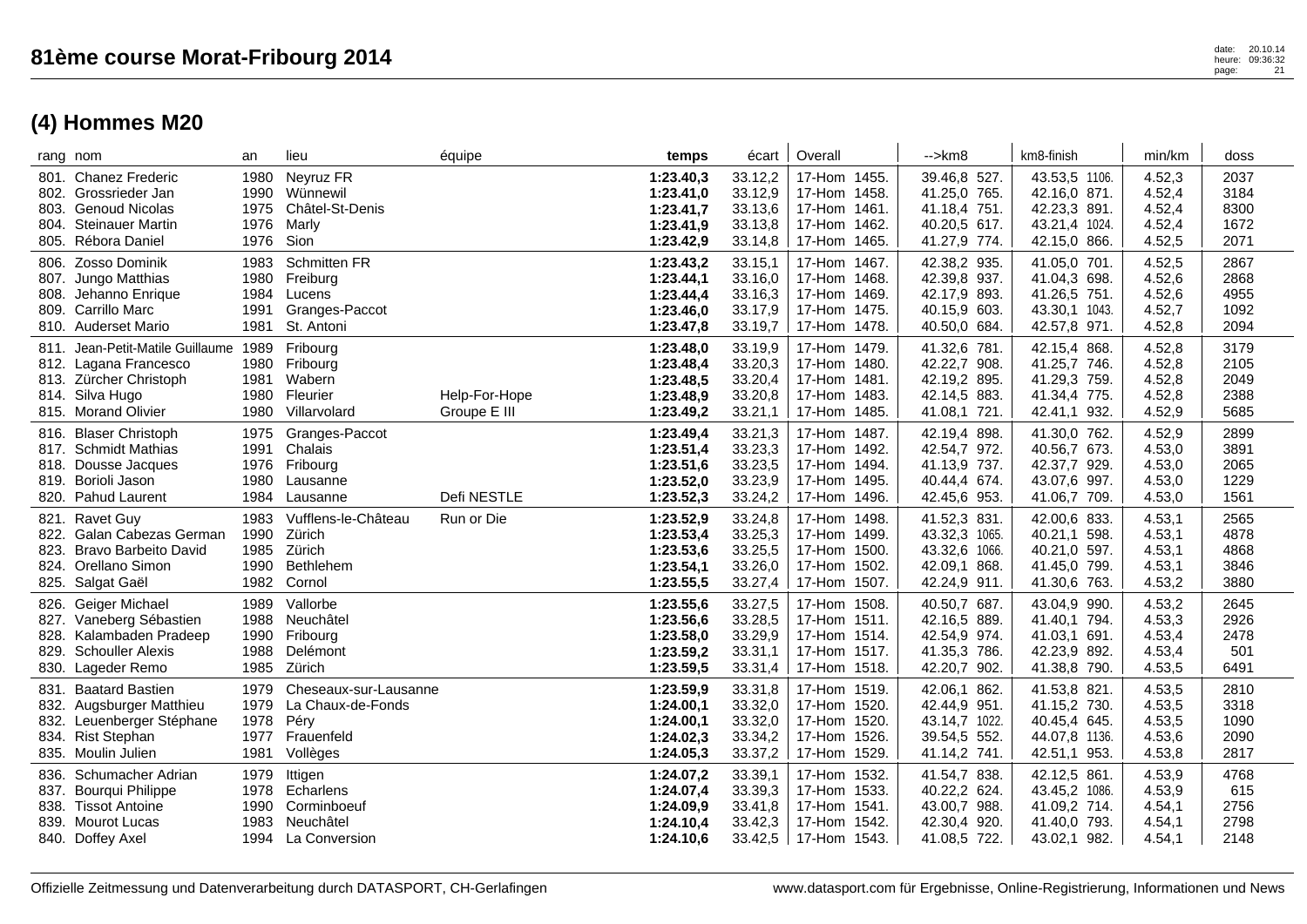| rang nom |                                                                                                                              | an                                   | lieu                                                                         | équipe                                         | temps                                                         | écart                                               | Overall                                                                                     | $\rightarrow$ km $\beta$                                                                  | km8-finish                                                                      | min/km                                         | doss                                   |
|----------|------------------------------------------------------------------------------------------------------------------------------|--------------------------------------|------------------------------------------------------------------------------|------------------------------------------------|---------------------------------------------------------------|-----------------------------------------------------|---------------------------------------------------------------------------------------------|-------------------------------------------------------------------------------------------|---------------------------------------------------------------------------------|------------------------------------------------|----------------------------------------|
|          | 841. Pugin Samuel<br>842. Faller Nicolas<br>843. Induni Antoine<br>844. Murbach Christian<br>845. Fragnière Sven             | 1988<br>1982<br>1975<br>1976<br>1992 | Marly<br>Bern<br><b>Bevaix</b><br>Zürich<br>Cheseaux-sur-Lausanne            |                                                | 1:24.11,0<br>1:24.11,3<br>1:24.12,6<br>1:24.13,0<br>1:24.13,1 | 33.42,9<br>33.43,2<br>33.44,5<br>33.44,9<br>33.45,0 | 17-Hom 1544.<br>17-Hom 1545.<br>17-Hom 1547.<br>17-Hom 1549.<br>17-Hom 1550.                | 44.10,5 1167.<br>43.10,0 1010.<br>42.35,2 932.<br>42.18,4<br>894.<br>40.59,3<br>702.      | 40.00,5 557.<br>41.01,3 686.<br>41.37,4 783.<br>41.54,6 823.<br>43.13,8 1012.   | 4.54,1<br>4.54,1<br>4.54,2<br>4.54,2<br>4.54,2 | 3023<br>2466<br>3265<br>2712<br>1324   |
|          | 846. Denis Laurent<br>847. Sartoretti Nicolas<br>848. Sacino Lucio<br>849. Kalabic Seid<br>849. Pauchard Adrian              | 1980<br>1977<br>1975<br>1975<br>1984 | Morges<br>Arzier<br>Biel/Bienne<br>Murten<br>Murten                          | Grognon<br><b>AC Murten</b>                    | 1:24.13,4<br>1:24.13,6<br>1:24.14,3<br>1:24.15,0<br>1:24.15,0 | 33.45,3<br>33.45,5<br>33.46,2<br>33.46,9<br>33.46,9 | 17-Hom 1551.<br>17-Hom 1553.<br>17-Hom 1556.<br>17-Hom 1558.<br>17-Hom 1558.                | 42.23,9<br>910.<br>43.05,4 1003.<br>41.33,0 782.<br>41.52,4 833.<br>41.58,7 845.          | 41.49,5 807.<br>41.08,2 712.<br>42.41,3 933.<br>42.22,6 888.<br>42.16,3 872.    | 4.54,3<br>4.54,3<br>4.54,3<br>4.54,4<br>4.54,4 | 5559<br>2950<br>2262<br>1077<br>2227   |
| 854.     | 851. Chappuis Elie<br>852. Clement Matthieu<br>853. Grobéty Bastien<br><b>Berset Romain</b><br>855. Dossard 2986             | 1994<br>1985<br>1984<br>1992<br>???? | Matran<br>Lausanne<br>Fribourg<br>Autigny<br>Schweiz                         | Jeunesse Matran                                | 1:24.15,9<br>1:24.16,8<br>1:24.17,7<br>1:24.18,9<br>1:24.19,7 | 33.47,8<br>33.48,7<br>33.49,6<br>33.50,8<br>33.51,6 | 17-Hom 1562.<br>17-Hom 1564.<br>17-Hom 1567.<br>17-Hom 1569.<br>17-Hom 1571.                | 42.50,2<br>962.<br>43.12,7 1018.<br>42.56,8<br>983.<br>41.48,0 819.<br>42.29,6<br>917.    | 41.25,7 746.<br>41.04,1 697.<br>41.20,9 738.<br>42.30,9 905.<br>41.50,1<br>809. | 4.54,4<br>4.54,5<br>4.54,5<br>4.54,6<br>4.54,6 | 4935<br>12033<br>3756<br>12003<br>2986 |
|          | 856. Favre Samuel<br>857. Taverney Alexandre<br>858. Kernen Christian<br>859. Chardonnens Syméon<br>859. Python Jean-Bernard | 1976<br>1980<br>1978<br>1987<br>1978 | Riaz<br>Corseaux<br>Langenthal<br>Fribourg<br>Coffrane                       | Favre<br><b>LSV Uetendorf</b>                  | 1:24.20,3<br>1:24.21,0<br>1:24.21,2<br>1:24.21,3<br>1:24.21,3 | 33.52,2<br>33.52,9<br>33.53,1<br>33.53,2<br>33.53,2 | 17-Hom 1572.<br>17-Hom 1576.<br>17-Hom 1577.<br>17-Hom 1578.<br>17-Hom 1578.                | 42.17,7<br>892.<br>43.20,1 1042.<br>41.37,9<br>793.<br>42.19,3 896.<br>40.56,3<br>696.    | 42.02,6 839.<br>41.00,9 684.<br>42.43.3 938.<br>42.02,0 838.<br>43.25,0 1032.   | 4.54,7<br>4.54,7<br>4.54,7<br>4.54,7<br>4.54,7 | 3726<br>3163<br>2526<br>2168<br>4883   |
| 861.     | Mauron Jérome<br>862. Losey Christian<br>863. Vorlet Guillaume<br>864. Minguely David<br>865. Lampert David                  | 1975<br>1981<br>1991<br>1979<br>1982 | Riaz<br>Fribourg<br>Villars-sur-Glâne<br>Domdidier<br>St-Cergue              | Trilogie running team                          | 1:24.23,3<br>1:24.24,1<br>1:24.24,9<br>1:24.25,0<br>1:24.25,1 | 33.55,2<br>33.56,0<br>33.56,8<br>33.56,9<br>33.57,0 | 17-Hom 1589.<br>17-Hom 1590.<br>17-Hom 1593.<br>17-Hom 1594.<br>17-Hom 1595.                | 41.21,9<br>760.<br>41.37,8 792.<br>40.31,5<br>645.<br>41.15,8 742.<br>42.53,8<br>967.     | 43.01,4 979.<br>42.46,3 944.<br>43.53,4 1105.<br>43.09,2 1000.<br>41.31,3 765.  | 4.54,8<br>4.54,9<br>4.54,9<br>4.54,9<br>4.54,9 | 2267<br>2487<br>2922<br>3339<br>3796   |
| 866.     | <b>Boschung Arnaud</b><br>867. Imesch Sébastian<br>868. Doudin Cédric<br>869. Yerly Jerome<br>870. Willi Martin              | 1987<br>1980<br>1976<br>1982<br>1979 | Givisiez<br>Vérossaz<br><b>Bussy FR</b><br>Givisiez<br>Neuenhof              | <b>Team ASF</b><br><b>Triathlon Club Baden</b> | 1:24.25,4<br>1:24.26,5<br>1:24.26,9<br>1:24.27,1<br>1:24.27,2 | 33.57,3<br>33.58,4<br>33.58,8<br>33.59,0<br>33.59,1 | 17-Hom 1596.<br>17-Hom 1599.<br>17-Hom 1600.<br>17-Hom 1602.<br>17-Hom 1603.                | 42.21,6<br>903.<br>41.50,6<br>826.<br>42.16,8<br>890.<br>42.55,8<br>978.<br>43.05,3 1002. | 42.03,8 844.<br>42.35,9 926.<br>42.10,1 858.<br>41.31,3 765.<br>41.21,9 740.    | 4.55,0<br>4.55,0<br>4.55,1<br>4.55,1<br>4.55,1 | 2800<br>1023<br>2522<br>3946<br>1687   |
| 873.     | 871. Schoch Dominik<br>872. Goetschmann Jan<br><b>Panchaud Alexandre</b><br>874. Raeber Yves<br>875. Cherix Kilian           | 1987<br>1986<br>1976<br>1979<br>1992 | Bern<br>Düdingen<br>Lausanne<br>Genève<br>Collombey                          |                                                | 1:24.27,8<br>1:24.29,0<br>1:24.31,9<br>1:24.32,3<br>1:24.32,6 | 33.59,7<br>34.00,9<br>34.03,8<br>34.04,2<br>34.04,5 | 17-Hom 1606.<br>17-Hom 1607.<br>17-Hom 1612.<br>17-Hom 1613.<br>17-Hom 1615.                | 41.56,0<br>840.<br>42.13,6 881.<br>41.43,1<br>806.<br>42.30,4<br>920.<br>42.56,6<br>982.  | 42.31,8 909.<br>42.15,4 868.<br>42.48,8 947.<br>42.01,9 837.<br>41.36,0 779.    | 4.55,1<br>4.55,2<br>4.55,3<br>4.55,4<br>4.55,4 | 2751<br>2889<br>2324<br>4902<br>3193   |
| 876.     | Gottier Jonas<br>877. Slodowicz Daniel<br>878. Stojanovic Goran<br>879. Lopes André<br>880. Maridor Steve                    | 1988<br>1988<br>1979<br>1989<br>1979 | Unterseen<br>Fribourg<br>Oron-la-Ville<br>Combremont-le-Petit<br>Le Noirmont | Les Marmottes                                  | 1:24.33,5<br>1:24.37,1<br>1:24.42,4<br>1:24.42,8<br>1:24.43,2 | 34.05,4<br>34.09,0<br>34.14,3<br>34.14,7            | 17-Hom 1617.<br>17-Hom 1622.<br>17-Hom 1630.<br>17-Hom<br>1632.<br>$34.15.1$   17-Hom 1634. | 43.05,5<br>1005.<br>42.26,3 914.<br>40.54,0<br>691.<br>43.22,0<br>1049.<br>41.41,3 802.   | 41.28,0 755.<br>42.10.8 860.<br>43.48,4 1094.<br>41.20,8 737.<br>43.01,9 980.   | 4.55,4<br>4.55,6<br>4.56,0<br>4.56,0<br>4.56,0 | 2430<br>1696<br>4855<br>3391<br>2905   |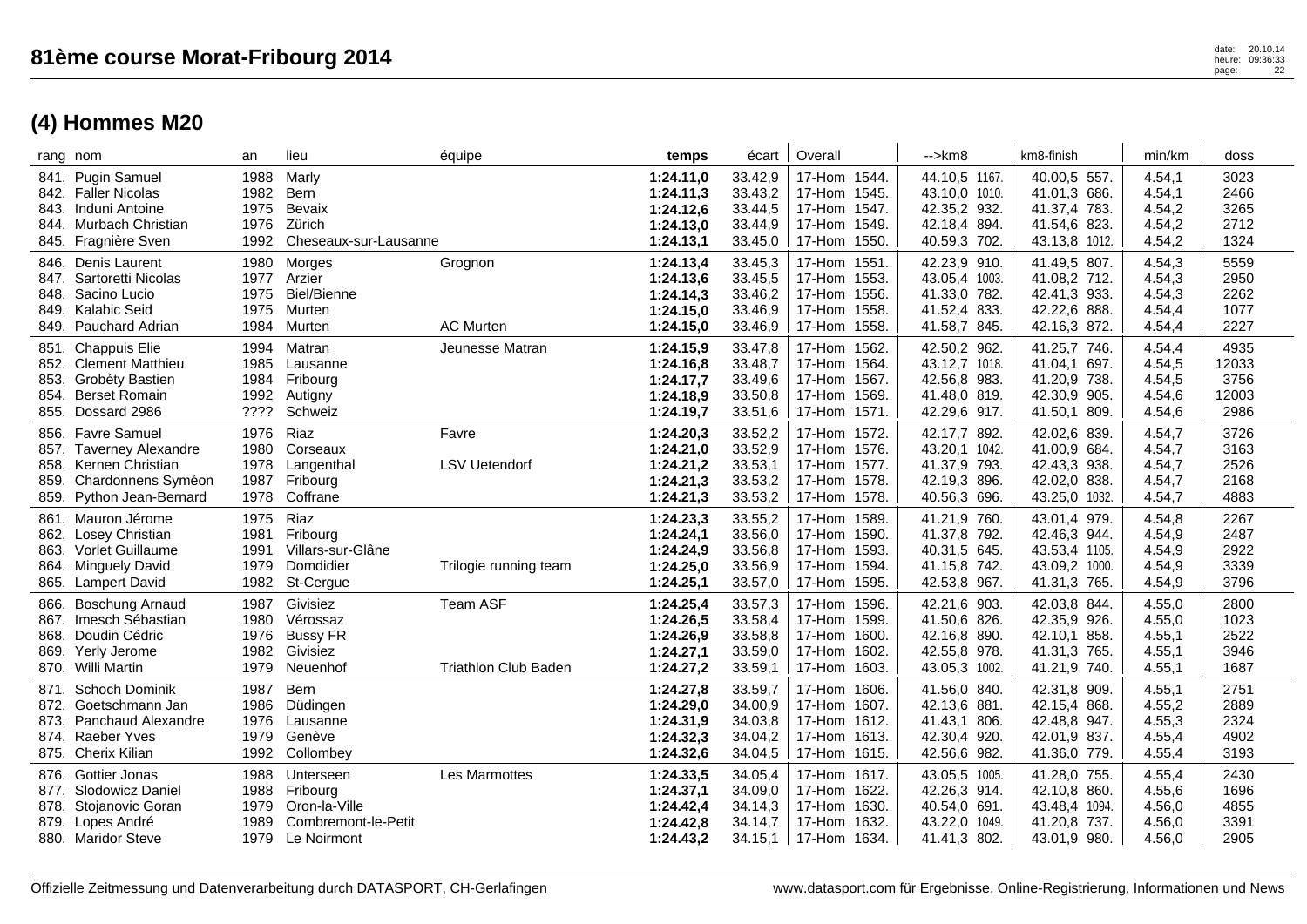| rang nom                                                                                                               | an                                   | lieu                                                                            | équipe                     | temps                                                         | écart                                               | Overall                                                                      | $\rightarrow$ km $\alpha$                                                        | km8-finish                                                                     | min/km                                         | doss                                  |
|------------------------------------------------------------------------------------------------------------------------|--------------------------------------|---------------------------------------------------------------------------------|----------------------------|---------------------------------------------------------------|-----------------------------------------------------|------------------------------------------------------------------------------|----------------------------------------------------------------------------------|--------------------------------------------------------------------------------|------------------------------------------------|---------------------------------------|
| 881. Terrettaz Vincent<br>882. Rey Jonas<br>883. Cavada Eric<br>884. Pillonel Benjamin<br>885. Staub Robin             | 1978<br>1986<br>1977<br>1990<br>1987 | Grandson<br>Flanthey<br>Martigny<br>Lully FR<br>La Neuveville                   | Gais Limaçons              | 1:24.44,5<br>1:24.45,4<br>1:24.45,8<br>1:24.47,8<br>1:24.48,0 | 34.16,4<br>34.17,3<br>34.17,7<br>34.19,7<br>34.19,9 | 17-Hom 1635.<br>17-Hom 1637.<br>17-Hom 1639.<br>17-Hom 1641.<br>17-Hom 1642. | 41.51,0 827.<br>43.42,6 1091.<br>42.13,2 879.<br>42.19,8 900.<br>43.45,9 1098.   | 42.53,5 960.<br>41.02,8 690.<br>42.32,6 915.<br>42.28,0 899.<br>41.02,1 689.   | 4.56,1<br>4.56,1<br>4.56,2<br>4.56,3<br>4.56,3 | 2755<br>4050<br>1462<br>2778<br>3909  |
| 886. Rossier David<br>887. Fischer Yann<br>888. Besson Jean-Philippe<br>889. Delabays Alexandre<br>890. Hayoz Simon    | 1975<br>1977<br>1976<br>1993<br>1993 | Fribourg<br>Pully<br>Chavannes-près-Renens<br>Treyvaux<br>Courtaman             |                            | 1:24.50,1<br>1:24.50,4<br>1:24.51,9<br>1:24.52,2<br>1:24.52,7 | 34.22,0<br>34.22,3<br>34.23,8<br>34.24,1<br>34.24,6 | 17-Hom 1645.<br>17-Hom 1647.<br>17-Hom 1650.<br>17-Hom 1652.<br>17-Hom 1654. | 43.39,8 1083.<br>40.45,7 675.<br>41.05,3 715.<br>42.26,0 913.<br>42.09,8 869.    | 41.10,3 719.<br>44.04,7 1131.<br>43.46,6 1090.<br>42.26,2 897.<br>42.42,9 937. | 4.56,4<br>4.56,4<br>4.56,5<br>4.56,5<br>4.56,6 | 3132<br>2036<br>1447<br>2777<br>5053  |
| 891. Cicco Patrice<br>892. Wyss Christophe<br>893. Terrapon Samuel<br>894. Mauron Christophe<br>895. Schafer Rafael    | 1976<br>1980<br>1980<br>1975<br>1983 | Nyon<br>Les Enfers<br>Estavayer-le-Lac<br>Marly<br>Winterthur                   | Nationale Suisse Assurance | 1:24.59,4<br>1:25.02,7<br>1:25.03,8<br>1:25.03,9<br>1:25.05,8 | 34.31,3<br>34.34,6<br>34.35,7<br>34.35,8<br>34.37,7 | 17-Hom 1668.<br>17-Hom 1672.<br>17-Hom 1675.<br>17-Hom 1676.<br>17-Hom 1679. | 42.15,7 885.<br>41.18,0 749.<br>43.45,8 1097.<br>44.10,1 1166.<br>43.32,1 1064.  | 42.43,7 940.<br>43.44,7 1082.<br>41.18,0 733.<br>40.53,8 665.<br>41.33,7 772.  | 4.56,9<br>4.57,1<br>4.57,2<br>4.57,2<br>4.57,3 | 2219<br>3944<br>12027<br>4694<br>4760 |
| 896. Fiorillo Julien<br>897. Krattinger Luca<br>898. Melly Greg<br>899. Munoz Luis<br>900. Corboz Jean Baptiste        | 1984<br>1987<br>1987<br>1994<br>1986 | Cortaillod<br>Corpataux-Magnedens<br>Sion<br>Renens VD<br>Fribourg              |                            | 1:25.07,2<br>1:25.08,9<br>1:25.10,2<br>1:25.10,7<br>1:25.10,8 | 34.39,1<br>34.40,8<br>34.42,1<br>34.42,6<br>34.42,7 | 17-Hom 1680.<br>17-Hom 1683.<br>17-Hom 1686.<br>17-Hom 1687.<br>17-Hom 1688. | 43.31,8 1062.<br>39.35,1 514.<br>42.37,7 933.<br>44.55,7 1289.<br>41.35,6 787.   | 41.35,4 777.<br>45.33,8 1312.<br>42.32,5 913.<br>40.15,0 586.<br>43.35,2 1058. | 4.57,4<br>4.57,5<br>4.57,6<br>4.57,6<br>4.57,6 | 1364<br>1707<br>1114<br>3840<br>3686  |
| 901. Notter Gilles<br>902. Buchs Emanuel<br>903. Thalmann Dominik<br>904. Bieri Elias<br>905. Perron Nicolas           | 1987<br>1978<br>1992<br>1993<br>1980 | Corcelles-près-Payerne<br>Jaun<br>Granges-Paccot<br>Kleinbösingen<br>F-Sauverny | Police cantonale 3         | 1:25.10,9<br>1:25.11,3<br>1:25.11,6<br>1:25.12,2<br>1:25.12,5 | 34.42,8<br>34.43,2<br>34.43,5<br>34.44,1<br>34.44,4 | 17-Hom 1690.<br>17-Hom 1691.<br>17-Hom 1692.<br>17-Hom 1694.<br>17-Hom 1695. | 43.50,4 1110.<br>41.34,1 785.<br>40.42,3 668.<br>42.21,8 905.<br>42.42,8 947.    | 41.20,5 735.<br>43.37,2 1061.<br>44.29,3 1182.<br>42.50,4 948.<br>42.29,7 901. | 4.57,6<br>4.57,6<br>4.57,7<br>4.57,7<br>4.57,7 | 5028<br>5523<br>1600<br>1451<br>2310  |
| 906. Trolliet Laurent<br>907. Rüegg Florian<br>908. Pillonel Pascal<br>909. Brülhart Noé<br>910. Kumar Bharat          | 1980<br>1991<br>1986<br>1988<br>1980 | Martigny<br>Gretzenbach<br>Vercorin<br><b>Billens</b><br>Denges                 | Les Chèvres à plumes       | 1:25.12,7<br>1:25.14,2<br>1:25.14,4<br>1:25.14,8<br>1:25.15,0 | 34.44,6<br>34.46,1<br>34.46,3<br>34.46,7<br>34.46,9 | 17-Hom 1696.<br>17-Hom 1700.<br>17-Hom 1701.<br>17-Hom 1702.<br>17-Hom 1703. | 41.58,8 846.<br>43.36,1 1076.<br>42.40,3 940.<br>41.40,1 799.<br>42.57,1 984.    | 43.13,9 1013.<br>41.38,1 785.<br>42.34,1 922.<br>43.34,7 1056.<br>42.17,9 874. | 4.57,7<br>4.57,8<br>4.57,8<br>4.57,8<br>4.57,9 | 4784<br>4755<br>2874<br>3665<br>3042  |
| 911. Leu Joachim<br>912. Volery Julien<br>913. Zuber Raphaël<br>914. Miéville Christian<br>915. Grünwald David         | 1991<br>1989<br>1977<br>1986<br>1987 | Zollikofen<br>Aumont<br>Develier<br>Pomy<br>Visp                                |                            | 1:25.15,9<br>1:25.16,5<br>1:25.18,4<br>1:25.19,0<br>1:25.19,2 | 34.47,8<br>34.48,4<br>34.50,3<br>34.50,9<br>34.51,1 | 17-Hom 1705.<br>17-Hom 1707.<br>17-Hom 1710.<br>17-Hom 1715.<br>17-Hom 1716. | 43.37,5 1077.<br>44.06,2 1151.<br>41.52,3 831.<br>43.09,8 1009.<br>43.41,3 1088. | 41.38,4 789.<br>41.10,3 719.<br>43.26,1 1034.<br>42.09,2 856.<br>41.37,9 784.  | 4.57,9<br>4.57,9<br>4.58,1<br>4.58,1<br>4.58,1 | 4676<br>3189<br>1670<br>8643<br>5633  |
| 916. Chatagny Valentin<br>917. Bloch Christophe<br>918. Matti Ariel<br>919. Delgado Gonzalo Ricard<br>920. Piller Marc | 1981<br>1993<br>1980<br>1983<br>1991 | Villars-sur-Glâne<br>Corgémont<br>Genève<br>Neuchâtel<br>Massonnens             | CSEM <sub>2</sub>          | 1:25.19,5<br>1:25.20,1<br>1:25.21,1<br>1:25.21,3<br>1:25.21,6 | 34.51,4<br>34.52,0<br>34.53,0<br>34.53,2<br>34.53,5 | 17-Hom 1718.<br>17-Hom 1719.<br>17-Hom 1721.<br>17-Hom 1723.<br>17-Hom 1724. | 42.46,3 956.<br>43.05,1 1001.<br>44.14,5 1182.<br>41.21,5 758.<br>41.43,8 810.   | 42.33,2 918.<br>42.15,0 866.<br>41.06,6 708.<br>43.59,8 1119.<br>43.37,8 1063. | 4.58,1<br>4.58,2<br>4.58,2<br>4.58,2<br>4.58,2 | 3423<br>4378<br>2119<br>1477<br>4044  |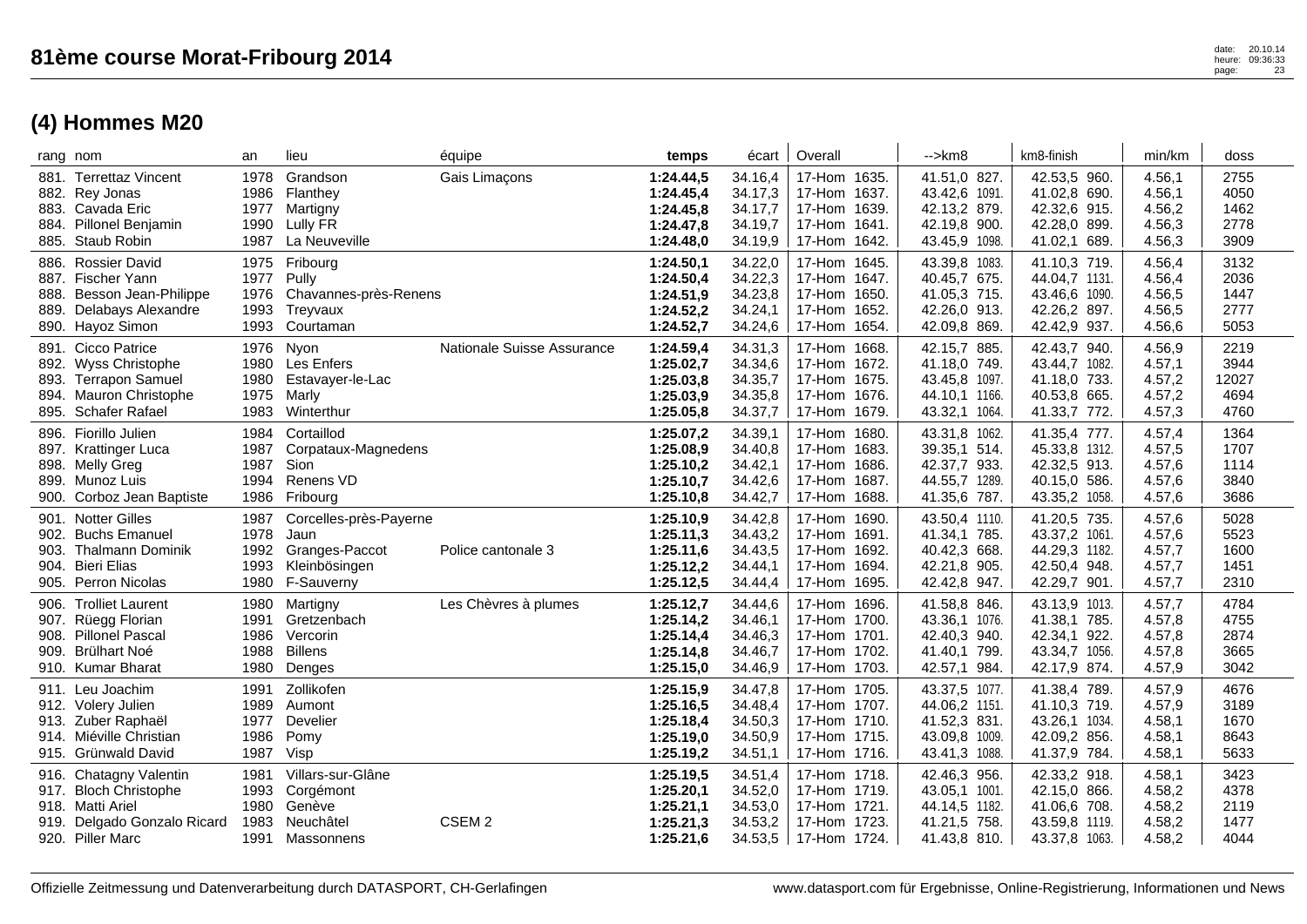| rang nom                        | an   | lieu                           | équipe              | temps     |         | écart   Overall                                            | -->km8        | km8-finish    | min/km   | doss |
|---------------------------------|------|--------------------------------|---------------------|-----------|---------|------------------------------------------------------------|---------------|---------------|----------|------|
| 921. Walser Damien              | 1979 | Carouge GE                     |                     | 1:25.22.8 | 34.54.7 | 17-Hom 1727.                                               | 42.50.6 963.  | 42.32.2 911.  | 4.58,3   | 2767 |
| 922. Perrin Victor              | 1988 | Lausanne                       | Tri Team Pully      | 1:25.23.0 | 34.54.9 | 17-Hom 1728.                                               | 44.45.2 1267. | 40.37.8 630.  | 4.58,3   | 4849 |
| 923. Berger Guy-Olivier         | 1986 | Cully                          | Team Lavaux feu gaz | 1:25.25.4 | 34.57.3 | 17-Hom 1737.                                               | 43.16,7 1030. | 42.08.7 854.  | 4.58,5   | 3644 |
| 924. Carmena Gabriel            |      | 1990 Fribourg                  |                     | 1:25.26.1 | 34.58,0 | 17-Hom 1738.                                               | 44.20,4 1201. | 41.05.7 703.  | 4.58,5   | 3672 |
| 925. Glauser Cédric             |      | 1976 Vuisternens-devant-Romont |                     | 1:25.27.6 | 34.59.5 | 17-Hom 1744.                                               | 43.02,4 991.  | 42.25.2 895.  | 4.58,6   | 3140 |
| 926. Andenmatten Marc           |      | 1992 Blonay                    |                     | 1:25.27.7 | 34.59,6 | 17-Hom 1745.                                               | 39.30,3 505.  | 45.57,4 1358. | 4.58,6   | 583  |
| 927. Miauton Pierre-Alain       | 1976 | Dompierre FR                   |                     | 1:25.28.5 | 35.00.4 | 17-Hom 1747.                                               | 40.59.1 701.  | 44.29.4 1183. | 4.58,6   | 2174 |
| 928. Petite Benoît              | 1975 | Corsier GE                     |                     | 1:25.28.8 | 35.00.7 | 17-Hom 1749.                                               | 43.18.2 1033. | 42.10.6 859.  | 4.58,7   | 3457 |
| 929. Rey Alain                  | 1988 | Ménières                       |                     | 1:25.29.9 | 35.01.8 | 17-Hom 1753.                                               | 41.43.4 809.  | 43.46.5 1089. | 4.58,7   | 5730 |
| 930. Agresti Francis            |      | 1975 Faoug                     |                     | 1:25.32.0 | 35.03.9 | 17-Hom 1756.                                               | 42.27,8 915.  | 43.04.2 987.  | 4.58,8   | 4497 |
| 931. Baechler Olivier           | 1975 | Chénens                        |                     | 1:25.32.9 | 35.04,8 | 17-Hom 1757.                                               | 42.34.8 930.  | 42.58,1 974.  | 4.58,9   | 3636 |
| 932. Julmy Michael              |      | 1978 Düdingen                  |                     | 1:25.35.4 | 35.07,3 | 17-Hom 1761.                                               | 42.13.1 877.  | 43.22.3 1027. | 4.59,0   | 2192 |
| 033 Cimonat Jaan-Rantieta Poger |      | 1085 Eribourg                  |                     | 1.25222   |         | $35.002 \pm 17.1$ $\mu$ $\mu$ $\mu$ $\tau$ $\beta$ $\beta$ | 12.301.036    | 12 57 Q Q 72  | 1. 50. 2 | ാാവു |

|      | 921. Walser Damien<br>922. Perrin Victor<br>923. Berger Guy-Olivier<br>924. Carmena Gabriel<br>925. Glauser Cédric            | 1979<br>1988<br>1986<br>1990<br>1976 | Carouge GE<br>Lausanne<br>Cully<br>Fribourg<br>Vuisternens-devant-Romont              | Tri Team Pully<br>Team Lavaux feu gaz  | 1:25.22,8<br>1:25.23,0<br>1:25.25,4<br>1:25.26,1<br>1:25.27,6 | 34.54,7<br>34.54,9<br>34.57,3<br>34.58,0<br>34.59,5 | 17-Hom 1727.<br>17-Hom 1728.<br>17-Hom 1737.<br>17-Hom 1738.<br>17-Hom 1744. | 42.50,6 963.<br>44.45,2 1267.<br>43.16,7 1030.<br>44.20,4 1201.<br>43.02,4 991. | 42.32,2 911.<br>40.37,8 630.<br>42.08,7 854.<br>41.05,7 703.<br>42.25,2 895.    | 4.58,3<br>4.58,3<br>4.58,5<br>4.58,5<br>4.58,6 | 2767<br>4849<br>3644<br>3672<br>3140 |
|------|-------------------------------------------------------------------------------------------------------------------------------|--------------------------------------|---------------------------------------------------------------------------------------|----------------------------------------|---------------------------------------------------------------|-----------------------------------------------------|------------------------------------------------------------------------------|---------------------------------------------------------------------------------|---------------------------------------------------------------------------------|------------------------------------------------|--------------------------------------|
|      | 926. Andenmatten Marc<br>927. Miauton Pierre-Alain<br>928. Petite Benoît<br>929. Rey Alain<br>930. Agresti Francis            | 1992<br>1976<br>1975<br>1988<br>1975 | Blonay<br>Dompierre FR<br><b>Corsier GE</b><br>Ménières<br>Faoug                      |                                        | 1:25.27,7<br>1:25.28,5<br>1:25.28,8<br>1:25.29,9<br>1:25.32,0 | 34.59,6<br>35.00,4<br>35.00,7<br>35.01,8<br>35.03,9 | 17-Hom 1745.<br>17-Hom 1747.<br>17-Hom 1749.<br>17-Hom 1753.<br>17-Hom 1756. | 39.30,3 505.<br>40.59,1 701.<br>43.18,2 1033.<br>41.43,4 809.<br>42.27,8 915.   | 45.57,4 1358.<br>44.29,4 1183.<br>42.10.6 859.<br>43.46,5 1089.<br>43.04,2 987. | 4.58,6<br>4.58,6<br>4.58,7<br>4.58,7<br>4.58,8 | 583<br>2174<br>3457<br>5730<br>4497  |
| 932. | 931. Baechler Olivier<br>Julmy Michael<br>933. Simonet Jean-Baptiste Roger 1985<br>934. Savio Jeremie<br>935. Marguet Vincent | 1975<br>1978<br>1987<br>1991         | Chénens<br>Düdingen<br>Fribourg<br>Villars-sur-Glâne<br>Ménières                      | FC Aumont-Murist                       | 1:25.32,9<br>1:25.35,4<br>1:25.37,3<br>1:25.38,4<br>1:25.38,8 | 35.04,8<br>35.07,3<br>35.09,2<br>35.10,3<br>35.10,7 | 17-Hom 1757.<br>17-Hom 1761.<br>17-Hom 1768.<br>17-Hom 1770.<br>17-Hom 1772. | 42.34,8 930.<br>42.13,1 877.<br>42.39,4 936.<br>42.44,7 949.<br>44.07,9 1157.   | 42.58,1 974.<br>43.22,3 1027.<br>42.57,9 972.<br>42.53,7 961.<br>41.30,9 764.   | 4.58,9<br>4.59,0<br>4.59,2<br>4.59,2<br>4.59,2 | 3636<br>2192<br>2298<br>3011<br>3133 |
|      | 936. Perseguers Sébastien<br>937. Huerta Juan<br>938. Kehrli Thomas<br>939. Hildebrand Baptiste<br>940. Maillard Patrick      | 1982<br>1978<br>1978<br>1986<br>1980 | Carouge GE<br>Bern<br>Grand-Lancy<br>Marly<br>Onnens FR                               |                                        | 1:25.39,1<br>1:25.39,3<br>1:25.40,4<br>1:25.40,6<br>1:25.41,9 | 35.11,0<br>35.11,2<br>35.12,3<br>35.12,5<br>35.13,8 | 17-Hom 1773.<br>17-Hom 1775.<br>17-Hom 1777.<br>17-Hom 1778.<br>17-Hom 1781. | 43.34,8 1074.<br>43.05,4 1003.<br>41.09,7 724.<br>42.42,1 945.<br>43.20,9 1045. | 42.04,3 846.<br>42.33,9 920.<br>44.30,7 1189.<br>42.58,5 975.<br>42.21,0 884.   | 4.59,3<br>4.59,3<br>4.59,3<br>4.59,3<br>4.59,4 | 2723<br>2849<br>2020<br>4639<br>4375 |
|      | 941. Hodel Jerome<br>942. Emery Etienne<br>943. Ausoni Alain<br>944. Rieble Adrian<br>945. Monney Michaël                     | 1980<br>1979<br>1980<br>1985<br>1978 | Lausanne<br>Pomy<br>Romanel-sur-Lausanne<br>Zürich<br>Lausanne                        |                                        | 1:25.43,2<br>1:25.44,5<br>1:25.44,9<br>1:25.47,8<br>1:25.48,7 | 35.15,1<br>35.16,4<br>35.16,8<br>35.19,7<br>35.20,6 | 17-Hom 1784.<br>17-Hom 1787.<br>17-Hom 1788.<br>17-Hom 1793.<br>17-Hom 1795. | 44.32,9 1234.<br>41.14,0 739.<br>42.54,3 969.<br>41.26,0 768.<br>44.36,3 1243.  | 41.10,3 719.<br>44.30,5 1188.<br>42.50,6 950.<br>44.21,8 1166.<br>41.12,4 722.  | 4.59,5<br>4.59,6<br>4.59,6<br>4.59,8<br>4.59,8 | 3247<br>5578<br>2446<br>3869<br>6530 |
|      | 946. Ly Somnang<br>947. Decroux Cédric<br>948. Burgdorfer Laurent<br>949. Kempa Oliver<br>950. Castelhano Daniel              | 1978<br>1976<br>1978<br>1983<br>1981 | Lausanne<br>Lausanne<br>Lully VD<br>Bern<br>Villars-sur-Glâne                         | Footing Club Lausanne                  | 1:25.49,1<br>1:25.49,5<br>1:25.49,9<br>1:25.50,7<br>1:25.50,9 | 35.21,0<br>35.21,4<br>35.21,8<br>35.22,6<br>35.22,8 | 17-Hom 1798.<br>17-Hom 1801.<br>17-Hom 1802.<br>17-Hom 1803.<br>17-Hom 1804. | 42.39,9 938.<br>43.20,3 1044.<br>41.13,4 736.<br>43.57,2 1124.<br>44.01,1 1140. | 43.09,2 1000.<br>42.29,2 900.<br>44.36,5 1200.<br>41.53,5 817.<br>41.49,8 808.  | 4.59,8<br>4.59,9<br>4.59,9<br>4.59,9<br>4.59,9 | 3004<br>3152<br>6358<br>3786<br>3582 |
|      | 951. Petrovic Dusan<br>952. Pesrazzi Martino<br>953. Volet Pierre-Olivier<br>954. Sciboz Pascal<br>955. Rohmer Valentin       | 1988<br>1993<br>1981<br>1987<br>1981 | Corcelles-près-Payerne<br>Fribourg<br>Fribourg<br>Matran<br><b>Villars sur Glanes</b> |                                        | 1:25.52,4<br>1:25.53,3<br>1:25.53,7<br>1:25.55,0<br>1:25.55,2 | 35.24,3<br>35.25,2<br>35.25,6<br>35.26,9<br>35.27,1 | 17-Hom 1808.<br>17-Hom 1815.<br>17-Hom 1817.<br>17-Hom 1819.<br>17-Hom 1820. | 43.04,3 1001.<br>44.27,6 1221.<br>42.41,5 941.<br>43.11,6 1016.<br>42.38,0 934. | 42.48,1 946.<br>41.25,7 746.<br>43.12,2 1003.<br>42.43,4 939.<br>43.17,2 1020.  | 5.00,0<br>5.00,1<br>5.00,1<br>5.00,2<br>5.00,2 | 5007<br>5711<br>3573<br>4769<br>1363 |
|      | 956. Custot Sébastien<br>956. Plaia Giuseppe<br>956. Thévenaz Olivier<br>959. Bühlmann Serge<br>960. Dietrich Thomas          | 1982<br>1976<br>1976<br>1986<br>1979 | Palézieux-Village<br>Genève<br>Lausanne<br>Granges-Paccot<br>St. Antoni               | Lavaux Sport Evasion<br>Les latinistes | 1:25.55,4<br>1:25.55,4<br>1:25.55,4<br>1:25.58,3<br>1:25.58,5 | 35.27,3<br>35.27,3<br>35.27,3<br>35.30,2<br>35.30,4 | 17-Hom 1822.<br>17-Hom 1822.<br>17-Hom 1822.<br>17-Hom 1828.<br>17-Hom 1830. | 42.20,3 901.<br>42.12,9 876.<br>44.06,7 1152.<br>42.30,8 922.<br>44.17,8 1195.  | 43.35,1 1057.<br>43.42,5 1078.<br>41.48,7 805.<br>43.27,5 1039.<br>41.40,7 795. | 5.00,2<br>5.00,2<br>5.00,2<br>5.00,4<br>5.00,4 | 1285<br>1566<br>2825<br>5525<br>3984 |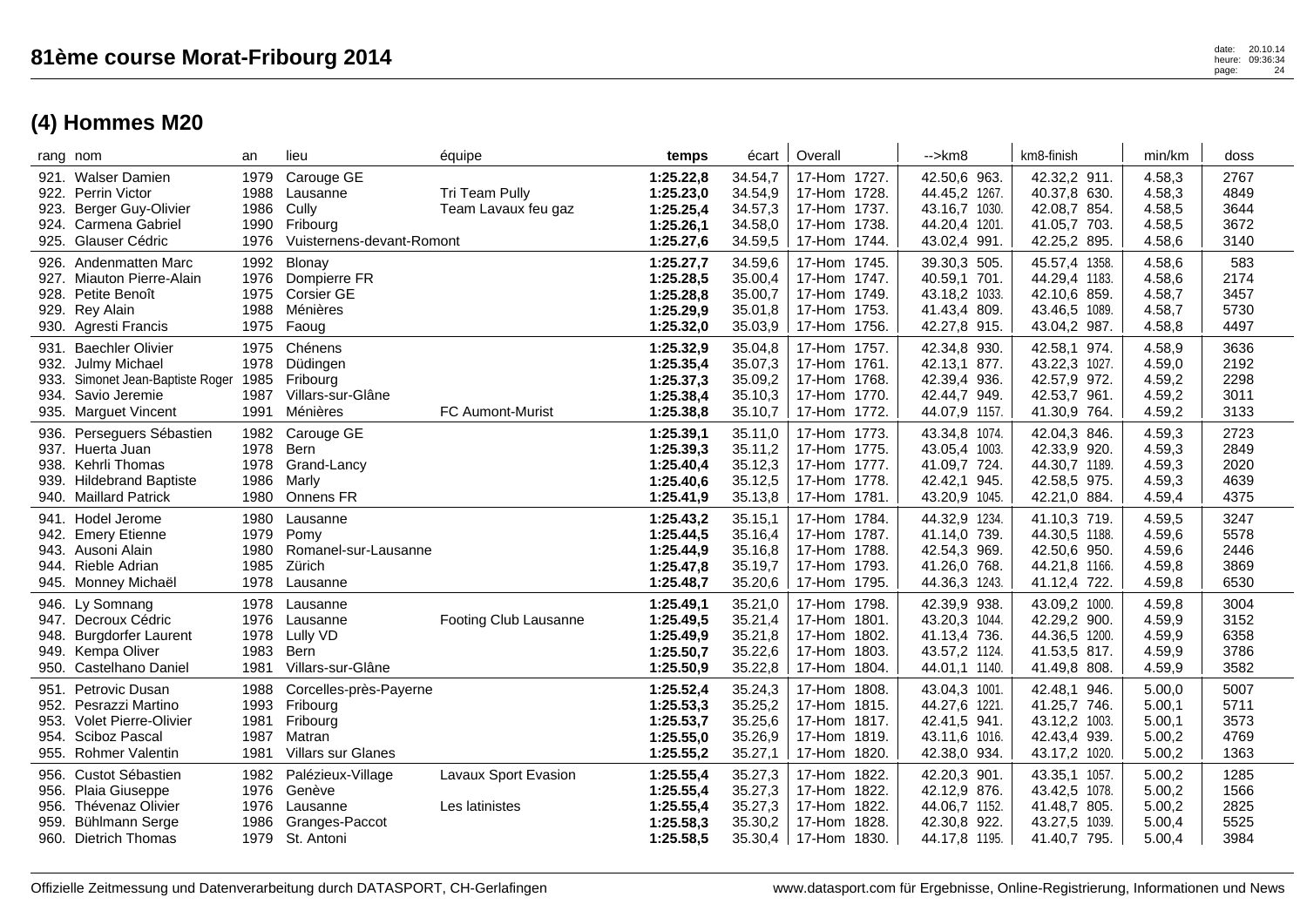|                      | rang nom                                                                                                                                        | an                                   | lieu                                                                                 | équipe                                                     | temps                                                         | écart                                               | Overall                                                                         | -->km8                                                                            | km8-finish                                                                           | min/km                                         | doss                                 |
|----------------------|-------------------------------------------------------------------------------------------------------------------------------------------------|--------------------------------------|--------------------------------------------------------------------------------------|------------------------------------------------------------|---------------------------------------------------------------|-----------------------------------------------------|---------------------------------------------------------------------------------|-----------------------------------------------------------------------------------|--------------------------------------------------------------------------------------|------------------------------------------------|--------------------------------------|
|                      | 961. Frossard Marc<br>962. Kirchhof Florian<br>963. Sguaitamatti Damiano<br>964. Coillet-Matillon Stephane<br>964. Motango Daniel Emmanuel 1984 | 1976<br>1978<br>1979<br>1975         | Vollèges<br><b>Buchillon</b><br>Bern<br>Lausanne<br>Fribourg                         |                                                            | 1:26.00,0<br>1:26.00,4<br>1:26.00,9<br>1:26.01,3<br>1:26.01,3 | 35.31,9<br>35.32,3<br>35.32,8<br>35.33,2<br>35.33,2 | 17-Hom 1831.<br>17-Hom 1832.<br>17-Hom 1833.<br>17-Hom 1835.<br>1835.<br>17-Hom | 41.18,2 750.<br>42.31,4 923.<br>42.45,9 954.<br>44.05,2 1146.<br>42.22,6 907.     | 44.41,8 1214.<br>43.29,0 1041.<br>43.15,0 1015.<br>41.56,1 826.<br>43.38,7 1065.     | 5.00,5<br>5.00,5<br>5.00,5<br>5.00,5<br>5.00,5 | 2169<br>1260<br>3899<br>4554<br>8651 |
| 967.                 | 966. Luther Martin<br>Benchâa Michaël<br>968. Lang Adrian<br>969. Ahmad Yannis<br>970. Gardet Philippe                                          | 1980<br>1987<br>1978<br>1988<br>1976 | Kerzers<br>Vétroz<br>Dagmersellen<br>Lausanne<br>Petit-Lancy                         |                                                            | 1:26.01,5<br>1:26.01,6<br>1:26.01,8<br>1:26.02,8<br>1:26.03,7 | 35.33,4<br>35.33,5<br>35.33,7<br>35.34,7<br>35.35,6 | 17-Hom 1837.<br>17-Hom 1838.<br>17-Hom 1839.<br>17-Hom 1844.<br>17-Hom<br>1846. | 43.39,2 1079.<br>40.40,3 661.<br>43.04,2 995.<br>42.11,6 872.<br>42.11,4 871.     | 42.22,3 886.<br>45.21,3 1285.<br>42.57,6 968.<br>43.51,2 1100.<br>43.52,3 1102.      | 5.00,6<br>5.00,6<br>5.00,6<br>5.00,6<br>5.00,7 | 5151<br>1249<br>2681<br>2584<br>2644 |
| 975.                 | 970. Oester Daniel<br>972. Dubois Jean<br>973. Di Raimo Claudio<br>974. Chapatte Jean-Luc<br>Barria Pinto Nuno Ricardo 1987                     | 1983<br>1978<br>1978<br>1977         | Moutier<br>Vevey<br>Arbedo<br>Neyruz FR<br><b>Bulle</b>                              | tri team pully<br>Running Bellinzona<br><b>ACPM Matran</b> | 1:26.03,7<br>1:26.04,0<br>1:26.04,2<br>1:26.05.7<br>1:26.05,9 | 35.35,6<br>35.35,9<br>35.36,1<br>35.37,6<br>35.37,8 | 17-Hom 1846.<br>17-Hom 1849.<br>17-Hom 1850.<br>17-Hom 1856.<br>1857.<br>17-Hom | 44.50,0 1273.<br>40.39,2 660.<br>43.21,4 1048.<br>43.00,7 988.<br>43.58,3 1127.   | 41.13,7 724.<br>45.24,8 1296.<br>42.42,8 936.<br>43.05,0 992.<br>42.07,6 852.        | 5.00.7<br>5.00,7<br>5.00,7<br>5.00,8<br>5.00,8 | 4725<br>2346<br>4948<br>4033<br>4133 |
| 979.                 | 976. Fardel Alain<br>977. Gay Sébastien<br>978. Peiry Benjamin<br><b>Baechler Julien</b><br>979. Ruchat David                                   | 1983<br>1986<br>1987<br>1988<br>1986 | Estavayer-le-Lac<br>Biel/Bienne<br><b>Romont FR</b><br>Corminboeuf<br>Dompierre FR   |                                                            | 1:26.06,2<br>1:26.07,1<br>1:26.09,9<br>1:26.11,2<br>1:26.11,2 | 35.38,1<br>35.39,0<br>35.41,8<br>35.43,1<br>35.43,1 | 17-Hom 1858.<br>17-Hom 1861.<br>17-Hom 1867.<br>17-Hom 1869.<br>1869.<br>17-Hom | 41.48,6 823.<br>42.41,8 943.<br>43.02,2 990.<br>43.03,8 993.<br>43.07,0 1008.     | 44.17,6 1153.<br>43.25,3 1033.<br>43.07,7<br>998.<br>43.07,4<br>995.<br>43.04,2 987. | 5.00,8<br>5.00,9<br>5.01,1<br>5.01,1<br>5.01,1 | 2634<br>3999<br>2718<br>2590<br>2945 |
| 981.<br>982.<br>985. | Zimmermann Philipp<br>Barmaz Jean-Francois<br>983. D'Amato Gianni<br>984. Revaz Jean-Nicolas<br>Jeanbourquin Matthieu                           | 1978<br>1977<br>1977<br>1978<br>1992 | Fribourg<br>Aver<br>Lausanne<br>St-Maurice<br>Carouge GE                             | Footing Club Lausanne 1                                    | 1:26.12,2<br>1:26.13,1<br>1:26.13,2<br>1:26.14,9<br>1:26.15,3 | 35.44,1<br>35.45,0<br>35.45,1<br>35.46,8<br>35.47,2 | 17-Hom 1872.<br>17-Hom 1875.<br>17-Hom 1876.<br>17-Hom 1878.<br>1879.<br>17-Hom | 42.55,7 977.<br>42.05,0 858.<br>40.40,8 664.<br>41.25,9 767.<br>42.01,5 851.      | 43.16,5 1018.<br>44.08,1 1137.<br>45.32,4 1309.<br>44.49,0 1231.<br>44.13,8 1147.    | 5.01,2<br>5.01,2<br>5.01,2<br>5.01,3<br>5.01,4 | 4891<br>8324<br>2515<br>1578<br>2668 |
| 986.                 | Métrailler Fabien<br>987. Salomon David<br>988. Krieger Eric<br>989. Liechti Maxime<br>990. Schneuwly Gabriel                                   | 1985<br>1982<br>1976<br>1990<br>1985 | Grimisuat<br>Ste-Croix<br>Meyrin<br>Payerne<br>Düdingen                              | Club Julen                                                 | 1:26.15,5<br>1:26.17,1<br>1:26.17,3<br>1:26.17,5<br>1:26.18,1 | 35.47,4<br>35.49,0<br>35.49,2<br>35.49,4<br>35.50,0 | 17-Hom 1880.<br>17-Hom 1882.<br>17-Hom 1883.<br>17-Hom 1884.<br>1885.<br>17-Hom | 43.55,0 1120.<br>41.57,0 842.<br>43.19,8 1040.<br>43.04,1 994.<br>43.41,9 1089.   | 42.20,5 883.<br>44.20,1 1162.<br>42.57,5<br>966.<br>43.13,4<br>1009.<br>42.36,2 927. | 5.01,4<br>5.01,5<br>5.01,5<br>5.01,5<br>5.01,5 | 4696<br>4758<br>2678<br>3055<br>4057 |
| 991.<br>993.<br>994. | <b>Haberkorn Xavier</b><br>992. Heger Laurent<br><b>Bauhofer Yvan</b><br>Deschenaux Charles-Henri 1992<br>995. Allard Ludovic                   | 1991<br>1986<br>1978<br>1986         | Corpataux-Magnedens<br><b>Les Brenets</b><br>Péry<br>La Joux FR<br>Villars-sur-Glâne |                                                            | 1:26.18,3<br>1:26.20,7<br>1:26.22,2<br>1:26.24,6<br>1:26.24,8 | 35.50,2<br>35.52.6<br>35.54,1<br>35.56,5<br>35.56,7 | 17-Hom 1886.<br>17-Hom 1891.<br>17-Hom 1893.<br>17-Hom 1896.<br>17-Hom 1897.    | 43.59,1 1131.<br>43.39.4 1081.<br>43.17,4 1031.<br>43.51,5 1113.<br>43.11,1 1014. | 42.19,2 878.<br>42.41,3 933.<br>43.04,8 989.<br>42.33,1<br>916.<br>43.13,7 1011.     | 5.01,5<br>5.01.7<br>5.01,8<br>5.01,9<br>5.01,9 | 4202<br>2030<br>3526<br>1481<br>2461 |
| 996.<br>998.<br>999. | <b>Gair Derek</b><br>997. Pasquier Christian<br><b>Pittet Olivier</b><br>Pellandini Luca<br>1000. Ramseier Christoph                            | 1975<br>1985<br>1986<br>1991<br>1986 | Stäfa<br>Granges-Paccot<br><b>Biel/Bienne</b><br>Apples<br>Bern                      | <b>Trilogie Running Team</b>                               | 1:26.25,9<br>1:26.26,5<br>1:26.26,6<br>1:26.26,7<br>1:26.27,1 | 35.57,8<br>35.58,4<br>35.58,5<br>35.58,6<br>35.59,0 | 17-Hom 1901.<br>17-Hom 1902.<br>17-Hom 1903.<br>1904.<br>17-Hom<br>17-Hom 1906. | 44.43,4 1264.<br>42.48,0 959.<br>40.11,1 591.<br>42.34,4 929.<br>42.32,7 924.     | 41.42,5 797.<br>43.38,5 1064.<br>46.15,5 1393.<br>43.52,3<br>1102.<br>43.54,4 1107.  | 5.02,0<br>5.02.0<br>5.02,0<br>5.02,0<br>5.02,1 | 3744<br>2350<br>1377<br>4847<br>2284 |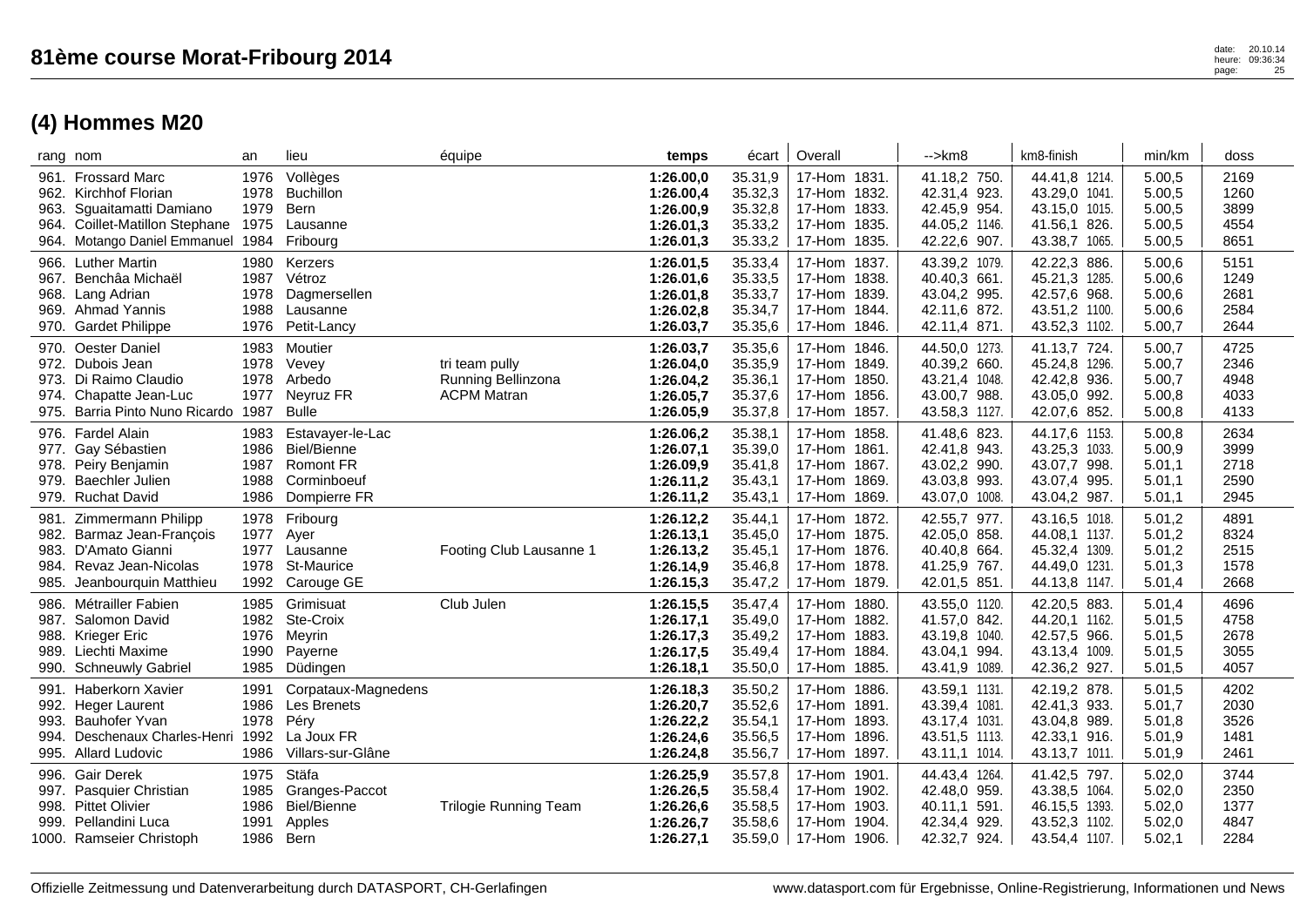| rang nom                |                                                                                                                           | an                                   | lieu                                                                                 | équipe                                             | temps                                                         | écart                                               | Overall                                                                            | $\rightarrow$ km $\beta$                                                         | km8-finish                                                                         | min/km                                         | doss                                  |
|-------------------------|---------------------------------------------------------------------------------------------------------------------------|--------------------------------------|--------------------------------------------------------------------------------------|----------------------------------------------------|---------------------------------------------------------------|-----------------------------------------------------|------------------------------------------------------------------------------------|----------------------------------------------------------------------------------|------------------------------------------------------------------------------------|------------------------------------------------|---------------------------------------|
| 1002.<br>1004.<br>1005. | 1001. Casati Julien<br><b>Rev Mikael</b><br>1003. Duarte Filipe<br><b>Besson Roger</b><br><b>Borner Benoit</b>            | 1982<br>1982<br>1978<br>1976<br>1989 | Vevey<br>Fleurier<br>Villars-sur-Glâne<br>Neuchâtel<br>Plan-les-Ouates               | Soutenez la SEP<br>Les Fous du Dimanche            | 1:26.27,6<br>1:26.28,0<br>1:26.28,5<br>1:26.29,7<br>1:26.30,9 | 35.59,5<br>35.59,9<br>36.00,4<br>36.01,6<br>36.02,8 | 17-Hom 1908.<br>17-Hom 1909.<br>17-Hom 1911.<br>17-Hom 1912.<br>17-Hom 1913.       | 45.30,9 1361.<br>40.03,3 571.<br>43.31,9 1063.<br>42.46,2 955.<br>44.32,1 1232.  | 40.56,7 673.<br>46.24,7 1407.<br>42.56,6 964.<br>43.43,5 1080.<br>41.58,8 831.     | 5.02,1<br>5.02,1<br>5.02,1<br>5.02,2<br>5.02,3 | 5003<br>812<br>4014<br>2270<br>2601   |
|                         | 1005. Stasny Martin<br>1007. Fankhauser Patrick<br>1008. Heuer David<br>1009. Herren Romain<br>1010. Marti David          | 1982<br>1991<br>1978<br>1982<br>1975 | Biel/Bienne<br>Frauenkappelen<br>Duillier<br>La Tour-de-Peilz<br>Le Lignon           | OMEGA 2                                            | 1:26.30,9<br>1:26.31,9<br>1:26.32,9<br>1:26.34,2<br>1:26.34,6 | 36.02,8<br>36.03,8<br>36.04,8<br>36.06,1<br>36.06,5 | 17-Hom 1913.<br>17-Hom 1915.<br>17-Hom 1916.<br>17-Hom 1923.<br>17-Hom 1924.       | 43.38,1 1078.<br>42.05,0 858.<br>42.51,1 964.<br>43.59,3 1134.<br>44.15,5 1186.  | 42.52,8 959.<br>44.26,9 1177.<br>43.41,8 1075.<br>42.34,9 924.<br>42.19,1 877.     | 5.02,3<br>5.02,3<br>5.02,4<br>5.02,5<br>5.02,5 | 3908<br>2633<br>2785<br>3478<br>6510  |
|                         | 1011. Wiener Andre<br>1012. Jobin Thibault<br>1013. Müller Paul<br>1014. Inauen Christoph<br>1015. Freiburghaus Valentin  | 1976<br>1977<br>1981<br>1981<br>1990 | <b>Bulle</b><br>Grimisuat<br>Bern<br><b>Bern</b><br>Matran                           |                                                    | 1:26.35,0<br>1:26.37,5<br>1:26.40,0<br>1:26.40,1<br>1:26.40,7 | 36.06,9<br>36.09,4<br>36.11,9<br>36.12,0<br>36.12,6 | 17-Hom 1926.<br>17-Hom 1930.<br>17-Hom 1935.<br>17-Hom 1936.<br>17-Hom 1937.       | 42.59,1 987.<br>43.18,4 1036.<br>44.27,4 1219.<br>44.08,8 1161.<br>43.12,7 1018. | 43.35,9 1059.<br>43.19,1 1022.<br>42.12,6 862.<br>42.31,3 906.<br>43.28,0 1040.    | 5.02,5<br>5.02,7<br>5.02,8<br>5.02,8<br>5.02,8 | 3943<br>3775<br>4947<br>2909<br>12007 |
| 1019.                   | 1016. Coste Damien<br>1017. Perroud Sébastien<br>1018. Genilloud Eric<br>Bertschi Mattia<br>1020. Mazgoure Mohamed        | 1975<br>1983<br>1975<br>1982         | Le Locle<br>1980 Köniz<br>Villaz-St-Pierre<br>La Conversion<br>Lausanne              | CSEM <sub>1</sub>                                  | 1:26.40,9<br>1:26.41,1<br>1:26.42,1<br>1:26.43,5<br>1:26.44,0 | 36.12,8<br>36.13,0<br>36.14,0<br>36.15,4<br>36.15,9 | 17-Hom 1938.<br>17-Hom 1939.<br>17-Hom 1941.<br>17-Hom 1942.<br>17-Hom 1943.       | 42.57,8 986.<br>44.09,7 1164.<br>45.43,7 1386.<br>41.48,4 820.<br>43.13,8 1020.  | 43.43,1 1079.<br>42.31,4 907.<br>40.58,4 679.<br>44.55,1<br>1238.<br>43.30,2 1044. | 5.02,9<br>5.02,9<br>5.02,9<br>5.03,0<br>5.03,0 | 2258<br>2804<br>7624<br>379<br>3820   |
| 1021.<br>1024.          | <b>Fischer Reto</b><br>1022. Berset Patrick<br>1023. Minka Alphonse-Marie<br><b>Breguet Vincent</b><br>1025. Juvet Claude | 1984<br>1981<br>1987<br>1975<br>1983 | Solothurn<br>Onnens FR<br>Granges-Paccot<br>Meyrin<br>Puidoux                        | CA Farvagny<br>Genève-Aéroport<br>TRI TEAM CLAUROM | 1:26.44,2<br>1:26.44,9<br>1:26.46,2<br>1:26.46.5<br>1:26.48,5 | 36.16,1<br>36.16,8<br>36.18,1<br>36.18,4<br>36.20,4 | 17-Hom 1944.<br>17-Hom 1946.<br>17-Hom 1949.<br>17-Hom 1950.<br>17-Hom 1954.       | 43.46,7 1103.<br>43.46,2 1100.<br>45.17,5 1336.<br>42.04,4 857.<br>43.57,6 1125. | 42.57,5 966.<br>42.58,7 976.<br>41.28,7 757.<br>44.42,1 1215.<br>42.50,9 951.      | 5.03,0<br>5.03,1<br>5.03,2<br>5.03,2<br>5.03,3 | 5592<br>2269<br>2162<br>2417<br>3783  |
| 1026.<br>1029.          | <b>Schadt Ralf</b><br>1027. Falbriard Pascal<br>1028. Gschwend Roman<br><b>Marion Valentin</b><br>1030. Nicolas Romain    | 1979<br>1990<br>1979<br>1986<br>1981 | Madiswil<br>Porrentruy<br>Nürensdorf<br>Domdidier<br>Territet                        | <b>Team ClauRom</b>                                | 1:26.48,8<br>1:26.49,5<br>1:26.49,6<br>1:26.50,7<br>1:26.51,0 | 36.20,7<br>36.21,4<br>36.21,5<br>36.22,6<br>36.22,9 | 17-Hom<br>1955.<br>17-Hom 1957.<br>17-Hom 1959.<br>17-Hom 1961.<br>17-Hom 1963.    | 44.39,9 1250.<br>42.30,2 919.<br>43.59,2 1132.<br>42.54,6 971.<br>43.58,5 1130.  | 42.08,9 855.<br>44.19,3 1158.<br>42.50,4 948.<br>43.56,1 1111.<br>42.52,5 956.     | 5.03,3<br>5.03,4<br>5.03,4<br>5.03,4<br>5.03,4 | 3186<br>3038<br>3758<br>2696<br>3842  |
| 1031.<br>1033.<br>1034. | Lanz Maxime<br>1032. Cuche Jonas<br>Ittig Julian<br>Brügger Philippe<br>1035. Docherty Mark                               | 1991<br>1988<br>1981<br>1983<br>1979 | Le Locle<br>Peney-le-Jorat<br>Palézieux-Village<br>Givisiez<br><b>Birmensdorf ZH</b> | Défi du vignoble                                   | 1:26.51,3<br>1:26.51,7<br>1:26.53,1<br>1:26.53,7<br>1:26.56,2 | 36.23,2<br>36.23,6<br>36.25,0<br>36.25,6<br>36.28,1 | 17-Hom<br>1964.<br>17-Hom 1965.<br>17-Hom 1968.<br>17-Hom 1969.<br>17-Hom 1975.    | 43.28,1 1056.<br>44.19,8 1199.<br>44.25,8 1213.<br>42.42,5 946.<br>42.53,7 966.  | 43.23,2 1029.<br>42.31,9 910.<br>42.27,3 898.<br>44.11,2 1143.<br>44.02,5 1126.    | 5.03,5<br>5.03,5<br>5.03,6<br>5.03,6<br>5.03,7 | 2683<br>5809<br>3369<br>2803<br>2102  |
| 1036.<br>1037.<br>1039. | Jolliet Julien<br>1037. Gauthier Martin<br>Jäger Damian<br>Sigrist Frédéric<br>1040. Zurcher Sylvain                      | 1986<br>1979<br>1993<br>1975<br>1982 | <b>Bulle</b><br>Pont-la-Ville<br>Bern<br>Vuadens<br>Colombier NE                     |                                                    | 1:26.57,4<br>1:26.58,4<br>1:26.58,4<br>1:26.59,1<br>1:27.00,2 | 36.29,3<br>36.30,3<br>36.30,3<br>36.31,0<br>36.32,1 | 17-Hom<br>1980.<br>17-Hom 1982.<br>17-Hom 1982.<br>17-Hom<br>1984.<br>17-Hom 1987. | 43.54,4 1118.<br>44.40,3 1252.<br>45.31,9 1367.<br>41.39,3 797.<br>43.04,4 997.  | 43.03,0 985.<br>42.18,1 875.<br>41.26,5 751.<br>45.19,8<br>1282.<br>43.55,8 1109.  | 5.03,8<br>5.03,9<br>5.03,9<br>5.03,9<br>5.04,0 | 1391<br>4158<br>2665<br>2398<br>3948  |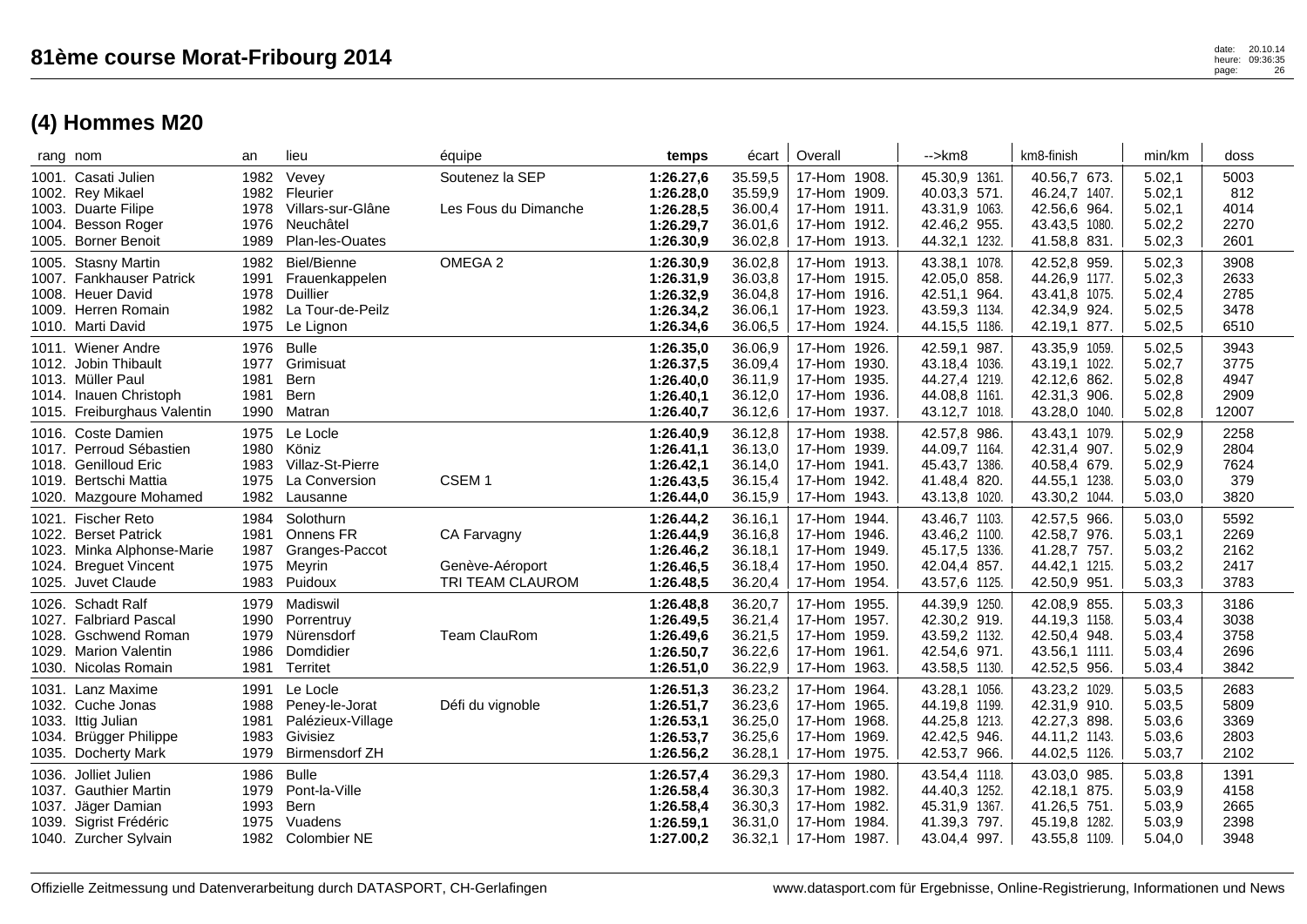| (4) NOINNIES IVIZU         |      |                      |                  |           |         |                 |                  |               |                |      |
|----------------------------|------|----------------------|------------------|-----------|---------|-----------------|------------------|---------------|----------------|------|
| rang nom                   | an   | lieu                 | équipe           | temps     |         | écart   Overall | -->km8           | km8-finish    | min/km         | doss |
| 1041. Trotta Gianluca      | 1975 | Pieterlen            |                  | 1:27.01.5 | 36.33,4 | 17-Hom 1989.    | 43.10.7 1013.    | 43.50.8 1099. | 5.04,1         | 3310 |
| 1042. Fardel Rodolphe      |      | 1976 Ayent           |                  | 1:27.02.8 | 36.34.7 | 17-Hom 1991.    | 43.17.7 1032.    | 43.45.1 1085. | 5.04,1         | 8472 |
| 1043. Panchaud Nicolas     |      | 1983 Fribourg        | De Virgilio Lab. | 1:27.04.5 | 36.36,4 | 17-Hom 1995.    | 45.06.2 1314.    | 41.58.3 829.  | 5.04,2         | 6551 |
| 1044. Raemy Joël           | 1990 | Liebefeld            |                  | 1:27.05.4 | 36.37.3 | 17-Hom 1998.    | 45.33.2 1371.    | 41.32.2 768.  | 5.04,3         | 2727 |
| 1045. Alvarez Rubio Xavier |      | 1978 Genève          |                  | 1:27.05.7 | 36.37,6 | 17-Hom 1999.    | 42.56,4 981.     | 44.09.3 1139. | 5.04,3         | 2586 |
| 1046. Desjardins Daniel    |      | 1976 Carouge GE      |                  | 1:27.05.8 | 36.37,7 | 17-Hom 2000.    | 42.56,3 980.     | 44.09.5 1141. | 5.04,3         | 2627 |
| 1047. Basset Olivier       |      | 1975 Gland           |                  | 1:27.06.5 | 36.38.4 | 17-Hom 2002.    | 43.40,0 1084.    | 43.26,5 1035. | 5.04,3         | 3111 |
| 1048. Froidevaux Julien    | 1984 | La Chaux-de-Fonds    |                  | 1:27.06.7 | 36.38.6 | 17-Hom 2005.    | 43.06.1<br>1007. | 44.00.6 1122. | 5.04,4         | 2445 |
| 1049. Santarella Mauro     | 1978 | Penthaz              |                  | 1:27.07.5 | 36.39.4 | 17-Hom 2007.    | 43.18.8 1037.    | 43.48.7 1095. | 5.04,4         | 1584 |
| 1050. Magnenat David       | 1977 | Le Mont-sur-Lausanne |                  | 1:27.09.0 | 36.40.9 | 17-Hom 2010.    | 43.34,5 1072.    | 43.34,5 1055. | 5.04,5         | 2486 |
| 1051. Peretti Sébastien    |      | 1986 Ollon VD        |                  | 1:27.09.8 | 36.41.7 | 17-Hom 2011.    | 41.15.9 743.     | 45.53.9 1347. | 5.04,5         | 1396 |
| 1052. Müller Stefan        |      | 1976 Oensingen       |                  | 1:27.10.0 | 36.41.9 | 17-Hom 2012.    | 44.12.0 1172.    | 42.58.0 973.  | 5.04,6         | 4717 |
| $\lambda$                  |      |                      |                  |           | 0011    | 17110015        | 10.05.010        | 11.150100     | <b>- ^ * ^</b> | 0000 |

| 1041. Trotta Gianluca<br>1042. Fardel Rodolphe<br>1043. Panchaud Nicolas<br>1044. Raemy Joël<br>1045. Alvarez Rubio Xavier     | 1975<br>1976<br>1983<br>1990         | Pieterlen<br>Ayent<br>Fribourg<br>Liebefeld<br>1978 Genève                            | De Virgilio Lab.                       | 1:27.01,5<br>1:27.02,8<br>1:27.04,5<br>1:27.05,4<br>1:27.05,7 | 36.33,4<br>36.34,7<br>36.36,4<br>36.37,3<br>36.37,6 | 17-Hom 1989.<br>17-Hom 1991.<br>17-Hom 1995.<br>17-Hom 1998.<br>17-Hom 1999. | 43.10,7 1013.<br>43.17,7 1032.<br>45.06,2 1314.<br>45.33,2 1371.<br>42.56,4 981.  | 43.50,8 1099.<br>43.45,1 1085.<br>41.58,3 829.<br>41.32,2 768.<br>44.09,3 1139.   | 5.04,1<br>5.04,1<br>5.04,2<br>5.04,3<br>5.04,3 | 3310<br>8472<br>6551<br>2727<br>2586 |
|--------------------------------------------------------------------------------------------------------------------------------|--------------------------------------|---------------------------------------------------------------------------------------|----------------------------------------|---------------------------------------------------------------|-----------------------------------------------------|------------------------------------------------------------------------------|-----------------------------------------------------------------------------------|-----------------------------------------------------------------------------------|------------------------------------------------|--------------------------------------|
| 1046. Desjardins Daniel<br>1047. Basset Olivier<br>1048. Froidevaux Julien<br>1049. Santarella Mauro<br>1050. Magnenat David   | 1984<br>1978<br>1977                 | 1976 Carouge GE<br>1975 Gland<br>La Chaux-de-Fonds<br>Penthaz<br>Le Mont-sur-Lausanne |                                        | 1:27.05,8<br>1:27.06,5<br>1:27.06,7<br>1:27.07,5<br>1:27.09,0 | 36.37,7<br>36.38,4<br>36.38,6<br>36.39,4<br>36.40,9 | 17-Hom 2000.<br>17-Hom 2002.<br>17-Hom 2005.<br>17-Hom 2007.<br>17-Hom 2010. | 42.56,3 980.<br>43.40,0 1084.<br>43.06,1 1007.<br>43.18,8 1037.<br>43.34,5 1072.  | 44.09,5 1141.<br>43.26,5 1035.<br>44.00,6 1122.<br>43.48,7 1095.<br>43.34,5 1055. | 5.04,3<br>5.04,3<br>5.04,4<br>5.04,4<br>5.04,5 | 2627<br>3111<br>2445<br>1584<br>2486 |
| 1051. Peretti Sébastien<br>1052. Müller Stefan<br>1053. Gertsch Jürg<br>1054. van Dieu<br>1055. Zigliani Jonas                 | 1986<br>1976<br>1984<br>1988         | Ollon VD<br>Oensingen<br>Thun<br>1986 Zürich<br>Epalinges                             | Freesport                              | 1:27.09,8<br>1:27.10,0<br>1:27.11,2<br>1:27.11,7<br>1:27.12,7 | 36.41,7<br>36.41,9<br>36.43,1<br>36.43,6<br>36.44,6 | 17-Hom 2011.<br>17-Hom 2012.<br>17-Hom 2015.<br>17-Hom 2016.<br>17-Hom 2019. | 41.15,9 743.<br>44.12,0 1172.<br>42.25,6 912.<br>43.55,8 1122.<br>44.21,2 1204.   | 45.53,9 1347.<br>42.58,0 973.<br>44.45,6 1223.<br>43.15,9 1016.<br>42.51,5 954.   | 5.04,5<br>5.04,6<br>5.04,6<br>5.04,7<br>5.04,7 | 1396<br>4717<br>3353<br>4856<br>3220 |
| 1056. Rodrigues José<br>1057. Probst Ivan<br>1058. Dubois Jérôme<br>1059. Friedli Marco<br>1060. Wyss Michael                  | 1976<br>1985<br>1985<br>1981<br>1994 | Fleurier<br>Prilly<br>Biel/Bienne<br>Niederwangen b. Bern<br><b>Alterswil FR</b>      | Pink runners<br>Freesport<br>Freesport | 1:27.12,8<br>1:27.13,3<br>1:27.13,4<br>1:27.14,1<br>1:27.14,6 | 36.44,7<br>36.45,2<br>36.45,3<br>36.46,0<br>36.46,5 | 17-Hom 2021.<br>17-Hom 2022.<br>17-Hom 2025.<br>17-Hom 2028.<br>17-Hom 2030. | 43.51,2 1112.<br>44.15,6 1187.<br>44.20,7 1202.<br>44.07,9 1157.<br>44.02,4 1142. | 43.21,6 1025.<br>42.57,7 970.<br>42.52,7 958.<br>43.06,2 993.<br>43.12,2 1003.    | 5.04,7<br>5.04,7<br>5.04,7<br>5.04,8<br>5.04,8 | 4001<br>3859<br>3715<br>3019<br>5063 |
| 1061. Oliveira Joao<br>1062. Giossi Lucas<br>1063. Minguely Gerald<br>1064. Baeriswyl Joel<br>1065. Breitschmid Damien         | 1984<br>1981                         | Couvet<br>1983 Fribourg<br>1979 Courlevon<br>Font<br>1975 Neuchâtel                   | <b>Pink Runners</b>                    | 1:27.14,8<br>1:27.15,1<br>1:27.15,8<br>1:27.16,3<br>1:27.16,6 | 36.46,7<br>36.47,0<br>36.47,7<br>36.48,2<br>36.48,5 | 17-Hom 2031.<br>17-Hom 2032.<br>17-Hom 2033.<br>17-Hom 2034.<br>17-Hom 2035. | 43.52,8 1115.<br>43.23,2 1050.<br>41.39,5 798.<br>44.43,0 1261.<br>43.44,0 1093.  | 43.22,0 1026.<br>43.51,9 1101.<br>45.36,3 1315.<br>42.33,3 919.<br>43.32,6 1051.  | 5.04,8<br>5.04,8<br>5.04,9<br>5.04,9<br>5.04,9 | 4011<br>3749<br>6729<br>4949<br>2291 |
| 1066. Ostertag Olivier<br>1067. Rochat Le Long Samuel<br>1068. Weber Vincent<br>1069. Hochuli Johann<br>1070. Eugster Nicolas  | 1979<br>1978<br>1989<br>1984<br>1986 | Avenches<br>Les Bioux<br>Lausanne<br>Zinal<br>Villars-sur-Glâne                       | <b>Cramine Club</b><br><b>NJ</b>       | 1:27.17,2<br>1:27.18,4<br>1:27.19,1<br>1:27.20,3<br>1:27.20,5 | 36.49,1<br>36.50,3<br>36.51,0<br>36.52,2<br>36.52,4 | 17-Hom 2037.<br>17-Hom 2042.<br>17-Hom 2043.<br>17-Hom 2045.<br>17-Hom 2046. | 42.05,3 860.<br>45.44,9 1390.<br>43.59,2 1132.<br>44.07,9 1157.<br>44.28,0 1222.  | 45.11,9 1269.<br>41.33,5 771.<br>43.19,9 1023.<br>43.12,4 1006.<br>42.52,5 956.   | 5.05,0<br>5.05,0<br>5.05,1<br>5.05,2<br>5.05,2 | 7486<br>4750<br>3938<br>3461<br>5581 |
| 1071. Rochat Alexandre<br>1072. Ballif Yannick<br>1073. Choulat Quentin<br>1074. Balzli Patrick<br>1075. De Jesus Jorge Manuel | 1982<br>1990<br>1975<br>1984         | Nyon<br>1993 Corbières<br>Courtemaîche<br>Corminboeuf<br>Fribourg                     |                                        | 1:27.20,8<br>1:27.20,9<br>1:27.21,1<br>1:27.22,0<br>1:27.22,1 | 36.52,7<br>36.52,8<br>36.53,0<br>36.53,9<br>36.54,0 | 17-Hom 2048.<br>17-Hom 2049.<br>17-Hom 2050.<br>17-Hom 2052.<br>17-Hom 2053. | 43.58,4 1129.<br>45.24,2 1350.<br>42.41,7 942.<br>43.48,0 1106.<br>43.04,9 1000.  | 43.22,4 1028.<br>41.56,7 828.<br>44.39,4 1204.<br>43.34,0 1054.<br>44.17,2 1149.  | 5.05,2<br>5.05,2<br>5.05,2<br>5.05,2<br>5.05,3 | 6583<br>2841<br>2937<br>3155<br>4449 |
| 1076. Monnet Maxime<br>1077. Berchier Djolan<br>1078. Dietler Elia<br>1079. Luepold Felix<br>1080. Brülhart Philippe           | 1987<br>1991<br>1982                 | Lausanne<br>1994 Fribourg<br>Zürich<br>Bern<br>1979 Ueberstorf                        |                                        | 1:27.22,2<br>1:27.22,5<br>1:27.23,1<br>1:27.23,6<br>1:27.24,0 | 36.54,1<br>36.54,4<br>36.55,0<br>36.55,5<br>36.55,9 | 17-Hom 2054.<br>17-Hom 2055.<br>17-Hom 2057.<br>17-Hom 2058.<br>17-Hom 2059. | 42.12,3 875.<br>43.50,2 1109.<br>43.16,1 1025.<br>43.51,8 1114.<br>43.23,9 1051.  | 45.09,9 1265.<br>43.32,3 1050.<br>44.07,0 1134.<br>43.31,8 1048.<br>44.00,1 1120. | 5.05,3<br>5.05,3<br>5.05,3<br>5.05,3<br>5.05,4 | 2706<br>4461<br>3707<br>3808<br>3667 |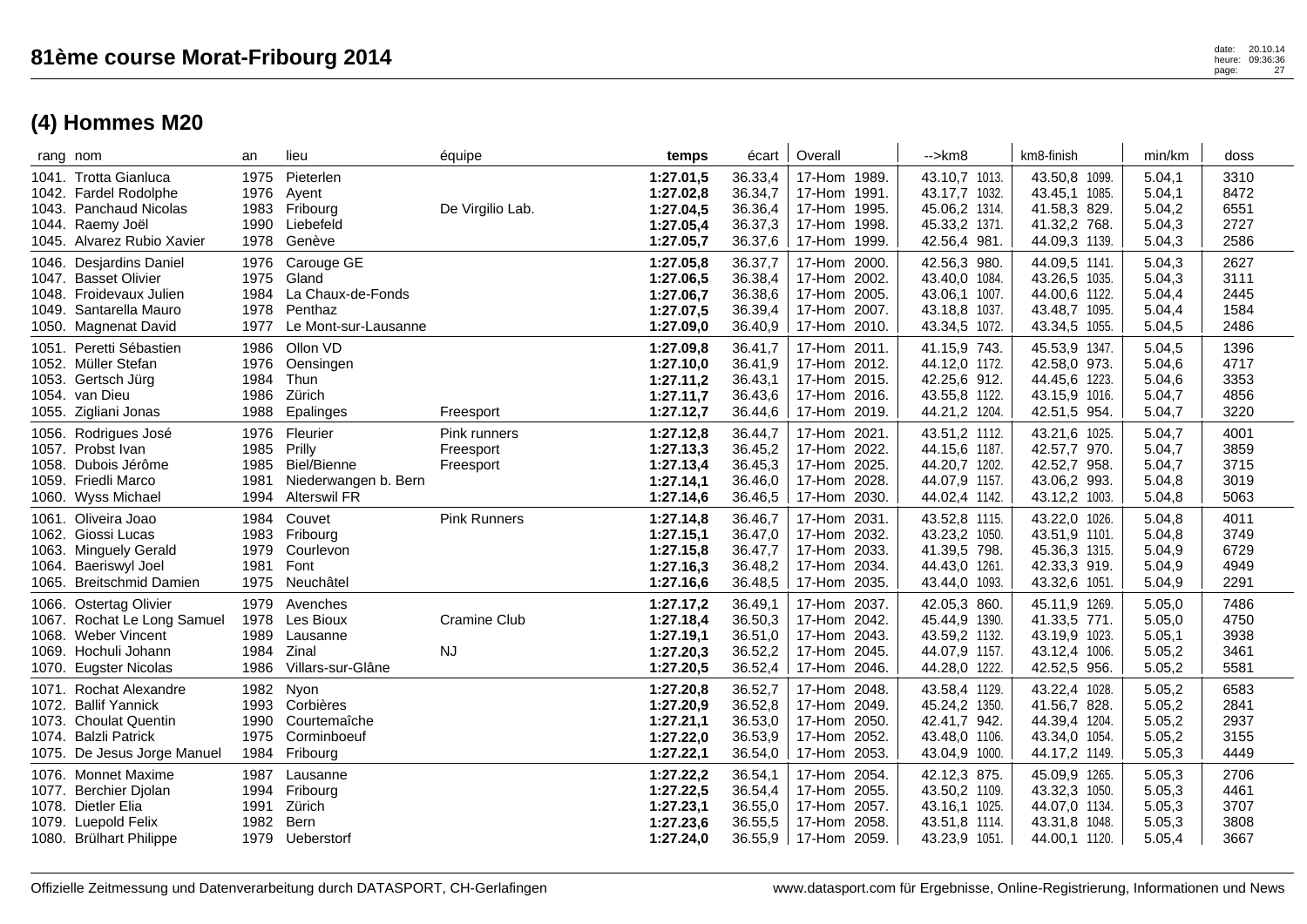| rang nom                                                                                                                                   | an                                   | lieu                                                                                 | équipe                                 | temps                                                         | écart                                               | Overall                                                                                | -->km8                                                                            | km8-finish                                                                          | min/km                                         | doss                                  |
|--------------------------------------------------------------------------------------------------------------------------------------------|--------------------------------------|--------------------------------------------------------------------------------------|----------------------------------------|---------------------------------------------------------------|-----------------------------------------------------|----------------------------------------------------------------------------------------|-----------------------------------------------------------------------------------|-------------------------------------------------------------------------------------|------------------------------------------------|---------------------------------------|
| 1080. Carrat Henry<br>Schneuwly Frédéric<br>1082.<br>1083. Moser Lucien<br>1084. Weibel Marcel<br>1085. Fivaz Fabien                       | 1991<br>1976<br>1979<br>1982<br>1978 | Genève<br>Dardagny<br><b>Bern</b><br>Bern<br>La Chaux-de-Fonds                       |                                        | 1:27.24,0<br>1:27.28,6<br>1:27.28,7<br>1:27.29,8<br>1:27.30,3 | 36.55,9<br>37.00,5<br>37.00,6<br>37.01,7<br>37.02,2 | 17-Hom 2059.<br>17-Hom 2065.<br>2066.<br>17-Hom<br>17-Hom<br>2070.<br>17-Hom 2071.     | 44.16,7 1192.<br>42.54,3 969.<br>44.57,0 1291.<br>44.57,5 1293.<br>44.42,5 1259.  | 43.07,3 994.<br>44.34,3 1195.<br>42.31,7 908.<br>42.32,3 912.<br>42.47,8 945.       | 5.05,4<br>5.05,6<br>5.05,6<br>5.05,7<br>5.05,7 | 4107<br>2448<br>8650<br>8847<br>3734  |
| 1086. Verdon Yann<br>1087. Henderson Mathieu<br>1088. Francfort Damien<br>1089. Prati Emanuele<br>1090. Locatelli Christian                | 1985<br>1982<br>1986<br>1992<br>1981 | Villars-sur-Glâne<br>Villars-sur-Glâne<br>Le Mont-sur-Lausanne<br>Fribourg<br>Couvet |                                        | 1:27.31,9<br>1:27.32,0<br>1:27.32,5<br>1:27.33,8<br>1:27.34,9 | 37.03,8<br>37.03,9<br>37.04,4<br>37.05,7<br>37.06,8 | 17-Hom 2075.<br>17-Hom 2076.<br>17-Hom 2078.<br>2080.<br>17-Hom<br>17-Hom 2084.        | 43.31,5 1061.<br>43.55,4 1121.<br>43.14,3 1021.<br>43.49,6 1108.<br>43.03,6 992.  | 44.00,4 1121.<br>43.36,6 1060.<br>44.18,2 1154.<br>43.44,2 1081.<br>44.31,3 1190.   | 5.05,8<br>5.05,8<br>5.05,9<br>5.05,9<br>5.06,0 | 3010<br>1511<br>2641<br>3209<br>5166  |
| 1091. Mottet Baptiste<br>1092. Maag Daniel<br>1093. Blöchlinger Andreas<br>1093. Henzi Daniel<br><b>Bovet Vincent</b><br>1095.             | 1990<br>1986<br>1980<br>1981<br>1993 | Vauderens<br>Neuchâtel<br>St-Sulpice NE<br>Courgevaux<br>Fribourg                    | <b>FOUZY</b>                           | 1:27.36,0<br>1:27.36,3<br>1:27.37,3<br>1:27.37,3<br>1:27.37,4 | 37.07,9<br>37.08,2<br>37.09,2<br>37.09,2<br>37.09,3 | 17-Hom 2086.<br>17-Hom 2087.<br>17-Hom 2089.<br>17-Hom 2089.<br>17-Hom 2091.           | 41.55,7 839.<br>44.34,3 1240.<br>43.58,3 1127.<br>43.50,6 1111.<br>43.10,3 1011.  | 45.40,3 1324.<br>43.02,0 981.<br>43.39,0 1066.<br>43.46,7 1091.<br>44.27,1 1179.    | 5.06,1<br>5.06,1<br>5.06,1<br>5.06,1<br>5.06,1 | 3834<br>6504<br>3652<br>3767<br>12012 |
| 1096. Comment Nicolas<br>1097. Siegenthaler Raphaël<br>1098. Michaud Luc<br>1098. Savoldelli Luca<br>1100. Hugo Cédric                     | 1984<br>1989<br>1993<br>1978<br>1981 | Cornol<br>Düdingen<br>Orny<br>Bern<br>Ins                                            | <b>RC</b> Greenwatt                    | 1:27.39,7<br>1:27.40,1<br>1:27.40,5<br>1:27.40,5<br>1:27.41,2 | 37.11,6<br>37.12,0<br>37.12,4<br>37.12,4<br>37.13,1 | 17-Hom 2096.<br>17-Hom 2097.<br>17-Hom 2098.<br>17-Hom<br>2098.<br>17-Hom 2102.        | 43.59,5 1136.<br>41.46,2 816.<br>42.10,0 870.<br>43.27,1 1054.<br>43.16,1 1025.   | 43.40,2 1069.<br>45.53,9 1347.<br>45.30,5 1305.<br>44.13,4 1146.<br>44.25,1 1173.   | 5.06,3<br>5.06,3<br>5.06,3<br>5.06,3<br>5.06,4 | 5540<br>6059<br>1708<br>3472<br>3114  |
| 1101. Jungo Thomas<br>1102. Roulin Philippe<br>1103. Schwab Dominic<br>1104. Grevot Mathieu<br>Bourgeois Clément<br>1105.                  | 1979<br>1976<br>1991<br>1980<br>1990 | Giffers<br>Ependes FR<br>Forel FR<br>F-Divonne les Bains<br>Peseux                   | Schüstängs Banda<br>Team Help-for-Hope | 1:27.41,8<br>1:27.41,9<br>1:27.42,7<br>1:27.44,2<br>1:27.44,7 | 37.13,7<br>37.13,8<br>37.14,6<br>37.16,1<br>37.16,6 | 17-Hom 2104.<br>17-Hom 2105.<br>17-Hom 2107.<br>17-Hom 2111.<br>17-Hom 2112.           | 43.20,0 1041.<br>43.31,2 1060.<br>43.24,4 1052.<br>43.18,2 1033.<br>41.17,1 747.  | 44.21,8 1166.<br>44.10,7 1142.<br>44.18,3 1155.<br>44.26,0 1176.<br>46.27,6 1413.   | 5.06,4<br>5.06,4<br>5.06,5<br>5.06,5<br>5.06,6 | 2871<br>2514<br>3896<br>1277<br>586   |
| Santos Daniel<br>1106.<br>1107. Hedinger Antoine<br>1108. Stein Nathan<br>1109. Vial Jérôme<br>1110. Stucki Dominik                        | 1987<br>1975<br>1980<br>1988<br>1977 | Clarens<br>Châtel-St-Denis<br>Lausanne<br>Autigny<br>Zofingen                        |                                        | 1:27.45,4<br>1:27.47,9<br>1:27.48,2<br>1:27.49,0<br>1:27.49,4 | 37.17,3<br>37.19,8<br>37.20,1<br>37.20,9<br>37.21,3 | 17-Hom 2113.<br>17-Hom 2118.<br>17-Hom 2119.<br>17-Hom 2120.<br>17-Hom 2122.           | 44.14,1 1179.<br>44.21,2 1204.<br>44.16,2 1191.<br>43.16,4 1027.<br>45.03,8 1313. | 43.31,3 1047.<br>43.26,7 1036.<br>43.32,0 1049.<br>44.32,6<br>1193.<br>42.45,6 942. | 5.06,6<br>5.06,8<br>5.06,8<br>5.06,8<br>5.06,8 | 2744<br>4905<br>2492<br>3065<br>3913  |
| 1111. Torche Julien<br>1112. Rey Samuel<br>1113. Costamagna Benoît<br>1114. Sallin Baptiste<br>1115. Conscience Pierre                     | 1990<br>1984<br>1983<br>1988<br>1989 | Fribourg<br>Fribourg<br>Bern<br>Marly<br>Lausanne                                    |                                        | 1:27.50,2<br>1:27.50,6<br>1:27.52,5<br>1:27.52,9<br>1:27.53,5 | 37.22,1<br>37.22,5<br>37.24,4<br>37.24,8<br>37.25,4 | 17-Hom 2124.<br>17-Hom 2125.<br>17-Hom 2128.<br>17-Hom 2129.<br>17-Hom 2132.           | 43.32,9 1067.<br>42.33,1 927.<br>42.45,2 952.<br>44.11,1 1170.<br>43.18,3 1035.   | 44.17,3 1151.<br>45.17,5 1275.<br>45.07,3 1262.<br>43.41,8 1075.<br>44.35,2 1198.   | 5.06,9<br>5.06,9<br>5.07,0<br>5.07,0<br>5.07,1 | 6040<br>1700<br>1468<br>4909<br>3113  |
| <b>Buchs Michael</b><br>1116.<br>1117. Bétron Cédrik<br><b>Bavaud Thomas</b><br>1118.<br>1119. Hurzeler Alexandre<br>1120. Gabriel Grégory | 1982<br>1977<br>1977<br>1977         | Fribourg<br>Coffrane<br>Wollerau<br>Genève<br>1987 La Praz                           | <b>ASCA</b>                            | 1:27.53,6<br>1:27.53,7<br>1:27.54,2<br>1:27.54,4<br>1:27.54,8 | 37.25,5<br>37.25,6<br>37.26,1<br>37.26,3            | 17-Hom 2133.<br>17-Hom 2135.<br>17-Hom 2138.<br>17-Hom 2139.<br>37.26,7   17-Hom 2142. | 45.11,3 1325.<br>44.46,0 1268.<br>45.46,7 1399.<br>42.11,8 873.<br>44.13,4 1177.  | 42.42,3 935.<br>43.07.7 998.<br>42.07,5 851.<br>45.42,6<br>1326.<br>43.41,4 1073.   | 5.07,1<br>5.07,1<br>5.07,1<br>5.07,1<br>5.07,2 | 6179<br>7095<br>8333<br>2539<br>8494  |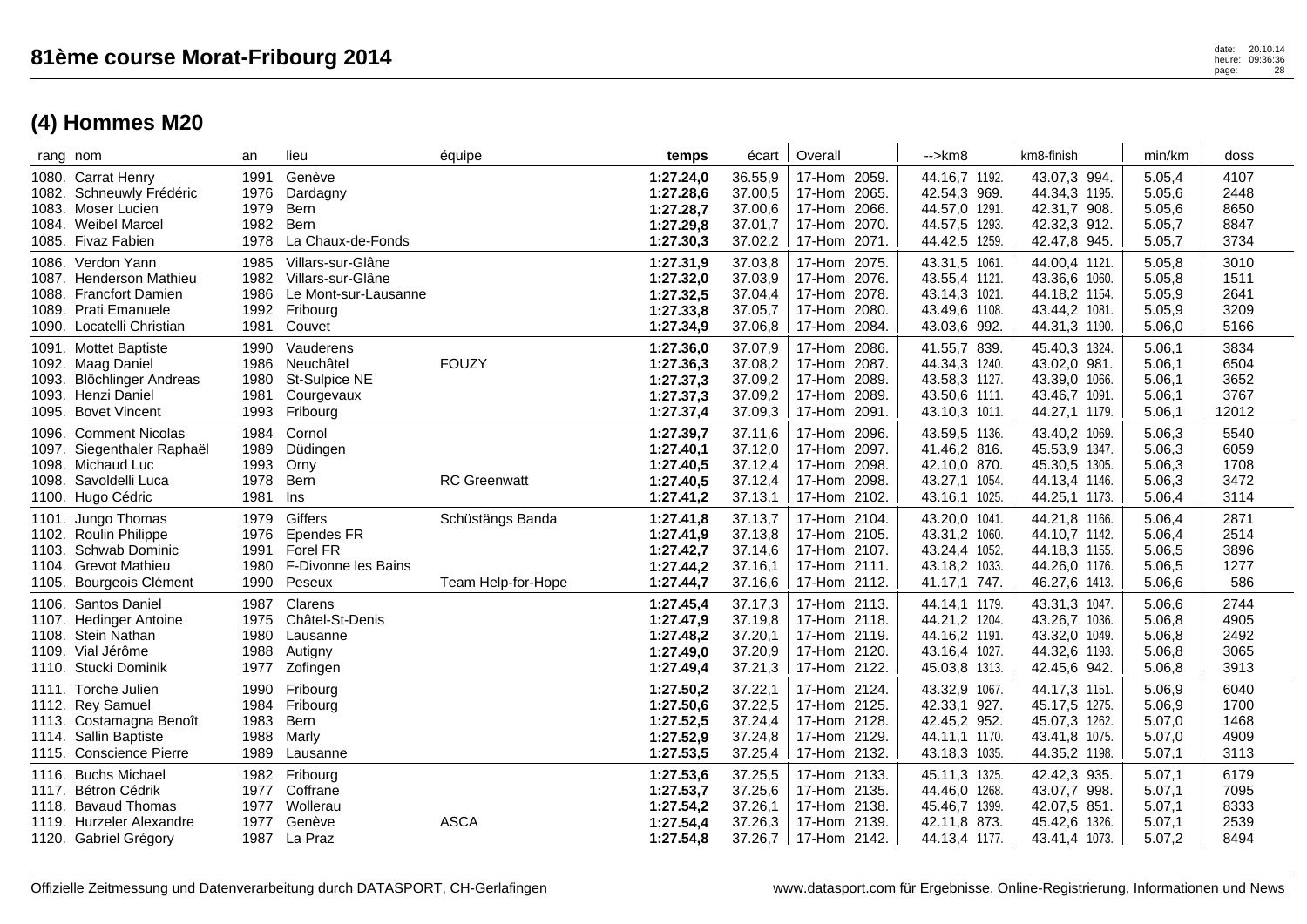| rang nom |                                                                                                                            | an                                   | lieu                                                                   | équipe                       | temps                                                         | écart                                               | Overall                                                                        | $\rightarrow$ km $8$                                                              | km8-finish                                                                        | min/km                                         | doss                                  |
|----------|----------------------------------------------------------------------------------------------------------------------------|--------------------------------------|------------------------------------------------------------------------|------------------------------|---------------------------------------------------------------|-----------------------------------------------------|--------------------------------------------------------------------------------|-----------------------------------------------------------------------------------|-----------------------------------------------------------------------------------|------------------------------------------------|---------------------------------------|
|          | 1121. Ringel Matous<br>1122. Hablützel Steve<br>1123. Braun Denis<br>1124. Anliker Dominic<br>1125. Moret Cedric           | 1985<br>1979<br>1976<br>1992<br>1985 | Olten<br>Middes<br>Prangins<br>Grenchen<br>Vevey                       | <b>CA Middes</b>             | 1:27.56,4<br>1:27.57,4<br>1:27.58,1<br>1:27.58,6<br>1:27.58,7 | 37.28,3<br>37.29,3<br>37.30,0<br>37.30,5<br>37.30,6 | 17-Hom 2145.<br>17-Hom 2146.<br>17-Hom 2147.<br>17-Hom 2148.<br>17-Hom 2149.   | 45.02,4 1309.<br>43.16,5 1029.<br>42.55,3 975.<br>43.34,7 1073.<br>47.50,1 1658.  | 42.54,0 962.<br>44.40,9 1212.<br>45.02,8 1249.<br>44.23,9 1170.<br>40.08,6 577.   | 5.07,3<br>5.07,3<br>5.07,4<br>5.07,4<br>5.07,4 | 4015<br>2659<br>3295<br>2788<br>5956  |
|          | 1126. Grandjean Alexander<br>1127. Coelho José<br>1128. Zbinden Ivo<br>1129. Chaboudez Mathieu<br>1130. Ducret Guillaume   | 1979<br>1976<br>1983<br>1979<br>1983 | Fribourg<br>Courtepin<br>Luzern<br>Courtedoux<br>Genève                |                              | 1:27.59,3<br>1:27.59,6<br>1:28.04,9<br>1:28.05,5<br>1:28.06,6 | 37.31,2<br>37.31,5<br>37.36,8<br>37.37,4<br>37.38,5 | 17-Hom 2151.<br>17-Hom 2153.<br>17-Hom 2170.<br>17-Hom 2172.<br>17-Hom 2177.   | 43.58,1 1126.<br>42.06,3 863.<br>44.14,4 1181.<br>44.09,6 1162.<br>42.14,2 882.   | 44.01,2 1125.<br>45.53,3 1344.<br>43.50,5 1098.<br>43.55,9 1110.<br>45.52,4 1343. | 5.07,4<br>5.07,4<br>5.07,7<br>5.07,8<br>5.07,8 | 3552<br>8389<br>5862<br>3676<br>1485  |
|          | 1131. Belet Stéphane<br>1132. Trummer Lucien<br>1133. Gueneau Thomas<br>1134. Anelli Stefano<br>1135. Burkhalter Nathaniel | 1980<br>1990<br>1980<br>1982<br>1990 | Riaz<br>Chavannes-près-Renens<br>A-Feldkirch<br>Neuchâtel<br>Neuchâtel |                              | 1:28.07,6<br>1:28.09,4<br>1:28.09,5<br>1:28.09,7<br>1:28.10,3 | 37.39,5<br>37.41,3<br>37.41,4<br>37.41,6<br>37.42,2 | 17-Hom 2181.<br>17-Hom 2183.<br>17-Hom 2184.<br>17-Hom 2185.<br>17-Hom 2188.   | 43.04,7 999.<br>42.22,0 906.<br>46.00,2 1429.<br>44.39,8 1248.<br>41.58,9 847.    | 45.02,9 1250.<br>45.47,4 1334.<br>42.09,3 857.<br>43.29,9 1042.<br>46.11,4 1384.  | 5.07,9<br>5.08,0<br>5.08,0<br>5.08,0<br>5.08,1 | 3444<br>2757<br>5634<br>5470<br>660   |
|          | 1136. Eich Marc<br>1137. Doutaz Alain<br>1137. Niederberger Pirmin<br>1137. Progin Laurent<br>1140. Kolly Valentin         | 1990<br>1981<br>1986<br>1987<br>1988 | Lenzburg<br>Pringy<br>Fribourg<br>Onex<br><b>Bulle</b>                 |                              | 1:28.10,6<br>1:28.11,9<br>1:28.11,9<br>1:28.11,9<br>1:28.14,2 | 37.42,5<br>37.43,8<br>37.43,8<br>37.43,8<br>37.46,1 | 17-Hom 2190.<br>17-Hom 2193.<br>17-Hom 2193.<br>17-Hom 2193.<br>17-Hom 2199.   | 47.27,1 1622.<br>44.05,7 1147.<br>43.46,2 1100.<br>46.06,6 1445.<br>44.40,5 1254. | 40.43,5 639.<br>44.06,2 1132.<br>44.25,7 1174.<br>42.05,3 847.<br>43.33,7 1053.   | 5.08,1<br>5.08,2<br>5.08,2<br>5.08,2<br>5.08,3 | 5576<br>3712<br>5225<br>4738<br>4663  |
|          | 1141. Vanrell Michael<br>1142. Baechler Pascal<br>1143. Mercier Jimmy<br>1144. Jaquet Robin<br>1145. Meredith Adrian       | 1982<br>1979<br>1988<br>1977<br>1988 | Givisiez<br>Corminboeuf<br>Grimentz<br>La Chaux-de-Fonds<br>Genève     |                              | 1:28.14,6<br>1:28.15,8<br>1:28.17,9<br>1:28.18,4<br>1:28.19,7 | 37.46,5<br>37.47,7<br>37.49,8<br>37.50,3<br>37.51,6 | 17-Hom 2202.<br>17-Hom 2206.<br>17-Hom 2210.<br>17-Hom 2212.<br>17-Hom 2215.   | 45.44,6 1389.<br>45.45,6 1392.<br>44.01,7 1141.<br>42.41,8 943.<br>41.10,4 727.   | 42.30,0 902.<br>42.30,2 903.<br>44.16,2 1148.<br>45.36,6 1317.<br>47.09,3 1487.   | 5.08,3<br>5.08,4<br>5.08,5<br>5.08,5<br>5.08,6 | 6275<br>6317<br>5014<br>2387<br>2422  |
|          | 1146. Veste Sébastien<br>1147. Freiburghaus Manuel<br>1148. Wolf Valentin<br>1149. Demierre Eric<br>1150. Mory Gil         | 1982<br>1986<br>1992<br>1980<br>1989 | Villars-sur-Glâne<br>Murten<br>Yvonand<br>Châtonnaye<br>Wallenried     | <b>Zinal Team</b>            | 1:28.21,1<br>1:28.22,1<br>1:28.22,5<br>1:28.23,0<br>1:28.25,6 | 37.53,0<br>37.54,0<br>37.54,4<br>37.54,9<br>37.57,5 | 17-Hom 2216.<br>17-Hom 2219.<br>17-Hom 2222.<br>17-Hom 2224.<br>17-Hom 2231.   | 43.21,2 1047.<br>44.57,8 1295.<br>45.09,1 1318.<br>43.42,8 1092.<br>44.26,2 1216. | 44.59,9 1245.<br>43.24,3 1031.<br>43.13,4 1009.<br>44.40,2 1206.<br>43.59,4 1118. | 5.08,7<br>5.08,8<br>5.08,8<br>5.08,8<br>5.09,0 | 2483<br>2846<br>2455<br>4837<br>3411  |
|          | 1151. Chassot Damien<br>1152. Gobet Laurent<br>1152. Oberson Florian<br>1154. Rothen Nicolas<br>1155. Lovis Jérôme         | 1989<br>1985<br>1983<br>1979<br>1986 | Yvonand<br>Fribourg<br>Courtion<br>Alle<br>Bernex                      | La Poste                     | 1:28.26,6<br>1:28.27,7<br>1:28.27,7<br>1:28.29,5<br>1:28.30,9 | 37.58,5<br>37.59,6<br>37.59,6<br>38.01,4<br>38.02,8 | 17-Hom 2234.<br>17-Hom 2237.<br>17-Hom 2237.<br>17-Hom 2241.<br>17-Hom 2245.   | 44.28,3 1224.<br>44.05,0 1144.<br>44.39,8 1248.<br>44.36,7 1244.<br>44.06,8 1154. | 43.58,3 1114.<br>44.22,7 1169.<br>43.47,9 1093.<br>43.52,8 1104.<br>44.24,1 1171. | 5.09,0<br>5.09,1<br>5.09,1<br>5.09,2<br>5.09,3 | 3980<br>12041<br>4200<br>3034<br>3807 |
|          | 1155. Rey Stéphane<br>1157. Morin Antoine<br>1158. Isaac David<br>1159. Barcellini Bastien<br>1159. Fuehrer Ludwig         | 1976<br>1980<br>1976<br>1992         | Genève<br>Gland<br>Villars-Mendraz<br>Châtelaine<br>1987 Morges        | Tri T Team @<br><b>UNIGE</b> | 1:28.30,9<br>1:28.31,1<br>1:28.31,8<br>1:28.32,7<br>1:28.32,7 | 38.02,8<br>38.03,0<br>38.03,7<br>38.04,6<br>38.04,6 | 17-Hom 2245.<br>17-Hom 2248.<br>17-Hom 2250.<br>17-Hom 2252.<br>  17-Hom 2252. | 44.18,8 1198.<br>44.30,3 1230.<br>42.54,1 968.<br>43.41,0 1087.<br>43.15,8 1024.  | 44.12,1 1145.<br>44.00,8 1123.<br>45.37,7 1319.<br>44.51,7 1234.<br>45.16,9 1272. | 5.09,3<br>5.09,3<br>5.09,3<br>5.09,4<br>5.09,4 | 6579<br>3833<br>690<br>4040<br>1335   |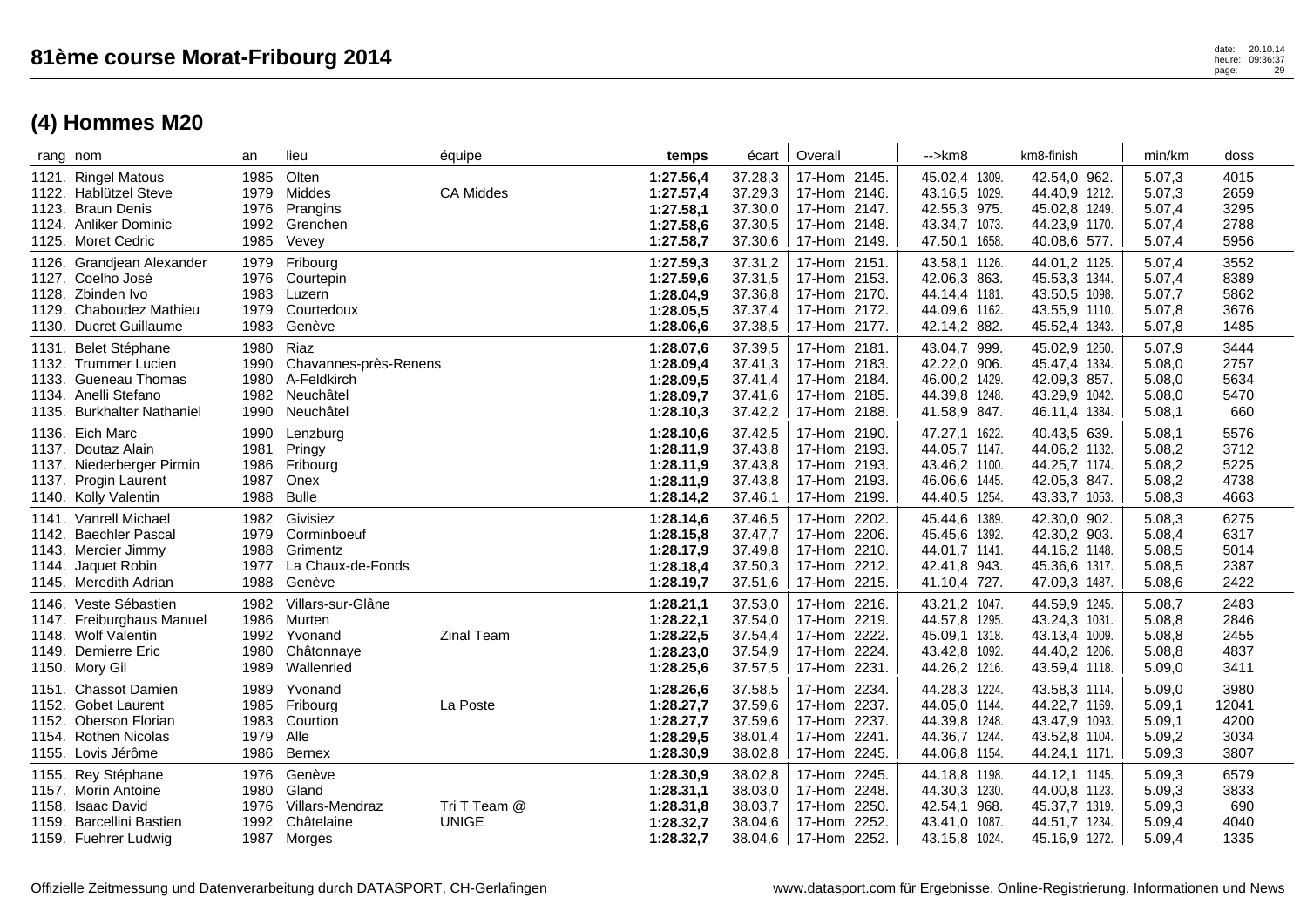|       | rang nom                                                                                                                    | an                                   | lieu                                                                        | équipe                                            | temps                                                         |                                                     | écart   Overall                                                                    | -->km8                                                                            | km8-finish                                                                           | min/km                                         | doss                                  |
|-------|-----------------------------------------------------------------------------------------------------------------------------|--------------------------------------|-----------------------------------------------------------------------------|---------------------------------------------------|---------------------------------------------------------------|-----------------------------------------------------|------------------------------------------------------------------------------------|-----------------------------------------------------------------------------------|--------------------------------------------------------------------------------------|------------------------------------------------|---------------------------------------|
|       | 1161. Rouiller Jérôme<br>1162. Auderset Valentin<br>1163. Glasner Jeremy<br>1164. Boschung Benoît<br>1165. Meyer Nicolas    | 1978<br>1994<br>1993<br>1979<br>1977 | Granges-Paccot<br>Fribourg<br>Fribourg<br>Cugy VD<br>Lausanne               | <b>EASY FOOD SOLUTIONS</b>                        | 1:28.33,0<br>1:28.33,1<br>1:28.33,7<br>1:28.33,8<br>1:28.34,8 | 38.04,9<br>38.05,0<br>38.05,6<br>38.05,7<br>38.06,7 | 17-Hom 2254.<br>17-Hom 2255.<br>17-Hom 2257.<br>17-Hom 2258.<br>2262.<br>17-Hom    | 43.46,5 1102.<br>44.52,6 1280.<br>47.27,2 1623.<br>43.11,1 1014.<br>44.15,6 1187. | 44.46,5 1225.<br>43.40,5 1070.<br>41.06,5 705.<br>45.22,7 1291.<br>44.19,2 1156.     | 5.09,4<br>5.09,4<br>5.09,4<br>5.09,4<br>5.09,5 | 12030<br>6725<br>5124<br>4181<br>4701 |
|       | 1166. Blanchut Gaspard<br>1167. Mottiez Julien<br>1168. Halter Pascal<br>1169. Rug Felix<br>1170. Notturno Pietro           | 1989<br>1986<br>1975<br>1984<br>1985 | Carouge GE<br>Collonges<br>F-Niederhergheim<br>Fribourg<br>La Tour-de-Trême | Swiss Life Select                                 | 1:28.35,6<br>1:28.36,1<br>1:28.36,8<br>1:28.36,9<br>1:28.38,9 | 38.07,5<br>38.08,0<br>38.08,7<br>38.08,8<br>38.10,8 | 17-Hom 2263.<br>2265.<br>17-Hom<br>17-Hom 2268.<br>17-Hom 2269.<br>17-Hom 2275.    | 44.32,4 1233.<br>44.15,4 1185.<br>43.15,3 1023.<br>43.12,5 1017.<br>44.35,3 1242. | 44.03,2 1127.<br>44.20,7 1163.<br>45.21,5 1286.<br>45.24,4 1294.<br>44.03,6 1129.    | 5.09,5<br>5.09,6<br>5.09,6<br>5.09,6<br>5.09,7 | 2598<br>2138<br>3760<br>2885<br>3844  |
|       | 1171. Agassis Nicolas<br>1172. Brinkerhoff Josh<br>1173. Morier Mathieu<br>1174. Duruz Grégoire<br>1175. Jolliet Yanick     | 1983<br>1990<br>1988<br>1978<br>1979 | Orbe<br>Albeuve<br>Lonay<br>Fribourg<br>Fribourg                            | Les amis de la course<br>A01                      | 1:28.39,0<br>1:28.40,9<br>1:28.41,3<br>1:28.42,7<br>1:28.43,4 | 38.10,9<br>38.12,8<br>38.13,2<br>38.14,6<br>38.15,3 | 17-Hom 2276.<br>2280.<br>17-Hom<br>17-Hom 2281.<br>17-Hom 2283.<br>17-Hom 2285.    | 42.53,3 965.<br>44.21,6 1206.<br>44.10,0 1165.<br>44.15,8 1190.<br>44.42,4 1258.  | 45.45,7 1333.<br>44.19,3 1158.<br>44.31,3 1190.<br>44.26,9 1177.<br>44.01,0 1124.    | 5.09,7<br>5.09,8<br>5.09,9<br>5.10,0<br>5.10,0 | 2140<br>4530<br>3211<br>8010<br>2327  |
|       | 1176. Perret Dominique<br>1177. Clivaz Fabrice<br>1178. Idrissou Diafarou<br>1179. Touron Adrien<br>1180. Pasquier Valentin | 1980<br>1976<br>1980<br>1993<br>1991 | Ponthaux<br>Venthône<br>Sion<br>Fribourg<br><b>Botterens</b>                |                                                   | 1:28.43,6<br>1:28.44,9<br>1:28.46,3<br>1:28.46,9<br>1:28.48,0 | 38.15,5<br>38.16,8<br>38.18,2<br>38.18,8<br>38.19,9 | 17-Hom 2286.<br>2291.<br>17-Hom<br>17-Hom 2294.<br>17-Hom 2296.<br>17-Hom 2298.    | 45.46,0 1396.<br>44.05,0 1144.<br>39.52,8 546.<br>44.00,7 1138.<br>47.50,5 1660.  | 42.57,6 968.<br>44.39,9 1205.<br>48.53,5 1665.<br>44.46,2 1224.<br>40.57,5 676.      | 5.10,0<br>5.10,1<br>5.10,2<br>5.10,2<br>5.10,3 | 5853<br>2508<br>3772<br>12037<br>8971 |
|       | 1181. Scherler Kaspar<br>1182. Protté Clément<br>1183. Aeby Jérôme<br>1184. Cristina Patrick<br>1185. von Niederhäuser Nico | 1989<br>1989<br>1979<br>1991<br>1989 | <b>Bern</b><br>Fribourg<br>Fribourg<br>Autavaux<br><b>Bern</b>              | <b>Original Dzodzet</b>                           | 1:28.48,5<br>1:28.49,1<br>1:28.49,2<br>1:28.49,3<br>1:28.50,3 | 38.20,4<br>38.21,0<br>38.21,1<br>38.21,2<br>38.22,2 | 17-Hom 2301.<br>2303.<br>17-Hom<br>17-Hom 2304.<br>17-Hom 2305.<br>17-Hom 2308.    | 46.15,4 1463.<br>44.13,2 1175.<br>44.29,4 1226.<br>46.15,0 1460.<br>44.22,1 1209. | 42.33,1 916.<br>44.35,9 1199.<br>44.19,8 1161.<br>42.34,3 923.<br>44.28,2 1181.      | 5.10,3<br>5.10,3<br>5.10,3<br>5.10,3<br>5.10,4 | 3887<br>2873<br>2834<br>2619<br>4025  |
|       | 1186. Tinguely Damien<br>1187. Brulhart Laurent<br>1188. Montes Avelar Erik<br>1189. Möri Dewis<br>1190. Da Silva Sebastien | 1993<br>1981<br>1979<br>1992<br>1988 | <b>Belfaux</b><br>Tafers<br><b>Bulle</b><br>Thun<br>Biel/Bienne             | vamos méxico                                      | 1:28.50,7<br>1:28.51,0<br>1:28.51,2<br>1:28.52,5<br>1:28.54,8 | 38.22,6<br>38.22,9<br>38.23,1<br>38.24,4<br>38.26,7 | 17-Hom 2310.<br>17-Hom 2311.<br>17-Hom 2312.<br>17-Hom 2316.<br>17-Hom 2325.       | 43.30,0 1058.<br>43.33,4 1068.<br>45.11,5 1326.<br>44.07,9 1157.<br>45.09,4 1320. | 45.20,7 1283.<br>45.17,6 1276.<br>43.39,7 1068.<br>44.44,6 1220.<br>43.45,4 1088.    | 5.10,4<br>5.10,4<br>5.10,4<br>5.10,5<br>5.10,7 | 3922<br>2128<br>5808<br>3832<br>3693  |
|       | 1190. Grau Sebastien<br>1192. Müller Laurent<br>1193. Soguel Didier<br>1194. Menoud Ludovic<br>1195. Da Costa Pedro         | 1984<br>1988<br>1988<br>1989<br>1983 | Dombresson<br>Murten<br>Peseux<br>Siviriez<br>Grandvaux                     | Feld- und Wiesenklub Bern<br><b>Ulysse Nardin</b> | 1:28.54,8<br>1:28.55,4<br>1:28.58,0<br>1:28.58,8<br>1:28.59,0 | 38.26,7<br>38.27,3<br>38.29,9<br>38.30,7<br>38.30,9 | 17-Hom 2325.<br>17-Hom 2327.<br>17-Hom 2330.<br>17-Hom 2332.<br>17-Hom 2333.       | 45.00,4 1301<br>44.33,5 1238.<br>41.52,9 834.<br>46.12,9 1458.<br>43.16,4 1027.   | 43.54,4 1107.<br>44.21,9 1168.<br>47.05,1 1476.<br>42.45,9 943.<br>45.42,6 1326.     | 5.10,7<br>5.10,7<br>5.10,8<br>5.10,9<br>5.10,9 | 3524<br>6535<br>743<br>2701<br>1473   |
| 1199. | 1196. Vagnières Joachim<br>1197. Kolly Rafael<br>1198. Schneider Matthias<br><b>Pasquier Vincent</b><br>1200. Khalaf Ossama | 1976<br>1985<br>1983<br>1986<br>1982 | Montcherand<br><b>Bex</b><br>Granges-Paccot<br>Corminboeuf<br>Lausanne      | <b>TRYVERDON</b>                                  | 1:28.59,8<br>1:29.01,1<br>1:29.01,9<br>1:29.02,2<br>1:29.03.8 | 38.31,7<br>38.33,0<br>38.33,8<br>38.34,1<br>38.35,7 | 2335.<br>17-Hom<br>17-Hom 2340.<br>17-Hom 2345.<br>2346.<br>17-Hom<br>17-Hom 2348. | 45.14,9 1331.<br>43.26,2 1053.<br>43.30,7 1059.<br>43.56,8 1123.<br>44.12,3 1173. | 43.44,9 1084.<br>45.34,9 1313.<br>45.31,2 1306.<br>45.05,4<br>1256.<br>44.51,5 1233. | 5.10,9<br>5.11,0<br>5.11,1<br>5.11,1<br>5.11,2 | 4789<br>3082<br>3892<br>1701<br>2793  |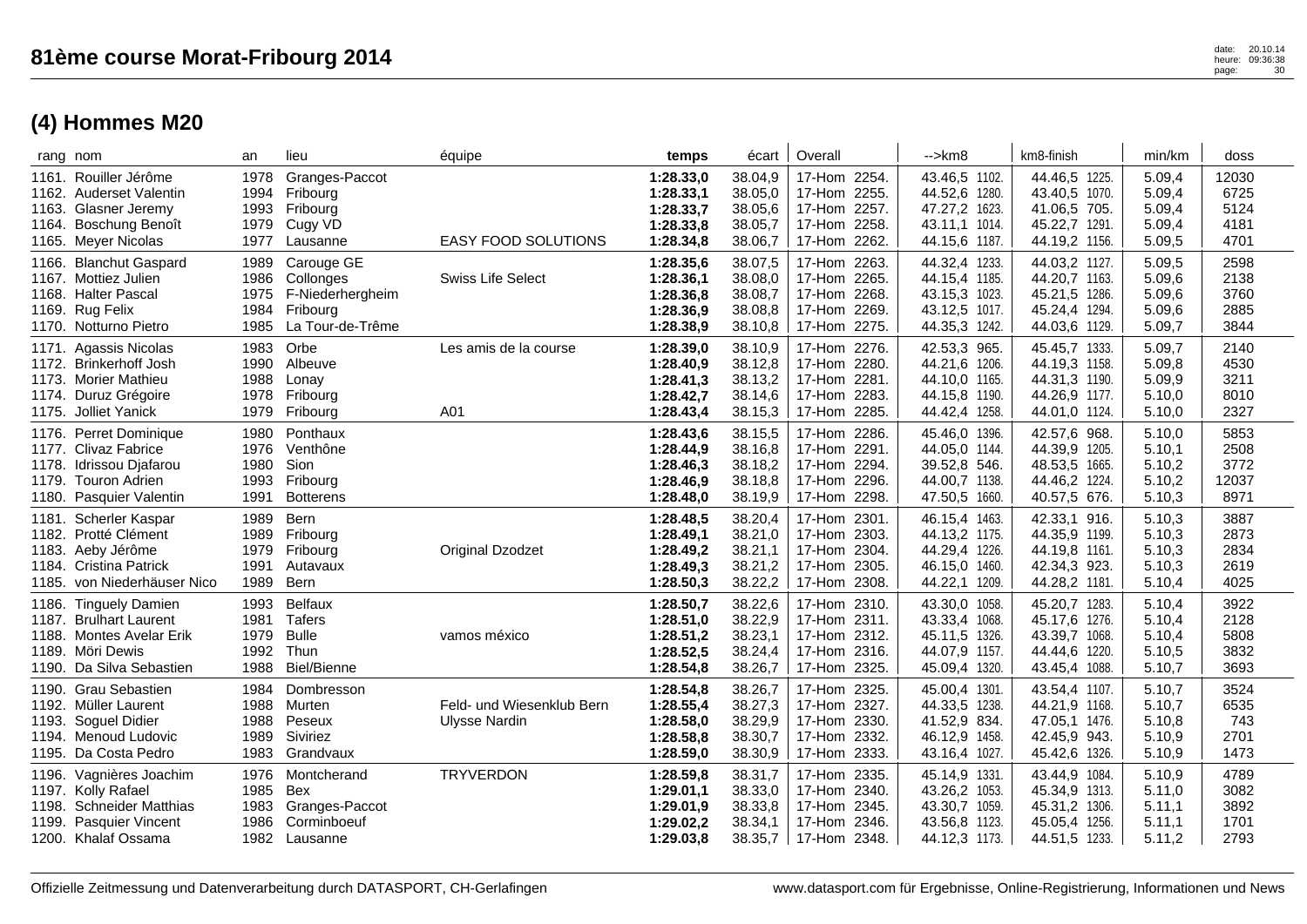|       | rang nom                                                                                                                     | an                                   | lieu                                                                              | équipe             | temps                                                         | écart                                               | Overall                                                                                      | -->km8                                                                               | km8-finish                                                                            | min/km                                         | doss                                  |
|-------|------------------------------------------------------------------------------------------------------------------------------|--------------------------------------|-----------------------------------------------------------------------------------|--------------------|---------------------------------------------------------------|-----------------------------------------------------|----------------------------------------------------------------------------------------------|--------------------------------------------------------------------------------------|---------------------------------------------------------------------------------------|------------------------------------------------|---------------------------------------|
|       | 1201. Lüthi Reto<br>1202. Folladore Laurent<br>1203. Corvaglia Paride<br>1204. Joly Pierre<br>1205. Choudhary Shiraz         | 1988<br>1980<br>1979<br>1985<br>1989 | Oberdiessbach<br>Morges<br><b>Bramois</b><br>Fribourg<br>Pully                    |                    | 1:29.04,0<br>1:29.05,6<br>1:29.06,3<br>1:29.09,2<br>1:29.10,1 | 38.35,9<br>38.37,5<br>38.38,2<br>38.41,1<br>38.42,0 | 17-Hom 2350.<br>17-Hom 2356.<br>17-Hom 2358.<br>17-Hom 2362.<br>2366.<br>17-Hom              | 45.00,2 1300.<br>43.44,0 1093.<br>44.57,4 1292.<br>42.29,5 916.<br>45.58,0 1423.     | 44.03,8 1130.<br>45.21,6 1287.<br>44.08,9 1138.<br>46.39,7 1434.<br>43.12,1<br>1002.  | 5.11,2<br>5.11,3<br>5.11,3<br>5.11,5<br>5.11,5 | 3546<br>1373<br>3262<br>2898<br>4551  |
|       | 1206. Hoyois Matthieu<br>1207. Golano Mathieu<br>1208. Brosi Rémo<br>1209. Aimo Paolo<br>1210. Dandrel Gregory               | 1992<br>1990<br>1983<br>1978<br>1983 | Etagnières<br>Belmont-sur-Lausanne<br>Lausanne<br><b>Bulle</b><br>Orbe            | <b>RTS</b>         | 1:29.10,5<br>1:29.10,7<br>1:29.13,8<br>1:29.15,2<br>1:29.17,7 | 38.42,4<br>38.42,6<br>38.45,7<br>38.47.1<br>38.49,6 | 17-Hom 2367.<br>17-Hom 2368.<br>17-Hom 2374.<br>17-Hom 2383.<br>17-Hom 2386.                 | 44.21,7 1207.<br>45.58,4 1425.<br>45.32,6 1368.<br>48.47,4 1765.<br>42.44,7 949.     | 44.48,8 1230.<br>43.12,3 1005.<br>43.41,2 1072.<br>40.27,8 614.<br>46.33,0 1422.      | 5.11,6<br>5.11,6<br>5.11,8<br>5.11,8<br>5.12,0 | 4643<br>4617<br>2152<br>1176<br>2622  |
|       | 1211. Mülhauser Sandro<br>1212. Rauber Mathias<br>1213. Erne Olivier<br>1214. Scigliano Giuseppe<br>1215. Sacau Benjamin     | 1993<br>1980<br>1993<br>1981<br>1981 | Düdingen<br><b>Bulle</b><br>Cheseaux-Noréaz<br>Posieux<br>Fribourg                | Scigliano          | 1:29.18,4<br>1:29.18,5<br>1:29.19,8<br>1:29.19,9<br>1:29.21,6 | 38.50,3<br>38.50,4<br>38.51,7<br>38.51,8<br>38.53,5 | 17-Hom 2387.<br>17-Hom 2388.<br>17-Hom 2392.<br>17-Hom 2393.<br>17-Hom 2397.                 | 43.45,0 1096.<br>43.33,5 1069.<br>46.05,8 1443.<br>46.01,0 1432.<br>45.40,8 1383.    | 45.33,4 1311.<br>45.45,0 1330.<br>43.14,0 1014.<br>43.18,9 1021.<br>43.40,8 1071.     | 5.12,0<br>5.12,0<br>5.12,1<br>5.12,1<br>5.12,2 | 3837<br>2728<br>4583<br>6619<br>4396  |
|       | 1216. Pentakis Elias<br>1217. Rüegsegger Swen<br>1218. Galley Stephane<br>1219. Winzenried Michael<br>1220. Vauthey Matthieu | 1976<br>1977<br>1985<br>1980<br>1994 | Echallens<br>Murten<br>Corcelles-près-Payerne<br>Laupen BE<br>Marly               | Der Gerät          | 1:29.21,7<br>1:29.24,7<br>1:29.26,5<br>1:29.27,1<br>1:29.30,2 | 38.53,6<br>38.56,6<br>38.58,4<br>38.59,0<br>39.02,1 | 17-Hom 2398.<br>17-Hom 2403.<br>17-Hom 2404.<br>17-Hom 2406.<br>17-Hom 2409.                 | 42.05,3 860.<br>43.27,6 1055.<br>43.19,7 1039.<br>45.20,4 1340.<br>45.47,9 1402.     | 47.16,4 1495.<br>45.57,1 1356.<br>46.06,8 1371.<br>44.06,7 1133.<br>43.42,3 1077.     | 5.12,2<br>5.12,4<br>5.12,5<br>5.12,5<br>5.12,7 | 1674<br>5195<br>2546<br>6021<br>5788  |
|       | 1221. Faure Anthony<br>1221. Sapin Valentin<br>1223. Egger Sébastien<br>1224. Touak Maeddine<br>1225. Chatagny Guillaume     | 1976<br>1991<br>1977<br>1988<br>1981 | St-Gingolph<br>Grolley<br>Villars-sur-Glâne<br>Fribourg<br>Corcelles-près-Payerne | Swisscom Move 2    | 1:29.30,3<br>1:29.30,3<br>1:29.30,9<br>1:29.31,1<br>1:29.31,3 | 39.02,2<br>39.02,2<br>39.02,8<br>39.03,0<br>39.03,2 | 17-Hom 2410.<br>17-Hom 2410.<br>17-Hom 2417.<br>17-Hom 2418.<br>17-Hom 2419.                 | 44.50,0 1273.<br>43.54.7 1119.<br>45.46,2 1397.<br>46.00,4 1430.<br>44.24,8 1211.    | 44.40,3 1208.<br>45.35,6 1314.<br>43.44,7 1082.<br>43.30,7 1045.<br>45.06,5 1261.     | 5.12,7<br>5.12,7<br>5.12,8<br>5.12,8<br>5.12,8 | 5981<br>3091<br>3549<br>3562<br>12004 |
|       | 1226. Carmena Daniel<br>1227. Chammartin Stéphane<br>1228. Krebs Reto<br>1229. Menoud Thierry<br>1230. Roux Patrick          | 1988<br>1985<br>1984<br>1978<br>1980 | Corpataux-Magnedens<br><b>Massonnens</b><br>Heitenried<br>Neyruz FR<br>Lausanne   |                    | 1:29.32,0<br>1:29.32,1<br>1:29.33,5<br>1:29.34,0<br>1:29.34,8 | 39.03,9<br>39.04,0<br>39.05,4<br>39.05,9<br>39.06,7 | 2420.<br>17-Hom<br>17-Hom 2421.<br>17-Hom 2425.<br>17-Hom<br>2426.<br>17-Hom 2428.           | 44.55,3 1288.<br>43.20,1 1042.<br>44.39,0 1246.<br>45.26,5 1354.<br>47.10,6 1587.    | 44.36,7 1201.<br>46.12,0 1385.<br>44.54,5 1237.<br>44.07,5 1135.<br>42.24,2 893.      | 5.12,8<br>5.12,8<br>5.12,9<br>5.12,9<br>5.13,0 | 3671<br>2948<br>4667<br>5674<br>4752  |
|       | 1231. Roulin Francois<br>1232. Schu Matthias<br>1233. Andrey Jan<br>1234. Schmid Cédric<br>1235. Pasquier Sylvain            | 1992<br>1983<br>1976<br>1977<br>1990 | Rossens FR<br><b>Bern</b><br>Fribourg<br>Le Cerneux-Péquignot<br><b>Botterens</b> | <b>VC Fribourg</b> | 1:29.36,0<br>1:29.37,4<br>1:29.38,5<br>1:29.38,7<br>1:29.39,7 | 39.07,9<br>39.09,3<br>39.10,4<br>39.10,6<br>39.11,6 | 2432.<br>17-Hom<br>17-Hom 2434.<br>17-Hom 2435.<br>17-Hom 2436.<br>17-Hom 2439.              | 47.00,4 1562.<br>45.17,7 1337.<br>45.14,1 1329.<br>46.25,8 1481.<br>47.52,0 1666.    | 42.35,6 925.<br>44.19,7 1160.<br>44.24,4 1172.<br>43.12,9 1007.<br>41.47,7 803.       | 5.13,1<br>5.13,1<br>5.13,2<br>5.13,2<br>5.13,3 | 5747<br>4854<br>5468<br>3890<br>8970  |
| 1238. | 1236. Quartenoud Augustin<br>1237. Morandi Xavier<br>Allaz Jocelyn Nicolas<br>1239. Migy Aurélien<br>1240. Delgrosso Valerio | 1984<br>1994<br>1987<br>1990<br>1990 | Friboura<br>Mont-sur-Rolle<br>Fribourg<br>Neuchâtel<br>Zürich                     | <b>FTDC</b>        | 1:29.39,8<br>1:29.40,8<br>1:29.42,8<br>1:29.43,5<br>1:29.43,7 | 39.11,7<br>39.12,7<br>39.14,7<br>39.15,4            | 2440.<br>17-Hom<br>17-Hom 2441.<br>17-Hom 2445.<br>2447.<br>17-Hom<br>39.15,6   17-Hom 2448. | 45.12,2 1327.<br>42.56,0 979.<br>--------<br>$---$<br>44.07,0 1155.<br>43.35,3 1075. | 44.27,6 1180.<br>46.44,8 1442.<br>--------<br>$---$<br>45.36,5 1316.<br>46.08,4 1376. | 5.13,3<br>5.13,3<br>5.13,5<br>5.13,5<br>5.13,5 | 5052<br>2853<br>3623<br>2702<br>3700  |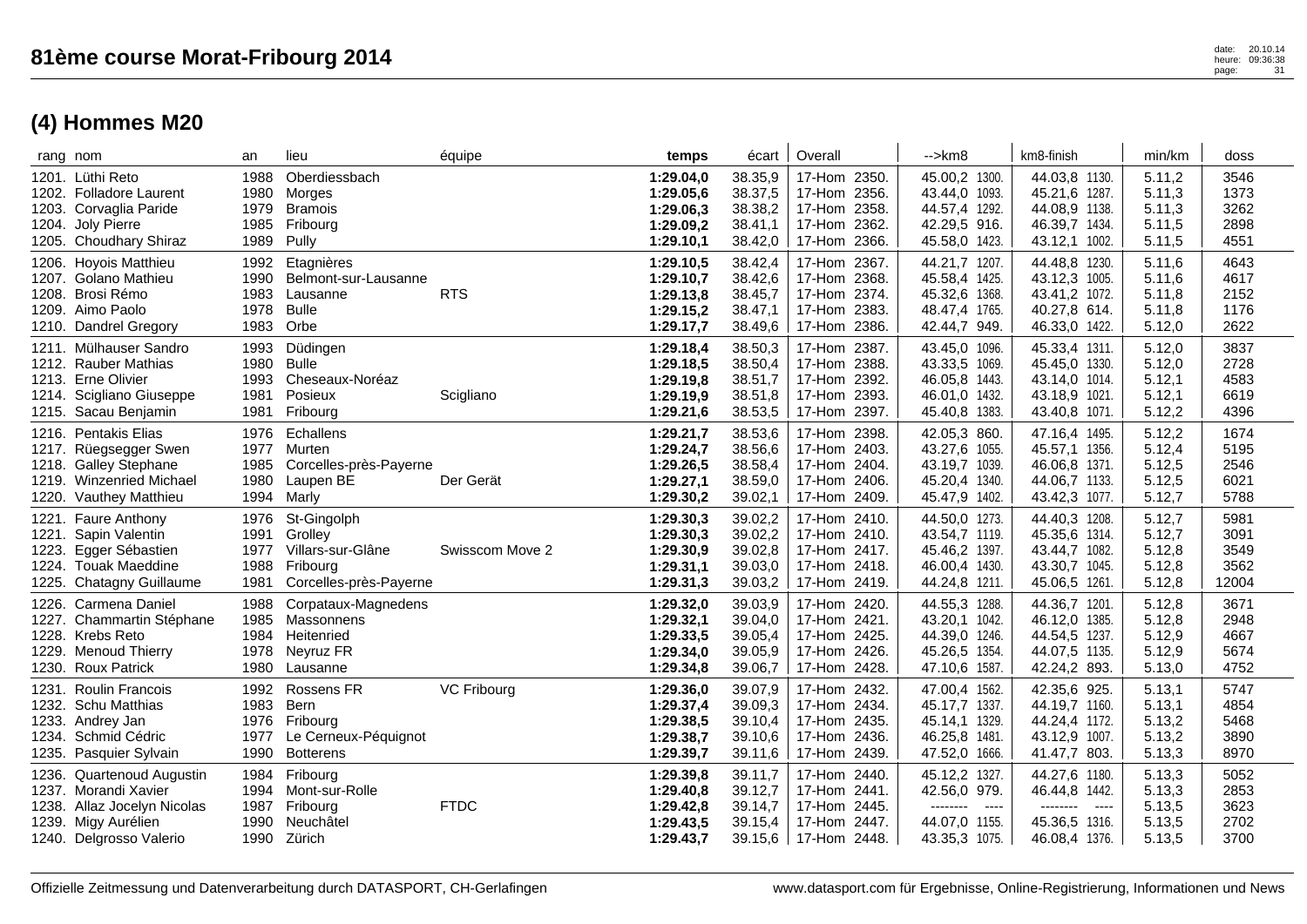|       | 1241. Volery Alexandre<br>1242. Page Jérôme<br>1243. Calzascia Matteo<br>1244. Gremaud Jeremy<br>1245. Gigon François               | 1976<br>1975<br>1980<br>1986<br>1982 | Villars-le-Terroir<br>Massonnens<br>Cugnasco<br>Courtaman<br>Fribourg    | Schaublin Machines SA                    | 1:29.45,0<br>1:29.45,1<br>1:29.50,6<br>1:29.53,0<br>1:29.54,4 | 39.16,9<br>39.17,0<br>39.22,5<br>39.24,9<br>39.26,3 | 17-Hom 2451.<br>17-Hom 2452.<br>17-Hom 2456.<br>17-Hom 2467.<br>17-Hom 2470.    | 44.47,5 1271.<br>45.15,0 1332.<br>45.10,4 1321.<br>45.43,6 1385.<br>45.33,1 1369. | 44.57,5 1241.<br>44.30,1 1186.<br>44.40,2 1206.<br>44.09,4 1140.<br>44.21,3 1164. | 5.13,6<br>5.13,6<br>5.13,9<br>5.14,0<br>5.14,1 | 4794<br>2819<br>2423<br>4901<br>6036 |
|-------|-------------------------------------------------------------------------------------------------------------------------------------|--------------------------------------|--------------------------------------------------------------------------|------------------------------------------|---------------------------------------------------------------|-----------------------------------------------------|---------------------------------------------------------------------------------|-----------------------------------------------------------------------------------|-----------------------------------------------------------------------------------|------------------------------------------------|--------------------------------------|
|       | 1246. Martignoni Lorenzo<br>1247. Soos Sandy<br>1248. Huber Severin<br>1249. Corminboeuf Fabrice<br>1250. Chappuis Simon            | 1991<br>1984<br>1991<br>1984<br>1985 | Losone<br>Pully<br><b>Altdorf UR</b><br>Ménières<br>Rossenges            | La Jorattitude                           | 1:29.54,8<br>1:29.55,6<br>1:29.58,3<br>1:29.58.8<br>1:29.58,9 | 39.26,7<br>39.27,5<br>39.30,2<br>39.30,7<br>39.30,8 | 17-Hom 2471.<br>17-Hom 2473.<br>2475.<br>17-Hom<br>17-Hom 2476.<br>17-Hom 2477. | 43.40,2 1085.<br>45.02,2 1308.<br>41.12,9 734.<br>42.40,0 939.<br>41.11,9 733.    | 46.14,6 1392.<br>44.53,4 1235.<br>48.45,4 1642.<br>47.18,8 1497.<br>48.47,0 1646. | 5.14,1<br>5.14,2<br>5.14,4<br>5.14,4<br>5.14,4 | 798<br>4772<br>2662<br>1719<br>1288  |
|       | 1251. Decosterd Antoine<br>1252. Chammartin Pascal<br>1253. Jaquet Baptiste<br>1254. Sanna Luca<br>1255. Da Costa Tiago             | 1978<br>1980<br>1986<br>1979<br>1983 | Vernier<br><b>Romont FR</b><br>Fribourg<br>Le Locle<br>Cortaillod        | <b>ALICE</b><br><b>ASFT</b>              | 1:30.00,8<br>1:30.01.2<br>1:30.02,1<br>1:30.02,3<br>1:30.02,4 | 39.32,7<br>39.33,1<br>39.34,0<br>39.34,2<br>39.34,3 | 17-Hom 2479.<br>17-Hom 2480.<br>17-Hom 2481.<br>17-Hom 2483.<br>17-Hom 2485.    | 45.26,0 1352.<br>44.09,6 1162.<br>45.50,2 1406.<br>45.30,9 1361.<br>42.54,7 972.  | 44.34,8 1196.<br>45.51,6 1341.<br>44.11,9 1144.<br>44.31,4 1192.<br>47.07,7 1481. | 5.14,5<br>5.14,5<br>5.14,6<br>5.14,6<br>5.14,6 | 7284<br>3371<br>5640<br>4884<br>2621 |
|       | 1256. Rohrer Philippe<br>1257. Flet Mathieu Nicolas<br>1258. Chevalier Sébastien<br>1259. Kaeser Steve<br>1260. Beutler Toni        | 1982<br>1978<br>1981<br>1983<br>1982 | Villars-sur-Glâne<br>Fribourg<br>Yvonand<br>Treyvaux<br>Estavayer-le-Lac | <b>USY Athlétisme</b>                    | 1:30.02,6<br>1:30.02,9<br>1:30.03,5<br>1:30.05.8<br>1:30.07,9 | 39.34,5<br>39.34,8<br>39.35,4<br>39.37,7<br>39.39,8 | 17-Hom 2486.<br>17-Hom 2488.<br>17-Hom 2490.<br>17-Hom 2496.<br>17-Hom 2501.    | 47.18,5 1610.<br>45.20,7 1342.<br>43.46,8 1104.<br>44.59,6 1298.<br>42.13,1 877.  | 42.44,1 941.<br>44.42,2 1216.<br>46.16,7 1395.<br>45.06,2 1260.<br>47.54,8 1572.  | 5.14,6<br>5.14,6<br>5.14,7<br>5.14,8<br>5.14,9 | 5227<br>2875<br>3344<br>4174<br>2595 |
| 1261. | Beyries-Bengue Romain<br>1262. Carrard Samuel<br>1263. Breasson Ludovic<br>1264. Bardet Alexandre<br>1265. Oberson José             | 1981<br>1982<br>1986<br>1983<br>1976 | Grolley<br>Avenches<br>Fribourg<br>Villars-le-Grand<br>Granges-Paccot    | <b>Trilogie Running Team</b><br>VullyRun | 1:30.09,3<br>1:30.09.6<br>1:30.10,0<br>1:30.10,3<br>1:30.10,4 | 39.41,2<br>39.41,5<br>39.41,9<br>39.42,2<br>39.42,3 | 17-Hom<br>2505.<br>17-Hom 2508.<br>17-Hom 2511.<br>17-Hom 2512.<br>17-Hom 2513. | 45.31,2 1365.<br>44.13,1 1174.<br>42.57,2 985.<br>44.27,4 1219.<br>44.49,4 1278.  | 44.38,1 1203.<br>45.56,5 1352.<br>47.12,8 1489.<br>45.42,9 1328.<br>45.21,0 1284. | 5.15,0<br>5.15,0<br>5.15,0<br>5.15,1<br>5.15,1 | 6335<br>2610<br>4528<br>2247<br>3366 |
|       | 1266. Klinke Vincenzo<br>1267. Brügger Silvan<br>1268. Baumann François<br>1269. Bianchi Julien<br>1270. Golay Damien               | 1985<br>1988<br>1983<br>1982<br>1984 | Savigny<br>Brugg AG<br>Fribourg<br>Corpataux-Magnedens<br>Genève         |                                          | 1:30.11,5<br>1:30.11,6<br>1:30.11,9<br>1:30.12,5<br>1:30.14,2 | 39.43,4<br>39.43,5<br>39.43,8<br>39.44,4<br>39.46,1 | 17-Hom 2518.<br>17-Hom 2520.<br>17-Hom 2523.<br>17-Hom 2526.<br>17-Hom 2528.    | 44.46,5 1269.<br>43.59,3 1134.<br>45.31,1 1364.<br>44.23,3 1210.<br>45.03,1 1312. | 45.25,0 1298.<br>46.12,3 1387.<br>44.40,8 1211.<br>45.49,2 1337.<br>45.11,1 1267. | 5.15,1<br>5.15,1<br>5.15,1<br>5.15,2<br>5.15,3 | 2674<br>1731<br>4897<br>3647<br>5622 |
|       | 1271. Aubort David<br>1272. Zapf Valentin<br>1273. Beaud Jérôme<br>1274. Danssmann Erik<br>1275. Cano Adrian                        | 1987<br>1982<br>1983<br>1981<br>1984 | Chexbres<br>Corseaux<br>Granges-Paccot<br>Genève<br>Zürich               | Police cantonale 1                       | 1:30.14,7<br>1:30.15,4<br>1:30.16,5<br>1:30.17,0<br>1:30.17,1 | 39.46,6<br>39.47,3<br>39.48,4<br>39.48,9<br>39.49,0 | 17-Hom 2530.<br>17-Hom 2532.<br>17-Hom 2535.<br>17-Hom 2537.<br>17-Hom 2538.    | 45.26,4 1353.<br>45.53,9 1416.<br>44.35,1 1241.<br>44.07,2 1156.<br>47.18,2 1608. | 44.48,3 1228.<br>44.21,5 1165.<br>45.41,4 1325.<br>46.09,8 1378.<br>42.58,9 977.  | 5.15,3<br>5.15,3<br>5.15,4<br>5.15,4<br>5.15,4 | 7558<br>3375<br>3481<br>4304<br>4535 |
|       | 1276. Badoud Philippe<br>1277. Schneuwly Tobias<br>1278. Giezendanner Ludovic<br>1279. Heimlicher Christian<br>1280. Kuriger Martin | 1985<br>1993<br>1994<br>1986<br>1982 | Fribourg<br>Düdingen<br>Wabern<br><b>Bern</b><br>Fribourg                | Groupe E 1                               | 1:30.17,9<br>1:30.18,3<br>1:30.18,4<br>1:30.18,6<br>1:30.20,8 | 39.49,8<br>39.50,2<br>39.50,3<br>39.50,5<br>39.52,7 | 17-Hom 2542.<br>2544.<br>17-Hom<br>17-Hom 2545.<br>17-Hom 2546.<br>17-Hom 2551. | 41.10,0 725.<br>45.20,6 1341.<br>47.02,3 1565.<br>44.33,1 1236.<br>46.57,2 1551.  | 49.07,9 1698.<br>44.57,7 1243.<br>43.16,1 1017.<br>45.45,5 1331.<br>43.23,6 1030. | 5.15,5<br>5.15,5<br>5.15,5<br>5.15,5<br>5.15,7 | 3635<br>6605<br>2463<br>1678<br>5653 |

rang nom an lieu équipe **temps** écart | Overall | -->km8 | km8-finish | min/km | doss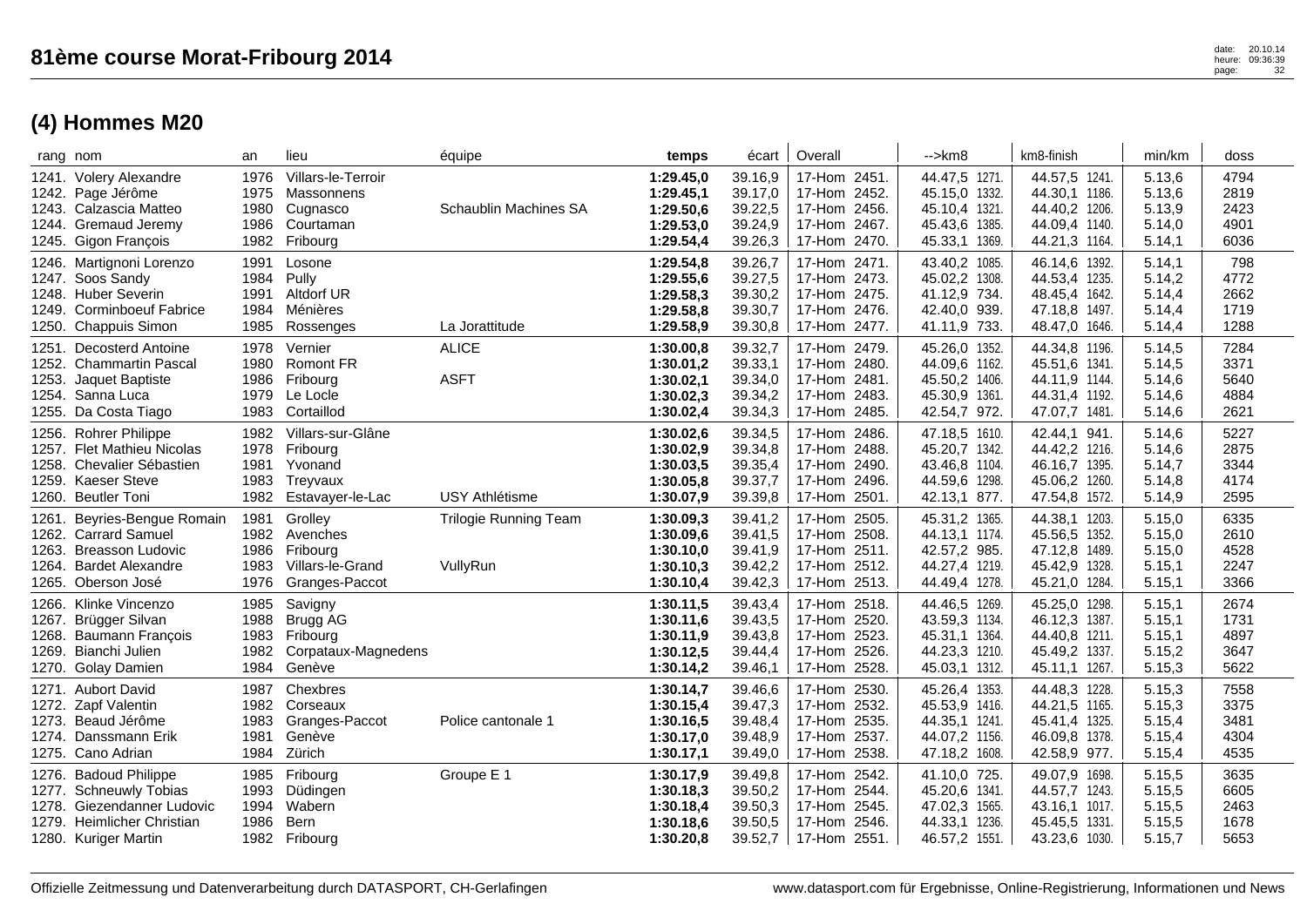| rang nom                                                                                                                        | an                                   | lieu                                                                          | équipe                               | temps                                                         | écart                                               | Overall                                                                                  | $\rightarrow$ km $\beta$                                                          | km8-finish                                                                           | min/km                                         | doss                                 |
|---------------------------------------------------------------------------------------------------------------------------------|--------------------------------------|-------------------------------------------------------------------------------|--------------------------------------|---------------------------------------------------------------|-----------------------------------------------------|------------------------------------------------------------------------------------------|-----------------------------------------------------------------------------------|--------------------------------------------------------------------------------------|------------------------------------------------|--------------------------------------|
| 1281. Amoos Mathieu<br>1282. De Lambert Boris<br>1282. Reusser Adrian<br>1284. Barbey Steve<br>1285. Silveiredo Paillat Antoine | 1991<br>1987<br>1977<br>1979<br>1988 | Plan-les-Ouates<br>Neuchâtel<br>Biel/Bienne<br>Lausanne<br>Yverdon-les-Bains  | Cartier                              | 1:30.21,2<br>1:30.21,8<br>1:30.21,8<br>1:30.22,8<br>1:30.22,9 | 39.53,1<br>39.53,7<br>39.53,7<br>39.54,7<br>39.54,8 | 17-Hom 2553.<br>17-Hom<br>2554.<br>17-Hom 2554.<br>2557.<br>17-Hom<br>17-Hom<br>2559.    | 45.01,6 1305.<br>45.15,9 1334.<br>44.57,6 1294.<br>46.05,4 1440.<br>45.57,1 1421. | 45.19,6 1281.<br>45.05,9 1257.<br>45.24,2 1293.<br>44.17,4 1152.<br>44.25,8 1175.    | 5.15,7<br>5.15,7<br>5.15,7<br>5.15,8<br>5.15,8 | 2587<br>4873<br>4420<br>4923<br>4886 |
| 1286. Alvarez David<br>1287. Albertus Patrice<br>1288. Kaeser Jeremy<br>1289. Praz Fabien<br>1290. Jones Patrick                | 1990<br>1979<br>1988<br>1982<br>1976 | Vufflens-la-Ville<br>F-Sciez<br>Estavayer-le-Lac<br>Bern<br>Villars-sur-Glâne |                                      | 1:30.23,2<br>1:30.24,2<br>1:30.24,6<br>1:30.24,9<br>1:30.25,1 | 39.55,1<br>39.56,1<br>39.56,5<br>39.56,8<br>39.57,0 | 17-Hom<br>2560.<br>17-Hom 2561.<br>17-Hom 2562.<br>2563.<br>17-Hom<br>17-Hom 2564.       | 44.54,8 1286.<br>44.17,4 1194.<br>46.05,4 1440.<br>45.02,4 1309.<br>44.10,7 1169. | 45.28,4 1301.<br>46.06,8 1371.<br>44.19,2 1156.<br>45.22,5<br>1290.<br>46.14,4 1391. | 5.15,8<br>5.15,9<br>5.15,9<br>5.15,9<br>5.15,9 | 4499<br>3950<br>5977<br>2467<br>4261 |
| 1291. Collaud Valentin<br>1292. Fontaine Frédéric<br>1293. Mory Nicolas<br>1294. Amurgo Pacheco Albert<br>1294. Gaspar Ernö     | 1982<br>1977<br>1983<br>1977<br>1978 | Domdidier<br>Bernex<br><b>Châtel Saint Denis</b><br>Genève<br>Zofingen        | Wellness team<br><b>SSI Lausanne</b> | 1:30.28,5<br>1:30.28,7<br>1:30.30,0<br>1:30.32,4<br>1:30.32,4 | 40.00,4<br>40.00,6<br>40.01,9<br>40.04,3<br>40.04,3 | 17-Hom<br>2570.<br>17-Hom 2571.<br>17-Hom 2575.<br>17-Hom<br>2579.<br>17-Hom 2579.       | 44.06,1 1150.<br>43.59,5 1136.<br>44.40,4 1253.<br>44.54,6 1285.<br>46.33,8 1497. | 46.22,4 1401.<br>46.29,2 1417.<br>45.49,6 1339.<br>45.37,8 1320.<br>43.58,6 1116.    | 5.16,1<br>5.16,1<br>5.16,2<br>5.16,3<br>5.16,3 | 2265<br>2294<br>2440<br>4500<br>4941 |
| 1296. Filadoro Mario<br>1297. Bessard Steve<br>1298. Schenker Thomas<br>1299. Dessibourg Valentin<br>1300. Kuffer Arnaud        | 1980<br>1983<br>1985<br>1990<br>1984 | Genève<br>Riddes<br>Orbe<br>St-Aubin FR<br>Genève                             | Mazzucco SA                          | 1:30.33,0<br>1:30.33,1<br>1:30.35,2<br>1:30.36,8<br>1:30.39,1 | 40.04,9<br>40.05,0<br>40.07,1<br>40.08,7<br>40.11,0 | 17-Hom<br>2581.<br>17-Hom 2583.<br>17-Hom 2584.<br>17-Hom<br>2590.<br>17-Hom 2596.       | 44.55,0 1287.<br>45.27,0 1355.<br>43.44,2 1095.<br>44.33,9 1239.<br>47.11,8 1590. | 45.38,0 1321.<br>45.06,1 1259.<br>46.51,0 1449.<br>46.02,9 1367.<br>43.27,3 1037.    | 5.16,4<br>5.16,4<br>5.16,5<br>5.16,6<br>5.16,7 | 4591<br>3563<br>1716<br>4570<br>7343 |
| 1301. Grimaitre Raphael<br>1302. Blanc Cédric<br>1303. Tinguely Morgan<br>1304. Haldemann Johann<br>1305. Barras Vincent        | 1978<br>1987<br>1990<br>1989<br>1989 | Attalens<br>Granges-Paccot<br>Satigny<br><b>Bulle</b><br>Köniz                |                                      | 1:30.40,2<br>1:30.40,5<br>1:30.41,0<br>1:30.43,8<br>1:30.45,3 | 40.12,1<br>40.12,4<br>40.12,9<br>40.15,7<br>40.17,2 | 17-Hom<br>2598.<br>17-Hom 2599.<br>17-Hom<br>2601.<br>17-Hom<br>2603.<br>17-Hom 2608.    | 42.48,5 960.<br>46.41,3 1510.<br>45.37,6 1378.<br>41.58,3 844.<br>44.06,7 1152.   | 47.51,7 1566.<br>43.59,2 1117.<br>45.03,4 1254.<br>48.45,5 1644.<br>46.38,6 1432.    | 5.16,8<br>5.16,8<br>5.16,8<br>5.17,0<br>5.17,1 | 2654<br>5501<br>5778<br>1657<br>2591 |
| 1306. Meyer Alexander<br>1307. Cudré-Mauroux Joël<br>1308. Valour Jonathan<br>1309. Figus Angelo<br>1310. Sauteur Ludovic       | 1985<br>1982<br>1984<br>1978<br>1980 | Gümligen<br>Zürich<br>Vevey<br>Bioggio<br>Cheyres                             |                                      | 1:30.45,7<br>1:30.45,8<br>1:30.50,2<br>1:30.53,4<br>1:30.53,7 | 40.17,6<br>40.17,7<br>40.22,1<br>40.25,3<br>40.25,6 | 17-Hom<br>2609.<br>17-Hom 2610.<br>17-Hom 2620.<br>17-Hom 2626.<br>17-Hom<br>2628.       | 45.20,8 1344.<br>44.15,0 1183.<br>47.00,5 1563.<br>45.53,2 1413.<br>43.48,5 1107. | 45.24,9 1297.<br>46.30,8 1421.<br>43.49,7 1096.<br>45.00,2 1246.<br>47.05,2 1477.    | 5.17,1<br>5.17,1<br>5.17,4<br>5.17,6<br>5.17,6 | 3425<br>2620<br>3927<br>5591<br>3080 |
| 1311. Krasnici Haziz<br>1312. Beati Steve<br>1313. Civilla Mattia<br>1314. Perla Massimo<br>1315. Margot Benoit                 | 1983<br>1979<br>1985<br>1976<br>1981 | Fribourg<br><b>Baulmes</b><br>Belfaux<br>Court<br>L'Auberson                  | HFR <sub>2</sub>                     | 1:30.53,9<br>1:30.54,4<br>1:30.54,5<br>1:30.56,6<br>1:30.57,7 | 40.25,8<br>40.26,3<br>40.26,4<br>40.28,5<br>40.29,6 | 17-Hom<br>2629.<br>2631.<br>17-Hom<br>17-Hom<br>2632.<br>17-Hom 2637.<br>17-Hom<br>2638. | 46.10,0 1451.<br>45.36,5 1377.<br>48.29,7 1727.<br>44.05,9 1149.<br>46.27,7 1486. | 44.43,9 1218.<br>45.17,9 1277.<br>42.24,8 894.<br>46.50,7 1448.<br>44.30,0 1185.     | 5.17,6<br>5.17,6<br>5.17,6<br>5.17,7<br>5.17,8 | 5920<br>5486<br>4135<br>3852<br>6507 |
| 1316. Purro Patrick<br>1317. Gautron Samuel<br>1318. Farquet Jean-Yves<br>1319. Lehner Laurent<br>1320. Both Denis              | 1982<br>1979<br>1978<br>1984<br>1983 | <b>Oberried FR</b><br><b>Bulle</b><br>Levron<br>Genève<br>Vuisternens-en-Ogoz |                                      | 1:30.58,4<br>1:30.58,9<br>1:31.00,0<br>1:31.00,1<br>1:31.00,3 | 40.30,3<br>40.30,8<br>40.31,9<br>40.32,0<br>40.32,2 | 17-Hom 2640.<br>2643.<br>17-Hom<br>17-Hom<br>2645.<br>2646.<br>17-Hom<br>17-Hom 2647.    | 45.36,2 1376.<br>46.07,5 1446.<br>43.54,0 1117.<br>47.14,9 1596.<br>44.25,9 1214. | 45.22,2 1288.<br>44.51,4 1232.<br>47.06.0 1478.<br>43.45,2<br>1086.<br>46.34,4 1423. | 5.17,9<br>5.17,9<br>5.17,9<br>5.18,0<br>5.18,0 | 5071<br>3083<br>2268<br>7519<br>4894 |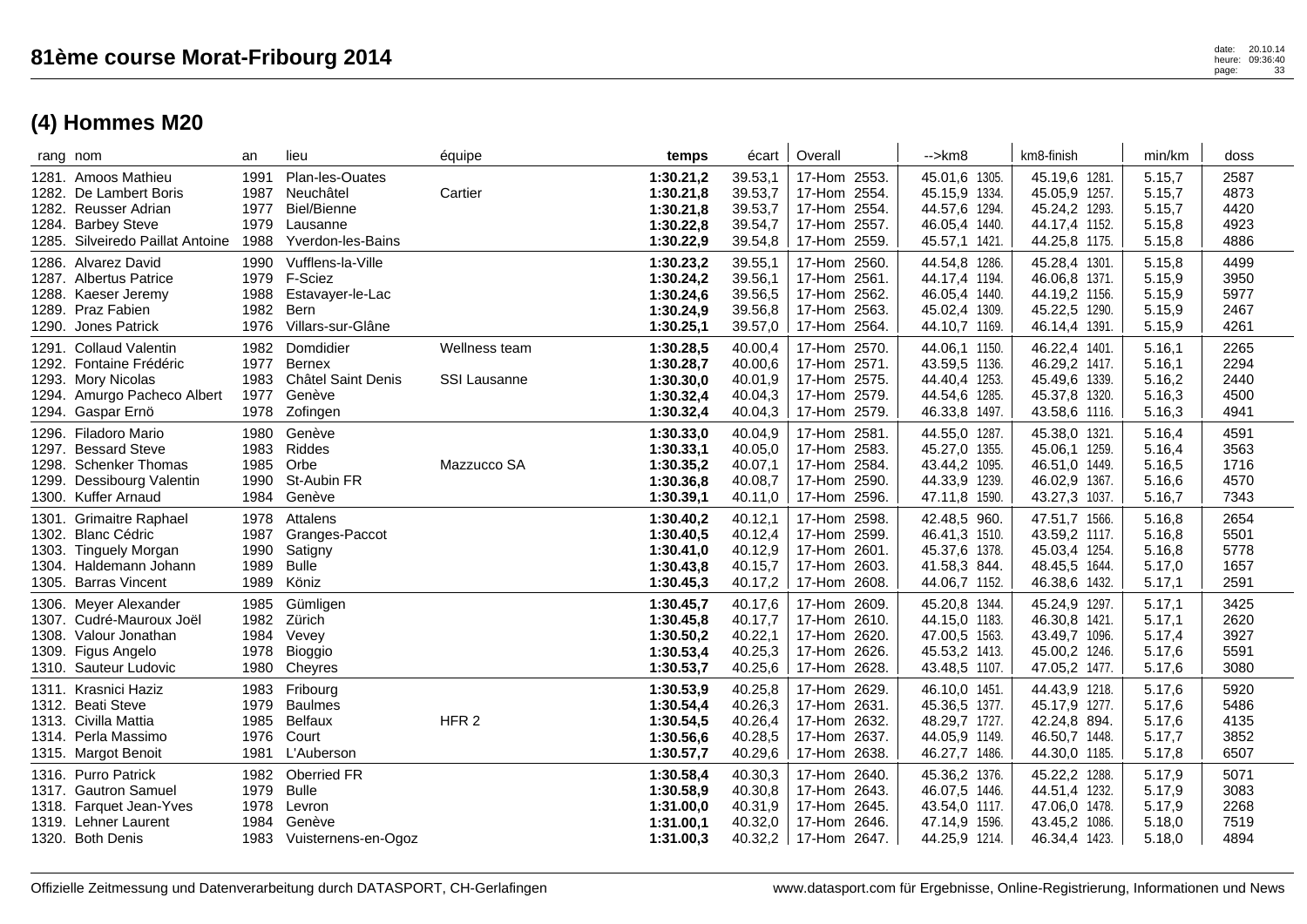|       | rang nom                                                                                                                 | an                                   | lieu                                                                                     | équipe                                | temps                                                         | écart                                               | Overall                                                                                | -->km8                                                                             | km8-finish                                                                          | min/km                                         | doss                                 |
|-------|--------------------------------------------------------------------------------------------------------------------------|--------------------------------------|------------------------------------------------------------------------------------------|---------------------------------------|---------------------------------------------------------------|-----------------------------------------------------|----------------------------------------------------------------------------------------|------------------------------------------------------------------------------------|-------------------------------------------------------------------------------------|------------------------------------------------|--------------------------------------|
|       | 1321. Friche Cyril<br>1322. Paris Marcel<br>1323. Rodriguez Camilo<br>1324. Alluin Bertrand<br>1325. Viveros Diego       | 1978<br>1978<br>1984<br>1978<br>1989 | Porrentruy<br>Yverdon-les-Bains<br>Vevey<br>Fribourg<br>Yverdon-les-Bains                |                                       | 1:31.00,5<br>1:31.00,6<br>1:31.02,1<br>1:31.04,8<br>1:31.05,6 | 40.32,4<br>40.32,5<br>40.34,0<br>40.36,7<br>40.37,5 | 17-Hom 2650.<br>17-Hom 2652.<br>17-Hom 2656.<br>17-Hom 2661.<br>17-Hom 2664.           | 47.57,7 1672.<br>45.31,6 1366.<br>46.08,7 1449.<br>47.32,1 1635.<br>45.48,8 1404.  | 43.02,8 984.<br>45.29,0 1303.<br>44.53,4 1235.<br>43.32,7 1052.<br>45.16,8 1271.    | 5.18,0<br>5.18,0<br>5.18,1<br>5.18,2<br>5.18,3 | 5598<br>8690<br>8023<br>6131<br>6658 |
| 1328. | 1326. Stamm Ralph<br>1327. Chatagny Thomas<br><b>Baeriswyl Valentin</b><br>1329. Menetrey Alain<br>1330. Heney Killian   | 1980<br>1984<br>1984<br>1986<br>1988 | Bern<br><b>Billens</b><br>Villars-sur-Glâne<br>Granges-Paccot<br>Giffers                 |                                       | 1:31.05,9<br>1:31.06,3<br>1:31.09,1<br>1:31.09,8<br>1:31.10,0 | 40.37,8<br>40.38,2<br>40.41,0<br>40.41,7<br>40.41,9 | 17-Hom 2665.<br>17-Hom 2667.<br>17-Hom 2671.<br>17-Hom 2673.<br>17-Hom 2674.           | 44.43,3 1263.<br>44.26,0 1215.<br>46.04,3 1439.<br>40.34,1 649.<br>44.39,4 1247.   | 46.22,6 1402.<br>46.40,3 1435.<br>45.04,8 1255.<br>50.35,7 1835.<br>46.30,6 1420.   | 5.18,3<br>5.18,3<br>5.18,5<br>5.18,5<br>5.18,5 | 4946<br>3497<br>4232<br>708<br>3350  |
|       | 1331. van Drogen Frank<br>1332. Saugy Nicola<br>1333. Moret Kevin<br>1334. Daguerre Grégory<br>1335. Habermacher Bastien | 1975<br>1980<br>1987<br>1986<br>1978 | Zürich<br>Montreux<br>Vuadens<br>La Tour-de-Peilz<br>Fontenais                           | YogaCenter<br><b>Schnecke Fresser</b> | 1:31.11,7<br>1:31.12,5<br>1:31.13,0<br>1:31.13,6<br>1:31.15,2 | 40.43,6<br>40.44,4<br>40.44,9<br>40.45,5<br>40.47,1 | 17-Hom 2675.<br>17-Hom 2676.<br>17-Hom 2678.<br>17-Hom 2681.<br>17-Hom 2686.           | 43.46,0 1099.<br>46.34,8 1499.<br>45.54,8 1418.<br>46.25,1 1480.<br>45.18,4 1338.  | 47.25,7 1515.<br>44.37,7 1202.<br>45.18,2 1279.<br>44.48,5 1229.<br>45.56,8 1354.   | 5.18,6<br>5.18,7<br>5.18,7<br>5.18,7<br>5.18,8 | 2759<br>5933<br>5687<br>7281<br>5636 |
| 1337. | 1336. Narinx Chang-Ho<br>Repond Edouard<br>1338. Waeber Marc<br>1339. Mayaki Mohamed<br>1340. Haller Jonas               | 1989<br>1988<br>1987<br>1979<br>1987 | Granges-Paccot<br><b>Botterens</b><br>Chapelle (Glâne)<br>F-Thonon les Bains<br>Fribourg | HFR 4<br>Groupe E1                    | 1:31.15,6<br>1:31.15,7<br>1:31.17,2<br>1:31.17,7<br>1:31.19,3 | 40.47,5<br>40.47,6<br>40.49,1<br>40.49,6<br>40.51,2 | 17-Hom 2687.<br>17-Hom 2688.<br>17-Hom 2694.<br>17-Hom 2696.<br>17-Hom 2699.           | 45.58,2 1424.<br>44.52,8 1281.<br>46.14,1 1459.<br>31.09,4<br>41.<br>46.08,2 1447. | 45.17,4 1274.<br>46.22,9 1403.<br>45.03,1 1251.<br>1:00.08,3 2141.<br>45.11,1 1267. | 5.18,9<br>5.18,9<br>5.18,9<br>5.19,0<br>5.19,1 | 4721<br>5009<br>2764<br>8291<br>1503 |
| 1341. | Voltz Frédéric<br>1342. Trummer Kevin<br>1343. Gerber Yann<br>1344. Oliveira Bruno<br>1345. Kraemer Raphael              | 1978<br>1982<br>1988<br>1991<br>1979 | <b>Botterens</b><br>Tramelan<br>St-Aubin-Sauges<br>Neyruz FR<br>Granges-Paccot           | Team UCB II<br>Team BCV               | 1:31.19,5<br>1:31.19,7<br>1:31.21,8<br>1:31.22,0<br>1:31.22,3 | 40.51,4<br>40.51,6<br>40.53,7<br>40.53,9<br>40.54,2 | 17-Hom 2700.<br>17-Hom 2701.<br>17-Hom 2705.<br>17-Hom 2706.<br>17-Hom 2708.           | 45.00,5 1303.<br>45.22,9 1348.<br>45.24,2 1350.<br>45.11,1 1324.<br>44.55,7 1289.  | 46.19,0 1397.<br>45.56,8 1354.<br>45.57,6 1360.<br>46.10,9 1382.<br>46.26,6 1410.   | 5.19,1<br>5.19,1<br>5.19,2<br>5.19,2<br>5.19,2 | 3542<br>3117<br>3387<br>5852<br>3792 |
|       | 1346. Carreira Daniel<br>1347. Dumas Julien<br>1348. Favre Michaël<br>1349. Jenni Cédric<br>1350. Métral Thierry         | 1989<br>1986<br>1983<br>1977<br>1982 | Yverdon-les-Bains<br>Fribourg<br>Luins<br>Suchy<br>Penthaz                               |                                       | 1:31.23,0<br>1:31.23,8<br>1:31.24,0<br>1:31.24,7<br>1:31.25,5 | 40.54,9<br>40.55,7<br>40.55,9<br>40.56,6<br>40.57,4 | 17-Hom 2709.<br>17-Hom 2712.<br>17-Hom 2714.<br>17-Hom 2717.<br>17-Hom 2721.           | 46.21,1 1475.<br>45.54,2 1417.<br>44.24,9 1212.<br>45.51,8 1409.<br>43.39,5 1082.  | 45.01,9 1248.<br>45.29,6 1304.<br>46.59,1 1470.<br>45.32,9 1310.<br>47.46,0 1552.   | 5.19,3<br>5.19,3<br>5.19,3<br>5.19,4<br>5.19,4 | 4081<br>4858<br>3985<br>5644<br>4697 |
| 1351. | Geiger David<br>1352. Vinagre Romeo<br>1353. Franscella Valery<br>1354. Liechti Loïc<br>1355. Roca Gerard                | 1985<br>1983<br>1989<br>1991<br>1979 | <b>Bramois</b><br>Rossens FR<br>Ascona<br>Le Locle<br>Lausanne                           | SP Locarnese<br>Tri Tream Pully       | 1:31.25,9<br>1:31.26,2<br>1:31.27,2<br>1:31.28,7<br>1:31.29,3 | 40.57,8<br>40.58,1<br>40.59,1<br>41.00,6<br>41.01,2 | 17-Hom 2724.<br>17-Hom 2726.<br>17-Hom 2728.<br>17-Hom 2733.<br>17-Hom 2736.           | 46.29,7 1491.<br>46.39,6 1507.<br>45.10,8 1322.<br>43.19,4 1038.<br>46.48,9 1535.  | 44.56,2 1240.<br>44.46,6 1226.<br>46.16,4 1394.<br>48.09,3 1597.<br>44.40,4 1209.   | 5.19,5<br>5.19,5<br>5.19,5<br>5.19,6<br>5.19,7 | 3747<br>6657<br>3738<br>3801<br>3872 |
|       | 1356. Lanz Christoph<br>1357. Ubaldi Gianluca<br>1358. Tabotta Flavian<br>1359. Honoré Guillaume<br>1360. Magnin Raphael | 1978<br>1981<br>1988<br>1975         | Affoltern am Albis<br>Troistorrents<br>Yvonand<br><b>Bulle</b><br>1993 Matran            | <b>Swiss Masters Running</b>          | 1:31.30,1<br>1:31.30,2<br>1:31.30,5<br>1:31.30,7<br>1:31.31,4 | 41.02,0<br>41.02,1<br>41.02,4<br>41.02,6            | 17-Hom 2737.<br>17-Hom 2739.<br>17-Hom 2741.<br>17-Hom 2742.<br>41.03,3   17-Hom 2744. | 45.53,4 1414.<br>46.45,7 1527.<br>45.29,6 1359.<br>45.50,8 1407.<br>44.45,0 1266.  | 45.36,7 1318.<br>44.44,5 1219.<br>46.00,9 1365.<br>45.39,9 1323.<br>46.46,4 1445.   | 5.19,7<br>5.19,7<br>5.19,7<br>5.19,7<br>5.19,8 | 3962<br>4786<br>3916<br>8545<br>4913 |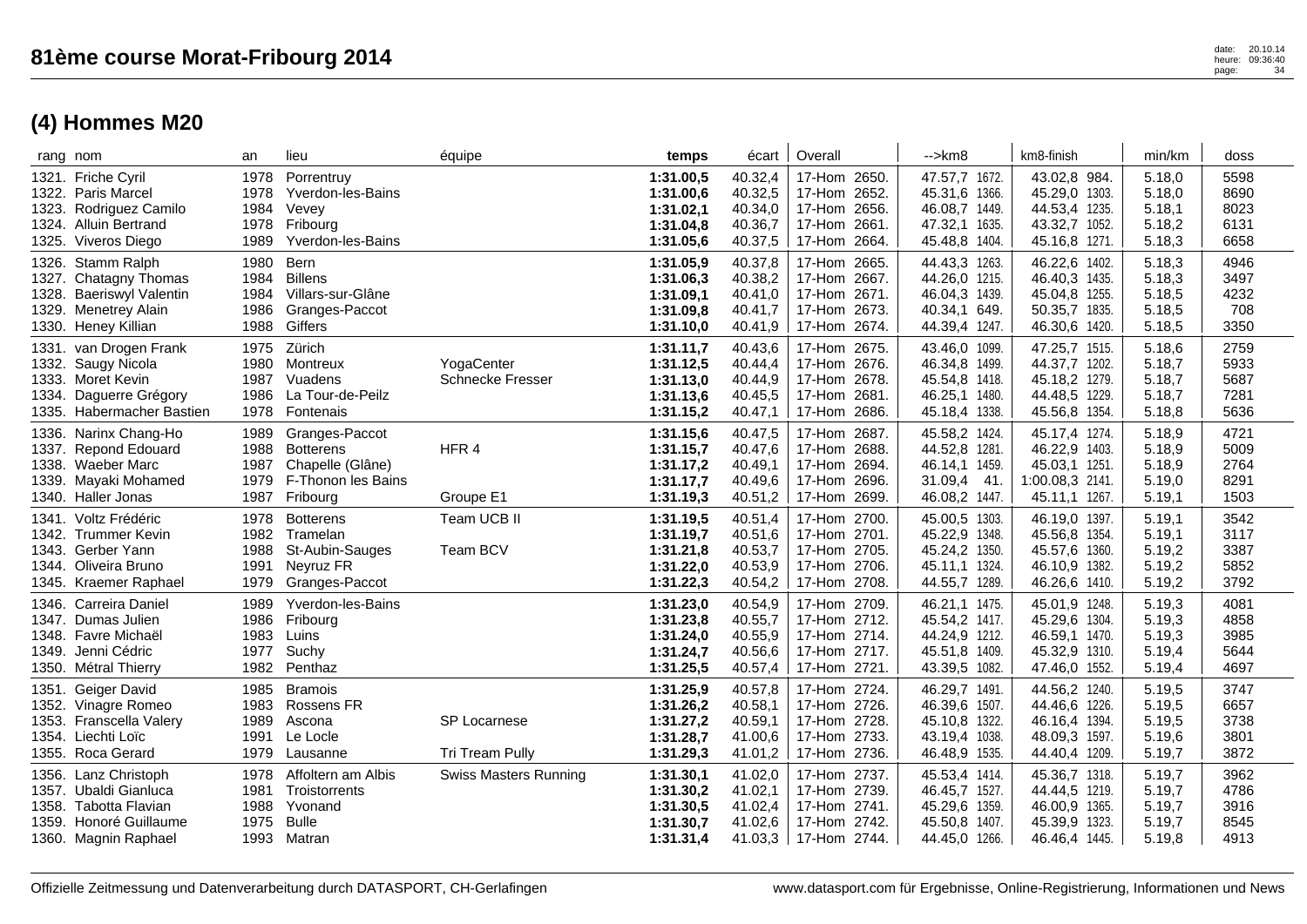| rang nom                                                                                                                                | an                                   | lieu                                                                        | équipe                                    | temps                                                         | écart                                               | Overall                                                                               | -->km8                                                                            | km8-finish                                                                           | min/km                                         | doss                                 |
|-----------------------------------------------------------------------------------------------------------------------------------------|--------------------------------------|-----------------------------------------------------------------------------|-------------------------------------------|---------------------------------------------------------------|-----------------------------------------------------|---------------------------------------------------------------------------------------|-----------------------------------------------------------------------------------|--------------------------------------------------------------------------------------|------------------------------------------------|--------------------------------------|
| 1361. Tinguely Patrick<br>1362. Progin Damien<br>1363. Riond Boris<br>1364. Aeberhard Daniel<br>1365. Marro Sebastien                   | 1989<br>1993<br>1976<br>1980<br>1984 | Schlieren<br>Corminboeuf<br>Lausanne<br>Bern<br><b>Belfaux</b>              | Delta Force One                           | 1:31.32,5<br>1:31.32,6<br>1:31.33,6<br>1:31.33,9<br>1:31.35,6 | 41.04,4<br>41.04,5<br>41.05,5<br>41.05,8<br>41.07,5 | 17-Hom 2748.<br>17-Hom 2749.<br>17-Hom 2753.<br>17-Hom 2754.<br>17-Hom 2755.          | 44.32,9 1234.<br>45.47,0 1400.<br>44.41,7 1257.<br>47.16,7 1599.<br>44.01,0 1139. | 46.59,6 1471.<br>45.45,6 1332.<br>46.51,9 1452.<br>44.17,2 1149.<br>47.34,6<br>1530. | 5.19,8<br>5.19,8<br>5.19,9<br>5.19,9<br>5.20,0 | 8811<br>2838<br>4749<br>3069<br>1418 |
| 1366. Fellay Julien<br>1367. Morier-Genoud Benoît<br>1368. Gouri Chon Fabrice<br>1369. Lameira Martins David<br>1370. Aebischer Philipp | 1977<br>1982<br>1982<br>1979<br>1989 | <b>Bruson</b><br>Fribourg<br>F-Gaillard<br>Villars-sur-Glâne<br>St. Ursen   | CHA / SGC                                 | 1:31.36,7<br>1:31.37,0<br>1:31.37,1<br>1:31.37,5<br>1:31.41,2 | 41.08,6<br>41.08,9<br>41.09,0<br>41.09,4<br>41.13,1 | 17-Hom 2758.<br>17-Hom 2759.<br>17-Hom 2761.<br>17-Hom 2764.<br>17-Hom 2768.          | 45.11,0 1323.<br>45.45,7 1393.<br>45.52,8 1411.<br>44.20,3 1200.<br>48.02,1 1680. | 46.25,7 1409.<br>45.51,3 1340.<br>45.44,3 1329.<br>47.17,2 1496.<br>43.39,1 1067.    | 5.20,1<br>5.20,1<br>5.20,1<br>5.20,1<br>5.20,3 | 4235<br>4076<br>2923<br>5655<br>6714 |
| 1371. Cuanillon Gabriel<br>1372. Zuber Stéphane<br>1373. Raca Mirko<br>1374. Demierre Fabrice<br>1375. Chen Kai                         | 1991<br>1977<br>1984<br>1975<br>1980 | Yverdon-les-Bains<br>Alle<br>Crissier<br>Montet (Glâne)<br>Fribourg         | <b>FSG Alle</b><br><b>ARK Fruska Gora</b> | 1:31.42,5<br>1:31.44,9<br>1:31.45,2<br>1:31.45,5<br>1:31.46,1 | 41.14,4<br>41.16,8<br>41.17,1<br>41.17,4<br>41.18,0 | 17-Hom 2774.<br>17-Hom 2778.<br>17-Hom 2781.<br>17-Hom 2782.<br>17-Hom 2783.          | 46.11,3 1455.<br>44.58,0 1296.<br>45.34,7 1373.<br>44.51,8 1278.<br>46.48,6 1533. | 45.31,2 1306.<br>46.46,9 1446.<br>46.10,5 1381.<br>46.53,7 1455.<br>44.57,5 1241.    | 5.20,4<br>5.20,6<br>5.20,6<br>5.20,6<br>5.20,6 | 3691<br>4124<br>2821<br>3701<br>6691 |
| 1376. Nicolet David<br>1377. Marro Nicolas<br>1378. Fragnière Samuel<br>1379. Margueron Alexandre<br>1380. Dupasquier Frédéric          | 1975<br>1985<br>1987<br>1985<br>1984 | Vevey<br>Granges-Paccot<br>Avry-sur-Matran<br>Fribourg<br><b>Bulle</b>      |                                           | 1:31.46,2<br>1:31.48,3<br>1:31.48,4<br>1:31.48,9<br>1:31.49,8 | 41.18,1<br>41.20,2<br>41.20,3<br>41.20,8<br>41.21,7 | 17-Hom 2785.<br>17-Hom 2790.<br>17-Hom 2791.<br>17-Hom 2794.<br>17-Hom 2795.          | 45.19,1 1339.<br>47.51,5 1665.<br>45.51,7 1408.<br>47.45,6 1651.<br>44.29,5 1227. | 46.27,1 1411.<br>43.56,8 1113.<br>45.56,7 1353.<br>44.03,3 1128.<br>47.20,3 1501.    | 5.20,6<br>5.20,8<br>5.20,8<br>5.20,8<br>5.20,8 | 2443<br>5668<br>3736<br>4314<br>4190 |
| 1381. Zumsteg Benoît<br>1382. Nya Bernard<br>1383. Wäckerlin David<br>1384. Brulhart Gilles<br>1385. Lobbia Marco                       | 1975<br>1975<br>1982<br>1985<br>1992 | Neuchâtel<br>Lausanne<br>Yverdon-les-Bains<br>Fribourg<br>Morges            |                                           | 1:31.50,7<br>1:31.50,9<br>1:31.51,4<br>1:31.52,0<br>1:31.52,2 | 41.22,6<br>41.22,8<br>41.23,3<br>41.23,9<br>41.24,1 | 17-Hom<br>2798.<br>17-Hom 2800.<br>17-Hom 2801.<br>17-Hom<br>2802.<br>17-Hom 2803.    | 45.08,3 1317.<br>45.57,2 1422.<br>43.47,8 1105.<br>44.43,4 1264.<br>47.22,8 1615. | 46.42,4 1438.<br>45.53,7 1346.<br>48.03,6 1584.<br>47.08,6 1482.<br>44.29,4 1183.    | 5.20,9<br>5.20,9<br>5.20,9<br>5.21,0<br>5.21,0 | 3261<br>5693<br>3601<br>2605<br>3804 |
| 1386. Doutaz Hervé<br>1387. Jeanneret Joachim<br>1388. Scipioni Luca<br>1389. Joly Olivier<br>1390. Brodard Stéphane                    | 1986<br>1987<br>1975<br>1980<br>1978 | Epagny<br>Yverdon-les-Bains<br>Versoix<br>Fribourg<br>Granges-Paccot        | CAP                                       | 1:31.53,9<br>1:31.54,0<br>1:31.56,1<br>1:31.57,0<br>1:31.57,8 | 41.25,8<br>41.25,9<br>41.28,0<br>41.28,9<br>41.29,7 | 17-Hom<br>2808.<br>17-Hom 2809.<br>17-Hom 2812.<br>17-Hom<br>2814.<br>17-Hom 2816.    | 47.06,3 1578.<br>46.22,3 1479.<br>46.42,7 1518.<br>45.45,7 1393.<br>45.48,6 1403. | 44.47,6 1227.<br>45.31,7 1308.<br>45.13,4 1270.<br>46.11,3 1383.<br>46.09,2 1377.    | 5.21,1<br>5.21,1<br>5.21,2<br>5.21,3<br>5.21,3 | 4408<br>8553<br>4813<br>5909<br>3663 |
| 1391. Haumüller Thomas<br>1392. Fürer Andreas<br>1393. Nicole Sébastien<br>1394. Chavanne Alexandre<br>1395. Smaniotto Raphael          | 1988<br>1980<br>1994<br>1979<br>1977 | Sion<br>Zürich<br>Villars-le-Terroir<br>Alle<br>Le Mont-sur-Lausanne        |                                           | 1:31.58,4<br>1:31.59,1<br>1:31.59,2<br>1:31.59,3<br>1:32.00,0 | 41.30,3<br>41.31,0<br>41.31,1<br>41.31,2<br>41.31,9 | 17-Hom<br>2817.<br>17-Hom 2819.<br>17-Hom 2822.<br>2823.<br>17-Hom<br>17-Hom 2824.    | 47.23,6 1616.<br>48.09,3 1699.<br>45.20,7 1342.<br>45.45,8 1395.<br>43.28,8 1057. | 44.34,8 1196.<br>43.49,8 1097.<br>46.38,5 1431.<br>46.13,5 1388.<br>48.31,2 1626.    | 5.21,3<br>5.21,4<br>5.21,4<br>5.21,4<br>5.21,4 | 3762<br>4491<br>3843<br>3518<br>3511 |
| 1396. Margot Stefan<br>1397. Etienne Christophe<br>1398. Guillod Maxime<br>1399. Kissling Gregory<br>1400. Wenger Pascal                | 1987<br>1979<br>1985<br>1976         | Fribourg<br>Granges-Paccot<br>Fribourg<br>Magglingen/Macolin<br>1992 Noréaz | OMEGA <sub>1</sub>                        | 1:32.01,5<br>1:32.03,8<br>1:32.04,5<br>1:32.05,0<br>1:32.05,8 | 41.33,4<br>41.35,7<br>41.36,4<br>41.36,9<br>41.37,7 | 17-Hom<br>2829.<br>17-Hom 2832.<br>17-Hom<br>2833.<br>17-Hom<br>2834.<br>17-Hom 2836. | 45.53,7 1415.<br>46.57,9 1556.<br>47.08,4 1583.<br>44.14,3 1180.<br>47.20,8 1614. | 46.07,8 1374.<br>45.05,9 1257.<br>44.56,1 1239.<br>47.50,7 1562.<br>44.45,0 1221.    | 5.21,5<br>5.21,7<br>5.21,7<br>5.21,7<br>5.21,8 | 4908<br>4244<br>4320<br>1529<br>5040 |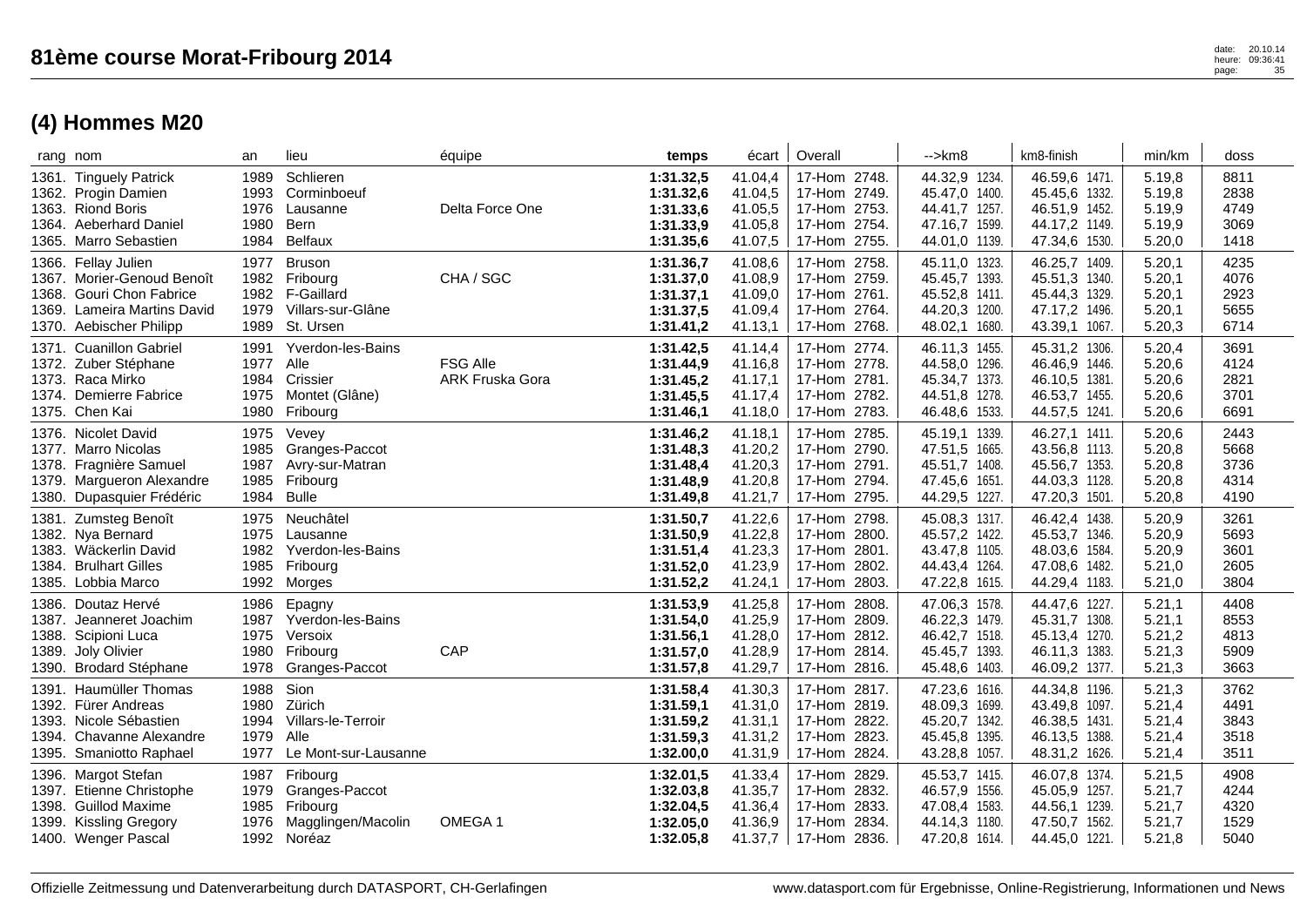| rang nom                                        | an           | lieu                 | équipe                 | temps                  | écart              | Overall                      | -->km8                         | km8-finish                     | min/km           | doss          |
|-------------------------------------------------|--------------|----------------------|------------------------|------------------------|--------------------|------------------------------|--------------------------------|--------------------------------|------------------|---------------|
| 1401. Arm Mathieu                               | 1985         | Estavayer-le-Lac     |                        | 1:32.07,4              | 41.39,3            | 17-Hom 2840.                 | 45.29,2 1357.                  | 46.38,2 1430.                  | 5.21,9           | 3630          |
| 1402. Frantschi Nicolas                         | 1978         | Fribourg             | CAB                    | 1:32.07,6              | 41.39,5            | 17-Hom 2841.                 | 47.24,7 1618.                  | 44.42,9 1217.                  | 5.21,9           | 12020         |
| 1403. Zuber Benoît                              | 1980         | Lausanne             |                        | 1:32.09,0              | 41.40,9            | 17-Hom 2843.                 | 44.28,3 1224.                  | 47.40,7 1544.                  | 5.22,0           | 3947          |
| 1404. Germanà Claudio                           | 1981         | Porrentruy           |                        | 1:32.10,5              | 41.42,4            | 17-Hom<br>2845.              | 45.15,5 1333.                  | 46.55,0 1458.                  | 5.22,1           | 5616          |
| 1405. Gurtner Bastian                           | 1980         | Fribourg             | Gurtner                | 1:32.12,1              | 41.44,0            | 17-Hom<br>2850.              | 47.30,7 1629.                  | 44.41,4 1213.                  | 5.22,1           | 5876          |
| 1406. Greca Manuel                              | 1992         | Fribourg             | Team CYCLES TESAG UVEX | 1:32.13,1              | 41.45,0            | 2853.<br>17-Hom              | 43.10,5 1012.                  | 49.02,6 1691                   | 5.22,2           | 3753          |
| 1407. Demont Christophe                         | 1979         | Sullens              |                        | 1:32.13,9              | 41.45,8            | 17-Hom<br>2855.              | 44.53,0 1282.                  | 47.20,9 1503.                  | 5.22,3           | 5149          |
| 1408. Schweizer Cyrill                          | 1982         | Kehrsatz             |                        | 1:32.14,9              | 41.46,8            | 17-Hom 2857.                 | 46.26,7 1483.                  | 45.48,2 1335.                  | 5.22,3           | 6615          |
| 1409. Laloli Fabio                              | 1977         | Gordola              |                        | 1:32.15,7              | 41.47,6            | 17-Hom 2858.                 | 46.11,3 1455.                  | 46.04,4 1368.                  | 5.22,4           | 4670          |
| 1410. Gyger Simon                               | 1990         | Malleray             | <b>GSMB</b>            | 1:32.16,3              | 41.48,2            | 2859.<br>17-Hom              | 44.42,7 1260.                  | 47.33,6 1524.                  | 5.22,4           | 2347          |
| 1411. Milec Damir                               | 1986         | Ollon VS             |                        | 1:32.17,4              | 41.49,3            | 17-Hom 2863.                 | --------<br>$---$              | --------<br>$---$              | 5.22,5           | 3826          |
| 1412. Delapierre Olivier                        | 1975         | Lausanne             |                        | 1:32.17,9              | 41.49,8            | 17-Hom<br>2865.              | 46.04,2 1438.                  | 46.13,7 1389.                  | 5.22,5           | 4569          |
| 1413. Gallego Enrique                           | 1978         | <b>Bellerive VD</b>  |                        | 1:32.18,2              | 41.50,1            | 17-Hom 2867.                 | 45.20,9 1345.                  | 46.57,3 1465.                  | 5.22,5           | 4839          |
| 1414. Beausire Quentin                          | 1984         | Lausanne             |                        | 1:32.22,3              | 41.54,2            | 17-Hom 2876.                 | 47.36,9 1639.                  | 44.45,4 1222.                  | 5.22,7           | 4514          |
| 1415. Guinand Charles                           | 1987         | Fribourg             |                        | 1:32.22,5              | 41.54,4            | 17-Hom 2877.                 | 45.46,6 1398.                  | 46.35,9 1427.                  | 5.22,8           | 4880          |
| 1416. Gremaud Maxime                            | 1991         | <b>Bulle</b>         | Fragnière/Gremaud      | 1:32.23,7              | 41.55,6            | 17-Hom 2881.                 | 46.28,6 1488.                  | 45.55,1 1350.                  | 5.22,8           | 3754          |
| 1417. Richli Fabien                             | 1983         | Cournillens          |                        | 1:32.25,5              | 41.57,4            | 2883.<br>17-Hom              | 45.44,5 1388.                  | 46.41,0 1437.                  | 5.22,9           | 4414          |
| 1418. Kummert Mario                             | 1989         | Fribourg             |                        | 1:32.25,7              | 41.57,6            | 2885.<br>17-Hom              | 47.27,0 1621                   | 44.58,7 1244.                  | 5.22,9           | 4898          |
| 1419. Bürgy Marc                                | 1993         | Guschelmuth          |                        | 1:32.26,6              | 41.58,5            | 17-Hom 2886.                 | 46.19,7 1473.                  | 46.06,9 1373.                  | 5.23,0           | 4224          |
| 1420. De Oliveira José Luis                     | 1986         | Lausanne             |                        | 1:32.27,9              | 41.59,8            | 17-Hom<br>2888.              | 46.03,9 1437.                  | 46.24,0 1404.                  | 5.23,1           | 4298          |
| 1421. Christen Yann                             |              | Fribourg             |                        |                        |                    | 17-Hom 2890.                 | 47.05,7 1575.                  | 45.23,0 1292.                  |                  | 6372          |
|                                                 | 1984         |                      |                        | 1:32.28,7              | 42.00,6            |                              |                                |                                | 5.23,1           |               |
| 1422. Cherubini Antoine<br>1423. Abebe Emmanuel | 1988<br>1983 | Martigny<br>Fribourg |                        | 1:32.31,8<br>1:32.34,6 | 42.03,7<br>42.06,5 | 17-Hom 2893.<br>17-Hom 2900. | 46.34,7 1498.<br>44.53,2 1283. | 45.57,1 1356.<br>47.41,4 1548. | 5.23,3<br>5.23,5 | 4548<br>4016  |
| 1424. Gueissaz Vincent                          | 1993         | Neuchâtel            |                        | 1:32.37,5              | 42.09,4            | 17-Hom 2903.                 | 44.29,9 1229.                  | 48.07,6 1590.                  | 5.23,6           | 2658          |
| 1425. Fernandes Da Silva Nuno Miguel 1983       |              | Courtepin            |                        | 1:32.37,6              | 42.09,5            | 17-Hom 2904.                 | 44.04,0 1143.                  | 48.33,6 1631.                  | 5.23,6           | 3598          |
|                                                 |              |                      |                        |                        |                    |                              |                                |                                |                  |               |
| 1426. Walliser Claudio                          | 1983         | Fribourg             |                        | 1:32.40,4              | 42.12,3            | 17-Hom 2908.                 | 46.10,8 1454.                  | 46.29,6 1418.                  | 5.23,8           | 6664<br>5648  |
| 1427. Kehl Roland                               | 1976         | Düdingen             |                        | 1:32.40,6              | 42.12,5            | 17-Hom 2909.                 | 48.59,1 1781.                  | 43.41,5 1074.                  | 5.23,8           |               |
| 1428. Fuhrer Patrik                             | 1975         | <b>Bulle</b>         |                        | 1:32.40,7              | 42.12,6            | 17-Hom 2910.                 | 44.16,8 1193.                  | 48.23,9 1614.                  | 5.23,8           | 3281          |
| 1429. Käser Ludwig                              | 1977<br>1989 | Posieux              |                        | 1:32.41,5<br>1:32.41,8 | 42.13,4<br>42.13,7 | 17-Hom 2911.<br>17-Hom 2912. | 46.47,6 1532.<br>45.33,1 1369. | 45.53,9 1347.<br>47.08,7 1484. | 5.23,9<br>5.23,9 | 12013<br>2632 |
| 1430. Eienberger Mounir                         |              | Epalinges            |                        |                        |                    |                              |                                |                                |                  |               |
| 1431. Heiniger Maxime                           | 1983         | Corcelles-Payerne    |                        | 1:32.42,0              | 42.13,9            | 17-Hom 2914.                 | 46.42,8 1520.                  | 45.59,2 1361                   | 5.23,9           | 4954          |
| 1431. Paschoud Michaël                          | 1977         | <b>Bulle</b>         |                        | 1:32.42,0              | 42.13,9            | 17-Hom 2914.                 | 44.17,8 1195.                  | 48.24,2 1616.                  | 5.23,9           | 3279          |
| 1433. Platel Marc                               | 1978         | Oron-la-Ville        |                        | 1:32.43,7              | 42.15,6            | 17-Hom 2919.                 | 46.43,8 1523.                  | 45.59,9 1362.                  | 5.24,0           | 4280          |
| 1434. Perler Florian                            | 1993         | Chénens              |                        | 1:32.44,0              | 42.15,9            | 17-Hom 2921.                 | 46.18,9 1472.                  | 46.25,1 1408.                  | 5.24,0           | 4052          |
| 1435. Duc Vincent                               | 1984         | Morges               |                        | 1:32.45,9              | 42.17,8            | 17-Hom 2927.                 | 43.53,7 1116.                  | 48.52,2 1659.                  | 5.24,1           | 4578          |
| 1435. Flückiger David                           | 1975         | Miécourt             | Gazgaz                 | 1:32.45,9              | 42.17,8            | 17-Hom 2927.                 | 45.49,9 1405.                  | 46.56,0 1460.                  | 5.24,1           | 3577          |
| 1437. Bize Daniel                               | 1976         | Oron-la-Ville        | DPS Oron-Jorat         | 1:32.46,0              | 42.17,9            | 17-Hom 2929.                 | 46.46,0 1528.                  | 46.00,0 1363.                  | 5.24,1           | 6158          |
| 1438. Corminboeuf Yann                          | 1979         | Lausanne             |                        | 1:32.46,7              | 42.18,6            | 17-Hom<br>2934.              | 46.54,8 1545.                  | 45.51,9 1342.                  | 5.24,2           | 5544          |
| 1439. Cotter Simon                              | 1976         | Lucens               |                        | 1:32.47,2              | 42.19,1            | 17-Hom<br>2936.              | 45.38,5 1379.                  | 47.08,7 1484.                  | 5.24,2           | 4557          |
| 1440. Décoppet Stéphane                         | 1981         | Yverdon-les-Bains    |                        | 1:32.48,3              | 42.20,2            | 17-Hom 2938.                 | 46.36,2 1503.                  | 46.12,1 1386.                  | 5.24,3           | 5038          |
|                                                 |              |                      |                        |                        |                    |                              |                                |                                |                  |               |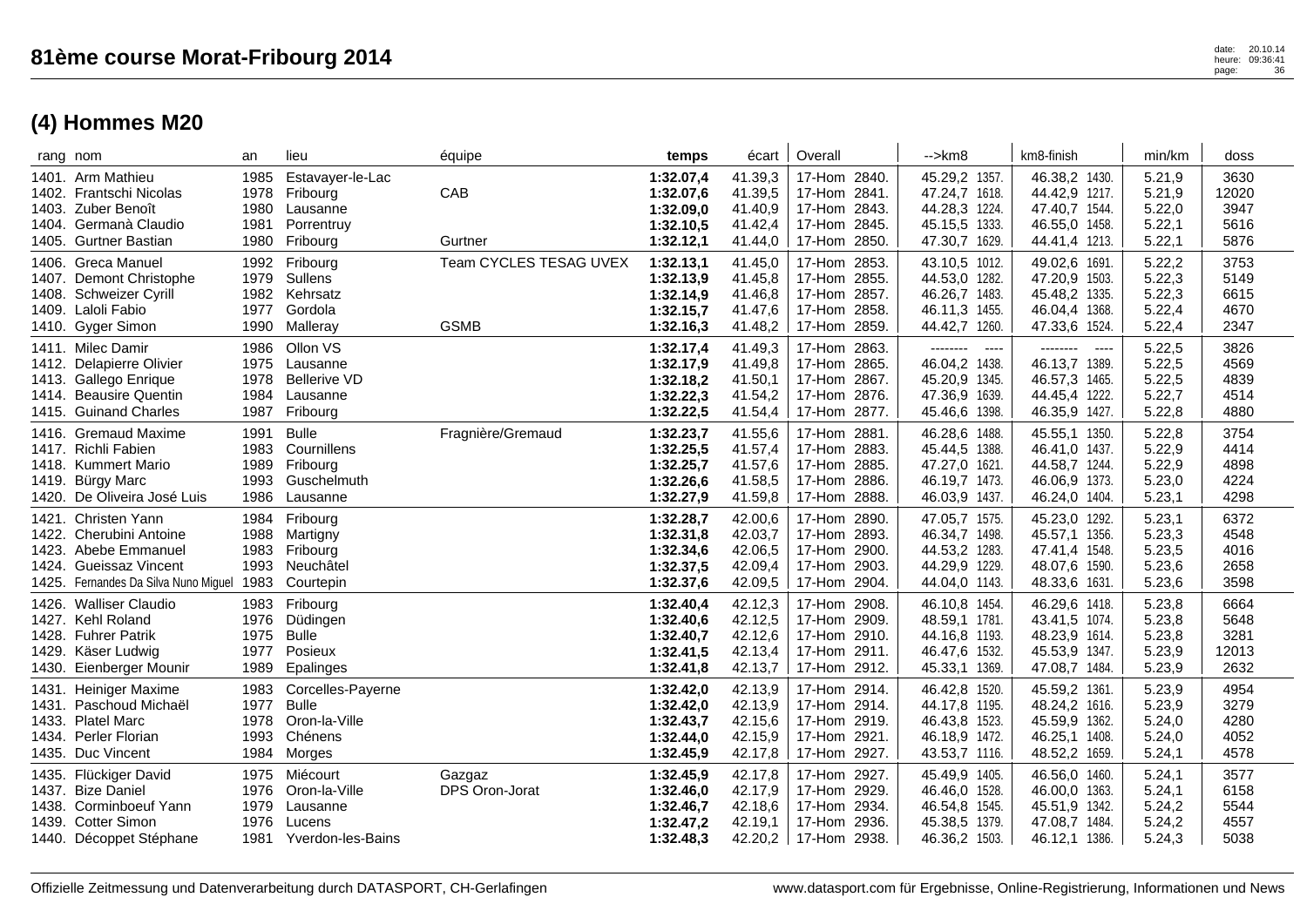| rang nom |                                                                                                                            | an                                   | lieu                                                                             | équipe                               | temps                                                         | écart                                               | Overall                                                                          | -->km8                                                                            | km8-finish                                                                        | min/km                                         | doss                                 |
|----------|----------------------------------------------------------------------------------------------------------------------------|--------------------------------------|----------------------------------------------------------------------------------|--------------------------------------|---------------------------------------------------------------|-----------------------------------------------------|----------------------------------------------------------------------------------|-----------------------------------------------------------------------------------|-----------------------------------------------------------------------------------|------------------------------------------------|--------------------------------------|
|          | 1441. Colombo Simone<br>1442. Baatard Christophe<br>1443. Krienbühl Lionel                                                 | 1989<br>1978<br>1992                 | Fribourg<br>Corseaux<br>Courtaman                                                |                                      | 1:32.48,4<br>1:32.50,6<br>1:32.50,9                           | 42.20,3<br>42.22,5<br>42.22,8                       | 17-Hom 2939.<br>17-Hom 2944.<br>17-Hom 2945.                                     | 44.26,3 1217.<br>48.52,1 1774.<br>46.08,2 1447.                                   | 48.22,1 1611.<br>43.58,5 1115.<br>46.42,7 1439.                                   | 5.24,3<br>5.24,4<br>5.24,4                     | 8393<br>6316<br>1648                 |
|          | 1444. Simonin Mathieu<br>1445. Kurz Reto                                                                                   | 1976<br>1981                         | Bern<br>Murten                                                                   | Les Secs<br>TV Murten                | 1:32.51,0<br>1:32.51,2                                        | 42.22,9<br>42.23,1                                  | 17-Hom 2946.<br>17-Hom 2947.                                                     | 46.00,4 1430.<br>47.48,1 1654.                                                    | 46.50,6 1447.<br>45.03,1 1251.                                                    | 5.24,4<br>5.24,4                               | 2754<br>4936                         |
|          | 1446. Rentsch Markus<br>1447. Schnider Mirko<br>1448. Tonolla Diego<br>1449. Delapierre Fabien<br>1450. Bornet Vincent     | 1980<br>1984<br>1979<br>1992<br>1978 | Murten<br>Lausanne<br>Jegenstorf<br>Rolle<br>Leytron                             | <b>TV Murten</b>                     | 1:32.51,4<br>1:32.54,2<br>1:32.56,6<br>1:32.58,8<br>1:33.06,1 | 42.23,3<br>42.26,1<br>42.28,5<br>42.30,7<br>42.38,0 | 17-Hom 2948.<br>17-Hom 2955.<br>17-Hom 2959.<br>17-Hom 2961.<br>17-Hom 2974.     | 47.48,2 1656.<br>47.25,7 1620.<br>44.40,2 1251.<br>45.20,9 1345.<br>46.55,7 1547. | 45.03,2 1253.<br>45.28,5 1302.<br>48.16,4 1608.<br>47.37,9 1536.<br>46.10,4 1380. | 5.24,4<br>5.24,6<br>5.24,7<br>5.24,9<br>5.25,3 | 4937<br>6607<br>4783<br>8432<br>5508 |
|          | 1451. Berger Christian<br>1452. Vaney Florian<br>1453. Crespo José<br>1454. Celik Sacha<br>1455. Pollien Nicolas           | 1977<br>1994<br>1976<br>1977<br>1976 | Torricella<br>Etagnières<br>Renens VD<br>Fully<br><b>Bettens</b>                 |                                      | 1:33.06,3<br>1:33.07,3<br>1:33.07,6<br>1:33.09,7<br>1:33.09,8 | 42.38,2<br>42.39,2<br>42.39,5<br>42.41,6<br>42.41,7 | 17-Hom 2977.<br>17-Hom 2978.<br>17-Hom 2979.<br>17-Hom 2986.<br>17-Hom 2987.     | 48.25,7 1721.<br>43.41,9 1089.<br>46.50,5 1539.<br>47.01,7 1564.<br>45.47,5 1401. | 44.40,6 1210.<br>49.25,4 1730.<br>46.17,1 1396.<br>46.08,0 1375.<br>47.22,3 1507. | 5.25,3<br>5.25,4<br>5.25,4<br>5.25,5<br>5.25,5 | 4519<br>3998<br>3592<br>5532<br>4350 |
|          | 1456. Meyer Jerome<br>1457. Gschwind Sébastien<br>1458. Humbert-Droz Jérome<br>1459. Barraud Sylvain<br>1460. Beaud Didier | 1979<br>1979<br>1978<br>1982<br>1979 | Bourguillon<br><b>Bure</b><br>Lignières<br>Estavayer-le-Lac<br>Fribourg          |                                      | 1:33.09,9<br>1:33.10,6<br>1:33.11,4<br>1:33.13,5<br>1:33.14,8 | 42.41,8<br>42.42,5<br>42.43,3<br>42.45,4<br>42.46,7 | 17-Hom 2988.<br>17-Hom 2992.<br>17-Hom 2994.<br>17-Hom 2995.<br>17-Hom 2997.     | 45.06,4 1315.<br>46.46,5 1529.<br>44.22,0 1208.<br>47.47,5 1653.<br>48.41,4 1750. | 48.03,5 1582.<br>46.24,1 1406.<br>48.49,4 1652.<br>45.26,0 1299.<br>44.33,4 1194. | 5.25,5<br>5.25,6<br>5.25,6<br>5.25,7<br>5.25,8 | 3334<br>4629<br>3153<br>6325<br>6328 |
|          | 1461. Geinoz Jérémy<br>1462. Martin Arnaud<br>1463. Ackermann Christophe<br>1464. Baumann Loïc<br>1465. Hewel Kai          | 1988<br>1975<br>1982<br>1980<br>1980 | Echallens<br>Veyrier<br>Grandson<br>Chernex<br>Uitikon Waldegg                   | Rolex course à pied                  | 1:33.15,2<br>1:33.15,5<br>1:33.15,9<br>1:33.16,5<br>1:33.18,4 | 42.47,1<br>42.47,4<br>42.47,8<br>42.48,4<br>42.50,3 | 17-Hom 2999.<br>17-Hom 3000.<br>17-Hom 3001.<br>17-Hom 3002.<br>17-Hom 3005.     | 46.18,0 1471.<br>45.34,8 1374.<br>45.00,1 1299.<br>46.37,5 1505.<br>48.09,9 1701. | 46.57,2 1464.<br>47.40,7 1544.<br>48.15,8 1606.<br>46.39,0 1433.<br>45.08,5 1264. | 5.25,8<br>5.25,8<br>5.25,9<br>5.25,9<br>5.26,0 | 5212<br>4111<br>6306<br>3471<br>6460 |
|          | 1466. Rieder Patrice<br>1467. Fosenbauer Pavel<br>1468. Castioni Julian<br>1469. Mottet Mike<br>1470. Rauber Cedric        | 1979<br>1980<br>1979<br>1985<br>1978 | <b>Schmitten FR</b><br>Thônex<br>Lausanne<br>Granges-Paccot<br>Charmey (Gruyère) |                                      | 1:33.19,9<br>1:33.22,2<br>1:33.23,0<br>1:33.23,1<br>1:33.23,3 | 42.51,8<br>42.54,1<br>42.54,9<br>42.55,0<br>42.55,2 | 17-Hom 3007.<br>17-Hom 3013.<br>17-Hom 3015.<br>17-Hom 3016.<br>17-Hom 3018.     | 45.55,8 1420.<br>44.15,1 1184.<br>44.11,4 1171.<br>45.07,2 1316.<br>43.33,8 1070. | 47.24,1 1512.<br>49.07,1 1694.<br>49.11,6 1705.<br>48.15,9 1607.<br>49.49,5 1760. | 5.26,1<br>5.26,2<br>5.26,3<br>5.26,3<br>5.26,3 | 5044<br>5595<br>6779<br>3835<br>3020 |
|          | 1471. Brawand Gaetan<br>1472. Decaumont Yannick<br>1473. Kratzer Gilles<br>1474. Uebelhart Steve<br>1475. Bechir Yuri      | 1987<br>1981<br>1983<br>1976<br>1975 | La Tour-de-Peilz<br>Prilly<br>Chavannes-près-Renens<br>Domdidier<br>Morrens VD   | <b>SABAG</b><br>Uebelhart /Uebelhart | 1:33.24,4<br>1:33.25,5<br>1:33.26,1<br>1:33.26,4<br>1:33.26,6 | 42.56,3<br>42.57,4<br>42.58,0<br>42.58,3<br>42.58,5 | 17-Hom 3019.<br>17-Hom 3021.<br>17-Hom 3022.<br>17-Hom 3023.<br>17-Hom 3024.     | 45.20,9 1345.<br>46.42,7 1518.<br>47.25,6 1619.<br>46.16,1 1466.<br>46.40,8 1508. | 48.03,5 1582.<br>46.42,8 1440.<br>46.00,5 1364.<br>47.10,3 1488.<br>46.45,8 1443. | 5.26,4<br>5.26,4<br>5.26,5<br>5.26,5<br>5.26,5 | 3660<br>4401<br>6489<br>5867<br>5489 |
|          | 1476. Goetz Pitoun Bruno<br>1477. Krebs Steve<br>1478. Meyer Dominik<br>1479. Bellini Cédric<br>1480. Albiez Fabien        | 1986<br>1984<br>1991<br>1980<br>1979 | <b>Bulle</b><br><b>Cressier NE</b><br>Zuchwil<br>Auvernier<br>Goumoens-la-Ville  | Immo PPE                             | 1:33.30,7<br>1:33.31,1<br>1:33.31,4<br>1:33.31,8<br>1:33.32,6 | 43.02,6<br>43.03,0<br>43.03,3<br>43.03,7<br>43.04,5 | 17-Hom 3034.<br>17-Hom 3035.<br>17-Hom 3037.<br>17-Hom 3038.<br>$  17-Hom 3040.$ | 47.06,7 1580.<br>44.20,9 1203.<br>45.53,1 1412.<br>46.57,0 1550.<br>46.55,0 1546. | 46.24,0 1404.<br>49.10,2 1702.<br>47.38,3 1538.<br>46.34,8 1424.<br>46.37,6 1429. | 5.26,7<br>5.26,7<br>5.26,8<br>5.26,8<br>5.26,8 | 5621<br>3378<br>4699<br>5491<br>5465 |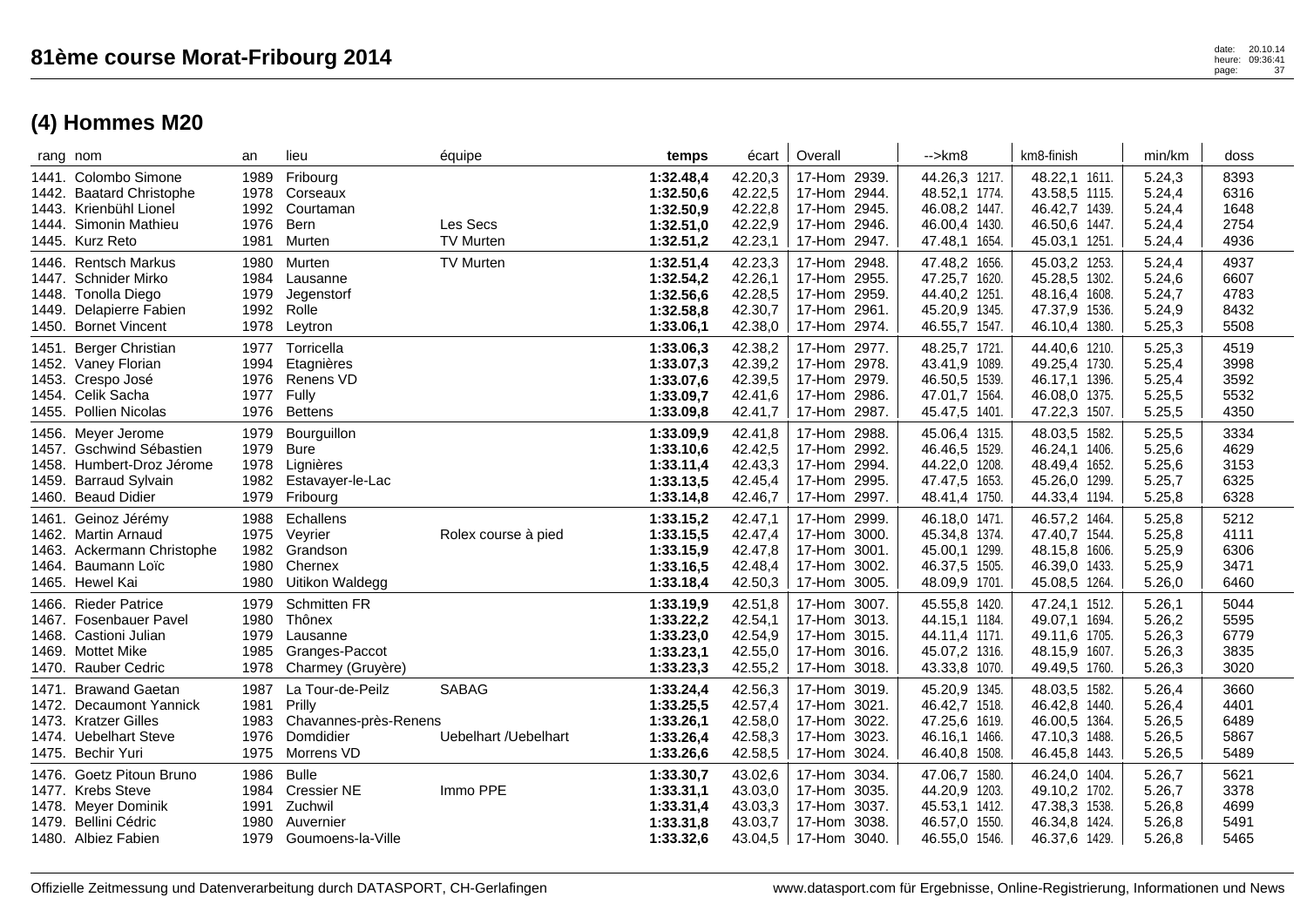| rang nom                                                                                                                                | an                                   | lieu                                                                           | équipe              | temps                                                         |                                                     | écart   Overall                                                                    | -->km8                                                                            | km8-finish                                                                        | min/km                                         | doss                                 |
|-----------------------------------------------------------------------------------------------------------------------------------------|--------------------------------------|--------------------------------------------------------------------------------|---------------------|---------------------------------------------------------------|-----------------------------------------------------|------------------------------------------------------------------------------------|-----------------------------------------------------------------------------------|-----------------------------------------------------------------------------------|------------------------------------------------|--------------------------------------|
| 1481. Vilelas Luis<br>Bonetti Cédric<br>1482.<br>1482. Sulzmann Jonathan<br>1484. Wohlhauser Gilles<br>1485. Haymoz Ariel               | 1976<br>1976<br>1988<br>1977<br>1977 | Dompierre FR<br>Plan-les-Ouates<br>Yvonand<br>Arconciel<br>Arni-Islisberg      |                     | 1:33.33,0<br>1:33.33,7<br>1:33.33,7<br>1:33.33,8<br>1:33.34,0 | 43.04,9<br>43.05,6<br>43.05,6<br>43.05,7<br>43.05,9 | 17-Hom 3042.<br>17-Hom 3044.<br>17-Hom 3044.<br>17-Hom 3046.<br>3047.<br>17-Hom    | 46.46,9 1530.<br>47.36,2 1638.<br>46.36,8 1504.<br>45.58,7 1426.<br>44.27,3 1218. | 46.46,1 1444.<br>45.57,5 1359.<br>46.56,9 1463.<br>47.35,1 1532.<br>49.06,7 1693. | 5.26,9<br>5.26,9<br>5.26,9<br>5.26,9<br>5.26,9 | 4890<br>4525<br>2910<br>3362<br>3233 |
| 1486. Scherer Konstantin<br>1487. Chevallay Mickael<br>1488. Rawyler Fabien<br>1489. Wehren Jonathan<br><b>Hauswirth Félix</b><br>1490. | 1992<br>1985<br>1986<br>1977         | Fribourg<br>1988 F-Faucigny<br>Villars-le-Grand<br>Lausanne<br>Sion            | <b>Buffet AOMC</b>  | 1:33.34,2<br>1:33.34,9<br>1:33.35,7<br>1:33.36,2<br>1:33.37,7 | 43.06,1<br>43.06,8<br>43.07,6<br>43.08,1<br>43.09,6 | 17-Hom 3048.<br>17-Hom 3050.<br>17-Hom 3051.<br>17-Hom 3052.<br>17-Hom 3057.       | 46.53,5 1543.<br>46.42,9 1522.<br>45.43,9 1387.<br>46.17,4 1469.<br>46.41,3 1510. | 46.40,7 1436.<br>46.52,0 1453.<br>47.51,8 1567.<br>47.18,8 1497.<br>46.56,4 1462. | 5.26,9<br>5.27,0<br>5.27,0<br>5.27,0<br>5.27,1 | 2747<br>7272<br>6575<br>5949<br>4312 |
| <b>Ben Ahmed Mehdi</b><br>1491.<br>1492. Casazza Raphaël<br>1493. Moulin Emmanuel<br>1494. Aspert Nicolas<br>1495. Varone Thierry       | 1982<br>1977<br>1975<br>1976         | Lausanne<br>Fribourg<br>1975 Vollèges<br>Fribourg<br>Chamoson                  | Teampa              | 1:33.37,9<br>1:33.40,1<br>1:33.41,1<br>1:33.41,2<br>1:33.43,8 | 43.09,8<br>43.12,0<br>43.13,0<br>43.13,1<br>43.15,7 | 17-Hom 3059.<br>3064.<br>17-Hom<br>17-Hom 3065.<br>17-Hom 3066.<br>3074.<br>17-Hom | 49.07,5 1793.<br>47.03,6 1569.<br>46.01,5 1434.<br>47.05,5 1574.<br>46.30,8 1492. | 44.30,4 1187.<br>46.36,5 1428.<br>47.39,6 1539.<br>46.35,7 1425.<br>47.13,0 1490. | 5.27,1<br>5.27,3<br>5.27,3<br>5.27,3<br>5.27,5 | 5492<br>4540<br>5047<br>4185<br>8832 |
| 1496. Merlen Romain<br>1497.<br>Ducry Laurent<br>1498. Rémy Cohann<br>1499.<br><b>Jotterand Yannick</b><br>1500. Marolleau Ludovic      | 1987<br>1985<br>1992<br>1990<br>1976 | Marly<br>Vuisternens-devant-Romont<br>Porrentruy<br>Courgevaux<br>Posieux      | HFR <sub>1</sub>    | 1:33.43,9<br>1:33.44,0<br>1:33.44,2<br>1:33.45,1<br>1:33.45,6 | 43.15,8<br>43.15,9<br>43.16,1<br>43.17,0<br>43.17,5 | 17-Hom 3075.<br>17-Hom 3076.<br>17-Hom 3077.<br>17-Hom 3079.<br>17-Hom 3080.       | 42.16,3 886.<br>44.51,9 1279.<br>43.40,3 1086.<br>44.18,0 1197.<br>42.48,6 961.   | 51.27,6 1896.<br>48.52,1 1658.<br>50.03,9 1781.<br>49.27,1 1734.<br>50.57,0 1867. | 5.27,5<br>5.27,5<br>5.27,5<br>5.27,6<br>5.27,6 | 2093<br>3224<br>2840<br>4841<br>2202 |
| Fournier Jacques<br>1501.<br>1502. Freléchoux Damien<br>1503. De Wolff Pierre<br>1504. Jutzeler Arnaud<br>1505. Zingaro Lionel          | 1977<br>1984<br>1983<br>1987<br>1978 | Genève<br>Boncourt<br>Genève<br>Yverdon-les-Bains<br>Vevey                     |                     | 1:33.47,8<br>1:33.48,7<br>1:33.48,9<br>1:33.49,3<br>1:33.49,5 | 43.19,7<br>43.20,6<br>43.20,8<br>43.21,2<br>43.21,4 | 17-Hom 3084.<br>3086.<br>17-Hom<br>17-Hom 3087.<br>17-Hom 3088.<br>17-Hom 3089.    | 47.20,3 1613.<br>45.42,7 1384.<br>45.02,9 1311.<br>46.15,3 1462.<br>47.28,9 1626. | 46.27,5 1412.<br>48.06,0 1587.<br>48.46,0 1645.<br>47.34,0 1526.<br>46.20,6 1400. | 5.27,7<br>5.27,8<br>5.27,8<br>5.27,8<br>5.27,8 | 6276<br>7622<br>2624<br>5828<br>1622 |
| 1506. Barbey Kevin<br>1507. Ruhlmann Nicolas<br>1508. Mévillot Thierry<br>1509. Romero David<br>1510. Cottet Stéphane                   | 1991<br>1978<br>1978<br>1985         | Granges-Paccot<br>1982 F-Barr<br>Sion<br>Concise<br>Pully                      | cyclo club de valff | 1:33.49,9<br>1:33.50,8<br>1:33.53,6<br>1:33.53,8<br>1:33.54,2 | 43.21,8<br>43.22,7<br>43.25,5<br>43.25,7<br>43.26,1 | 17-Hom 3092.<br>17-Hom 3094.<br>17-Hom 3098.<br>17-Hom 3099.<br>17-Hom 3100.       | 44.51,7 1277.<br>44.13,5 1178.<br>45.40,7 1382.<br>46.56,2 1548.<br>48.46,7 1764. | 48.58,2 1680.<br>49.37,3 1749.<br>48.12,9 1600.<br>46.57,6 1466.<br>45.07,5 1263. | 5.27,8<br>5.27,9<br>5.28,1<br>5.28,1<br>5.28,1 | 4508<br>1374<br>3824<br>5740<br>5546 |
| 1511. Moebius Philip<br>1512. Favre Christian<br>1513. Cavaleri Alexandre<br>Bieler Jonathan<br>1514.<br>1515. Génot Jean-Sébastien     | 1984<br>1975<br>1994<br>1989<br>1975 | Niederscherli<br>Marly<br>Lutry<br>Port<br>Longirod                            |                     | 1:33.54,9<br>1:33.57,6<br>1:33.57,8<br>1:33.58,4<br>1:33.59,5 | 43.26,8<br>43.29,5<br>43.29,7<br>43.30,3<br>43.31,4 | 17-Hom 3102.<br>17-Hom 3107.<br>17-Hom 3108.<br>17-Hom 3111.<br>17-Hom 3114.       | 46.33,1 1496.<br>46.41,4 1512.<br>44.58,4 1297.<br>46.27,9 1487.<br>48.37,1 1740. | 47.21,8 1505.<br>47.16,2 1494.<br>48.59,4 1683.<br>47.30,5 1520.<br>45.22,4 1289. | 5.28,1<br>5.28,3<br>5.28,3<br>5.28,3<br>5.28,4 | 4187<br>4392<br>3674<br>1735<br>5611 |
| 1516. Froidevaux Jos<br>1517. Vigna Mika<br>1518. Diserens Bastien<br>1519. Loerincik Yves<br>1520. Wuethrich Martin                    | 1989<br>1978<br>1979<br>1976         | La Chaux-de-Fonds<br>La Tour-de-Trême<br>Bernex<br>Servion<br>1976 Biel/Bienne |                     | 1:33.59,7<br>1:34.00,5<br>1:34.03,4<br>1:34.03,5<br>1:34.04,9 | 43.31,6<br>43.32,4<br>43.35,3<br>43.35,4<br>43.36,8 | 17-Hom 3115.<br>17-Hom 3117.<br>17-Hom 3122.<br>17-Hom 3123.<br>17-Hom 3125.       | 47.15,1 1597.<br>47.02,4 1566.<br>46.28,9 1490.<br>46.34,8 1499.<br>46.57,5 1553. | 46.44,6 1441.<br>46.58,1 1468.<br>47.34,5 1528.<br>47.28,7 1519.<br>47.07,4 1480. | 5.28,4<br>5.28,5<br>5.28,6<br>5.28,6<br>5.28,7 | 8037<br>6007<br>3424<br>4381<br>3463 |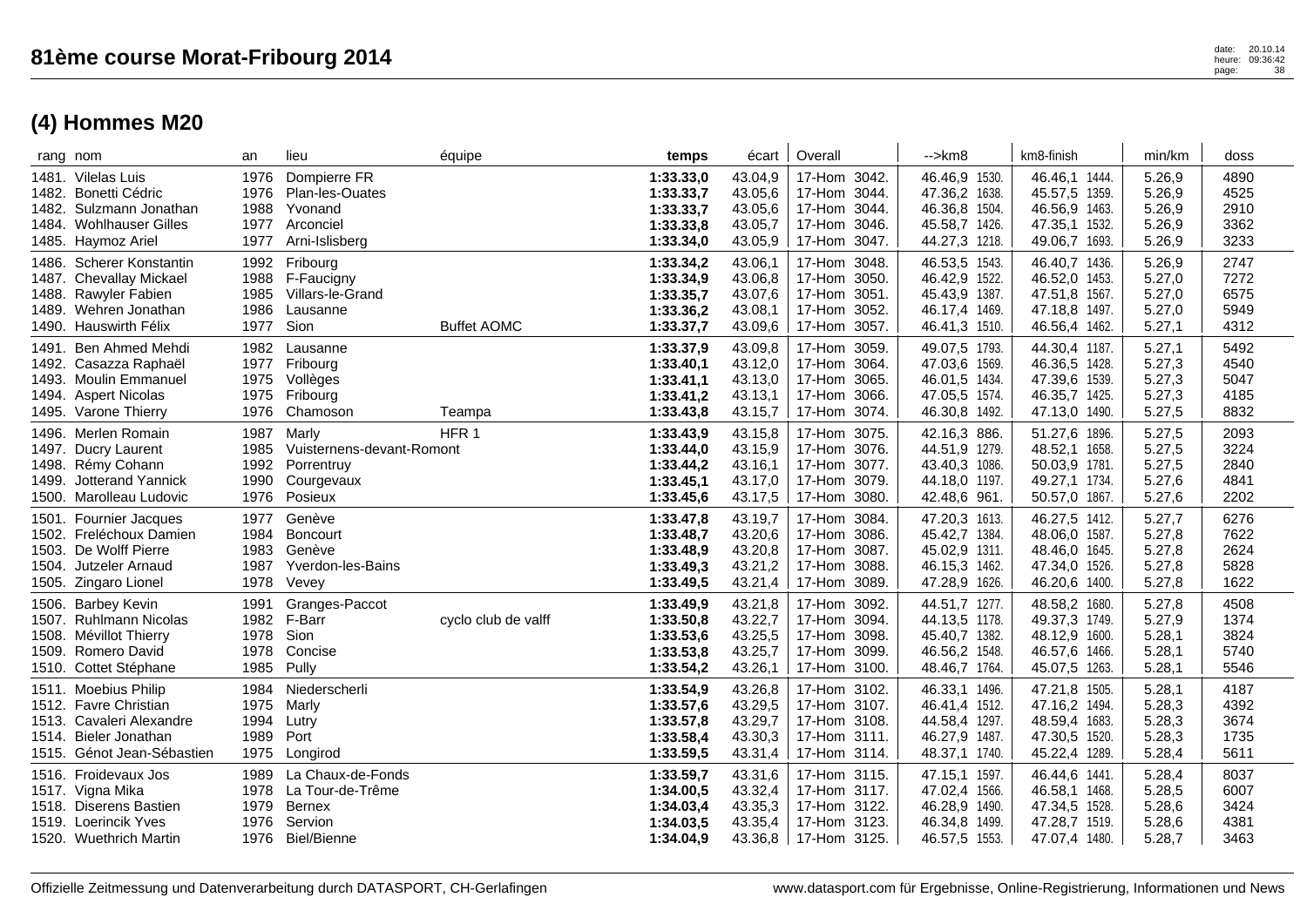| rang nom |                                                                                                                           | an                                   | lieu                                                                                    | équipe                          | temps                                                         | écart                                               | Overall                                                                           | -->km8                                                                            | km8-finish                                                                        | min/km                                         | doss                                   |
|----------|---------------------------------------------------------------------------------------------------------------------------|--------------------------------------|-----------------------------------------------------------------------------------------|---------------------------------|---------------------------------------------------------------|-----------------------------------------------------|-----------------------------------------------------------------------------------|-----------------------------------------------------------------------------------|-----------------------------------------------------------------------------------|------------------------------------------------|----------------------------------------|
|          | 1521. Haftgoli Nader<br>1522. Sprenger Boris<br>1523. Courtet Arnaud<br>1524. Pernet Jonathan<br>1525. Joye Pascal        | 1979<br>1978<br>1983<br>1988<br>1976 | Giez<br><b>Broc</b><br>Fribourg<br>Marly<br>Riddes                                      | Swisscom Move 2<br>Groupe E III | 1:34.07,6<br>1:34.09,8<br>1:34.12,0<br>1:34.12,2<br>1:34.14,4 | 43.39,5<br>43.41,7<br>43.43,9<br>43.44,1<br>43.46,3 | 17-Hom 3131.<br>17-Hom 3134.<br>17-Hom 3137.<br>17-Hom 3138.<br>17-Hom 3145.      | 43.33,9 1071.<br>46.03,1 1436.<br>48.18,6 1709.<br>44.29,6 1228.<br>46.27,1 1485. | 50.33,7 1830.<br>48.06,7 1589.<br>45.53,4 1345.<br>49.42,6 1752.<br>47.47,3 1554. | 5.28,9<br>5.29,0<br>5.29,1<br>5.29,1<br>5.29,3 | 4631<br>4199<br>7275<br>2490<br>3474   |
|          | 1526. Minder Michel<br>1527. Savary Jean-Marc<br>1528. Dondénaz Adrien<br>1529. Masset Denis<br>1529. Waeber Samuel       | 1975<br>1988<br>1993<br>1986<br>1983 | Ormalingen<br>Sassel<br>Aigle<br>Montbrelloz<br>Fribourg                                |                                 | 1:34.15,7<br>1:34.18,2<br>1:34.21,2<br>1:34.21,8<br>1:34.21,8 | 43.47,6<br>43.50,1<br>43.53,1<br>43.53,7<br>43.53,7 | 17-Hom 3147.<br>17-Hom 3155.<br>17-Hom 3162.<br>17-Hom 3163.<br>17-Hom 3163.      | 46.32,5 1494.<br>48.07,9 1695.<br>46.57,4 1552.<br>46.56,3 1549.<br>45.00,5 1303. | 47.43,2 1550.<br>46.10,3 1379.<br>47.23,8 1510.<br>47.25,5 1514.<br>49.21,3 1720. | 5.29,3<br>5.29,5<br>5.29,7<br>5.29,7<br>5.29,7 | 3149<br>5147<br>3710<br>3022<br>3583   |
|          | 1531. Noirjean José<br>1532. Lambert Luc<br>1533. Christen Julien<br>1534. Grossrieder Sven<br>1535. Rota Andrea          | 1981<br>1985<br>1990<br>1983         | Gilly<br>1980 Fribourg<br>Neuchâtel<br><b>Schmitten FR</b><br>Fribourg                  | Alpiq                           | 1:34.22,5<br>1:34.22,8<br>1:34.23,3<br>1:34.24,2<br>1:34.24,7 | 43.54,4<br>43.54,7<br>43.55,2<br>43.56,1<br>43.56,6 | 17-Hom 3166.<br>17-Hom 3169.<br>17-Hom 3171.<br>17-Hom 3174.<br>17-Hom 3177.      | 46.41,0 1509.<br>46.48,6 1533.<br>45.54,8 1418.<br>47.17,6 1604.<br>45.29,7 1360. | 47.41,5 1549.<br>47.34,2 1527.<br>48.28,5 1622.<br>47.06,6 1479.<br>48.55,0 1672. | 5.29,7<br>5.29,8<br>5.29,8<br>5.29,8<br>5.29,9 | 6544<br>8578<br>3682<br>5086<br>4307   |
|          | 1536. Ciolli Marco<br>1537. Buchs Claudio<br>1538. Humbert Clément<br>1539. Burdet Denis<br>1540. Magnani Marcel          | 1975<br>1976<br>1991<br>1984<br>1979 | <b>Alterswil FR</b><br>Fribourg<br>Valeyres-sous-Rances<br>Grandevent<br>Cossonay-Ville |                                 | 1:34.25,3<br>1:34.27,4<br>1:34.27,5<br>1:34.28,0<br>1:34.28,4 | 43.57,2<br>43.59,3<br>43.59,4<br>43.59,9<br>44.00,3 | 17-Hom 3180.<br>17-Hom 3183.<br>17-Hom 3184.<br>17-Hom 3185.<br>17-Hom 3186.      | 43.39,3 1080.<br>47.31,2 1631.<br>45.01,9 1306.<br>45.58,7 1426.<br>45.35,4 1375. | 50.46,0 1854.<br>46.56,2 1461.<br>49.25,6 1731.<br>48.29,3 1623.<br>48.53,0 1662. | 5.29,9<br>5.30,0<br>5.30,0<br>5.30,1<br>5.30,1 | 2557<br>4336<br>4402<br>7445<br>4843   |
|          | 1541. Fauriel Jonathan<br>1542. Maciejewski Jan<br>1543. Yerly Grégoire<br>1544. Bächler Dany<br>1545. Liu Yuanpei        | 1981<br>1986<br>1993<br>1993<br>1985 | Puidoux<br>Lausanne<br><b>Onnens FR</b><br>Villars-sur-Glâne<br>Vernier                 | Alpiq<br><b>Credit Suisse</b>   | 1:34.28,5<br>1:34.28,7<br>1:34.29,2<br>1:34.29,8<br>1:34.29,9 | 44.00,4<br>44.00,6<br>44.01,1<br>44.01,7<br>44.01,8 | 17-Hom 3187.<br>17-Hom 3189.<br>17-Hom 3190.<br>17-Hom 3192.<br>17-Hom 3193.      | 48.22,4 1714.<br>47.04,9 1571.<br>45.09,3 1319.<br>47.32,0 1634.<br>46.58,0 1557. | 46.06,1 1370.<br>47.23,8 1510.<br>49.19,9 1717.<br>46.57,8 1467.<br>47.31,9 1521. | 5.30,1<br>5.30,1<br>5.30,1<br>5.30,2<br>5.30,2 | 5584<br>4682<br>12036<br>12032<br>3803 |
|          | 1546. Mabillard Jean<br>1547. Hediger Sascha<br>1548. Varela Semedo José<br>1549. Py Raphaël<br>1550. Dubois Jérôme       | 1982<br>1985<br>1980<br>1993<br>1989 | Aproz (Nendaz)<br>Murten<br>Payerne<br>Villars-sur-Glâne<br>Saignelégier                | Running Team                    | 1:34.30,6<br>1:34.34,9<br>1:34.36,1<br>1:34.36,4<br>1:34.37,1 | 44.02,5<br>44.06,8<br>44.08,0<br>44.08,3<br>44.09,0 | 17-Hom 3194.<br>17-Hom 3197.<br>17-Hom 3199.<br>17-Hom 3200.<br>17-Hom 3203.      | 47.10,1 1585.<br>44.10,6 1168.<br>47.36,0 1637.<br>51.23,5 1976.<br>44.33,4 1237. | 47.20,5 1502.<br>50.24,3 1816.<br>47.00,1 1472.<br>43.12,9 1007.<br>50.03,7 1780. | 5.30,2<br>5.30,5<br>5.30,5<br>5.30,5<br>5.30,6 | 5664<br>2904<br>4953<br>5718<br>3144   |
|          | 1551. Stuby Loric<br>1552. Rosset Cedric<br>1553. Peter Nils<br>1554. Boder Nathan<br>1555. Imhoff Alexandre              | 1991<br>1981<br>1989<br>1990<br>1983 | Ecoteaux<br>Morges<br>Fribourg<br>Biel/Bienne<br>Morges                                 |                                 | 1:34.37,2<br>1:34.37,6<br>1:34.39,1<br>1:34.39,9<br>1:34.41,5 | 44.09,1<br>44.09,5<br>44.11,0<br>44.11,8<br>44.13,4 | 17-Hom 3205.<br>17-Hom 3206.<br>17-Hom 3210.<br>17-Hom 3213.<br>17-Hom 3220.      | 45.13,7 1328.<br>46.10,4 1452.<br>46.41,4 1512.<br>46.59,4 1561.<br>46.09,9 1450. | 49.23,5 1726.<br>48.27,2 1619.<br>47.57,7 1577.<br>47.40,5 1543.<br>48.31,6 1628. | 5.30,6<br>5.30,6<br>5.30,7<br>5.30,8<br>5.30,8 | 2442<br>5743<br>5712<br>3654<br>7540   |
|          | 1556. Leuenberger David<br>1557. Käser Remo<br>1558. Fernandes Celso<br>1559. Remy Olivier<br>1560. O'Connell Christopher | 1986<br>1983<br>1978<br>1978<br>1987 | <b>Bern</b><br>Wabern<br>Courtaman<br>Granges-Paccot<br>Sierre                          |                                 | 1:34.42,5<br>1:34.43,9<br>1:34.46,2<br>1:34.48,8<br>1:34.50,5 | 44.14,4<br>44.15,8<br>44.18,1<br>44.20,7<br>44.22,4 | 17-Hom 3223.<br>17-Hom 3225.<br>17-Hom 3229.<br>3238.<br>17-Hom<br>  17-Hom 3244. | 47.07,8 1581.<br>46.36,0 1502.<br>45.00,4 1301.<br>46.52,5 1542.<br>46.05,6 1442. | 47.34,7 1531.<br>48.07,9 1592.<br>49.45,8 1757.<br>47.56,3 1575.<br>48.44,9 1641. | 5.30,9<br>5.31,0<br>5.31,1<br>5.31,3<br>5.31,4 | 2563<br>6796<br>3328<br>4197<br>6546   |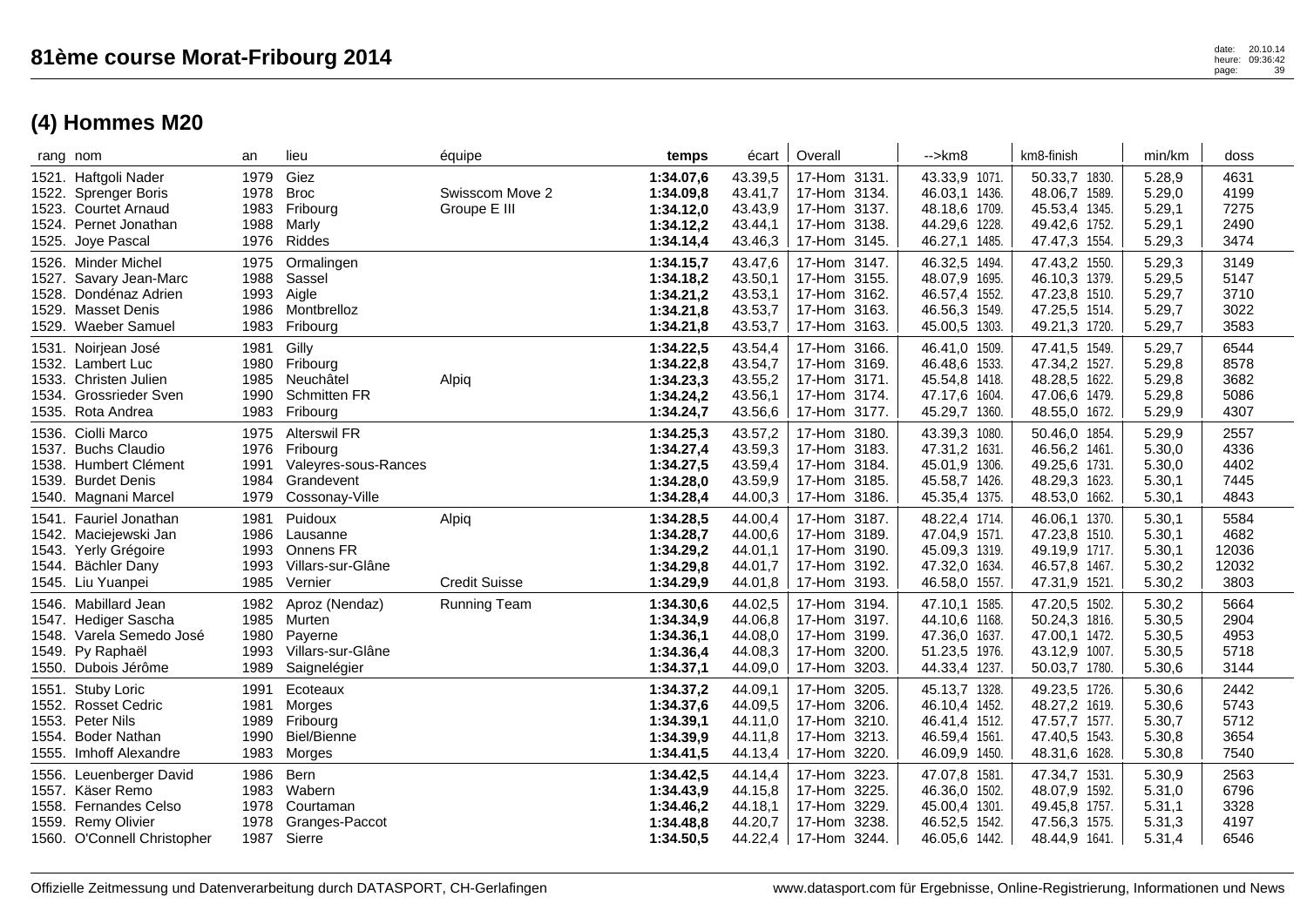| rang nom                                                                                                                                | an                                   | lieu                                                                      | équipe                       | temps                                                         | écart                                               | Overall                                                                                     | -->km8                                                                            | km8-finish                                                                        | min/km                                         | doss                                  |
|-----------------------------------------------------------------------------------------------------------------------------------------|--------------------------------------|---------------------------------------------------------------------------|------------------------------|---------------------------------------------------------------|-----------------------------------------------------|---------------------------------------------------------------------------------------------|-----------------------------------------------------------------------------------|-----------------------------------------------------------------------------------|------------------------------------------------|---------------------------------------|
| 1561. Bennoun Steve<br>1562. Stark Guillaume<br>1563. Poroes Fabio<br>1564. Schwaller Marc<br>1565. Bruderer Christoph                  | 1983<br>1993<br>1991<br>1975<br>1984 | Lausanne<br>Maracon<br>Courtepin<br>Corpataux-Magnedens<br>Meikirch       |                              | 1:34.51,0<br>1:34.51,1<br>1:34.51,8<br>1:34.52,3<br>1:34.52,5 | 44.22,9<br>44.23,0<br>44.23,7<br>44.24,2<br>44.24,4 | 17-Hom 3245.<br>17-Hom<br>3246.<br>17-Hom<br>3248.<br>3249.<br>17-Hom<br>17-Hom<br>3250.    | 48.23,4 1718.<br>46.28,8 1489.<br>42.44,2 948.<br>46.47,4 1531.<br>47.19,4 1611.  | 46.27,6 1413.<br>48.22,3 1612.<br>52.07,6 1934.<br>48.04,9 1585.<br>47.33,1 1522. | 5.31,4<br>5.31,4<br>5.31,4<br>5.31,5<br>5.31,5 | 4517<br>4773<br>6680<br>5050<br>6690  |
| 1566. Brissat Raphaël<br>1567. Gopalani Kapil<br>1568. Langenegger Stefan<br>1569. Défago Sylvain<br>1570. Meylan Arnaud                | 1975<br>1980<br>1982<br>1982<br>1993 | Travers<br>Bern<br>Glarus<br>Monthey<br>Lausanne                          | Bayer 1                      | 1:34.55,1<br>1:34.57,3<br>1:34.58,4<br>1:34.59,2<br>1:34.59,3 | 44.27,0<br>44.29,2<br>44.30,3<br>44.31,1<br>44.31,2 | 3255.<br>17-Hom<br>3260.<br>17-Hom<br>17-Hom<br>3261.<br>3265.<br>17-Hom<br>17-Hom<br>3266. | 46.26,7 1483.<br>49.01,1 1785.<br>46.10,7 1453.<br>45.31,0 1363.<br>49.31,1 1830. | 48.28,4 1621.<br>45.56,2 1351.<br>48.47,7 1649.<br>49.28,2 1737.<br>45.28,2 1300. | 5.31,6<br>5.31,8<br>5.31,8<br>5.31,9<br>5.31,9 | 5518<br>4620<br>5814<br>3698<br>4703  |
| 1571. Genet Laurent<br>1572. Ursenbacher Fabian<br>1572. Walker Philip<br>1574. Fidanza Cédric<br>1575. Gramain Nicolas                 | 1977<br>1985<br>1978<br>1988<br>1982 | Marly<br>Frauenkappelen<br>Muri b. Bern<br>Fribourg<br>Genève             | Club BAR-BAR-Ah              | 1:34.59,9<br>1:35.01,1<br>1:35.01,1<br>1:35.01,9<br>1:35.02,4 | 44.31,8<br>44.33,0<br>44.33,0<br>44.33,8<br>44.34,3 | 3268.<br>17-Hom<br>17-Hom 3270.<br>17-Hom<br>3270.<br>17-Hom<br>3273.<br>17-Hom<br>3274.    | 47.20,1 1612.<br>48.41,4 1750.<br>48.41,8 1752.<br>49.12,7 1801.<br>47.17,8 1605. | 47.39,8 1541.<br>46.19,7 1399.<br>46.19,3 1398.<br>45.49,2 1337.<br>47.44,6 1551. | 5.31,9<br>5.32,0<br>5.32,0<br>5.32,0<br>5.32,1 | 6127<br>3925<br>3936<br>5098<br>6446  |
| 1576. Bourdin Gilles<br>1577. Bachofner Martin<br>1578. Dévaud Batiste<br>1579. Despont Florian<br>1580. Chablaix Marc                  | 1983<br>1976<br>1991<br>1991<br>1979 | Lausanne<br>Bösingen<br>Corcelles-près-Payerne<br><b>Bulle</b><br>Chanéaz | 4M<br>Les Pieds Des Stalles  | 1:35.02,6<br>1:35.04,6<br>1:35.05,8<br>1:35.06,5<br>1:35.07,9 | 44.34,5<br>44.36,5<br>44.37,7<br>44.38,4<br>44.39,8 | 17-Hom<br>3275.<br>17-Hom 3279.<br>17-Hom<br>3282.<br>17-Hom<br>3283.<br>17-Hom<br>3286.    | 47.53,4 1668.<br>45.02,1 1307.<br>48.35,9 1739.<br>48.05,8 1690.<br>46.25,9 1482. | 47.09,2 1486.<br>50.02,5 1777.<br>46.29,9 1419.<br>47.00,7 1473.<br>48.42,0 1636. | 5.32,1<br>5.32,2<br>5.32,3<br>5.32,3<br>5.32,4 | 3459<br>3961<br>5561<br>5159<br>4544  |
| 1581. Ress Sascha<br>1582. Kolly Eric<br>1583. Lambert Stéphane<br>1584. Zosso Christof<br>1585. Zehnder Marc Marcel                    | 1979<br>1978<br>1987<br>1976<br>1977 | Bex<br>Villars-sur-Glâne<br>Fribourg<br>Giffers<br>Bern                   | <b>BZ Schreinerei AG</b>     | 1:35.08,0<br>1:35.08,2<br>1:35.08,7<br>1:35.09,9<br>1:35.10,2 | 44.39,9<br>44.40,1<br>44.40,6<br>44.41,8<br>44.42,1 | 17-Hom<br>3287.<br>17-Hom<br>3290.<br>3293.<br>17-Hom<br>17-Hom<br>3298.<br>17-Hom 3299.    | 47.10,9 1588.<br>46.15,6 1464.<br>44.28,0 1222.<br>46.16.5 1467.<br>47.14,5 1595. | 47.57,1 1576.<br>48.52,6 1660.<br>50.40,7 1846.<br>48.53,4 1664.<br>47.55,7 1574. | 5.32,4<br>5.32,4<br>5.32,4<br>5.32,5<br>5.32,5 | 5727<br>4900<br>1659<br>12002<br>4182 |
| 1586. Tinguely Raphael<br>1587. Delacour Emmanuel<br>1588. Ruffieux Philippe<br>1589. Bignens Xavier<br>1590. Richard Mathieu           | 1984<br>1983<br>1979<br>1990<br>1983 | Fribourg<br>Pringy<br><b>Broc</b><br>Gimel<br>Montet (Broye)              | X-crème double de la Gruyère | 1:35.11,2<br>1:35.11,4<br>1:35.13,3<br>1:35.14,0<br>1:35.14,1 | 44.43,1<br>44.43,3<br>44.45,2<br>44.45,9<br>44.46,0 | 17-Hom<br>3300.<br>17-Hom 3301.<br>17-Hom<br>3306.<br>17-Hom<br>3308.<br>17-Hom 3309.       | 47.44,2 1648.<br>47.05,3 1572.<br>47.05,4 1573.<br>46.21,3 1476.<br>47.27,9 1625. | 47.27,0 1517.<br>48.06,1 1588.<br>48.07,9 1592.<br>48.52,7 1661.<br>47.46,2 1553. | 5.32,6<br>5.32,6<br>5.32,7<br>5.32,7<br>5.32,7 | 4781<br>1420<br>5753<br>3081<br>5103  |
| 1591. Guglielmi Mattia<br>1592. Gavillet Guillaume<br>1592. Peiry Folly Sebastien<br>1594. Hambartsumian Artaches<br>1594. Müller Alain | 1980<br>1977<br>1982<br>1988<br>1981 | Zürich<br><b>Essert FR</b><br>Fribourg<br>La Tour-de-Peilz<br>Vevey       |                              | 1:35.14,3<br>1:35.15,0<br>1:35.15,0<br>1:35.16,3<br>1:35.16,3 | 44.46,2<br>44.46,9<br>44.46,9<br>44.48,2<br>44.48,2 | 17-Hom<br>3310.<br>17-Hom 3313.<br>17-Hom 3313.<br>17-Hom 3317.<br>17-Hom 3317.             | 49.57,0 1860.<br>47.49,7 1657.<br>45.45,5 1391.<br>46.22,2 1478.<br>46.01,0 1432. | 45.17,3 1273.<br>47.25,3 1513.<br>49.29,5 1740.<br>48.54,1 1667.<br>49.15,3 1712. | 5.32,8<br>5.32,8<br>5.32,8<br>5.32,9<br>5.32,9 | 8530<br>5449<br>5880<br>4632<br>3838  |
| 1596. Hoznour Eric<br>1597. Dugast Romain<br>1598. Philipona Alain<br>1599. Gerber Patrick<br>1600. Tran Jimmy                          | 1980<br>1993<br>1985<br>1994         | Lausanne<br>Aubonne<br>Crésuz<br>Wallisellen<br>1993 Fribourg             |                              | 1:35.19,9<br>1:35.20,6<br>1:35.21,1<br>1:35.22,8<br>1:35.22,9 | 44.51,8<br>44.52,5<br>44.53,0<br>44.54,7<br>44.54,8 | 17-Hom<br>3326.<br>3327.<br>17-Hom<br>3330.<br>17-Hom<br>17-Hom<br>3332.<br>17-Hom 3333.    | 48.25,3 1720.<br>47.05,7 1575.<br>44.54,2 1284.<br>50.12,8 1886.<br>44.43,2 1262. | 46.54,6 1457.<br>48.14,9 1602.<br>50.26,9 1819.<br>45.10,0 1266.<br>50.39,7 1843. | 5.33,1<br>5.33,1<br>5.33,2<br>5.33,3<br>5.33,3 | 4810<br>4089<br>4045<br>5614<br>1605  |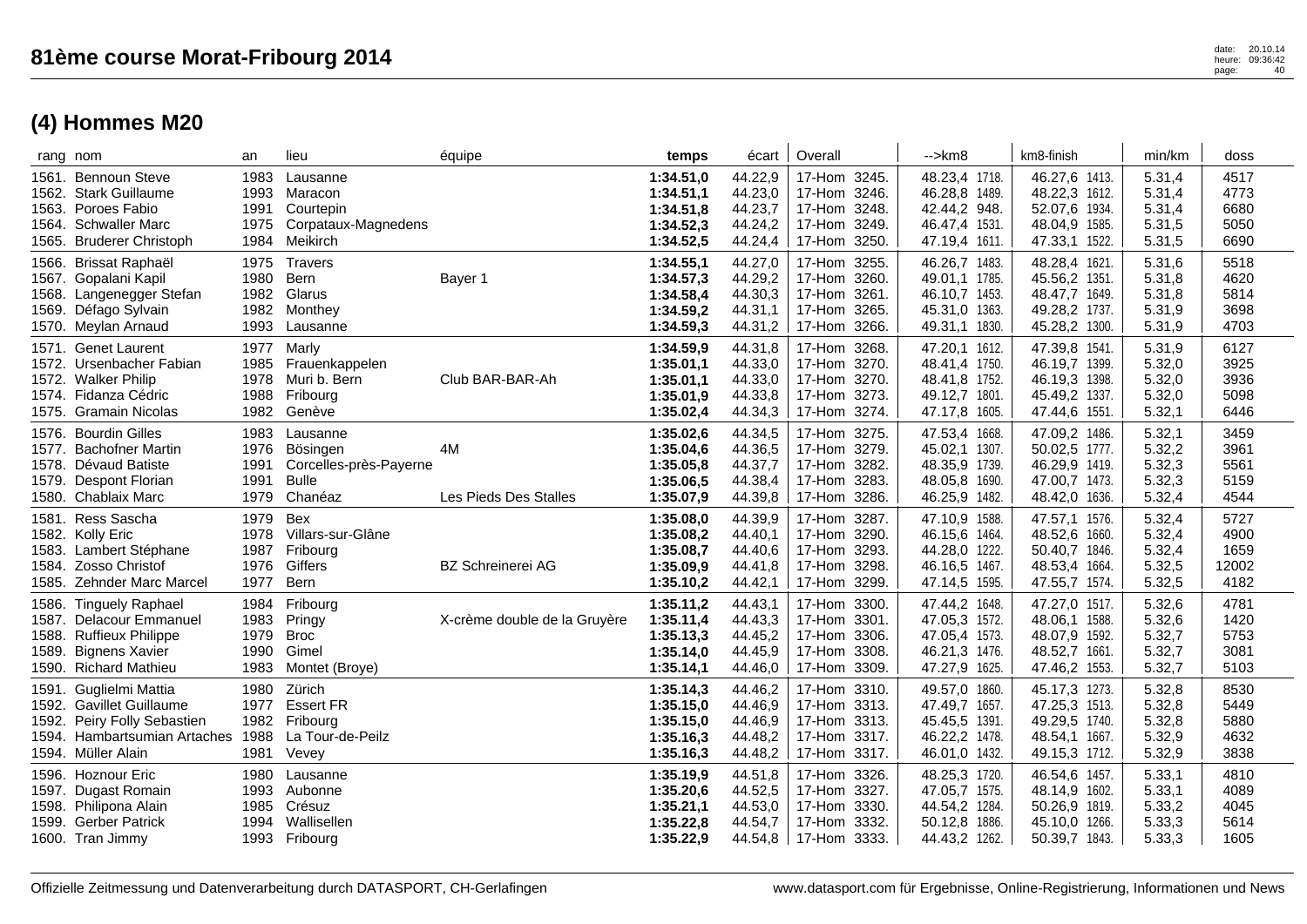|       | rang nom                                                                                                                   | an                                        | lieu                                                                                     | équipe                                | temps                                                         | écart                                               | Overall                                                                                         | -->km8                                                                            | km8-finish                                                                           | min/km                                         | doss                                 |
|-------|----------------------------------------------------------------------------------------------------------------------------|-------------------------------------------|------------------------------------------------------------------------------------------|---------------------------------------|---------------------------------------------------------------|-----------------------------------------------------|-------------------------------------------------------------------------------------------------|-----------------------------------------------------------------------------------|--------------------------------------------------------------------------------------|------------------------------------------------|--------------------------------------|
|       | 1601. Cretton Steve<br>1602. Farage Joe<br>1603. Roy Vincent<br>1604. Duong Cuong<br>1605. Grognuz Sébastien               | 1989<br>1977<br>1977<br>1985<br>1987      | Ste-Croix<br>Fribourg<br>Verbier<br>Bern<br>Fribourg                                     | <b>Red Devils</b>                     | 1:35.29,5<br>1:35.30,2<br>1:35.31,4<br>1:35.32,7<br>1:35.33,0 | 45.01,4<br>45.02,1<br>45.03,3<br>45.04,6<br>45.04,9 | 17-Hom 3343.<br>17-Hom 3345.<br>3346.<br>17-Hom<br>17-Hom<br>3348.<br>17-Hom<br>3350.           | 44.37,9 1245.<br>44.46,6 1270.<br>47.16,8 1601.<br>48.05,5 1689.<br>44.51,3 1276. | 50.51,6 1860.<br>50.43,6 1851.<br>48.14,6 1601.<br>47.27,2 1518.<br>50.41,7 1847.    | 5.33,6<br>5.33,7<br>5.33,8<br>5.33,8<br>5.33,8 | 2558<br>2518<br>6678<br>7291<br>3243 |
|       | 1606. Rinawi Taufig<br>1607. Pérez Freddy<br>1608. Schöni Terence<br>1609. Stulz Jonathan<br>1610. Calderoli Andrea        | 1977<br>1980<br>1986<br>1990<br>1987      | Zug<br><b>Bussy FR</b><br>Fribourg<br>Morges<br>Châtillon JU                             |                                       | 1:35.34,6<br>1:35.36,8<br>1:35.37,2<br>1:35.37,6<br>1:35.37,8 | 45.06,5<br>45.08,7<br>45.09,1<br>45.09,5<br>45.09,7 | 17-Hom<br>3355.<br>17-Hom<br>3362.<br>17-Hom<br>3364.<br>17-Hom<br>3366.<br>3370.<br>17-Hom     | 48.01,2 1677.<br>47.12,9 1591.<br>50.12,5 1885.<br>46.42,0 1516.<br>50.19,4 1899. | 47.33,4 1523.<br>48.23,9 1614.<br>45.24,7 1295.<br>48.55,6 1674.<br>45.18,4 1280.    | 5.33,9<br>5.34,1<br>5.34,1<br>5.34,1<br>5.34,1 | 5735<br>4387<br>6608<br>3914<br>8909 |
|       | 1611. Hollenstein Silvan<br>1612. Vouilloz Cédric<br>1613. Ganivet Mathieu<br>1614. Huot Grégory<br>1615. Tinguely Olivier | 1984<br>1982<br>1981<br>1982<br>1986      | Zollikofen<br>Lausanne<br><b>St-Prex</b><br>Belmont-sur-Lausanne<br>Onnens <sub>FR</sub> |                                       | 1:35.38,1<br>1:35.38,2<br>1:35.38,3<br>1:35.39,4<br>1:35.40,1 | 45.10,0<br>45.10,1<br>45.10,2<br>45.11,3<br>45.12,0 | 3371.<br>17-Hom<br>17-Hom 3372.<br>17-Hom 3373.<br>3375.<br>17-Hom<br>3376.<br>17-Hom           | 48.04,5 1688.<br>48.19,4 1710.<br>47.46,8 1652.<br>48.03,1 1683.<br>47.50,5 1660. | 47.33,6 1524.<br>47.18,8 1497.<br>47.51,5 1565.<br>47.36,3 1533.<br>47.49,6 1560.    | 5.34,1<br>5.34,1<br>5.34,2<br>5.34,2<br>5.34,3 | 6464<br>5796<br>5606<br>4645<br>5308 |
|       | 1616. Kolb Grégoire<br>1617. Steffen Nolan<br>1618. Crausaz Alain<br>1619. Samaniego Francisco<br>1620. Muller Philippe    | 1981<br>1993 Mies<br>1987<br>1987<br>1977 | Denens<br>Fribourg<br>Granges-Paccot<br>Pont-la-Ville                                    |                                       | 1:35.41,1<br>1:35.43,8<br>1:35.44,4<br>1:35.44,7<br>1:35.45,1 | 45.13,0<br>45.15,7<br>45.16,3<br>45.16,6<br>45.17,0 | 17-Hom<br>3379.<br>17-Hom<br>3383.<br>17-Hom<br>3386.<br>17-Hom<br>3387.<br>17-Hom<br>3388.     | 48.46,0 1763.<br>48.29,8 1728.<br>46.32,5 1494.<br>45.29,2 1357.<br>46.50,2 1538. | 46.55,1 1459.<br>47.14,0 1492.<br>49.11,9 1706.<br>50.15,5 1804.<br>48.54,9 1671.    | 5.34,3<br>5.34,5<br>5.34,5<br>5.34,5<br>5.34,6 | 6104<br>8797<br>3605<br>2741<br>5084 |
| 1621. | Zbinden Marco<br>1622. Walter Géraud<br>1623. Thonney Raphaël<br>1624. Grau Patrick<br>1625. Lallemand Jonathan            | 1978<br>1978<br>1977<br>1977<br>1984      | Düdingen<br>Pont-la-Ville<br>Lausanne<br>Neuenhof<br>Lucens                              |                                       | 1:35.45,3<br>1:35.45,7<br>1:35.48,0<br>1:35.48,6<br>1:35.50,5 | 45.17,2<br>45.17,6<br>45.19,9<br>45.20,5<br>45.22,4 | 17-Hom<br>3390.<br>17-Hom<br>3392.<br>3395.<br>17-Hom<br>17-Hom<br>3397.<br>17-Hom 3401.        | 48.07,1 1694.<br>46.50,6 1540.<br>47.05,9 1577.<br>48.54,2 1776.<br>46.49,1 1536. | 47.38,2 1537.<br>48.55,1 1673.<br>48.42,1 1637.<br>46.54,4 1456.<br>49.01,4 1689.    | 5.34,6<br>5.34,6<br>5.34,7<br>5.34,8<br>5.34,9 | 8861<br>5239<br>4303<br>5866<br>4669 |
| 1626. | Berva Sébastien<br>1627. Burkhard Privaël<br>1628. Melmoux Julien<br>1629. Lorenz Tino<br>1630. Humbert David              | 1994<br>1977<br>1975<br>1986              | Fribourg<br>1994 Noréaz<br>Ollon VD<br>Luzern<br>Neyruz FR                               | Jeunesse d'Avry<br>Alpenverein Berlin | 1:35.51,4<br>1:35.51,8<br>1:35.52,3<br>1:35.54,6<br>1:35.55,7 | 45.23,3<br>45.23,7<br>45.24,2<br>45.26,5<br>45.27,6 | 17-Hom<br>3403.<br>17-Hom 3404.<br>17-Hom 3407.<br>17-Hom<br>3413.<br>17-Hom 3415.              | 47.43,1 1645.<br>47.43,1 1645.<br>48.01,4 1678.<br>46.58,5 1558.<br>47.40,7 1642. | 48.08,3 1594.<br>48.08.7 1596.<br>47.50,9 1564.<br>48.56,1 1675.<br>48.15,0 1603.    | 5.34,9<br>5.34,9<br>5.35,0<br>5.35,1<br>5.35,2 | 4922<br>4926<br>5673<br>3515<br>5161 |
| 1631. | Dondi Gabriel<br>1632. Arnal José<br>1633. Mäder Yves<br>1633. Pittet Alain<br>1635. Odriozola Adolfo                      | 1976<br>1975<br>1984<br>1985<br>1983      | Nänikon<br>Muraz (Collombey)<br>Zollikofen<br>Fribourg<br>Bern                           |                                       | 1:35.56,4<br>1:35.59,0<br>1:36.02,2<br>1:36.02,2<br>1:36.02,9 | 45.28,3<br>45.30,9<br>45.34,1<br>45.34,1<br>45.34,8 | 17-Hom<br>3416.<br>17-Hom 3420.<br>17-Hom 3425.<br>17-Hom<br>3425.<br>17-Hom 3427.              | 50.18,2 1897.<br>48.08,2 1696.<br>45.23,2 1349.<br>45.52,7 1410.<br>48.28,4 1725. | 45.38,2 1322.<br>47.50,8 1563.<br>50.39,0 1841.<br>50.09,5 1791.<br>47.34,5 1528.    | 5.35,2<br>5.35,4<br>5.35,5<br>5.35,5<br>5.35,6 | 6175<br>5473<br>1660<br>4301<br>7541 |
|       | 1636. Giordano Cyril<br>1637. Blunier Jeremy<br>1638. Crausaz Simon<br>1639. Ratti Raphaël<br>1640. Strüby Fabien          | 1983<br>1992<br>1984<br>1978<br>1983      | Le Locle<br><b>Yverdon-les-Bains</b><br>Fribourg<br>Moudon<br>Villars-sur-Glâne          |                                       | 1:36.04,0<br>1:36.04,3<br>1:36.04,8<br>1:36.04,9<br>1:36.06.1 | 45.35,9<br>45.36,2<br>45.36,7<br>45.36,8            | 17-Hom<br>3428.<br>17-Hom 3429.<br>3431.<br>17-Hom<br>17-Hom<br>3433.<br>45.38,0   17-Hom 3435. | 49.35,4 1837.<br>47.55,9 1670.<br>46.57,6 1554.<br>46.44,9 1526.<br>47.11,7 1589. | 46.28,6 1415.<br>48.08,4 1595.<br>49.07,2 1696.<br>49.20,0<br>1718.<br>48.54,4 1669. | 5.35,7<br>5.35,7<br>5.35,7<br>5.35,7<br>5.35,8 | 7621<br>4928<br>3345<br>6151<br>5073 |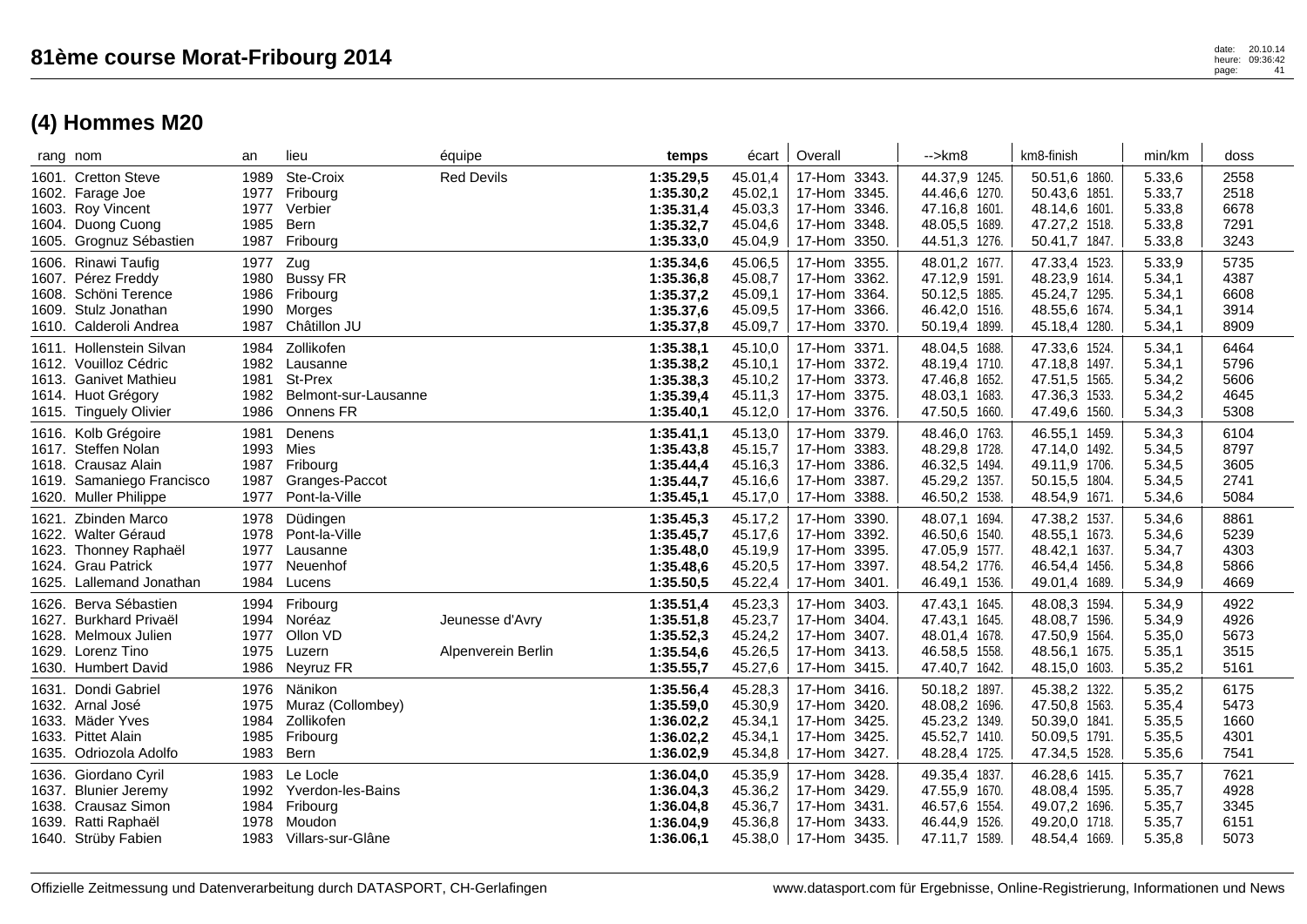| rang nom       |                                                                                                                                | an                                   | lieu                                                                                  | équipe   | temps                                                         |                                                     | écart   Overall                                                                    | -->km8                                                                            | km8-finish                                                                        | min/km                                         | doss                                   |
|----------------|--------------------------------------------------------------------------------------------------------------------------------|--------------------------------------|---------------------------------------------------------------------------------------|----------|---------------------------------------------------------------|-----------------------------------------------------|------------------------------------------------------------------------------------|-----------------------------------------------------------------------------------|-----------------------------------------------------------------------------------|------------------------------------------------|----------------------------------------|
|                | 1641. Leuenberger Nicolas<br>1642. Margueron Steven<br>1643. Michel Fabrice<br>1644. Marti Crespi Gonzalo<br>1645. Perren Beni | 1980<br>1978<br>1975<br>1989<br>1976 | Gletterens<br>Genève<br>Lossy<br>Bern<br>Zermatt                                      | VullyRun | 1:36.06,4<br>1:36.06,8<br>1:36.10,2<br>1:36.10,6<br>1:36.11,5 | 45.38,3<br>45.38,7<br>45.42,1<br>45.42,5<br>45.43,4 | 17-Hom 3437.<br>17-Hom 3440.<br>17-Hom 3446.<br>17-Hom 3449.<br>3451.<br>17-Hom    | 48.04,2 1687.<br>48.18,3 1708.<br>49.19,0 1815.<br>48.16,2 1707.<br>46.43,8 1523. | 48.02,2 1580.<br>47.48,5 1556.<br>46.51,2 1450.<br>47.54,4 1571.<br>49.27,7 1736. | 5.35,8<br>5.35,8<br>5.36,0<br>5.36,0<br>5.36,1 | 5164<br>4958<br>12023<br>4689<br>5294  |
|                | 1646. Mensi Skander<br>1647. Collaud Bastien<br>1648. Winkler Florian<br>1649. Wenger Daniel<br>1650. Ratzenboeck Nicholas     | 1981<br>1987<br>1982<br>1980<br>1976 | Lausanne<br>Portalban<br>Givisiez<br>Bern<br>Mont-sur-Rolle                           |          | 1:36.12,7<br>1:36.12,8<br>1:36.13,4<br>1:36.13,5<br>1:36.17,0 | 45.44,6<br>45.44,7<br>45.45,3<br>45.45,4<br>45.48,9 | 17-Hom 3452.<br>3453.<br>17-Hom<br>17-Hom 3454.<br>17-Hom 3455.<br>17-Hom 3459.    | 45.39,7 1380.<br>46.06,4 1444.<br>47.35,5 1636.<br>48.05,8 1690.<br>49.41,3 1841. | 50.33,0 1828.<br>50.06,4 1786.<br>48.37,9 1635.<br>48.07,7 1591.<br>46.35,7 1425. | 5.36,2<br>5.36,2<br>5.36,2<br>5.36,2<br>5.36,4 | 7556<br>7450<br>5314<br>5799<br>4742   |
|                | 1651. Vazquez Hector<br>1652. Mhedbi Karim<br>1653. Melly David<br>1654. Boucher Pierre<br>1655. Colliard Arnaud               | 1978<br>1981<br>1989<br>1981<br>1989 | Lausanne<br>Nyon<br>Winterthur<br>Savièse<br><b>St-Martin FR</b>                      |          | 1:36.17,8<br>1:36.18,0<br>1:36.20,6<br>1:36.22,4<br>1:36.22,5 | 45.49,7<br>45.49,9<br>45.52,5<br>45.54,3<br>45.54,4 | 17-Hom 3461.<br>3462.<br>17-Hom<br>17-Hom 3464.<br>17-Hom 3466.<br>17-Hom 3467.    | 48.55,8 1778.<br>47.31,0 1630.<br>48.59,1 1781.<br>48.42,8 1753.<br>46.32,1 1493. | 47.22,0 1506.<br>48.47,0 1646.<br>47.21,5 1504.<br>47.39,6 1539.<br>49.50,4 1762. | 5.36,5<br>5.36,5<br>5.36,6<br>5.36,7<br>5.36,7 | 4136<br>4705<br>8634<br>7257<br>5953   |
|                | 1656. Piller Bernard<br>1657. Brouchoud Lucien<br>1658. Barras Loïc<br>1659. Walater Marc<br>1660. Dopazo Jonathan             | 1980<br>1979<br>1988<br>1989<br>1982 | Treyvaux<br>Marsens<br>Martigny<br>Pensier<br>Pully                                   |          | 1:36.22,7<br>1:36.23,3<br>1:36.25,3<br>1:36.25,5<br>1:36.25,9 | 45.54,6<br>45.55,2<br>45.57,2<br>45.57,4<br>45.57,8 | 17-Hom 3469.<br>17-Hom 3470.<br>17-Hom 3474.<br>17-Hom 3476.<br>17-Hom 3477.       | 47.58,2 1674.<br>44.51,0 1275.<br>47.03,6 1569.<br>47.17,5 1603.<br>48.30,7 1729. | 48.24,5 1617.<br>51.32,3 1900.<br>49.21,7 1723.<br>49.08,0 1700.<br>47.55,2 1573. | 5.36,7<br>5.36,8<br>5.36,9<br>5.36,9<br>5.36,9 | 4179<br>4911<br>7239<br>5913<br>6411   |
|                | 1661. Cina Philippe<br>1662. Grand Damien<br>1663. Mie Olivier<br>1664. Cadi Paul<br>1665. Chun Sothys                         | 1975<br>1982<br>1982<br>1985<br>1987 | Venthône<br>Semsales<br>Morges<br>F-Divonne les Bains<br>Sugiez                       | Grognon  | 1:36.26,9<br>1:36.28,3<br>1:36.30,2<br>1:36.31,9<br>1:36.36,3 | 45.58,8<br>46.00,2<br>46.02,1<br>46.03,8<br>46.08,2 | 17-Hom 3479.<br>17-Hom 3480.<br>17-Hom 3482.<br>17-Hom 3488.<br>17-Hom 3496.       | 46.41,5 1515.<br>47.52,2 1667.<br>48.37,2 1741.<br>47.31,9 1633.<br>50.07,3 1873. | 49.45,4 1755.<br>48.36,1 1633.<br>47.53,0 1569.<br>49.00,0 1687.<br>46.29,0 1416. | 5.37,0<br>5.37,1<br>5.37,2<br>5.37,3<br>5.37,5 | 3301<br>3516<br>5676<br>4834<br>6374   |
| 1668.          | 1666. Sierro Samuel<br>1667. Orellana Pino Claudio<br>Espinosa Patrick<br>1669. Figueiredo André<br>1670. Özdemir Hakan        | 1990<br>1977<br>1985<br>1983<br>1975 | Fully<br>Neuchâtel<br>Marly<br>Givisiez<br>Granges-Paccot                             |          | 1:36.36,7<br>1:36.37,8<br>1:36.38,5<br>1:36.39,8<br>1:36.43,0 | 46.08,6<br>46.09,7<br>46.10,4<br>46.11,7<br>46.14,9 | 17-Hom 3498.<br>17-Hom 3501.<br>17-Hom 3502.<br>3503.<br>17-Hom<br>17-Hom 3507.    | 51.18,6 1969.<br>49.14,8 1805.<br>47.18,1 1607.<br>48.09,2 1698.<br>48.31,7 1732. | 45.18,1 1278.<br>47.23,0 1508.<br>49.20,4 1719.<br>48.30,6 1625.<br>48.11,3 1598. | 5.37,6<br>5.37,6<br>5.37,7<br>5.37,7<br>5.37,9 | 8788<br>6549<br>12026<br>5590<br>12049 |
| 1671.<br>1674. | Ruiz Esteban<br>1672. Pinheiro Bruno<br>1673. Courvoisier Julien<br><b>Debieux Nicolas</b><br>1675. Scarcia Valentino          | 1981<br>1987<br>1983<br>1988         | Granges-Paccot<br>1994 Fribourg<br>Rovray<br>Granges-Paccot<br>Fribourg               |          | 1:36.45,7<br>1:36.46,2<br>1:36.47,2<br>1:36.48,2<br>1:36.48,5 | 46.17,6<br>46.18,1<br>46.19,1<br>46.20,1<br>46.20,4 | 3515.<br>17-Hom<br>17-Hom 3517.<br>17-Hom 3519.<br>17-Hom 3520.<br>17-Hom 3523.    | 46.57,7 1555.<br>49.52,9 1853.<br>49.34,1 1836.<br>47.37,2 1640.<br>49.22,7 1821. | 49.48,0 1758.<br>46.53,3 1454.<br>47.13,1 1491.<br>49.11,0 1704.<br>47.25,8 1516. | 5.38,1<br>5.38,1<br>5.38,2<br>5.38,2<br>5.38,2 | 6722<br>7603<br>8402<br>5218<br>6599   |
| 1679.          | 1676. Manghera Dario<br>1677. Durupt Mathieu<br>1678. Corminboeuf Cédric<br>Spicher Adrian<br>1680. Bosle Philippe             | 1975<br>1986<br>1983<br>1978         | Montreux<br>St-Barthélemy VD<br>Avenches<br><b>Birmensdorf ZH</b><br>1989 Wallisellen |          | 1:36.49,7<br>1:36.53,9<br>1:36.54,8<br>1:36.55,5<br>1:36.57,6 | 46.21,6<br>46.25,8<br>46.26,7<br>46.27,4<br>46.29,5 | 3525.<br>17-Hom<br>17-Hom 3535.<br>17-Hom 3537.<br>17-Hom<br>3539.<br>17-Hom 3542. | 48.01,9 1679.<br>48.34,5 1736.<br>50.52,3 1939.<br>49.07,5 1793.<br>47.28,9 1626. | 48.47,8 1650.<br>48.19,4 1610.<br>46.02,5 1366.<br>47.48,0 1555.<br>49.28,7 1739. | 5.38,3<br>5.38,6<br>5.38,6<br>5.38,7<br>5.38,8 | 8610<br>5173<br>6744<br>5943<br>4940   |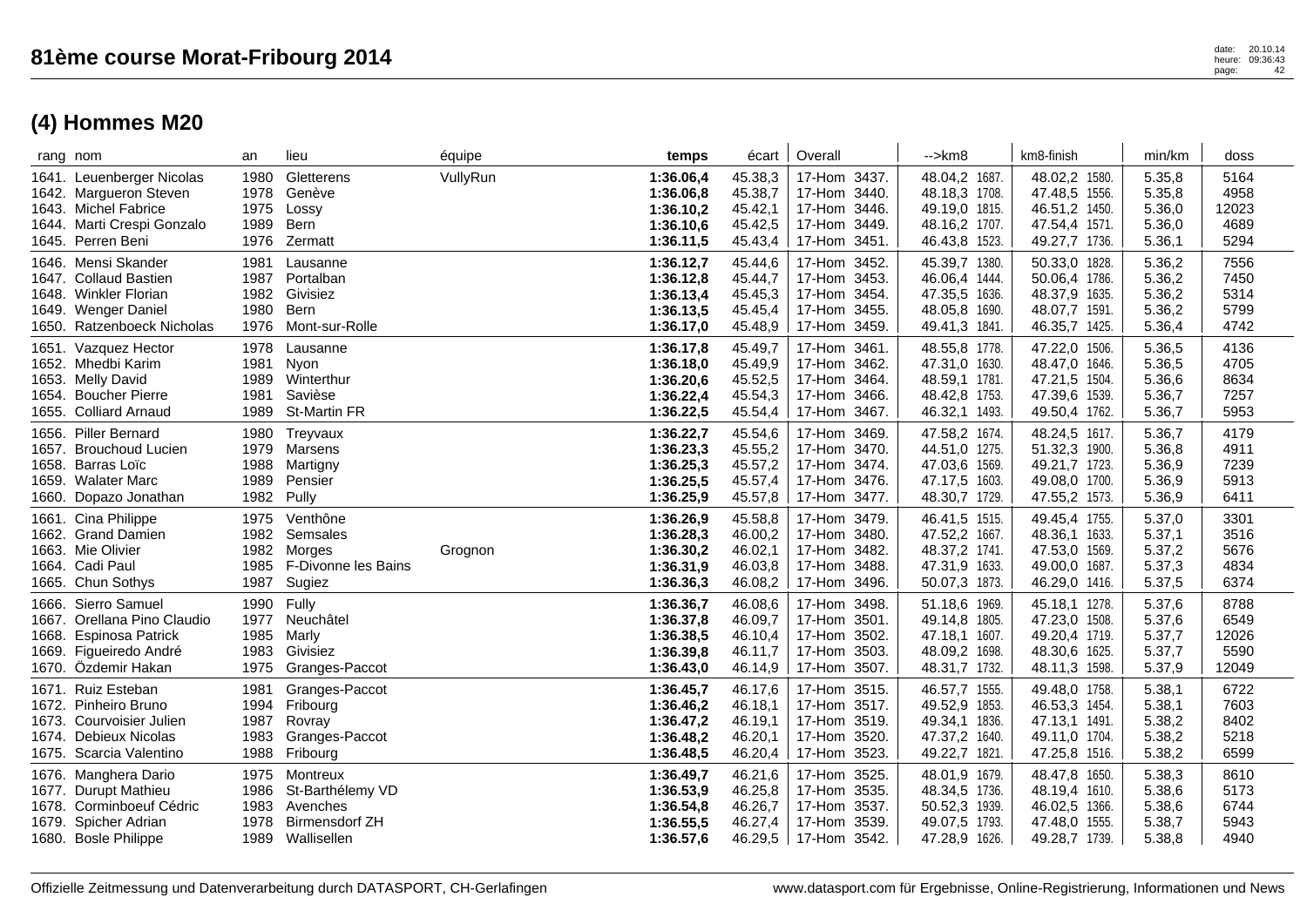| rang nom                                                                                                                   | an                                   | lieu                                                           | équipe                                  | temps                                                         | écart                                               | Overall                                                                            | -->km8                                                                            | km8-finish                                                                        | min/km                                         | doss                                 |
|----------------------------------------------------------------------------------------------------------------------------|--------------------------------------|----------------------------------------------------------------|-----------------------------------------|---------------------------------------------------------------|-----------------------------------------------------|------------------------------------------------------------------------------------|-----------------------------------------------------------------------------------|-----------------------------------------------------------------------------------|------------------------------------------------|--------------------------------------|
| 1681. Ferron Ludovic<br>1682. Fernandes Vicente Frederico<br>1683. Buchs Eric                                              | 1990<br>1985<br>1984                 | Granges-Paccot<br>Sierre<br>Jaun                               | <b>Buchs</b>                            | 1:36.59,0<br>1:36.59,1<br>1:37.00,5                           | 46.30,9<br>46.31,0<br>46.32,4                       | 17-Hom 3546.<br>17-Hom 3547.<br>17-Hom 3549.                                       | 47.42,0 1643.<br>48.09,4 1700.<br>48.59,5 1783.                                   | 49.17,0 1713.<br>48.49,7 1653.<br>48.01.0 1578.                                   | 5.38,9<br>5.38,9<br>5.38,9                     | 3730<br>5025<br>6353                 |
| 1684. Herren Sacha<br>1685. Da Costa Andrade Stephan 1980                                                                  | 1980                                 | Clarens<br>Genève                                              |                                         | 1:37.01,4<br>1:37.01,5                                        | 46.33,3<br>46.33,4                                  | 17-Hom 3550.<br>17-Hom 3551.                                                       | 47.16,0 1598.<br>49.24,2 1822.                                                    | 49.45,4 1755.<br>47.37,3 1535.                                                    | 5.39,0<br>5.39,0                               | 3768<br>8992                         |
| 1686. Crausaz Emmanuel<br>1687. Lattion Bruno<br>1688. Matti Damien<br>1689. Diserens Laurent<br>1690. Veluz Patrice       | 1975<br>1979<br>1987<br>1975<br>1976 | <b>Lully FR</b><br>Villarepos<br>Evilard<br>Lausanne<br>Nyon   | Team policeNyonRégion                   | 1:37.03,5<br>1:37.04,3<br>1:37.06,7<br>1:37.07,3<br>1:37.08,4 | 46.35,4<br>46.36,2<br>46.38,6<br>46.39,2<br>46.40,3 | 17-Hom 3556.<br>3558.<br>17-Hom<br>17-Hom 3560.<br>17-Hom 3561.<br>17-Hom 3562.    | 48.57,9 1779.<br>48.48,6 1766.<br>46.21,6 1477.<br>48.43,5 1756.<br>48.43,3 1754. | 48.05,6 1586.<br>48.15,7 1605.<br>50.45,1 1852.<br>48.23,8 1613.<br>48.25,1 1618. | 5.39,1<br>5.39,2<br>5.39,3<br>5.39,3<br>5.39,4 | 1469<br>7345<br>2567<br>5564<br>7421 |
| 1691. Schöni Jean-Paul<br>1692. Barman Philippe<br>1693. Mamassis Yorgo<br>1694. Badertscher Nicolas<br>1695. Baumli Sacha | 1980<br>1979<br>1978<br>1984<br>1976 | Alle<br>Aproz (Nendaz)<br>Corseaux<br>Chéserex<br>Les Cullayes | Alle<br>AEA<br>Footing Club de Lausanne | 1:37.11,0<br>1:37.11,6<br>1:37.12,6<br>1:37.13,0<br>1:37.13,7 | 46.42,9<br>46.43,5<br>46.44,5<br>46.44,9<br>46.45,6 | 17-Hom 3565.<br>17-Hom<br>3566.<br>17-Hom 3569.<br>17-Hom 3570.<br>17-Hom 3575.    | 49.30,9 1829.<br>46.38,0 1506.<br>48.38,3 1745.<br>45.28,4 1356.<br>49.32,4 1834. | 47.40,1 1542.<br>50.33,6 1829.<br>48.34,3 1632.<br>51.44,6 1914.<br>47.41,3 1547. | 5.39,6<br>5.39,6<br>5.39,6<br>5.39,7<br>5.39,7 | 6189<br>5481<br>5666<br>1370<br>5320 |
| 1696. Guignard David<br>1697. Pittet Sebastian<br>1698. Losada Samuel<br>1699. Udry Florian<br>1700. Politino Emanuele     | 1978<br>1981<br>1979<br>1990<br>1986 | Puidoux<br>Lausanne<br>Aubonne<br>Lausanne<br>Lausanne         |                                         | 1:37.16,2<br>1:37.16,7<br>1:37.16,9<br>1:37.17,6<br>1:37.18,9 | 46.48,1<br>46.48,6<br>46.48,8<br>46.49,5<br>46.50,8 | 17-Hom 3579.<br>17-Hom 3581.<br>17-Hom 3582.<br>17-Hom 3583.<br>17-Hom 3586.       | 47.56,6 1671<br>49.24,3 1823.<br>48.45,5 1762.<br>47.02,6 1567.<br>48.24,8 1719.  | 49.19,6 1716.<br>47.52,4 1568.<br>48.31,4 1627.<br>50.15,0 1803.<br>48.54,1 1667. | 5.39,9<br>5.39,9<br>5.39,9<br>5.39,9<br>5.40,0 | 3964<br>8715<br>7158<br>5963<br>5714 |
| 1701. Monney Gael<br>1702. Gumy Edouard<br>1703. Kohler Beat<br>1704. Schwarz Olivier<br>1705. Payn Benoît                 | 1986<br>1976<br>1985<br>1982<br>1986 | Fribourg<br>Ecuvillens<br>Fribourg<br>Puidoux<br>Genève        |                                         | 1:37.19,4<br>1:37.19,5<br>1:37.21,3<br>1:37.23,3<br>1:37.25,2 | 46.51,3<br>46.51,4<br>46.53,2<br>46.55,2<br>46.57,1 | 17-Hom 3589.<br>3590.<br>17-Hom<br>17-Hom 3594.<br>17-Hom 3597.<br>17-Hom 3599.    | 44.13,2 1175.<br>47.58,1 1673.<br>47.13,1 1593.<br>47.10,5 1586.<br>49.48,9 1847. | 53.06,2 1978.<br>49.21,4 1721.<br>50.08,2 1788.<br>50.12,8 1798.<br>47.36,3 1533. | 5.40,0<br>5.40,0<br>5.40,2<br>5.40,3<br>5.40,4 | 4846<br>5261<br>6739<br>5882<br>4450 |
| 1706. Forestier Kevin<br>1707. Angeloz Frederic<br>1708. Kalmar Miklos<br>1709. Ritler Martin<br>1710. Héritier Fabien     | 1981<br>1991<br>1981<br>1977<br>1990 | Penthaz<br>Matran<br>Lausanne<br>Brüttisellen<br>Savièse       | Jeunesse Matran                         | 1:37.26,2<br>1:37.26,5<br>1:37.27,5<br>1:37.28,8<br>1:37.29,0 | 46.58,1<br>46.58,4<br>46.59,4<br>47.00,7<br>47.00,9 | 17-Hom 3601.<br>3602.<br>17-Hom<br>17-Hom 3605.<br>17-Hom 3607.<br>17-Hom 3610.    | 48.12,3 1706.<br>50.17,9 1896.<br>50.28,8 1909.<br>49.09,9 1798.<br>49.16,7 1810. | 49.13,9 1710.<br>47.08,6 1482.<br>46.58,7 1469.<br>48.18,9 1609.<br>48.12,3 1599. | 5.40,4<br>5.40,5<br>5.40,5<br>5.40,6<br>5.40,6 | 8482<br>5941<br>6698<br>3871<br>6721 |
| 1711. Keiser Sadry<br>1712. Gomez David<br>1713. Braun Markus<br>1714. Massard Theophile<br>1715. Aubry Julien             | 1980<br>1982<br>1982<br>1994<br>1984 | St-Légier<br>Prilly<br>Zürich<br>F-Ville la Grand<br>Belfaux   |                                         | 1:37.29,3<br>1:37.29,5<br>1:37.30,3<br>1:37.31,1<br>1:37.34,7 | 47.01,2<br>47.01,4<br>47.02,2<br>47.03,0<br>47.06,6 | 17-Hom 3612.<br>17-Hom 3613.<br>17-Hom 3616.<br>17-Hom 3618.<br>17-Hom 3621.       | 46.43,9 1525.<br>48.34,7 1737.<br>46.15,7 1465.<br>47.18,4 1609.<br>51.20,8 1974. | 50.45,4 1853.<br>48.54,8 1670.<br>51.14,6 1882.<br>50.12,7 1797.<br>46.13,9 1390. | 5.40,6<br>5.40,6<br>5.40,7<br>5.40,7<br>5.40,9 | 4658<br>4618<br>3487<br>8620<br>5897 |
| 1716. Volery Sylvain<br>1717. Christinat Thomas<br>1718. Uzelac Luka<br>1719. Dousse Frédéric<br>1720. Scarcia Tiziano     | 1978<br>1982<br>1984<br>1987<br>1992 | Aumont<br>Ursy<br>Yverdon<br>Marly<br>Lugnorre                 | Alpiq<br>Kiss Kiss Boom Boom            | 1:37.34,9<br>1:37.35,1<br>1:37.36,4<br>1:37.39,5<br>1:37.39,6 | 47.06,8<br>47.07,0<br>47.08.3<br>47.11,4<br>47.11,5 | 17-Hom 3622.<br>3623.<br>17-Hom<br>17-Hom 3625.<br>17-Hom<br>3629.<br>17-Hom 3630. | 48.44,0 1757.<br>48.49,7 1770.<br>48.43,4 1755.<br>48.04,0 1684.<br>47.40,5 1641. | 48.50,9 1654.<br>48.45,4 1642.<br>48.53,0 1662.<br>49.35,5 1747.<br>49.59,1 1768. | 5.40,9<br>5.41,0<br>5.41,0<br>5.41,2<br>5.41,2 | 5858<br>7008<br>4788<br>5036<br>5881 |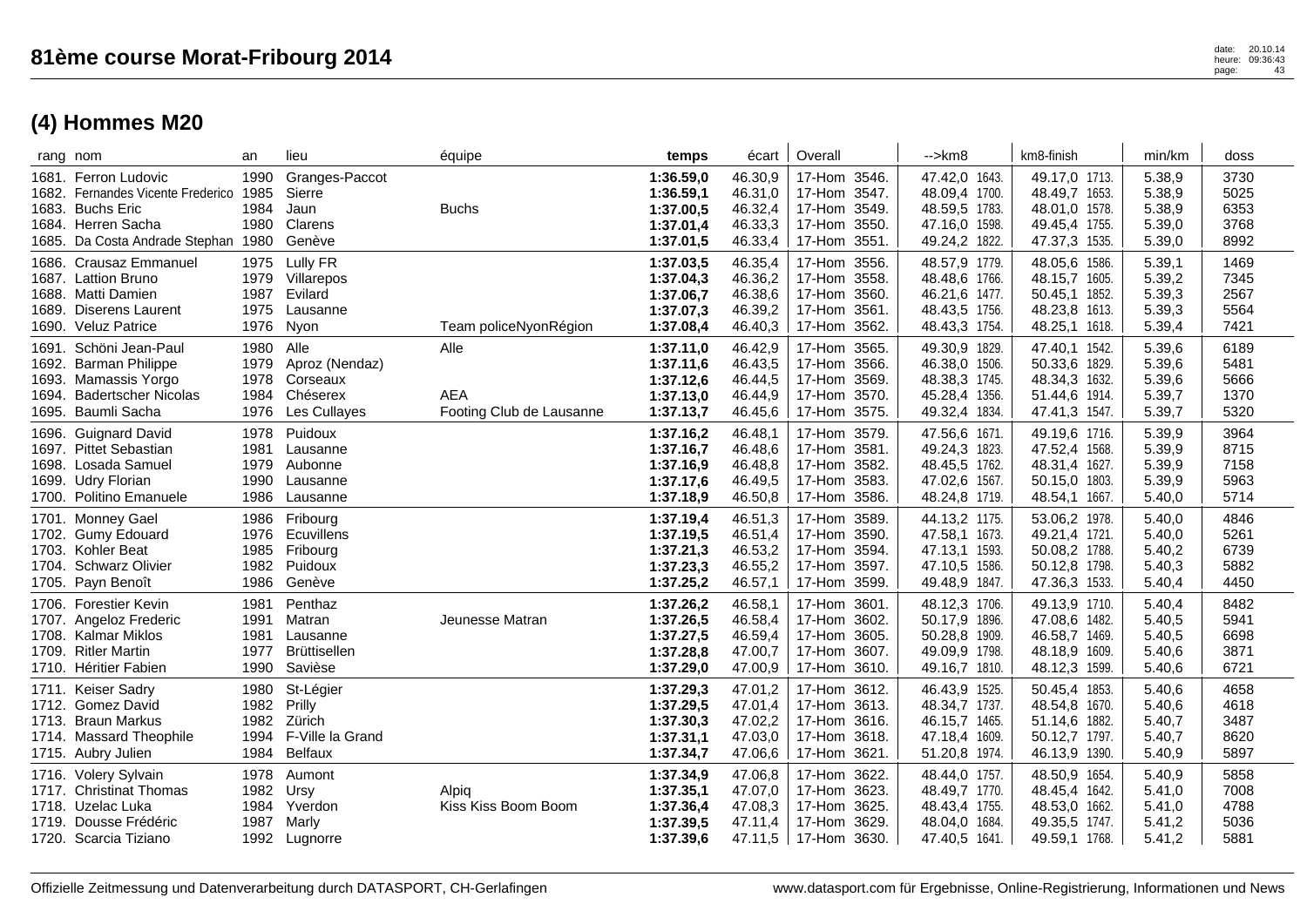| rang nom                                                                                                                           | an                                   | lieu                                                                    | équipe                                                         | temps                                                         |                                                     | écart   Overall                                                                   | -->km8                                                                            | km8-finish                                                                        | min/km                                         | doss                                 |
|------------------------------------------------------------------------------------------------------------------------------------|--------------------------------------|-------------------------------------------------------------------------|----------------------------------------------------------------|---------------------------------------------------------------|-----------------------------------------------------|-----------------------------------------------------------------------------------|-----------------------------------------------------------------------------------|-----------------------------------------------------------------------------------|------------------------------------------------|--------------------------------------|
| 1721. Sciboz Jacques<br>1722. Signer Peter<br>1723. Urwyler Samuel<br>1724. Berchten David<br>1725. Sierro Nathanaël               | 1975<br>1979<br>1991<br>1978<br>1985 | <b>Broc</b><br>Zug<br>Granges-Paccot<br>Payerne<br>Fully                |                                                                | 1:37.40,6<br>1:37.42,0<br>1:37.43,8<br>1:37.44,3<br>1:37.47,9 | 47.12,5<br>47.13,9<br>47.15,7<br>47.16,2<br>47.19,8 | 17-Hom 3632.<br>17-Hom 3634.<br>17-Hom 3637.<br>17-Hom 3638.<br>3644.<br>17-Hom   | 48.06,5 1693.<br>48.37,9 1744.<br>47.51,2 1663.<br>46.49,8 1537.<br>49.04,5 1791. | 49.34,1 1745.<br>49.04,1 1692.<br>49.52,6 1764.<br>50.54,5 1863.<br>48.43,4 1640. | 5.41,3<br>5.41,4<br>5.41,5<br>5.41,5<br>5.41,7 | 6618<br>5080<br>5785<br>8337<br>8787 |
| 1726. Herren Sébastien<br>1727. Krebs Philippe<br>1728. Palumbo Sylvan<br>1729. Rong Florian<br>1730. Ery John C/O Philippe Häller | 1977<br>1976<br>1993<br>1978<br>1993 | Orbe<br>Onnens <sub>FR</sub><br>Fribourg<br><b>Bulle</b><br>Marly       | Touristes                                                      | 1:37.48,0<br>1:37.48,2<br>1:37.50,5<br>1:37.51,2<br>1:37.52,3 | 47.19,9<br>47.20,1<br>47.22,4<br>47.23,1<br>47.24,2 | 17-Hom 3646.<br>3647.<br>17-Hom<br>17-Hom 3649.<br>17-Hom 3652.<br>17-Hom 3654.   | 48.40,5 1748.<br>48.20,9 1712.<br>48.20,6 1711.<br>46.42,8 1520.<br>50.48,9 1937. | 49.07,5 1697.<br>49.27,3 1735.<br>49.29,9 1742.<br>51.08,4 1876.<br>47.03,4 1474. | 5.41,7<br>5.41,7<br>5.41,9<br>5.41,9<br>5.42,0 | 5280<br>4666<br>7487<br>4039<br>8468 |
| 1731. Forte Marques Daniel<br>1732. Gillieron Loic<br>1733. Bloch Jérémie<br>1734. Mainetti Michael<br>1735. Fluri Olivier         | 1991<br>1987<br>1985<br>1981<br>1976 | Marly<br>Prilly<br>Lausanne<br>F-Bonne<br>Fribourg                      | Touristes<br>Le Pannard Migros Genève<br>Panards-Migros-Genève | 1:37.52,5<br>1:37.53,6<br>1:37.55,1<br>1:37.55,8<br>1:37.56,9 | 47.24,4<br>47.25,5<br>47.27,0<br>47.27,7<br>47.28,8 | 17-Hom 3655.<br>17-Hom 3658.<br>17-Hom 3663.<br>17-Hom 3666.<br>17-Hom 3671.      | 50.48,7 1936.<br>48.31,6 1731.<br>50.31,9 1912.<br>48.48,7 1767.<br>48.06,2 1692. | 47.03,8 1475.<br>49.22,0 1724.<br>47.23,2 1509.<br>49.07,1 1694.<br>49.50,7 1763. | 5.42,0<br>5.42,0<br>5.42,1<br>5.42,2<br>5.42,2 | 8485<br>4960<br>2599<br>1661<br>4295 |
| 1736. Furrer Stefan<br>1737. Le Duault Julien<br>1738. Remy Loïc<br>1739. Parisse Cyriaque<br>1740. Jeanrichard Lucas              | 1982<br>1977<br>1988<br>1983<br>1985 | Saas Balen<br>Lully FR<br>Fully<br>Vésenaz<br>Lausanne                  | FSG Estayer-le-Lac                                             | 1:37.57,1<br>1:37.59,0<br>1:38.01,4<br>1:38.02,3<br>1:38.03,2 | 47.29,0<br>47.30,9<br>47.33,3<br>47.34,2<br>47.35,1 | 17-Hom 3672.<br>17-Hom 3675.<br>17-Hom 3681.<br>17-Hom 3682.<br>17-Hom 3683.      | 49.00,6 1784.<br>47.02,8 1568.<br>50.42,5 1926.<br>48.44,0 1757.<br>48.40,3 1747. | 48.56,5 1677.<br>50.56,2 1866.<br>47.18,9 1500.<br>49.18,3 1714.<br>49.22,9 1725. | 5.42,2<br>5.42,3<br>5.42,5<br>5.42,5<br>5.42,6 | 5091<br>3370<br>7390<br>8020<br>5643 |
| 1741. Crausaz Baptiste<br>1742. Savioz Jérémy<br>1743. Robadey Valentin<br>1744. Gezae Gebrezghi<br>1745. Galantine Charles        | 1991<br>1989<br>1984<br>1980<br>1984 | Riaz<br>Noës<br>Granges-Paccot<br>Villars-sur-Glâne<br>Estavayer-le-Lac |                                                                | 1:38.03,8<br>1:38.06,3<br>1:38.06,9<br>1:38.09,3<br>1:38.11,7 | 47.35,7<br>47.38,2<br>47.38,8<br>47.41,2<br>47.43,6 | 17-Hom<br>3684.<br>17-Hom 3691.<br>17-Hom 3693.<br>17-Hom 3694.<br>17-Hom 3697.   | 47.44,9 1650.<br>49.14,8 1805.<br>48.28,6 1726.<br>46.42,4 1517.<br>47.43,2 1647. | 50.18,9 1809.<br>48.51,5 1656.<br>49.38,3 1750.<br>51.26,9 1895.<br>50.28,5 1821. | 5.42,6<br>5.42,8<br>5.42,8<br>5.42,9<br>5.43,1 | 3689<br>3885<br>6205<br>822<br>5950  |
| 1746. Kurz Yves<br>1747. Gautron Francois<br>1748. Nelson Paul<br>1748. Quinton Xavier<br>1750. Domenjoz Francois                  | 1978<br>1978<br>1984<br>1983<br>1978 | Murten<br>Fribourg<br>Prilly<br>Villars-sur-Glâne<br>Morges             |                                                                | 1:38.12,7<br>1:38.14,2<br>1:38.14,4<br>1:38.14,4<br>1:38.17,2 | 47.44,6<br>47.46,1<br>47.46,3<br>47.46,3<br>47.49,1 | 17-Hom 3700.<br>17-Hom 3703.<br>17-Hom 3705.<br>17-Hom 3705.<br>17-Hom 3711.      | 48.39,0 1746.<br>49.15,4 1808.<br>46.03,0 1435.<br>50.58,6 1949.<br>49.21,1 1817. | 49.33,7 1744.<br>48.58,8 1681.<br>52.11,4 1937.<br>47.15,8 1493.<br>48.56,1 1675. | 5.43,1<br>5.43,2<br>5.43,2<br>5.43,2<br>5.43,4 | 6794<br>5608<br>1133<br>8728<br>5940 |
| 1751. Anguish Mark<br>1752. Jaccard Yenal<br>1753. Munoz Maxime<br>1754. Grandjean Gilles<br>1755. Calvino Justo                   | 1981<br>1987<br>1987<br>1987<br>1979 | Vevey<br>Lausanne<br>Clarens<br>Fribourg<br>Givisiez                    | <b>ASFT</b><br>Team UCB I                                      | 1:38.17,8<br>1:38.18,7<br>1:38.19,0<br>1:38.22,4<br>1:38.24,9 | 47.49,7<br>47.50,6<br>47.50,9<br>47.54,3<br>47.56,8 | 17-Hom 3712.<br>17-Hom 3714.<br>17-Hom 3716.<br>17-Hom 3722.<br>17-Hom 3726.      | 48.32,8 1735.<br>49.03,6 1786.<br>52.30,6 2040.<br>47.51,2 1663.<br>49.33,2 1835. | 49.45,0 1754.<br>49.15,1 1711.<br>45.48,4 1336.<br>50.31,2 1824.<br>48.51,7 1657. | 5.43,4<br>5.43,5<br>5.43,5<br>5.43,7<br>5.43,9 | 6314<br>4649<br>6780<br>5629<br>6362 |
| 1756. Oreiller Joaquim<br>1757. Antonetti Yannik<br>1758. Bennegouch Samir<br>1759. Brodard Xavier<br>1760. Vinagre Cristiano      | 1984<br>1984<br>1980<br>1989<br>1988 | Sierre<br>Lausanne<br>Fribourg<br>Fribourg<br>Rossens FR                | swiss apnée club                                               | 1:38.29,6<br>1:38.31,9<br>1:38.32,5<br>1:38.33,4<br>1:38.34,3 | 48.01,5<br>48.03,8<br>48.04,4<br>48.05,3<br>48.06,2 | 17-Hom 3731.<br>17-Hom 3734.<br>17-Hom 3735.<br>3737.<br>17-Hom<br>  17-Hom 3740. | 47.08,9 1584.<br>50.16,5 1891.<br>50.31,5 1911.<br>49.50,5 1851.<br>48.45,2 1761. | 51.20,7 1892.<br>48.15,4 1604.<br>48.01,0 1578.<br>48.42,9 1639.<br>49.49,1 1759. | 5.44,1<br>5.44,3<br>5.44,3<br>5.44,4<br>5.44,4 | 3332<br>5472<br>6331<br>8360<br>6656 |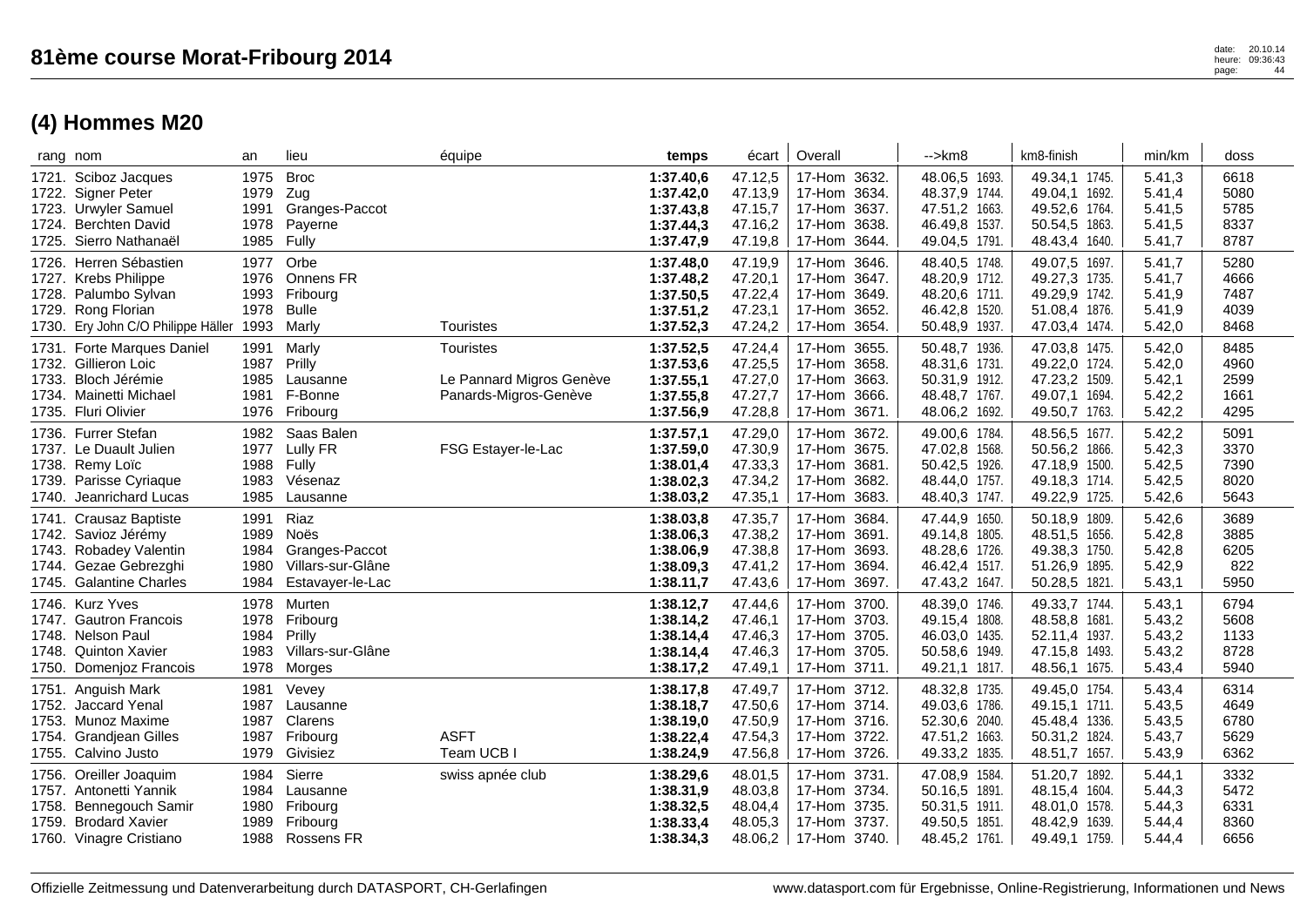| rang nom                                                                                                                      | an                                   | lieu                                                                                    | équipe                          | temps                                                         | écart                                               | Overall                                                                                         | -->km8                                                                            | km8-finish                                                                           | min/km                                         | doss                                  |
|-------------------------------------------------------------------------------------------------------------------------------|--------------------------------------|-----------------------------------------------------------------------------------------|---------------------------------|---------------------------------------------------------------|-----------------------------------------------------|-------------------------------------------------------------------------------------------------|-----------------------------------------------------------------------------------|--------------------------------------------------------------------------------------|------------------------------------------------|---------------------------------------|
| 1761. Ingold François<br>1762. Zammou Zakaria<br>1763. Liechti Christophe<br>1764. Huwyler Tibor<br>1765. Goetschi Quentin    | 1977<br>1980<br>1983<br>1990<br>1990 | Fribourg<br>Fribourg<br>Biel/Bienne<br>Nyon<br>Le Sentier                               | Les Jaunes                      | 1:38.36,0<br>1:38.37,2<br>1:38.37,6<br>1:38.39,3<br>1:38.40,2 | 48.07,9<br>48.09,1<br>48.09,5<br>48.11,2<br>48.12,1 | 17-Hom 3743.<br>17-Hom 3745.<br>17-Hom 3747.<br>17-Hom 3748.<br>17-Hom 3751.                    | 47.44,2 1648.<br>50.44,2 1930.<br>49.46,5 1844.<br>50.01,6 1863.<br>43.05,6 1006. | 50.51,8 1861.<br>47.53,0 1569.<br>48.51,1 1655.<br>48.37,7 1634.<br>55.34,6 2053.    | 5.44,5<br>5.44,6<br>5.44,6<br>5.44,7<br>5.44,7 | 1378<br>4262<br>5249<br>6471<br>1498  |
| 1766. Buff Florian<br>1767. Richoz Vincent<br>1768. Favre Danilo<br><b>Baechler Sebastien</b><br>1769.<br>1770. Skopinski Jan | 1978<br>1985<br>1979<br>1975<br>1985 | Yverdon-les-Bains<br>Epagny<br>La Croix (Lutry)<br><b>Belfaux</b><br>Fribourg           |                                 | 1:38.41,9<br>1:38.42,0<br>1:38.43,0<br>1:38.45,3<br>1:38.45,5 | 48.13,8<br>48.13,9<br>48.14,9<br>48.17,2<br>48.17,4 | 17-Hom 3755.<br>17-Hom 3757.<br>17-Hom 3761.<br>17-Hom<br>3764.<br>17-Hom 3765.                 | 46.35,8 1501.<br>48.10,4 1702.<br>49.19,3 1816.<br>46.50,9 1541.<br>50.56,7 1944. | 52.06,1 1931.<br>50.31,6 1825.<br>49.23,7 1727.<br>51.54,4<br>1924.<br>47.48,8 1558. | 5.44,8<br>5.44,9<br>5.44,9<br>5.45,0<br>5.45,1 | 8040<br>4747<br>5585<br>12019<br>8792 |
| 1771. Chervaz Fabrice<br>1772. Häller Philippe<br>1773. Vidal Julian<br>1774. Mory Sébastien<br>1775. Chautems David          | 1976<br>1990<br>1991<br>1984<br>1986 | Collombey<br>Marly<br>Genève<br>Marly<br>Fribourg                                       | Touristes<br>Les Jaunes         | 1:38.47,3<br>1:38.47,4<br>1:38.50,3<br>1:38.51,8<br>1:38.52,9 | 48.19,2<br>48.19,3<br>48.22,2<br>48.23,7<br>48.24,8 | 17-Hom 3768.<br>17-Hom 3769.<br>17-Hom 3775.<br>17-Hom 3777.<br>17-Hom 3779.                    | 49.08,9 1797.<br>53.46,5 2091.<br>49.56,5 1859.<br>46.20,5 1474.<br>48.27,4 1722. | 49.38,4 1751.<br>45.00,9 1247.<br>48.53,8 1666.<br>52.31,3 1959.<br>50.25,5 1817.    | 5.45,2<br>5.45,2<br>5.45,3<br>5.45,4<br>5.45,5 | 6174<br>8536<br>6654<br>1554<br>7148  |
| 1776. Wolf Olivier<br>1777. Tyla Andy<br>1778. Leuba Simon<br>1779. Baillif Romain<br>1780. Marmier Olivier                   | 1984<br>1987<br>1991<br>1983<br>1977 | Villars-sur-Glâne<br>Rothenburg<br>Schmitten FR<br>F-Cessy<br>Domdidier                 |                                 | 1:38.54,8<br>1:38.56,5<br>1:38.57,1<br>1:38.59,6<br>1:39.00,2 | 48.26,7<br>48.28,4<br>48.29,0<br>48.31,5<br>48.32,1 | 17-Hom 3783.<br>17-Hom 3786.<br>17-Hom 3787.<br>3791.<br>17-Hom<br>17-Hom 3792.                 | 49.55,2 1857.<br>51.15,3 1964.<br>47.17,3 1602.<br>48.58,7 1780.<br>47.42,7 1644. | 48.59,6 1685.<br>47.41,2 1546.<br>51.39,8 1908.<br>50.00,9 1773.<br>51.17,5 1886.    | 5.45,6<br>5.45,7<br>5.45,7<br>5.45,9<br>5.45,9 | 6668<br>6645<br>5660<br>3355<br>3290  |
| 1781. Pugliese Alexandre<br>1782. Ritschard Jan<br>1783. Demierre Sebastien<br>1784. Pérès Pierre<br>1785. Fasola Sylvain     | 1980<br>1976<br>1977<br>1976<br>1985 | Paudex<br>Bern<br>St-Prex<br>Vevey<br>Ste-Croix                                         |                                 | 1:39.01,3<br>1:39.01,7<br>1:39.02,1<br>1:39.05,0<br>1:39.05,4 | 48.33,2<br>48.33,6<br>48.34,0<br>48.36,9<br>48.37,3 | 17-Hom<br>3796.<br>17-Hom 3797.<br>17-Hom 3798.<br>17-Hom<br>3803.<br>17-Hom 3805.              | 47.50,7 1662.<br>49.04,4 1790.<br>48.23,0 1717.<br>50.34,6 1919.<br>48.22,9 1716. | 51.10,6 1877.<br>49.57,3 1767.<br>50.39,1 1842.<br>48.30,4 1624.<br>50.42,5 1850.    | 5.46,0<br>5.46,0<br>5.46,0<br>5.46,2<br>5.46,2 | 4047<br>5947<br>5558<br>5708<br>7295  |
| 1786. Häni Thomas<br>1787. Zurbrügg Pascal<br>1788. Marti Stefan<br>1789. Golay Nicolas<br>1790. Montesi Luca                 | 1982<br>1988<br>1980<br>1979<br>1975 | Lovens<br>Courgevaux<br><b>Schmitten FR</b><br>Genève<br>Clarens                        | Feld- und Wiesenklub Bern       | 1:39.05,8<br>1:39.06,4<br>1:39.06,5<br>1:39.07,9<br>1:39.09,2 | 48.37,7<br>48.38,3<br>48.38,4<br>48.39,8<br>48.41,1 | 17-Hom<br>3806.<br>17-Hom<br>3808.<br>17-Hom<br>3809.<br>3810.<br>17-Hom<br>17-Hom 3813.        | 47.16,7 1599.<br>51.16,6 1966.<br>50.07,1 1871.<br>48.44,3 1759.<br>48.37,3 1742. | 51.49,1 1918.<br>47.49,8 1561.<br>48.59,4 1683.<br>50.23,6<br>1814.<br>50.31,9 1826. | 5.46,2<br>5.46,3<br>5.46,3<br>5.46,4<br>5.46,4 | 4372<br>7436<br>5669<br>5623<br>6532  |
| De Gottrau Adrien<br>1791.<br>1792. Caron Jonathan<br>1793. Pittet Lionel<br>1794. Spicher Wendelin<br>1795. Facchin David    | 1988<br>1983<br>1985<br>1981<br>1979 | Matran<br>Neuchâtel<br>Yverdon-les-Bains<br>Wünnewil<br>Nyon                            | Beach Volley Yverdon<br>Bayer 3 | 1:39.09,4<br>1:39.10,0<br>1:39.11,9<br>1:39.13,2<br>1:39.16,2 | 48.41,3<br>48.41,9<br>48.43,8<br>48.45,1<br>48.48,1 | 17-Hom<br>3814.<br>17-Hom 3816.<br>17-Hom<br>3820.<br>17-Hom<br>3822.<br>17-Hom 3826.           | 50.01,5 1862.<br>50.08,2 1877.<br>49.10,8 1799.<br>49.08,8 1796.<br>48.49,7 1770. | 49.07,9 1698.<br>49.01,8 1690.<br>50.01,1 1774.<br>50.04,4 1784.<br>50.26,5 1818.    | 5.46.4<br>5.46,5<br>5.46,6<br>5.46,7<br>5.46,8 | 6293<br>6365<br>5385<br>5193<br>4585  |
| 1796. Favre Jérémie<br>1797. Burger Raphaël<br>1798. Bréa Loïc<br>1799. Hollinger Jason<br>1800. Zürcher Lionel               | 1990<br>1982<br>1987<br>1976         | Grandsivaz<br>Moutier<br>Oulens-sous-Echallens<br>Essertines-sur-Rolle<br>1988 Bévilard |                                 | 1:39.21,2<br>1:39.23,2<br>1:39.23,7<br>1:39.24,6<br>1:39.24,7 | 48.53,1<br>48.55,1<br>48.55,6<br>48.56,5            | 17-Hom<br>3835.<br>17-Hom 3838.<br>3839.<br>17-Hom<br>17-Hom<br>3840.<br>48.56,6   17-Hom 3842. | 49.17,3 1813.<br>50.04,4 1867.<br>49.22,0 1819.<br>49.56,2 1858.<br>47.17,9 1606. | 50.03,9 1781.<br>49.18,8 1715.<br>50.01,7 1776.<br>49.28,4<br>1738.<br>52.06,8 1932. | 5.47,1<br>5.47,3<br>5.47,3<br>5.47,3<br>5.47,3 | 7548<br>2285<br>3661<br>4415<br>8864  |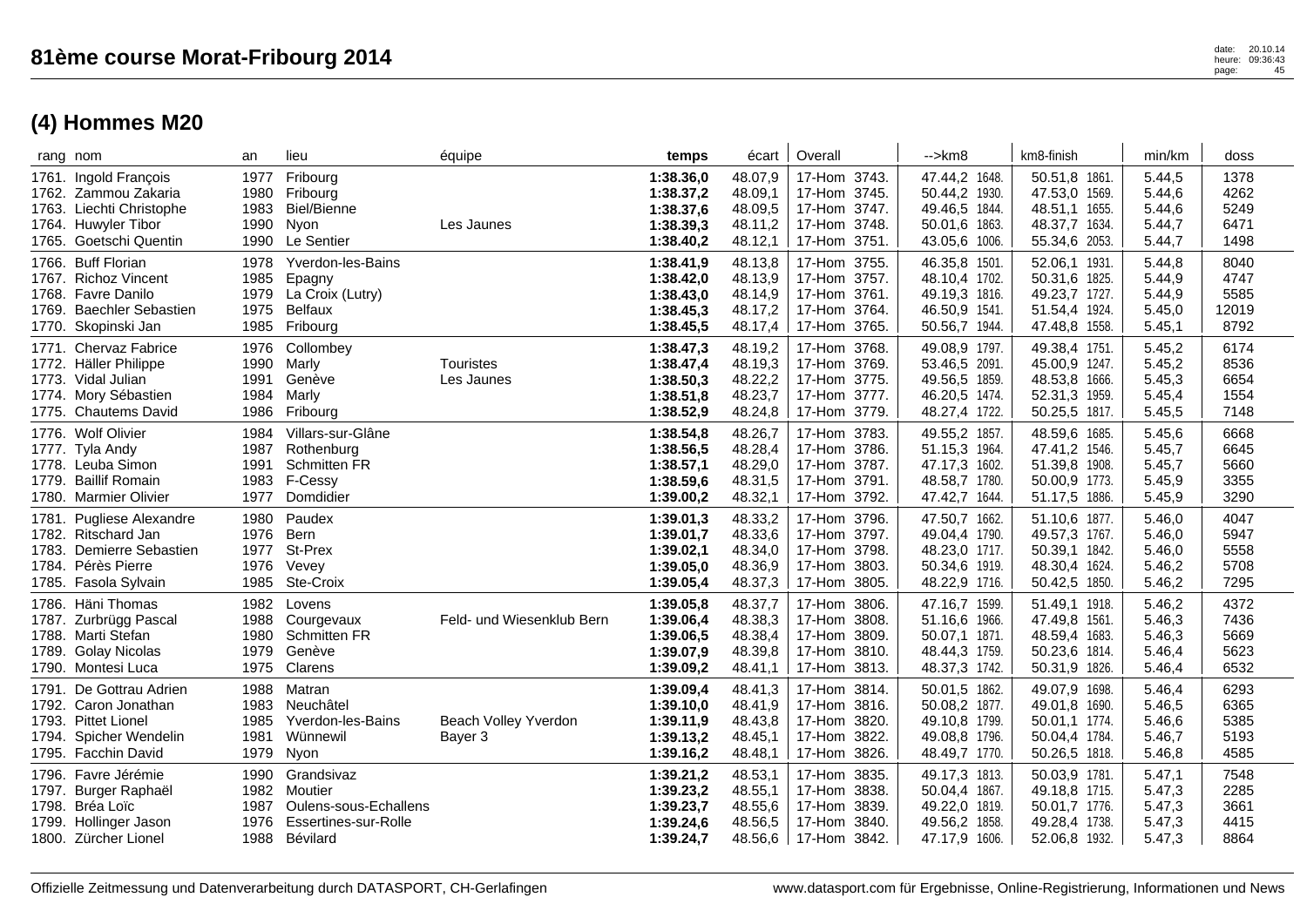|                                           | rang nom                                                                                                                               | an                                   | lieu                                                                             | équipe                             | temps                                                         | écart                                               | Overall                                                                                     | -->km8                                                                            | km8-finish                                                                                 | min/km                                         | doss                                 |
|-------------------------------------------|----------------------------------------------------------------------------------------------------------------------------------------|--------------------------------------|----------------------------------------------------------------------------------|------------------------------------|---------------------------------------------------------------|-----------------------------------------------------|---------------------------------------------------------------------------------------------|-----------------------------------------------------------------------------------|--------------------------------------------------------------------------------------------|------------------------------------------------|--------------------------------------|
| 1804.<br>1805.                            | 1801. Malherbe David<br>1802. Menoud Gregoire<br>1803. Schletter Roland<br><b>Kropf Pascal</b><br><b>Bartucca Vittorio</b>             | 1981<br>1982<br>1978<br>1978<br>1987 | Luzern<br>Mannens<br><b>F-Saint Antoine</b><br>Echallens<br>Granges-Paccot       | Jakob Forrer SA                    | 1:39.24,8<br>1:39.27,0<br>1:39.28,9<br>1:39.29,1<br>1:39.29,4 | 48.56,7<br>48.58,9<br>49.00,8<br>49.01,0<br>49.01,3 | 17-Hom 3843.<br>3844.<br>17-Hom<br>3846.<br>17-Hom<br>3847.<br>17-Hom<br>3849.<br>17-Hom    | 49.21,7 1818.<br>47.50,1 1658.<br>46.41,4 1512.<br>49.11,1 1800.<br>51.40,9 1988. | 50.03,1 1778.<br>51.36,9 1906.<br>52.47,5<br>1968.<br>50.18,0<br>1807.<br>47.48,5<br>1556. | 5.47,3<br>5.47,5<br>5.47,6<br>5.47,6<br>5.47,6 | 5099<br>6524<br>3523<br>5650<br>5871 |
| 1806.<br>1809.                            | <b>Amiet Pascal</b><br>1806. Devaud Thibault<br>1808. Stalder Nicolas<br>Seiler Thierry<br>1810. Merrien Olivier                       | 1991<br>1994<br>1982<br>1989<br>1975 | Mur (Vully) VD<br>Corminboeuf<br>Suchy<br>Zürich<br>Chardonne                    | Theo's Damenriege                  | 1:39.29,7<br>1:39.29,7<br>1:39.34,5<br>1:39.35,2<br>1:39.38,3 | 49.01,6<br>49.01,6<br>49.06,4<br>49.07,1<br>49.10,2 | 17-Hom<br>3850.<br>3850.<br>17-Hom<br>3859.<br>17-Hom<br>3862.<br>17-Hom<br>17-Hom<br>3867. | 48.04,0 1684.<br>47.07,8 1581.<br>50.07,8 1875.<br>48.02,6 1681.<br>49.17,2 1812. | 51.25,7 1894.<br>52.21,9<br>1949.<br>49.26,7 1733.<br>51.32,6<br>1901.<br>50.21,1 1810.    | 5.47,6<br>5.47,6<br>5.47,9<br>5.48,0<br>5.48,1 | 5973<br>3106<br>5771<br>8785<br>8197 |
| 1811.                                     | <b>Egger Bertrand</b><br>1812. Sardu Alessandro<br>1813. Penseyres Frédéric<br>1814. Krummenacker Carl<br>1815. Bongard Cédric         | 1977<br>1988<br>1980<br>1983<br>1984 | Le Mouret<br>Fribourg<br>Fribourg<br>F-Pougny<br>Marsens                         | De Virgilio Lab.<br>Penseyres/Heck | 1:39.38,5<br>1:39.42,0<br>1:39.42,4<br>1:39.43,0<br>1:39.43,8 | 49.10.4<br>49.13,9<br>49.14,3<br>49.14,9<br>49.15,7 | 17-Hom<br>3868.<br>17-Hom 3873.<br>3876.<br>17-Hom<br>3878.<br>17-Hom<br>17-Hom 3880.       | 47.13,0 1592.<br>50.33,6 1916.<br>46.54,7 1544.<br>49.30,2 1826.<br>45.16,7 1335. | 52.25,5 1952.<br>49.08,4 1701.<br>52.47,7 1969.<br>50.12,8<br>1798.<br>54.27,1<br>2026.    | 5.48,1<br>5.48.3<br>5.48,4<br>5.48,4<br>5.48,5 | 2534<br>6010<br>5072<br>4932<br>3953 |
|                                           | 1816. Freiburghaus Frédéric<br>1817. Milz Jan-Alexander<br>1818. Pires Vincent<br>1819. Brechbühl Pierre-André<br>1820. Servet Patrick | 1976<br>1977<br>1982<br>1983<br>1979 | Rossens FR<br><b>Bern</b><br>Genève<br>Rosé<br>Cheseaux-sur-Lausanne             | <b>CBS Perform</b>                 | 1:39.44,9<br>1:39.48,0<br>1:39.48,8<br>1:39.50,4<br>1:39.51,6 | 49.16.8<br>49.19,9<br>49.20,7<br>49.22,3<br>49.23,5 | 3881.<br>17-Hom<br>17-Hom 3884.<br>3885.<br>17-Hom<br>3888.<br>17-Hom<br>17-Hom 3891.       | 47.06.4 1579.<br>50.21,9 1904.<br>50.14,3 1889.<br>49.08,6 1795.<br>49.22,6 1820. | 52.38,5 1963.<br>49.26,1 1732.<br>49.34,5 1746.<br>50.41,8<br>1848.<br>50.29,0 1823.       | 5.48,5<br>5.48,7<br>5.48,7<br>5.48,8<br>5.48,9 | 5125<br>5677<br>5048<br>6019<br>3898 |
| 1821.<br>1823.                            | Winistörfer René<br>1822. Zürcher Pieric<br><b>Tavaglione Rocco</b><br>1824. Faivre Vincent<br>1825. Kneubühl Thomas                   | 1981<br>1981<br>1976<br>1980<br>1983 | Solothurn<br>La Chaux-de-Fonds<br>Etoy<br>Echallens<br>Port                      |                                    | 1:39.52,2<br>1:39.52,8<br>1:39.53,0<br>1:39.53,2<br>1:39.53,9 | 49.24,1<br>49.24,7<br>49.24,9<br>49.25,1<br>49.25,8 | 17-Hom<br>3893.<br>3894.<br>17-Hom<br>17-Hom<br>3895.<br>3896.<br>17-Hom<br>3898.<br>17-Hom | 49.13,4 1802.<br>49.18,2 1814.<br>48.49,5 1769.<br>49.14,7 1804.<br>50.16,8 1892. | 50.38,8<br>1840.<br>50.34,6 1834.<br>51.03,5 1872.<br>50.38,5 1839.<br>49.37,1 1748.       | 5.48,9<br>5.49,0<br>5.49,0<br>5.49,0<br>5.49,0 | 5181<br>8865<br>4427<br>5582<br>8567 |
| 1826.<br>1827.<br>1828.<br>1829.<br>1830. | Carruzzo François<br>Schnider Mehdi<br>Purro Christian<br>Tomassini Vincent<br>Genetelli Gian Matteo                                   | 1992<br>1985<br>1978<br>1984<br>1976 | Martigny<br>Lausanne<br>Matran<br><b>Basel</b><br>Genève                         | Team BCV 1                         | 1:39.54,0<br>1:39.54,4<br>1:39.55,9<br>1:39.58,2<br>1:40.00,9 | 49.25,9<br>49.26,3<br>49.27,8<br>49.30,1<br>49.32,8 | 17-Hom<br>3899.<br>3900.<br>17-Hom<br>3902.<br>17-Hom<br>17-Hom<br>3905.<br>3910.<br>17-Hom | 50.54,0 1940.<br>48.55,0 1777.<br>48.12,2 1705.<br>47.31,2 1631.<br>50.47,4 1933. | 49.00,0<br>1687.<br>50.59,4 1870.<br>51.43,7 1912.<br>52.27,0 1957.<br>49.13,5 1709.       | 5.49,0<br>5.49,1<br>5.49,2<br>5.49,3<br>5.49,4 | 6366<br>6606<br>3861<br>5779<br>7314 |
| 1831.<br>1833.<br>1834.                   | <b>Rubin Vincent</b><br>1832. Matti Cyril<br>Dingens Cedric<br><b>Christen Markus</b><br>1835. Vuignier Renaud                         | 1993<br>1982<br>1978<br>1978<br>1985 | Collombey<br>Evilard<br>Onex<br>Thun<br>Genève                                   | La Team Pioche<br>Vuignier/Genoud  | 1:40.01,9<br>1:40.04,0<br>1:40.04,5<br>1:40.06,9<br>1:40.09,1 | 49.33,8<br>49.35,9<br>49.36,4<br>49.38,8<br>49.41,0 | 3912.<br>17-Hom<br>17-Hom 3917.<br>17-Hom<br>3918.<br>17-Hom 3919.<br>3922.<br>17-Hom       | 50.18,3 1898.<br>48.49,3 1768.<br>50.03,2 1865.<br>48.50,8 1773.<br>49.35,4 1837. | 49.43,6 1753.<br>51.14,7 1883.<br>50.01,3 1775.<br>51.16,1 1884.<br>50.33,7 1830.          | 5.49,5<br>5.49,6<br>5.49,7<br>5.49,8<br>5.49,9 | 6593<br>5418<br>4574<br>8036<br>3935 |
| 1836.                                     | Mazzei Luigi<br>1837. Weber Jéremy<br>1838. Camoes Bruno<br>1839. Gendre Thierry<br>1840. Dossailler Marc                              | 1977<br>1990<br>1988<br>1980<br>1985 | Lausanne<br><b>Corcelles NE</b><br>Sugiez<br><b>Romont FR</b><br>Châtel-St-Denis |                                    | 1:40.10,3<br>1:40.13,7<br>1:40.14,7<br>1:40.16,3<br>1:40.17,2 | 49.42,2<br>49.45,6<br>49.46.6<br>49.48,2<br>49.49,1 | 3925.<br>17-Hom<br>3927.<br>17-Hom<br>3928.<br>17-Hom<br>3930.<br>17-Hom<br>17-Hom 3932.    | 51.42,0 1990.<br>49.41,8 1843.<br>49.52,1 1852.<br>51.06,1 1958.<br>50.17,1 1893. | 48.28,3<br>1620.<br>50.31,9 1826.<br>50.22,6 1812.<br>49.10,2 1702.<br>50.00,1 1771.       | 5.50,0<br>5.50,2<br>5.50,3<br>5.50,3<br>5.50,4 | 7006<br>7545<br>5244<br>6757<br>5566 |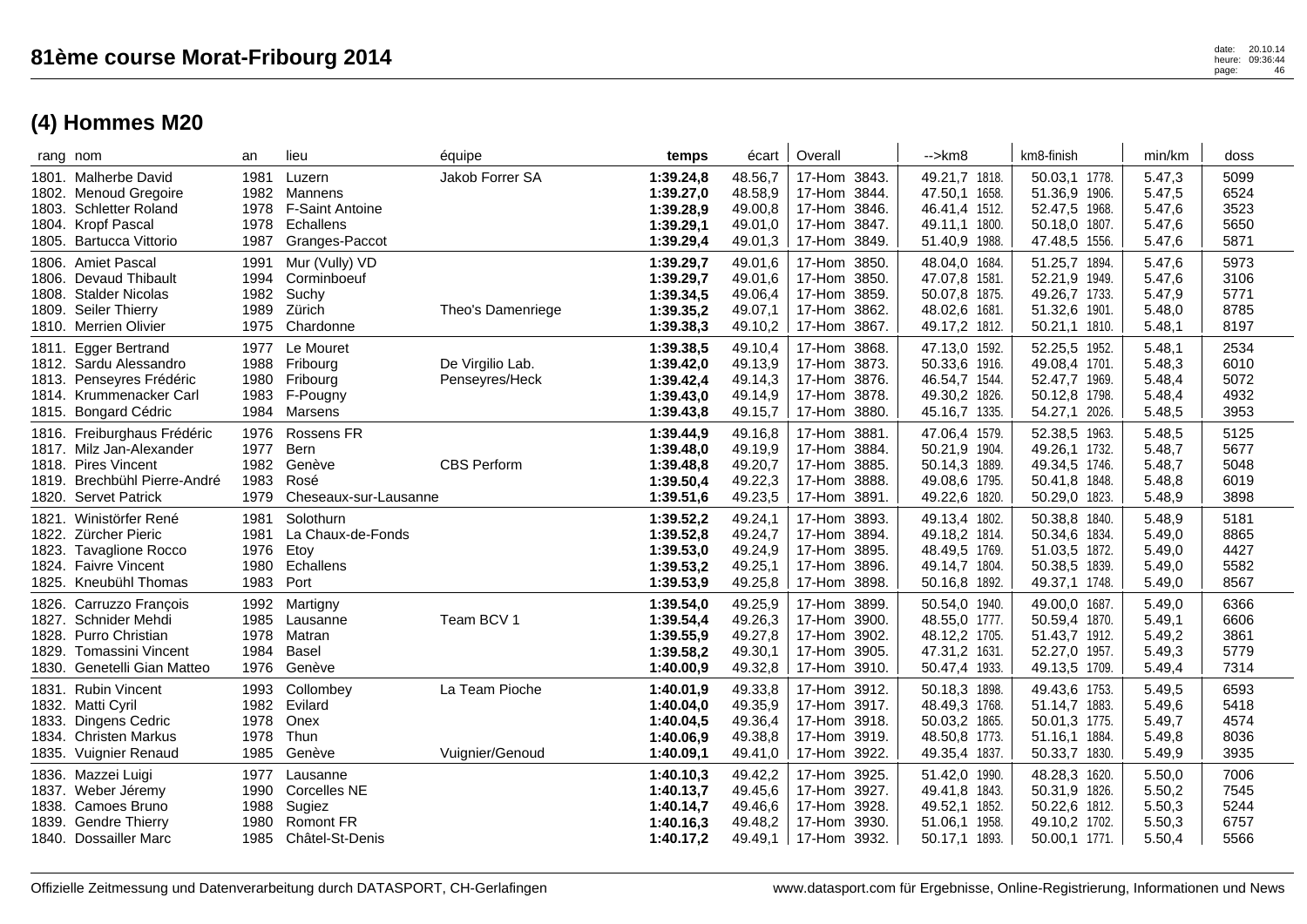| rang nom                |                                                                                                                                   | an                                   | lieu                                                                                          | équipe                                                      | temps                                                         | écart                                               | Overall                                                                                  | -->km8                                                                            | km8-finish                                                                           | min/km                                         | doss                                  |
|-------------------------|-----------------------------------------------------------------------------------------------------------------------------------|--------------------------------------|-----------------------------------------------------------------------------------------------|-------------------------------------------------------------|---------------------------------------------------------------|-----------------------------------------------------|------------------------------------------------------------------------------------------|-----------------------------------------------------------------------------------|--------------------------------------------------------------------------------------|------------------------------------------------|---------------------------------------|
| 1843.<br>1844.          | 1841. Emonet Jim<br>1842. Gaspar Silva Eurico<br>Garessus Roméo<br><b>Richardson Robert</b><br>1845. Belkacem Mohamed             | 1984<br>1982<br>1990<br>1976<br>1979 | Châtel-St-Denis<br>Onnens FR<br>Basel<br>Sugiez<br>Matran                                     | Tempa                                                       | 1:40.17,8<br>1:40.17,9<br>1:40.18,4<br>1:40.21,3<br>1:40.21,4 | 49.49,7<br>49.49,8<br>49.50,3<br>49.53,2<br>49.53,3 | 17-Hom 3934.<br>3936.<br>17-Hom<br>3937.<br>17-Hom<br>17-Hom 3942.<br>3943.<br>17-Hom    | 50.17,4 1894.<br>48.02,6 1681.<br>50.15,3 1890.<br>50.12,1 1884.<br>50.07,3 1873. | 50.00,4 1772.<br>52.15,3 1942.<br>50.03,1 1778.<br>50.09,2 1790.<br>50.14,1<br>1801. | 5.50,4<br>5.50,4<br>5.50,5<br>5.50,6<br>5.50,6 | 5100<br>8498<br>5096<br>5824<br>7616  |
| 1848.                   | 1845. Puyalto Jose Antonio<br>1847. Schmid Alexandre<br>1848. Egger Alban<br><b>Santos Martins Kevin</b><br>1850. Schneider Ralph | 1978<br>1987<br>1983<br>1992<br>1980 | Fribourg<br><b>Belfaux</b><br>Guschelmuth<br>Granges-Paccot<br>Allenwinden                    |                                                             | 1:40.21,4<br>1:40.21,9<br>1:40.22,3<br>1:40.22,3<br>1:40.23,7 | 49.53,3<br>49.53,8<br>49.54,2<br>49.54,2<br>49.55,6 | 17-Hom<br>3943.<br>3945.<br>17-Hom<br>3946.<br>17-Hom<br>3946.<br>17-Hom<br>17-Hom 3950. | 50.26,6 1908.<br>46.17,8 1470.<br>50.23,2 1906.<br>50.10,9 1881.<br>51.26,1 1979. | 49.54,8 1766.<br>54.04,1 2014.<br>49.59,1 1768.<br>50.11,4 1794.<br>48.57,6 1679.    | 5.50,6<br>5.50,7<br>5.50,7<br>5.50,7<br>5.50,8 | 7386<br>2896<br>5924<br>3881<br>4764  |
| 1853.<br>1855.          | 1851. Neuhaus Sully<br>1852. Murisier Christophe<br>Corset Régis<br>1854. Berset Philippe<br><b>Magnin Antoine</b>                | 1975<br>1983<br>1988<br>1978<br>1991 | La Chaux-de-Fonds<br>Granges-Paccot<br>Valeyres-sous-Rances<br>Rueyres-St-Laurent<br>Farvagny | CAG Favargny III                                            | 1:40.24,8<br>1:40.25,1<br>1:40.27,7<br>1:40.29,0<br>1:40.29,4 | 49.56,7<br>49.57,0<br>49.59,6<br>50.00,9<br>50.01,3 | 3953.<br>17-Hom<br>17-Hom 3954.<br>17-Hom<br>3959.<br>17-Hom<br>3962.<br>17-Hom 3966.    | 49.04,2 1787.<br>48.52,5 1783.<br>49.50,0 1849.<br>44.41,2 1256.<br>44.40,8 1255. | 51.20,6 1891.<br>51.32,6 1901.<br>50.37,7 1838.<br>55.47,8<br>2061.<br>55.48,6 2063. | 5.50,8<br>5.50,9<br>5.51,0<br>5.51,1<br>5.51,1 | 6540<br>4719<br>6166<br>1275<br>1150  |
| 1856.                   | Kubli Simon<br>1857. Roduit Cédric<br>1858. Wolf Jeremy<br>1859. Jungo Philipp<br>1860. Gachoud Pierre-Hubert                     | 1986<br>1983<br>1987<br>1977<br>1985 | Wetzikon ZH<br>Lausanne<br>Villars-sur-Glâne<br>Prez-vers-Noréaz<br>Treyvaux                  | Les latinistes<br>Descloux/Gachoud                          | 1:40.30,2<br>1:40.30,8<br>1:40.33,4<br>1:40.33,6<br>1:40.33,8 | 50.02,1<br>50.02,7<br>50.05,3<br>50.05,5<br>50.05,7 | 3967.<br>17-Hom<br>17-Hom 3969.<br>17-Hom 3976.<br>3978.<br>17-Hom<br>3980.<br>17-Hom    | 49.30,3 1828.<br>47.23,6 1616.<br>50.43,9 1929.<br>49.36,5 1839.<br>50.20,0 1902. | 50.59,9 1871.<br>53.07,2 1979.<br>49.49,5 1760.<br>50.57,1 1868.<br>50.13,8 1800.    | 5.51,2<br>5.51,2<br>5.51,3<br>5.51,4<br>5.51,4 | 3794<br>2823<br>6732<br>5288<br>6434  |
| 1863.                   | 1860. Michel Pascal<br>1862. Kilchenmann Adrian<br><b>Schwab Vincent</b><br>1864. Mos Marius Cristian<br>1865. Ballola Massimo    | 1975<br>1989<br>1990<br>1978<br>???? | Ecuvillens<br>Schliern b. Köniz<br><b>Biel/Bienne</b><br>Chavannes-près-Renens<br>Nidau       | Deportivo Quito<br>OMEGA 2                                  | 1:40.33,8<br>1:40.34,1<br>1:40.34,5<br>1:40.34,8<br>1:40.35,2 | 50.05,7<br>50.06,0<br>50.06,4<br>50.06,7<br>50.07,1 | 17-Hom<br>3980.<br>3982.<br>17-Hom<br>17-Hom 3984.<br>3986.<br>17-Hom<br>3988.<br>17-Hom | 50.34,4 1918.<br>50.07,0 1870.<br>47.29,6 1628.<br>47.53,8 1669.<br>48.27,6 1723. | 49.59,4 1770.<br>50.27,1 1820.<br>53.04,9 1977.<br>52.41,0 1965.<br>52.07,6<br>1934. | 5.51,4<br>5.51,4<br>5.51,4<br>5.51,4<br>5.51,4 | 4451<br>8018<br>7402<br>7370<br>5480  |
| 1868.                   | 1866. Perrinjaquet Neil<br>1867. Gerber Pascal<br>Vautherin Jonas<br>1869. Rime Xavier<br>1870. Lehmann Sebastien                 | 1989<br>1988<br>1988<br>1987<br>1983 | Le Mont-sur-Lausanne<br>Villeneuve VD<br>Sugnens<br>Sorens<br>Fribourg                        | <b>VO2 STUDIO</b>                                           | 1:40.35,3<br>1:40.35,7<br>1:40.36,1<br>1:40.37,4<br>1:40.38,6 | 50.07.2<br>50.07,6<br>50.08,0<br>50.09,3<br>50.10,5 | 17-Hom<br>3989.<br>3991.<br>17-Hom<br>3994.<br>17-Hom<br>17-Hom 3997.<br>17-Hom<br>4000. | 50.11,2 1882.<br>49.49,4 1848.<br>50.12,8 1886.<br>41.18,5 753.<br>51.17,1 1967.  | 50.24,1 1815.<br>50.46,3 1855.<br>50.23,3 1813.<br>59.18,9 2133.<br>49.21,5 1722.    | 5.51,5<br>5.51,5<br>5.51,5<br>5.51,6<br>5.51,6 | 5710<br>5056<br>5180<br>1580<br>7351  |
| 1871.<br>1872.<br>1873. | Roulin Jérôme<br>Brantschen Igor<br><b>Brand Marc</b><br>1874. Convert Nicolas<br>1875. Oliveira Joel                             | 1991<br>1980<br>1982<br>1982<br>1990 | Vers-chez-Perrin<br><b>Ried-Brig</b><br>Treyvaux<br>F-Pougny<br>Courtepin                     | CAB<br>SoloMios Ried-Brig<br><b>Team Fischer Connectors</b> | 1:40.39,2<br>1:40.42,4<br>1:40.43,1<br>1:40.43,3<br>1:40.45,0 | 50.11,1<br>50.14,3<br>50.15,0<br>50.15,2<br>50.16,9 | 17-Hom<br>4002.<br>17-Hom 4004.<br>17-Hom 4007.<br>17-Hom 4009.<br>17-Hom 4011.          | 46.16,9 1468.<br>50.02,6 1864.<br>50.24,4 1907.<br>51.45,8 1994.<br>50.08,6 1879. | 54.22,3 2021.<br>50.39,8 1844.<br>50.18,7 1808.<br>48.57,5 1678.<br>50.36,4 1836.    | 5.51,7<br>5.51,9<br>5.51,9<br>5.51,9<br>5.52,0 | 2253<br>8357<br>5426<br>5304<br>12031 |
| 1876.<br>1877.          | Cantin Grégoire<br>Clément Alexandre<br>1878. Bula Jason<br>1879. Rey Maxime<br>1880. Stupar Milan                                | 1977<br>1976<br>1993<br>1988<br>1980 | Villars-sur-Glâne<br>Ecuvillens<br>Chanéaz<br>Cousset<br>Prilly                               |                                                             | 1:40.46,2<br>1:40.46,3<br>1:40.47,4<br>1:40.48,0<br>1:40.49,0 | 50.18,1<br>50.18,2<br>50.19,3<br>50.19,9<br>50.20,9 | 17-Hom 4014.<br>17-Hom 4015.<br>17-Hom 4017.<br>17-Hom 4018.<br>17-Hom 4019.             | 51.15,2 1963.<br>49.15,6 1809.<br>50.43,5 1928.<br>49.16,9 1811.<br>48.04,0 1684. | 49.31,0 1743.<br>51.30,7 1898.<br>50.03,9 1781.<br>51.31,1<br>1899.<br>52.45,0 1967. | 5.52,1<br>5.52,1<br>5.52,2<br>5.52,2<br>5.52,3 | 4917<br>5126<br>5526<br>7569<br>3432  |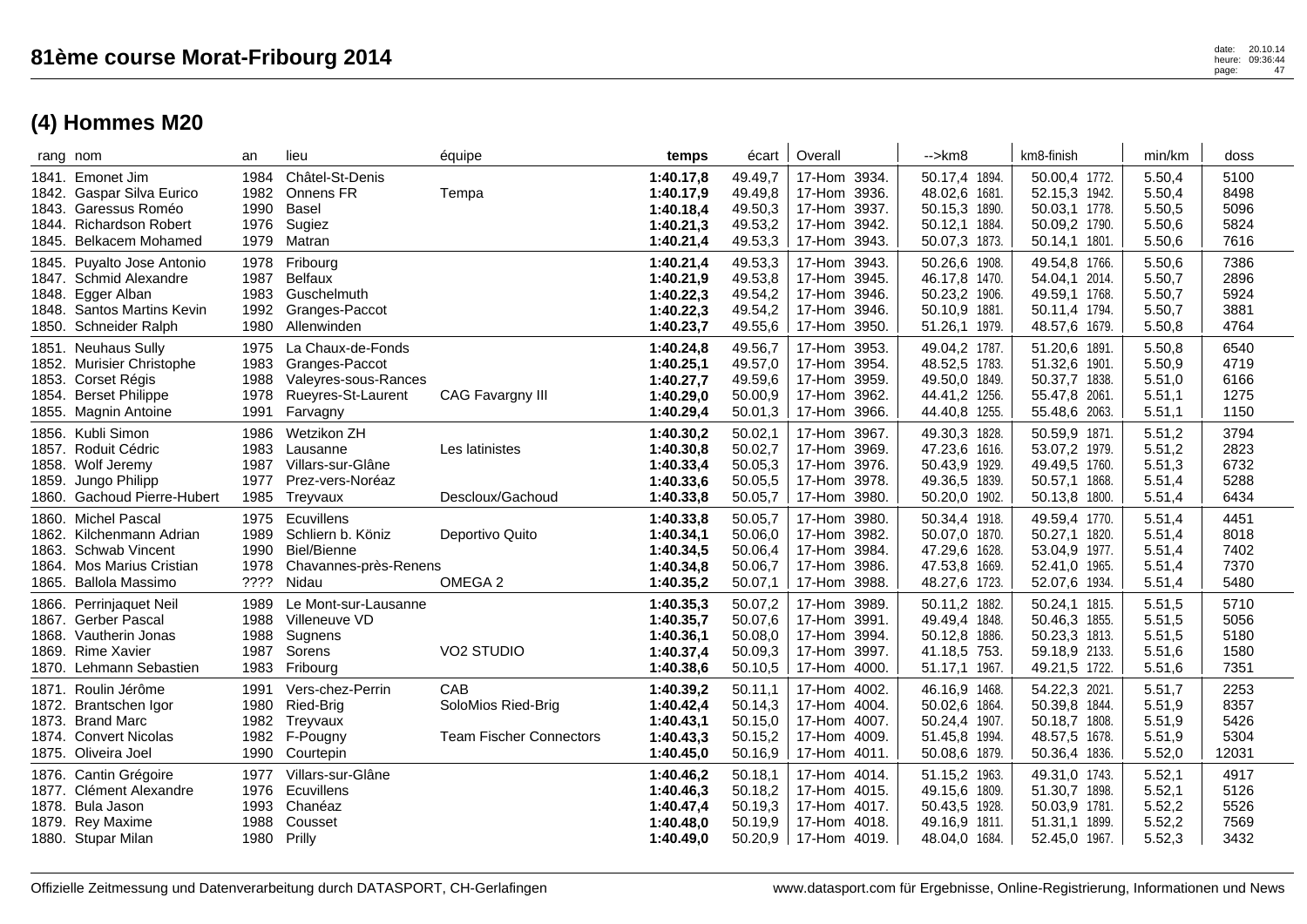|                | rang nom                                                                                                                          | an                                   | lieu                                                                                        | équipe                 | temps                                                         | écart                                               | Overall                                                                                  | -->km8                                                                            | km8-finish                                                                           | min/km                                         | doss                                 |
|----------------|-----------------------------------------------------------------------------------------------------------------------------------|--------------------------------------|---------------------------------------------------------------------------------------------|------------------------|---------------------------------------------------------------|-----------------------------------------------------|------------------------------------------------------------------------------------------|-----------------------------------------------------------------------------------|--------------------------------------------------------------------------------------|------------------------------------------------|--------------------------------------|
|                | 1881. Dafflon Sébastien<br>1882. Fuchs David<br>1883. Waeber Damien<br>1884. Lecubin Julien<br>1885. Fournier Antoine             | 1986<br>1983<br>1987<br>1979<br>1986 | Belfaux<br><b>Bulle</b><br>Fribourg<br>Courgevaux<br>Morges                                 |                        | 1:40.51,9<br>1:40.53,7<br>1:40.55,3<br>1:40.55,9<br>1:40.56,7 | 50.23,8<br>50.25,6<br>50.27,2<br>50.27,8<br>50.28,6 | 17-Hom 4024.<br>17-Hom<br>4026.<br>17-Hom<br>4029.<br>17-Hom<br>4030.<br>17-Hom<br>4032. | 52.09,7 2021<br>50.07,1 1871.<br>50.39,0 1920.<br>53.07,0 2060.<br>51.43,4 1992.  | 48.42,2 1638.<br>50.46,6 1856.<br>50.16,3 1806.<br>47.48,9 1559.<br>49.13,3 1708.    | 5.52,4<br>5.52,5<br>5.52,6<br>5.52,7<br>5.52,7 | 5874<br>5600<br>5860<br>7627<br>4587 |
| 1887.<br>1889. | 1886. Jossi Jody<br>Bianchi Christophe<br>1887. Overney Loris<br><b>Bove Livio</b><br>1890. Millier François                      | 1990<br>1989<br>1992<br>1982<br>1981 | Le Locle<br>Epalinges<br>Ependes FR<br><b>Bulle</b><br>Belmont-sur-Lausanne Tri team Pully  |                        | 1:41.00,8<br>1:41.05,3<br>1:41.05,3<br>1:41.06,2<br>1:41.06,9 | 50.32,7<br>50.37,2<br>50.37,2<br>50.38,1<br>50.38,8 | 17-Hom 4035.<br>4038.<br>17-Hom<br>4038<br>17-Hom<br>17-Hom<br>4040.<br>17-Hom<br>4041.  | 47.13,2 1594.<br>49.48,8 1846.<br>52.05,5 2018.<br>48.11,9 1704.<br>48.41,1 1749. | 53.47,6 2001.<br>51.16,5 1885.<br>48.59,8<br>1686.<br>52.54,3 1970.<br>52.25,8 1953. | 5.52,9<br>5.53,2<br>5.53,2<br>5.53,3<br>5.53,3 | 3779<br>6336<br>5017<br>6286<br>8046 |
| 1891.          | Damiani Laurent<br>1892. Guntern Mathieu<br>1893. Pittet Adrien<br>1894. Lathion Charles-Elie<br>1894. Perrenoud-André Tristan    | 1975<br>1987<br>1984<br>1987<br>1994 | Valeyres-sous-Rances<br>St Léonard<br>Villars-sur-Glâne<br>Vevey<br><b>Chailly-Montreux</b> | <b>Bieudron</b>        | 1:41.07,7<br>1:41.08,6<br>1:41.11,5<br>1:41.11.9<br>1:41.11,9 | 50.39,6<br>50.40,5<br>50.43,4<br>50.43,8<br>50.43,8 | 17-Hom 4042.<br>17-Hom 4043.<br>17-Hom 4046.<br>17-Hom 4047.<br>17-Hom 4047.             | 48.34,8 1738.<br>49.05,4 1792.<br>48.08,7 1697.<br>51.01,0 1955.<br>49.54,0 1855. | 52.32,9 1960.<br>52.03,2 1929.<br>53.02,8 1976.<br>50.10,9 1793.<br>51.17,9 1888.    | 5.53,3<br>5.53,4<br>5.53,6<br>5.53,6<br>5.53,6 | 4566<br>7318<br>4910<br>6493<br>7020 |
|                | 1896. Frossard Hicham<br>1897. Rossy Ludovic<br>1898. Fridez Anthony<br>1899. Prêtre Thierry<br>1900. Stanczak Lech               | 1975<br>1988<br>1988<br>1982<br>1982 | Ecuvillens<br>Granges-Paccot<br>Fribourg<br>Fribourg<br>Nyon                                |                        | 1:41.22,5<br>1:41.25,4<br>1:41.25,7<br>1:41.27,0<br>1:41.28,6 | 50.54,4<br>50.57,3<br>50.57,6<br>50.58,9<br>51.00,5 | 17-Hom 4055.<br>17-Hom 4062.<br>4063.<br>17-Hom<br>17-Hom<br>4065.<br>17-Hom 4070.       | 50.42,4 1925.<br>46.58,8 1560.<br>50.19,4 1899.<br>50.45,2 1931.<br>54.37,1 2115. | 50.40,1 1845.<br>54.26,6 2025.<br>51.06,3 1874.<br>50.41,8<br>1848.<br>46.51,5 1451. | 5.54,2<br>5.54,4<br>5.54,4<br>5.54,5<br>5.54,6 | 5599<br>3320<br>8922<br>8725<br>8871 |
| 1901.          | Raux Fabien<br>1902. Heuer Frederic<br>1903. Udry Stéphane<br>1904. Vandewiele Maxime<br>1905. Agnès Laurent                      | 1986<br>1977<br>1975<br>1976<br>1982 | Lausanne<br>Epagny<br>La Tour-de-Peilz<br>Courtaman<br>Gland                                |                        | 1:41.28,8<br>1:41.29,2<br>1:41.32,6<br>1:41.39,7<br>1:41.40,4 | 51.00,7<br>51.01,1<br>51.04,5<br>51.11,6<br>51.12,3 | 17-Hom<br>4071.<br>17-Hom 4072.<br>4074.<br>17-Hom<br>17-Hom<br>4085<br>17-Hom 4086.     | 55.23,1 2136.<br>52.40,6 2046.<br>52.02,8 2014.<br>49.25,4 1824.<br>49.04,3 1789. | 46.05,7 1369.<br>48.48,6 1651.<br>49.29,8 1741.<br>52.14,3<br>1940.<br>52.36,1 1962. | 5.54,6<br>5.54,6<br>5.54,8<br>5.55,2<br>5.55,2 | 8732<br>6696<br>7605<br>6651<br>6310 |
| 1909.          | 1906. Schiess Julien<br>1907. Sudan Julien<br>1908. Zbinden Ludovic<br><b>Rohner Mario</b><br>1910. Couture Francois              | 1986<br>1981<br>1987<br>1980<br>1976 | Le Locle<br>Cernier<br>Versoix<br>Luzern<br>Thörishaus                                      | groupement sportif SIS | 1:41.42,1<br>1:41.48,0<br>1:41.50,0<br>1:41.54,9<br>1:41.56,7 | 51.14,0<br>51.19,9<br>51.21,9<br>51.26,8<br>51.28,6 | 17-Hom<br>4089<br>17-Hom 4096.<br>17-Hom<br>4098.<br>17-Hom 4103.<br>17-Hom 4106.        | 52.17,4 2031.<br>50.29,9 1910.<br>50.59,0 1950.<br>51.20,6 1973.<br>49.41,5 1842. | 49.24,7 1728.<br>51.18,1 1889.<br>50.51,0 1859.<br>50.34,3<br>1833.<br>52.15,2 1941. | 5.55,3<br>5.55,7<br>5.55,8<br>5.56,1<br>5.56,2 | 6604<br>8801<br>8950<br>8747<br>5020 |
|                | 1910. Morel Noé<br>1912. Overney Jérémie<br>1913. Reymond Fabrice<br>1914. Masset Matthieu<br>1915. Pariat Bertrend               | 1992<br>1988<br>1977<br>1989<br>1979 | Peney-le-Jorat<br>Ependes FR<br>Neuchâtel<br><b>Belfaux</b><br>Gland                        | <b>FAYLYS</b>          | 1:41.56,7<br>1:41.58,7<br>1:42.00,4<br>1:42.05,4<br>1:42.06,2 | 51.28,6<br>51.30,6<br>51.32,3<br>51.37,3<br>51.38,1 | 17-Hom 4106.<br>17-Hom 4109.<br>17-Hom 4111.<br>17-Hom 4114.<br>17-Hom 4117.             | 50.03,8 1866.<br>52.04,9 2016.<br>46.11,9 1457.<br>50.47,7 1934.<br>51.15,7 1965. | 51.52,9 1922.<br>49.53,8 1765.<br>55.48,5 2062.<br>51.17,7<br>1887.<br>50.50,5 1858. | 5.56,2<br>5.56,3<br>5.56,4<br>5.56,7<br>5.56,7 | 5354<br>5700<br>2203<br>7361<br>7625 |
|                | 1916. Vetterli William<br>1917. Brunisholz Julien<br>1918. Decrey Guillaume<br>1919. Cetinianin Darko<br>1920. Millius Christophe | 1991<br>1983<br>1986<br>1982         | Villars-sur-Glâne<br><b>Oberried FR</b><br>Fribourg<br>Rueyres-St-Laurent<br>1975 Blonay    | La Fleche              | 1:42.16,1<br>1:42.16,7<br>1:42.17,0<br>1:42.18,3<br>1:42.20,4 | 51.48,0<br>51.48,6<br>51.48,9<br>51.50,2            | 17-Hom 4126.<br>17-Hom 4127.<br>17-Hom 4128.<br>17-Hom 4130.<br>$51.52,3$   17-Hom 4134. | 45.34,3 1372.<br>47.27,6 1624.<br>52.02,7 2012.<br>50.50,0 1938.<br>48.32,5 1734. | 56.41,8 2086.<br>54.49,1 2038.<br>50.14,3 1802.<br>51.28,3 1897.<br>53.47,9 2002.    | 5.57,3<br>5.57,4<br>5.57,4<br>5.57,5<br>5.57,6 | 833<br>5174<br>4128<br>4835<br>7568  |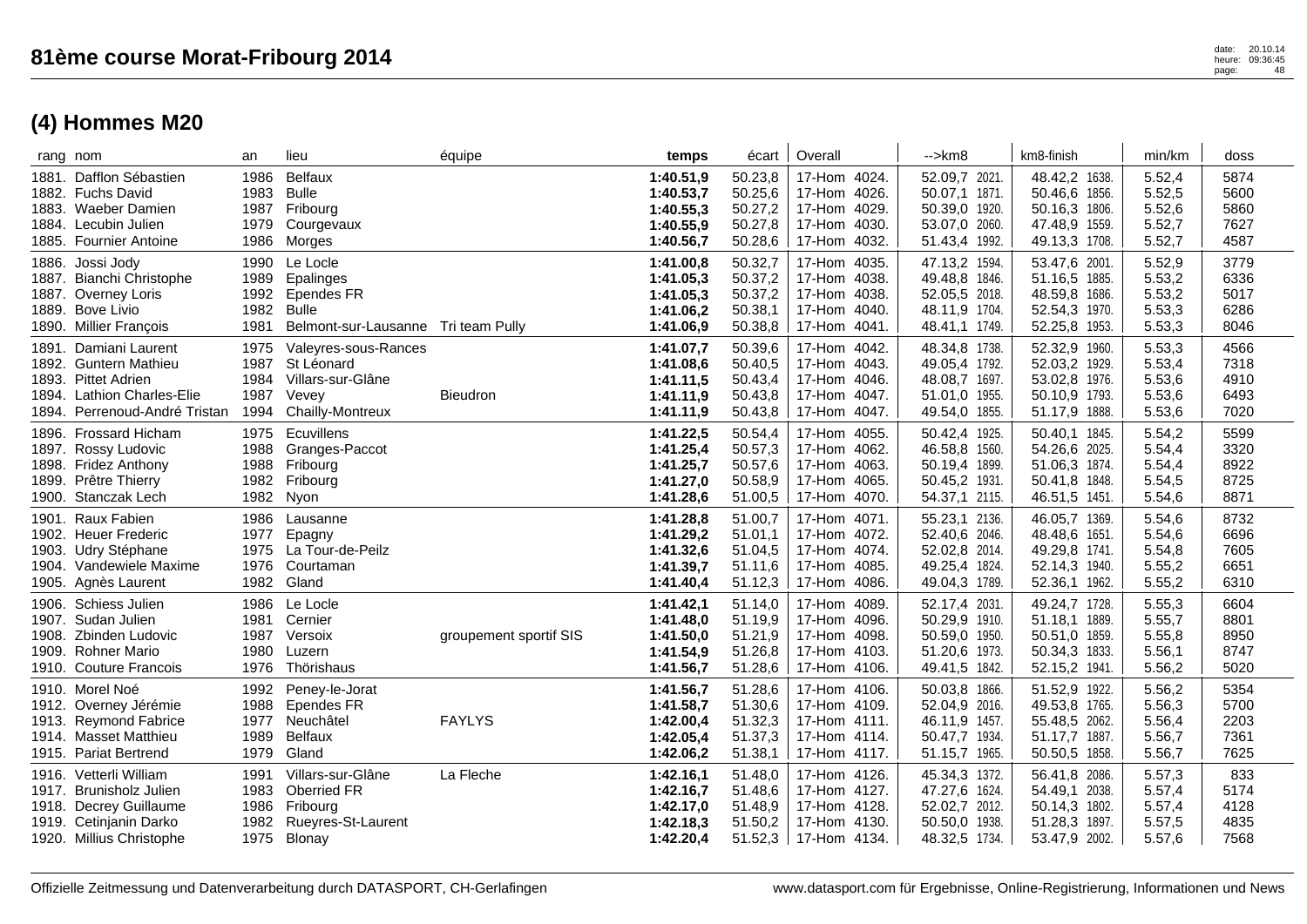|                         | rang nom                                                                                                             | an                                   | lieu                                                                                       | équipe                      | temps                                                         | écart                                               | Overall                                                                                  | -->km8                                                                            | km8-finish                                                                           | min/km                                         | doss                                 |
|-------------------------|----------------------------------------------------------------------------------------------------------------------|--------------------------------------|--------------------------------------------------------------------------------------------|-----------------------------|---------------------------------------------------------------|-----------------------------------------------------|------------------------------------------------------------------------------------------|-----------------------------------------------------------------------------------|--------------------------------------------------------------------------------------|------------------------------------------------|--------------------------------------|
| 1924.<br>1925.          | 1921. De Sousa Rémy<br>1922. Ziehli Karel<br>1923. Thévoz Alexandre<br>Stempfel Ludovic<br><b>Banderet Nicolas</b>   | 1980<br>1992<br>1981<br>1984<br>1977 | Collombey<br>Mézery-près-Donneloye<br>Corseaux<br>Fribourg<br>Granges-Paccot               | Police cantonale 1          | 1:42.21,3<br>1:42.24,6<br>1:42.25,9<br>1:42.26,2<br>1:42.26,8 | 51.53,2<br>51.56,5<br>51.57,8<br>51.58,1<br>51.58,7 | 17-Hom 4135.<br>17-Hom 4142.<br>17-Hom 4145.<br>17-Hom 4147.<br>17-Hom 4148.             | 51.08,8 1959.<br>50.09,2 1880.<br>50.33,3 1915.<br>52.18,7 2033.<br>50.42,7 1927. | 51.12,5 1879.<br>52.15,4 1943.<br>51.52,6 1921.<br>50.07,5 1787.<br>51.44,1 1913.    | 5.57,6<br>5.57,8<br>5.57,9<br>5.57,9<br>5.57,9 | 6394<br>6255<br>6636<br>4775<br>6302 |
| 1927.<br>1928.<br>1929. | 1926. Rime Nicolas<br>Schouwey Jean-Baptiste<br>Dubey Guillaume<br>Roger Frédéric<br>1930. Chardonnens Matthieu      | 1993<br>1989<br>1984<br>1978<br>1989 | Chamblon<br>Corpataux-Magnedens<br>Cudrefin<br>Corcelles-près-Concise<br>Domdidier         | Bonny / Dubey<br><b>CMS</b> | 1:42.27,3<br>1:42.28,2<br>1:42.29,3<br>1:42.32,6<br>1:42.33,3 | 51.59,2<br>52.00,1<br>52.01,2<br>52.04,5<br>52.05,2 | 17-Hom 4150.<br>17-Hom 4151.<br>17-Hom 4154.<br>17-Hom 4156.<br>17-Hom 4157.             | 50.40,0 1922.<br>53.40,8 2084.<br>53.04,4 2056.<br>49.32,3 1833.<br>50.06,7 1869. | 51.47,3 1916.<br>48.47,4 1648.<br>49.24,9 1729.<br>53.00,3 1975.<br>52.26,6 1954.    | 5.58,0<br>5.58,0<br>5.58,1<br>5.58,3<br>5.58,3 | 5219<br>6610<br>7289<br>5738<br>6367 |
| 1931.<br>1934.          | Masutti Tiziano<br>1932. Gafner Pascal<br>1933. Mottas Nicolas<br>Volery Jean-Philippe<br>1935. Metrailler Pierre    | 1980<br>1983<br>1984<br>1977<br>1979 | Fribourg<br>Yverdon-les-Bains<br><b>Cottens FR</b><br>Granges-de-Vesin<br>Sion             |                             | 1:42.35,0<br>1:42.35,2<br>1:42.45,5<br>1:42.47.7<br>1:42.50,5 | 52.06,9<br>52.07,1<br>52.17,4<br>52.19,6<br>52.22,4 | 17-Hom 4159.<br>17-Hom 4160.<br>17-Hom 4172.<br>17-Hom 4174.<br>17-Hom 4181.             | 51.38,9 1987.<br>48.27,8 1724.<br>53.46,2 2089.<br>52.10,4 2024.<br>49.54,4 1856. | 50.56,1 1865.<br>54.07,4 2015.<br>48.59,3 1682.<br>50.37,3 1837.<br>52.56,1 1971.    | 5.58,4<br>5.58,4<br>5.59,0<br>5.59,2<br>5.59,3 | 6516<br>2125<br>5890<br>7423<br>5946 |
|                         | 1936. Favre Anthony<br>1937. Wulliamoz David<br>1938. Aebi Grégoire<br>1939. Tran Yan-Kim<br>1940. Fernandez Roberto | 1991<br>1977<br>1982<br>1988<br>1977 | <b>St-Martin FR</b><br><b>Yverdon-les-Bains</b><br>Curtilles<br>Vufflens-la-Ville<br>Gland | <b>BC-Vufflens</b>          | 1:42.50,6<br>1:42.54,4<br>1:42.55,4<br>1:42.58,4<br>1:43.00,0 | 52.22,5<br>52.26,3<br>52.27,3<br>52.30,3<br>52.31,9 | 17-Hom 4182.<br>17-Hom 4184.<br>17-Hom 4186.<br>17-Hom 4190.<br>17-Hom 4193.             | 54.47,5 2121.<br>49.04,2 1787.<br>50.42,0 1924.<br>52.29,9 2039.<br>51.20,2 1972. | 48.03,1 1581.<br>53.50,2 2005.<br>52.13,4 1938.<br>50.28,5 1821.<br>51.39,8 1908.    | 5.59,3<br>5.59,6<br>5.59,6<br>5.59,8<br>5.59,9 | 6139<br>8855<br>5460<br>3924<br>5266 |
| 1941.                   | Leggiero David<br>1942. D'Antonio Daniele<br>1942. Perret Serge<br>1944. Genoud Gaël<br>1945. Cornu Steve            | 1986<br>1979<br>1979<br>1991<br>1988 | Versoix<br>Genève<br>Oulens-sous-Echallens<br>Granges-Paccot<br>Romont FR                  | SIG                         | 1:43.01.1<br>1:43.03,9<br>1:43.03,9<br>1:43.05,6<br>1:43.07,0 | 52.33,0<br>52.35,8<br>52.35,8<br>52.37,5<br>52.38,9 | 17-Hom 4196.<br>17-Hom 4197.<br>17-Hom 4197.<br>17-Hom 4199.<br>17-Hom 4200.             | 50.54,0 1940.<br>51.03,5 1957.<br>50.39,4 1921.<br>45.40,4 1381.<br>46.15,0 1460. | 52.07,1 1933.<br>52.00,4 1926.<br>52.24,5 1951.<br>57.25,2 2101.<br>56.52,0 2090.    | 5.59,9<br>6.00,1<br>6.00,1<br>6.00,2<br>6.00,3 | 8588<br>3692<br>4969<br>4608<br>3687 |
|                         | 1946. Marmy Laurent<br>1947. Munger Xavier<br>1948. Qestaj Rexhë<br>1949. Selimi Argjent<br>1950. Meylan Luc         | 1985<br>1985<br>1988<br>1985<br>1980 | Granges-Paccot<br>Meyrin<br>Vouvry<br>Corsier-sur-Vevey<br>Lausanne                        | Cramine Club                | 1:43.07,5<br>1:43.08.2<br>1:43.11,2<br>1:43.18,5<br>1:43.18,7 | 52.39,4<br>52.40,1<br>52.43,1<br>52.50,4<br>52.50,6 | 17-Hom<br>4201.<br>17-Hom 4202.<br>17-Hom<br>4206.<br>17-Hom<br>4213.<br>17-Hom 4214.    | 50.08,2 1877.<br>50.54,8 1943.<br>53.58,4 2100.<br>49.15,1 1807.<br>51.00,5 1953. | 52.59,3 1973.<br>52.13,4 1938.<br>49.12,8 1707.<br>54.03,4 2012.<br>52.18,2 1945.    | 6.00,3<br>6.00,4<br>6.00,5<br>6.01,0<br>6.01,0 | 8085<br>5691<br>7491<br>5765<br>4704 |
| 1951.<br>1954.          | Grasset Joel<br>1952. Winckler Gregoire<br>1953. Chapuis Pierrik<br>Veillard Marc-André<br>1955. Fernandez Jose      | 1993<br>1975<br>1993<br>1980<br>1981 | <b>Biel/Bienne</b><br>Fribourg<br>Grand-Saconnex<br>Bière<br>Fribourg                      | <b>ASFT</b>                 | 1:43.18,8<br>1:43.20,2<br>1:43.21,4<br>1:43.21,7<br>1:43.22,9 | 52.50,7<br>52.52,1<br>52.53,3<br>52.53,6<br>52.54,8 | 17-Hom<br>4215.<br>17-Hom 4217.<br>17-Hom 4218.<br>4219.<br>17-Hom<br>17-Hom 4220.       | 46.58,5 1558.<br>51.00,4 1952.<br>52.15,9 2029.<br>51.00,5 1953.<br>49.36,6 1840. | 56.20,3 2078.<br>52.19,8 1947.<br>51.05,5 1873.<br>52.21,2 1948.<br>53.46,3 1999.    | 6.01,0<br>6.01,1<br>6.01,1<br>6.01.1<br>6.01,2 | 5954<br>6759<br>5536<br>8834<br>2877 |
| 1955.                   | Hayoz Philippe<br>1957. Moullet Sascha<br>1958. Cornuz Jean-Louis<br>1958. Thalmann Christoph<br>1960. Waeber Pascal | 1977<br>1978<br>1984<br>1976<br>1979 | Villars-sur-Glâne<br><b>Cottens FR</b><br>L'Auberson<br>Düdingen<br>Chernex                |                             | 1:43.22,9<br>1:43.23,2<br>1:43.28,2<br>1:43.28,2<br>1:43.30,9 | 52.54,8<br>52.55,1<br>53.00,1<br>53.00,1<br>53.02,8 | 17-Hom<br>4220.<br>4222.<br>17-Hom<br>17-Hom<br>4228.<br>17-Hom<br>4228.<br>17-Hom 4233. | 48.31,3 1730.<br>51.49,7 2001.<br>51.01,3 1956.<br>50.08,1 1876.<br>52.11,5 2025. | 54.51,6 2039.<br>51.33,5 1905.<br>52.26,9 1956.<br>53.20,1<br>1985.<br>51.19,4 1890. | 6.01,2<br>6.01,2<br>6.01,5<br>6.01,5<br>6.01,7 | 5910<br>5365<br>6384<br>3182<br>7159 |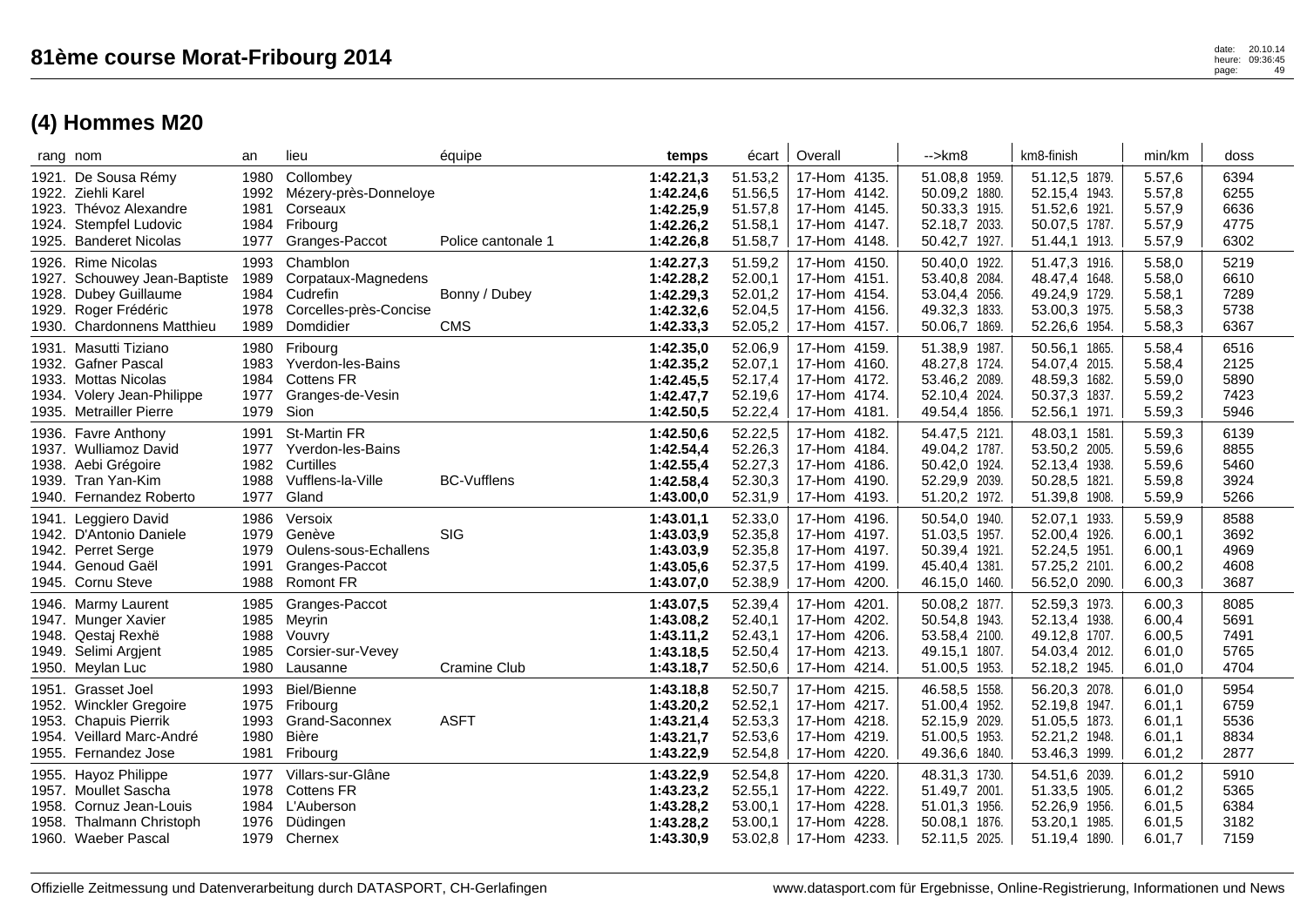| date:<br>81ème course Morat-Fribourg 2014<br>heure:<br>page: |                                                                                                                                       |                                      |                                                                                  |                                                  |                                                               |                                                     |                                                                              |                                                                                      |                                                                                   |                                                | 20.10.14<br>09:36:46<br>50           |
|--------------------------------------------------------------|---------------------------------------------------------------------------------------------------------------------------------------|--------------------------------------|----------------------------------------------------------------------------------|--------------------------------------------------|---------------------------------------------------------------|-----------------------------------------------------|------------------------------------------------------------------------------|--------------------------------------------------------------------------------------|-----------------------------------------------------------------------------------|------------------------------------------------|--------------------------------------|
|                                                              | (4) Hommes M20                                                                                                                        |                                      |                                                                                  |                                                  |                                                               |                                                     |                                                                              |                                                                                      |                                                                                   |                                                |                                      |
|                                                              | rang nom                                                                                                                              | an                                   | lieu                                                                             | équipe                                           | temps                                                         | écart                                               | Overall                                                                      | -->km8                                                                               | km8-finish                                                                        | min/km                                         | doss                                 |
|                                                              | 1961. Jost Jérôme<br>1962. Steinmann Roger<br>1963. Tosetti Régis<br>1964. Zueblin Boris<br>1965. Joachim Ariste                      | 1992<br>1990<br>1982<br>1987<br>1980 | Crissier<br>Le Mouret<br>Moncherand<br>Vaulruz<br>Bern                           | <b>SDIS SORGE</b>                                | 1:43.31,5<br>1:43.33,0<br>1:43.33,2<br>1:43.33,6<br>1:43.38,0 | 53.03,4<br>53.04,9<br>53.05,1<br>53.05,5<br>53.09,9 | 17-Hom 4236.<br>17-Hom 4238.<br>17-Hom 4239.<br>17-Hom 4240.<br>17-Hom 4245. | 52.57,8 2054.<br>50.33,1 1914.<br>51.47,7 1996.<br>50.22,0<br>1905.<br>51.34,3 1984. | 50.33,7 1830.<br>52.59,9 1974.<br>51.45,5 1915.<br>53.11,6 1981.<br>52.03,7 1930. | 6.01,7<br>6.01,8<br>6.01,8<br>6.01,8<br>6.02,1 | 7032<br>5883<br>7418<br>4805<br>7334 |
|                                                              | 1966. Penaloza Tiziano<br>1967. Parente Gianpiero<br>1968. Brader Alexandre<br>1969. Chatelain Sébastien<br>1970. Brodhag Matthieu    | 1990<br>1976<br>1975<br>1976<br>1983 | Bern<br>Hünenberg<br>La Neuveville<br>Cheseaux-sur-Lausanne<br>Bern              |                                                  | 1:43.40,1<br>1:43.41.1<br>1:43.41,6<br>1:43.43,7<br>1:43.43,9 | 53.12,0<br>53.13,0<br>53.13,5<br>53.15,6<br>53.15,8 | 17-Hom 4248.<br>17-Hom 4249.<br>17-Hom 4251.<br>17-Hom 4253.<br>17-Hom 4254. | 51.48,8<br>1997.<br>51.14,4 1962.<br>53.29,9 2074.<br>49.59,4 1861.<br>50.33,0 1913. | 51.51,3 1920.<br>52.26,7 1955.<br>50.11,7 1795.<br>53.44,3 1995.<br>53.10,9 1980. | 6.02,2<br>6.02,3<br>6.02,3<br>6.02,4<br>6.02,4 | 8701<br>8689<br>6347<br>8058<br>7441 |
|                                                              | 1971. Gobet Roger<br>1971.  Mugnisi Eric<br>1973. Burch Marc-Antoine<br>1974. Pointet Romain<br>1975. Bapst Laurent                   | 1988<br>1976<br>1988<br>1991<br>1987 | Villariaz<br>F-Serrieres en Chautagne<br>Basel<br>Romanel-sur-Lausanne<br>Pailly |                                                  | 1:43.46,5<br>1:43.46,5<br>1:43.49,7<br>1:43.49,8<br>1:43.50,8 | 53.18,4<br>53.18,4<br>53.21,6<br>53.21,7<br>53.22,7 | 17-Hom 4258.<br>17-Hom 4258.<br>17-Hom 4262.<br>17-Hom 4263.<br>17-Hom 4264. | 52.09,3 2020.<br>51.22,2 1975.<br>53.44,8 2088.<br>55.16,4 2131.<br>51.23,5 1976.    | 51.37,2 1907.<br>52.24,3 1950.<br>50.04,9 1785.<br>48.33,4 1630.<br>52.27,3 1958. | 6.02,6<br>6.02,6<br>6.02,8<br>6.02,8<br>6.02,8 | 6245<br>8045<br>6750<br>8721<br>5839 |
|                                                              | 1976. Piller Jean-Claude<br>1977. Lee Thomas<br>1978. Brülhart Olivier<br>1979. Python Julien<br>1980. Sudan Romain                   | 1979<br>1989<br>1978<br>1983<br>1990 | Lussy FR<br>Kloten<br>Le Locle<br>Grandvillard<br>Gland                          | Theo's Damenriege<br>Swisscom Move 2             | 1:43.51,2<br>1:43.53,3<br>1:43.53,4<br>1:44.00,2<br>1:44.09,2 | 53.23,1<br>53.25,2<br>53.25,3<br>53.32,1<br>53.41,1 | 17-Hom 4265.<br>17-Hom 4269.<br>17-Hom 4270.<br>17-Hom 4279.<br>17-Hom 4293. | 51.31,6 1982.<br>51.20,1 1971.<br>50.17,8 1895.<br>50.11,6 1883.<br>49.25,6 1825.    | 52.19,6 1946.<br>52.33,2 1961.<br>53.35,6 1991.<br>53.48,6 2004.<br>54.43,6 2035. | 6.02,9<br>6.03,0<br>6.03,0<br>6.03,4<br>6.03,9 | 6565<br>8587<br>3666<br>5720<br>7410 |
|                                                              | 1981. Pagès Valentin C/O Philippe Häller<br>1982. Dediesbach Romain<br>1983. Robalo Bruno<br>1984. Mottaz Eric<br>1985. Giroud Damien | 1992<br>1981<br>1981<br>1982<br>1989 | Marly<br>Rossens FR<br><b>Bottens</b><br>Corsier-sur-Vevey<br>Le Mouret          | Touriste<br>Teampa                               | 1:44.09.4<br>1:44.09,7<br>1:44.11,2<br>1:44.22,7<br>1:44.23,3 | 53.41,3<br>53.41,6<br>53.43,1<br>53.54,6<br>53.55,2 | 17-Hom 4294.<br>17-Hom 4295.<br>17-Hom 4297.<br>17-Hom 4309.<br>17-Hom 4311. | 52.26,1 2036.<br>50.14,1 1888.<br>49.30,2 1826.<br>53.09,2 2062.<br>54.15,0 2104.    | 51.43,3 1911.<br>53.55,6 2009.<br>54.41,0 2032.<br>51.13,5 1881.<br>50.08,3 1789. | 6.03,9<br>6.03,9<br>6.04,0<br>6.04,7<br>6.04,7 | 8684<br>4957<br>5736<br>8652<br>8032 |
|                                                              | 1986. Zimmerli Pierre<br>1987. Constantin Eric<br>1988. Cosendai Jonathan<br>1989. Garo Jérôme<br>1990. Doleyres Yann                 | 1988<br>1981<br>1991<br>1986<br>1975 | Posieux<br>Corminboeuf<br>Molondin<br>Estavayer-le-Lac<br>Fiez                   | Wasimolo                                         | 1:44.24,0<br>1:44.25,3<br>1:44.29,3<br>1:44.31,8<br>1:44.31,9 | 53.55,9<br>53.57,2<br>54.01,2<br>54.03,7<br>54.03,8 | 17-Hom 4312.<br>17-Hom 4314.<br>17-Hom 4324.<br>17-Hom 4326.<br>17-Hom 4327. | 54.14,3 2103.<br>48.49,9 1772.<br>52.56,0 2052.<br>51.00,2 1951.<br>51.19,0 1970.    | 50.09,7 1792.<br>55.35,4 2055.<br>51.33,3 1904.<br>53.31,6 1989.<br>53.12,9 1982. | 6.04.8<br>6.04,8<br>6.05,1<br>6.05,2<br>6.05,2 | 8862<br>4555<br>5545<br>5868<br>6407 |
|                                                              | 1991. Luggen Peter<br>1992. Cruz Joao<br>1993. Kurtbelen Erol<br>1994. Morel Jérôme<br>1995. Aebischer Nicolas                        | 1979<br>1982<br>1979<br>1986<br>1994 | Baar<br>Courgevaux<br>Lausanne<br>Peseux<br>Ecuvillens                           |                                                  | 1:44.33,0<br>1:44.35,8<br>1:44.39.2<br>1:44.42,2<br>1:44.43,4 | 54.04,9<br>54.07,7<br>54.11,1<br>54.14,1<br>54.15,3 | 17-Hom 4330.<br>17-Hom 4332.<br>17-Hom 4336.<br>17-Hom 4340.<br>17-Hom 4342. | 53.39,9 2082.<br>48.32,3 1733.<br>50.54,7 1942.<br>53.30,8 2076.<br>52.01,7 2010.    | 50.53,1 1862.<br>56.03,5 2074.<br>53.44,5 1996.<br>51.11,4 1878.<br>52.41,7 1966. | 6.05,3<br>6.05,5<br>6.05,7<br>6.05,8<br>6.05,9 | 7608<br>8406<br>6169<br>5686<br>5462 |
|                                                              | 1996. Lavy Naly<br>1997. Calce Toni<br>1998. Collaud Stéphane<br>1999. Baettig Lothar                                                 | 1977<br>1980<br>1986                 | Nyon<br>Friboura<br>1994 Delémont                                                | Cheseaux-sur-Lausanne Nationale Suisse Assurance | 1:44.44,8<br>1:44.45,5<br>1:44.49,7<br>1:44.52,6              | 54.16,7<br>54.17,4<br>54.21,6<br>54.24,5            | 17-Hom 4343.<br>17-Hom 4345.<br>17-Hom 4348.<br>17-Hom 4352.                 | 52.29,3 2038.<br>51.25,9 1978.<br>49.50,4 1850.<br>48.10,7 1703.                     | 52.15,5 1944.<br>53.19,6 1984.<br>54.59,3 2042.<br>56.41,9 2087.                  | 6.06,0<br>6.06,0<br>6.06,3<br>6.06,4           | 5085<br>6028<br>5296<br>12047        |

1999. Baettig Lothar 1994 Delémont 1:44.52,6 54.24,5 | 17-Hom 4352. 48.10,7 1703. 56.41,9 2087. 6.06,4 | 12047 2000. Cordonier Raphael 1978 Sierre Team Lapée Fatale **1:44.53,5** 54.25,4 17-Hom 4354. 53.06,0 2059. 51.47,5 1917. 6.06,5 6383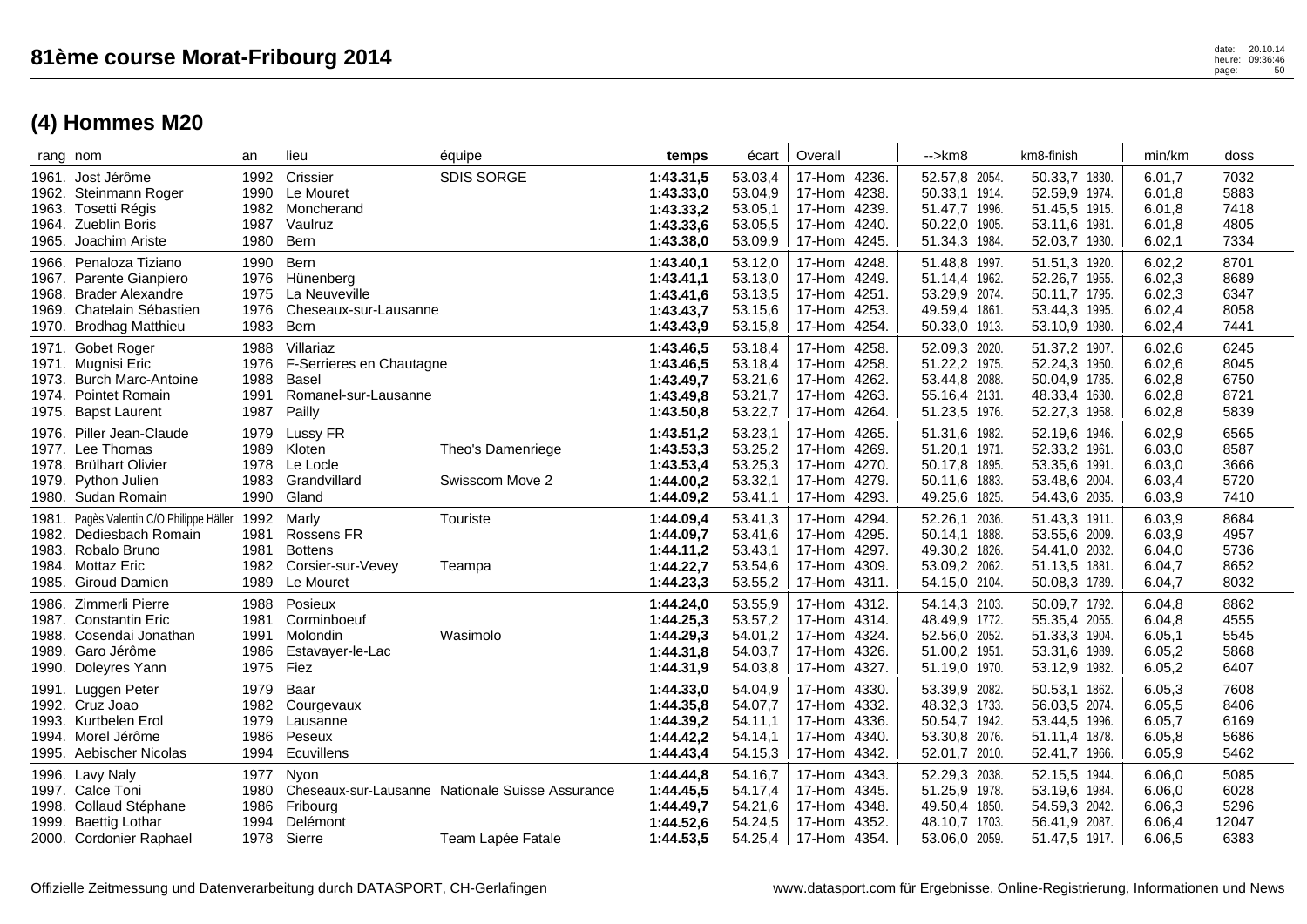|       | rang nom                                                                                                                               | an                                   | lieu                                                                                            | équipe                 | temps                                                         | écart                                               | Overall                                                                        | -->km8                                                                                   | km8-finish                                                                            | min/km                                         | doss                                 |
|-------|----------------------------------------------------------------------------------------------------------------------------------------|--------------------------------------|-------------------------------------------------------------------------------------------------|------------------------|---------------------------------------------------------------|-----------------------------------------------------|--------------------------------------------------------------------------------|------------------------------------------------------------------------------------------|---------------------------------------------------------------------------------------|------------------------------------------------|--------------------------------------|
|       | 2000. Lüthi Joël<br>2002. Balmat Yanick<br>2003. Cusini Luca<br>2004. Roux Sébastien<br>2005. Carrel Fabrice                           | 1976<br>1984<br>1976<br>1987<br>1983 | Les Cullayes<br>Combremont-le-Petit<br>Corminboeuf<br>Grimisuat<br>Granges-Paccot               |                        | 1:44.53,5<br>1:44.55,8<br>1:44.56,9<br>1:45.06,3<br>1:45.07,1 | 54.25,4<br>54.27,7<br>54.28,8<br>54.38,2<br>54.39,0 | 17-Hom 4354.<br>17-Hom 4362.<br>17-Hom 4363.<br>17-Hom 4370.<br>17-Hom 4372.   | 53.20,4 2067.<br>50.57,0 1945.<br>52.47,6 2050.<br>51.18,0 1968.<br>53.46,2 2089.        | 51.33,1 1903.<br>53.58,8 2011.<br>52.09,3 1936.<br>53.48,3 2003.<br>51.20,9<br>1893.  | 6.06,5<br>6.06,6<br>6.06,7<br>6.07,2<br>6.07,3 | 8602<br>6172<br>7452<br>8753<br>5892 |
| 2009. | 2006. Verdon Sylvain<br>2007. Guy Jérémie<br>2008. Bovet Yves<br><b>Bovet Daniel</b><br>2010. Hosbach Andreas                          | 1982<br>1977<br>1978<br>1980<br>1978 | Villars-sur-Glâne<br>Lausanne<br>Farvagny<br>Fribourg<br>Murten                                 |                        | 1:45.07,6<br>1:45.13,3<br>1:45.14,2<br>1:45.20,6<br>1:45.21,1 | 54.39,5<br>54.45,2<br>54.46,1<br>54.52,5<br>54.53,0 | 17-Hom 4374.<br>17-Hom 4381.<br>17-Hom 4382.<br>17-Hom 4391.<br>17-Hom 4392.   | 50.58,3 1947.<br>50.33,8 1917.<br>51.49,2 2000.<br>52.06,5 2019.<br>52.00,4 2009.        | 54.09,3 2017.<br>54.39,5 2031.<br>53.25,0 1987.<br>53.14,1 1983.<br>53.20,7 1986.     | 6.07,3<br>6.07,6<br>6.07,7<br>6.08,1<br>6.08,1 | 6674<br>6694<br>6128<br>5401<br>6465 |
| 2011. | Derivaz Sébastien<br>2012. Hochstrasser Thierry<br>2013. Grijalva Victor<br>2014. Chollet Fabrice<br>2015. Biolley Stéphane            | 1975<br>1979<br>1976<br>1975<br>1988 | <b>St-Maurice</b><br>Genève<br>Murten<br><b>Bulle</b><br>Villars-sur-Glâne                      |                        | 1:45.24,5<br>1:45.25,0<br>1:45.27,8<br>1:45.31,9<br>1:45.40,4 | 54.56,4<br>54.56,9<br>54.59,7<br>55.03,8<br>55.12,3 | 17-Hom 4395.<br>17-Hom 4397.<br>17-Hom 4399.<br>17-Hom 4400.<br>17-Hom 4407.   | 53.24,4 2072.<br>54.18,3 2107.<br>51.50,1 2002.<br>48.37,4 1743.<br>53.40,0 2083.        | 52.00,1 1925.<br>51.06,7 1875.<br>53.37,7 1992.<br>56.54,5 2092.<br>52.00,4 1926.     | 6.08,3<br>6.08,3<br>6.08,5<br>6.08,7<br>6.09,2 | 6288<br>8879<br>8524<br>4550<br>6715 |
| 2019. | 2015. Boschung Christopher<br>2017. Buffet Yann<br>2018. Moro Christian<br><b>Bussard David</b><br>2020. Henderson Thomas              | 1989<br>1987<br>1979<br>1986         | Granges-Paccot<br>Lausanne<br>1978 Lausanne<br>Gruyères<br><b>Bollion</b>                       |                        | 1:45.40,4<br>1:45.43,5<br>1:45.46,1<br>1:45.49,4<br>1:45.50,3 | 55.12,3<br>55.15,4<br>55.18,0<br>55.21,3<br>55.22,2 | 17-Hom 4407.<br>17-Hom 4410.<br>17-Hom 4413.<br>17-Hom 4418.<br>17-Hom 4420.   | 50.57,4 1946.<br>53.50,3 2094.<br>50.48,6 1935.<br>49.53,5 1854.<br>51.56,8 2005.        | 54.43,0 2034.<br>51.53,2 1923.<br>54.57,5 2041.<br>55.55,9 2068.<br>53.53,5 2006.     | 6.09,2<br>6.09,4<br>6.09,6<br>6.09,7<br>6.09,8 | 5509<br>8074<br>8648<br>4093<br>8278 |
|       | 2021. Maglo Kossi<br>2022. Veste Alexandre<br>2023. Favrod Luc<br>2024. Houmard Julien<br>2025. Facchinetti Martial                    | 1978<br>1984<br>1978<br>1983<br>1982 | <b>Yverdon-les-Bains</b><br>Villars-sur-Glâne<br>Renens VD<br>Yverdon-les-Bains<br><b>Brent</b> |                        | 1:45.54,1<br>1:45.55,2<br>1:45.58,5<br>1:46.04,3<br>1:46.05,8 | 55.26,0<br>55.27,1<br>55.30,4<br>55.36,2<br>55.37,7 | 17-Hom 4423.<br>17-Hom 4424.<br>17-Hom 4426.<br>17-Hom 4435.<br>17-Hom 4436.   | 55.37,9 2143.<br>55.43,3 2147.<br>50.58,5 1948.<br>49.14,6 1803.<br>52.31,6 2041.        | 50.16,2 1805.<br>50.11,9 1796.<br>55.00,0 2043.<br>56.49,7 2088.<br>53.34,2 1990.     | 6.10,0<br>6.10,1<br>6.10,3<br>6.10,6<br>6.10,7 | 700<br>3159<br>5952<br>4385<br>6709  |
|       | 2026. Bender Alex<br>2027. Kobel Roger<br>2028. Hoti Shani<br>2029. Lindegger Daniel Josef<br>2030. Michel Patrick                     | 1977<br>1981<br>1986<br>1983         | Fully<br>Kerzers<br>1978 Courtaman<br>Sempach<br>Fribourg                                       |                        | 1:46.09,0<br>1:46.15,1<br>1:46.18,4<br>1:46.23,0<br>1:46.25,5 | 55.40,9<br>55.47,0<br>55.50,3<br>55.54,9<br>55.57,4 | 17-Hom 4438.<br>17-Hom 4452.<br>17-Hom 4455.<br>17-Hom 4463.<br>17-Hom 4464.   | 55.21,9 2134.<br>55.16,1 2130.<br>51.26,6 1981.<br>--------<br>$\cdots$<br>52.40,5 2045. | 50.47,1 1857.<br>50.59,0 1869.<br>54.51,8 2040.<br>--------<br>$---$<br>53.45,0 1997. | 6.10,9<br>6.11,2<br>6.11,4<br>6.11,7<br>6.11,8 | 4243<br>8047<br>5901<br>8598<br>4706 |
|       | 2031. Audergon Dan<br>2032. Pham Huu Thien Hoa Phong 1975 Fribourg<br>2033. Dick Johan<br>2034. Neuhaus Benjamin<br>2035. Magezi David | 1990<br>1991<br>1980                 | <b>Bulle</b><br>1983 Fribourg<br>Marly<br>Fribourg                                              | Bayer 3<br>Touristes   | 1:46.26,7<br>1:46.28,4<br>1:46.29,7<br>1:46.30,2<br>1:46.31,2 | 55.58,6<br>56.00,3<br>56.01,6<br>56.02,1<br>56.03,1 | 17-Hom 4468.<br>17-Hom 4471.<br>17-Hom 4472.<br>17-Hom 4474.<br>17-Hom 4476.   | 53.30,4 2075.<br>56.07,0 2153.<br>48.00,5 1675.<br>57.57,8 2183.<br>49.32,0 1832.        | 52.56,3 1972.<br>50.21,4 1811.<br>58.29,2 2121.<br>48.32,4 1629.<br>56.59,2 2094.     | 6.11,9<br>6.12,0<br>6.12,1<br>6.12,1<br>6.12,2 | 6754<br>5917<br>5563<br>8666<br>7073 |
|       | 2036. Gumy Vincent<br>2037. Reyes Juan-Carlos<br>2038. Meyer Jerome<br>2039. Gendre Josselin<br>2040. Thomet François                  | 1985<br>1977<br>1979<br>1993         | Fribourg<br><b>Bulle</b><br>Villars-sur-Glâne<br>Neyruz FR<br>1986 Fribourg                     | Semi-marathon Fribourg | 1:46.31,4<br>1:46.39,1<br>1:46.39,5<br>1:46.40,1<br>1:46.49.3 | 56.03,3<br>56.11,0<br>56.11,4<br>56.12,0<br>56.21,2 | 17-Hom 4477.<br>17-Hom 4481.<br>17-Hom 4482.<br>17-Hom 4485.<br>  17-Hom 4497. | 52.02,0 2011.<br>52.44,4 2048.<br>55.26,2 2137.<br>52.17,4 2031.<br>55.54,7 2150.        | 54.29,4 2027.<br>53.54,7 2008.<br>51.13,3 1880.<br>54.22,7<br>2022.<br>50.54,6 1864.  | 6.12,2<br>6.12,6<br>6.12,7<br>6.12,7<br>6.13,2 | 3600<br>7122<br>8639<br>7313<br>8946 |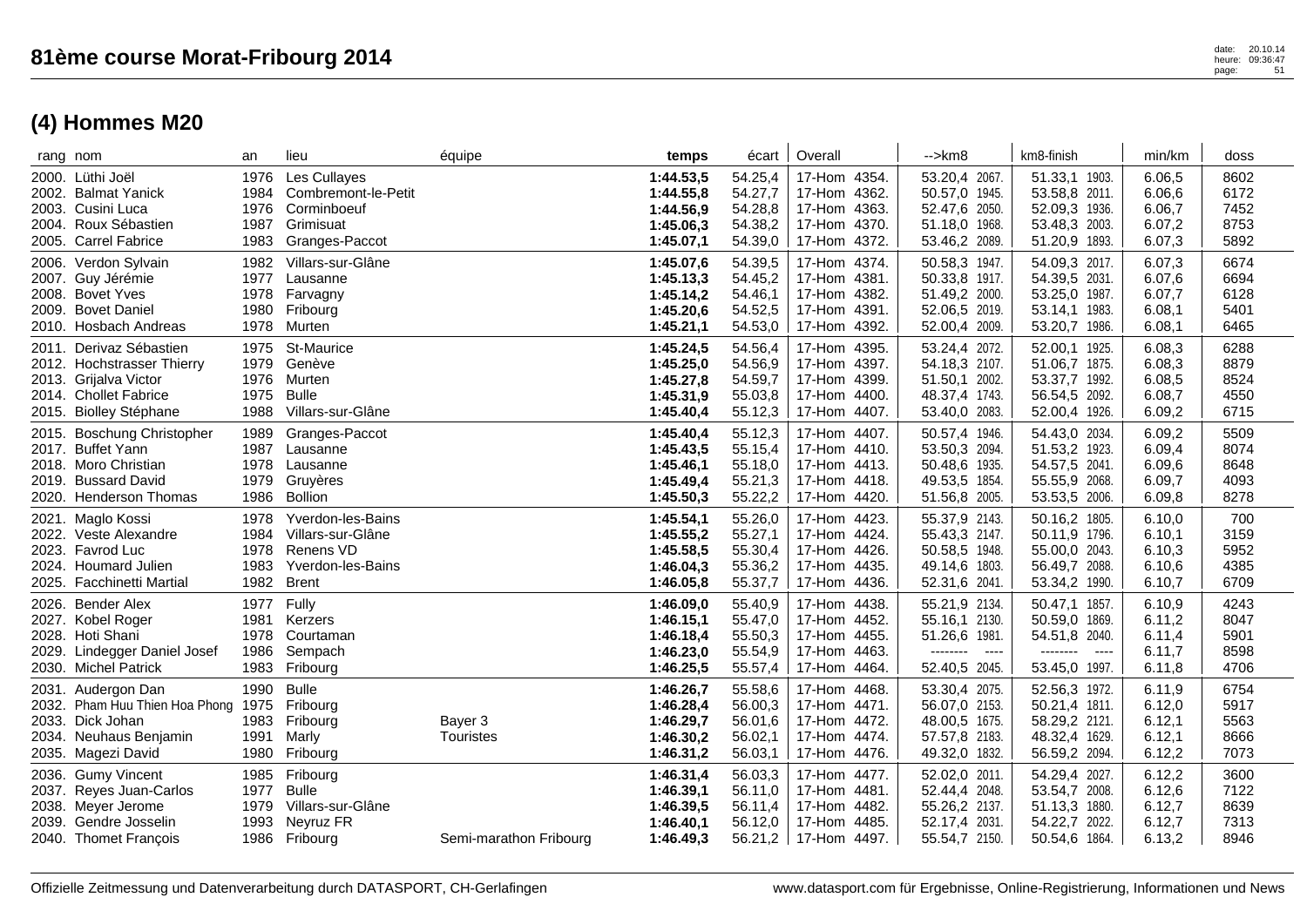| rang nom                |                                                                                                                                 | an                                   | lieu                                                                                          | équipe                           | temps                                                         | écart                                               | Overall                                                                                  | -->km8                                                                            | km8-finish                                                                              | min/km                                         | doss                                 |
|-------------------------|---------------------------------------------------------------------------------------------------------------------------------|--------------------------------------|-----------------------------------------------------------------------------------------------|----------------------------------|---------------------------------------------------------------|-----------------------------------------------------|------------------------------------------------------------------------------------------|-----------------------------------------------------------------------------------|-----------------------------------------------------------------------------------------|------------------------------------------------|--------------------------------------|
|                         | 2041. Kumar Aditta<br>2042. Ackermann Thomas<br>2043. Marthaler Daniel<br>2044. Notter Achilles<br>2045. Chaluthara Deepak      | 1980<br>1975<br>1978<br>1989<br>1982 | Morges<br>Greng<br>Trimstein<br>Bern<br><b>Romont FR</b>                                      |                                  | 1:46.49,9<br>1:46.53,7<br>1:46.54,8<br>1:46.55,8<br>1:46.58,1 | 56.21,8<br>56.25,6<br>56.26,7<br>56.27,7<br>56.30,0 | 17-Hom 4500.<br>4504.<br>17-Hom<br>4505<br>17-Hom<br>4506.<br>17-Hom<br>17-Hom<br>4508.  | 50.47,2 1932.<br>55.12,3 2128.<br>52.31,7 2042.<br>52.39,1 2044.<br>52.47,9 2051. | 56.02,7 2072.<br>51.41,4 1910.<br>54.23,1 2024.<br>54.16,7 2019.<br>54.10,2 2018.       | 6.13,3<br>6.13,5<br>6.13,6<br>6.13,6<br>6.13,7 | 5939<br>6307<br>7359<br>8670<br>7086 |
| 2048.<br>2049.<br>2050. | 2045. Fernandes Pedro<br>2047. Fischer Marc<br><b>Terrapon Maxime</b><br>Rashiti Leutrim<br>De Charrière Daniel                 | 1976<br>1978<br>1991<br>1991<br>1992 | Fribourg<br>Zürich<br>Cheseaux-sur-Lausanne<br>Salvan<br>Fribourg                             | CA Belfaux II                    | 1:46.58,1<br>1:46.58,4<br>1:46.59,8<br>1:47.12,6<br>1:47.18,7 | 56.30,0<br>56.30,3<br>56.31,7<br>56.44,5<br>56.50,6 | 17-Hom 4508.<br>17-Hom<br>4511.<br>4513.<br>17-Hom<br>17-Hom<br>4527.<br>4529.<br>17-Hom | 52.11,6 2026.<br>54.17,8 2106.<br>53.21,8 2070.<br>52.12,2 2027.<br>55.29,0 2140. | 54.46,5 2036.<br>52.40,6 1964.<br>53.38,0<br>1993.<br>55.00,4<br>2044.<br>51.49,7 1919. | 6.13,7<br>6.13,8<br>6.13,8<br>6.14,6<br>6.14,9 | 6140<br>6426<br>5857<br>6790<br>8868 |
| 2053.<br>2054.          | 2051. Crivelli Luca<br>2052. Tscheulin Sylvain<br><b>Dubey Bertrand</b><br>Perrinjaquet Fabien<br>2055. Dossard 5928            | 1978<br>1991<br>1975<br>1975<br>???? | Cormérod<br>Fribourg<br><b>Bollion</b><br><b>Hauterive NE</b><br>Schweiz                      |                                  | 1:47.18,8<br>1:47.20,0<br>1:47.23,8<br>1:47.32,4<br>1:47.37,9 | 56.50,7<br>56.51,9<br>56.55,7<br>57.04,3<br>57.09,8 | 17-Hom 4530.<br>17-Hom<br>4532.<br>4536.<br>17-Hom<br>17-Hom<br>4543.<br>17-Hom<br>4550. | 51.38,6 1986.<br>49.47,9 1845.<br>49.31,4 1831.<br>53.09,4 2063.<br>51.48,9 1998. | 55.40,2 2059.<br>57.32,1 2104.<br>57.52,4 2110.<br>54.23,0 2023.<br>55.49,0 2064.       | 6.15,0<br>6.15,0<br>6.15,2<br>6.15,7<br>6.16,1 | 5896<br>3231<br>6412<br>8704<br>5928 |
|                         | 2056. Cooper Nicholas<br>2057. Battaglia Simon<br>2058. Fornerod Fabrice<br>2059. Gaudichon Jérémie<br>2060. Giorgerini Alessio | 1984<br>1988<br>1980<br>1986<br>1976 | Payerne<br>Bern<br>Autavaux<br>St-Aubin-Sauges<br>Les Evouettes                               | Team Alumni Vetsuisse Bern       | 1:47.39,3<br>1:47.40,2<br>1:47.41,3<br>1:47.41,9<br>1:47.47,0 | 57.11,2<br>57.12,1<br>57.13,2<br>57.13,8<br>57.18,9 | 17-Hom 4554.<br>17-Hom 4555.<br>4556.<br>17-Hom<br>17-Hom<br>4557.<br>17-Hom<br>4560.    | 48.22,4 1714.<br>50.05.1 1868.<br>53.55,0 2095.<br>51.51,0 2003.<br>52.46,6 2049. | 59.16,9 2132.<br>57.35,1 2106.<br>53.46,3 1999.<br>55.50,9 2065.<br>55.00,4 2044.       | 6.16,1<br>6.16,2<br>6.16,3<br>6.16,3<br>6.16,6 | 5543<br>5482<br>8484<br>5404<br>8105 |
|                         | 2061. Villaverde Jordi<br>2062. Martin Marcos<br>2063. Roth Christopher<br>2064. Fragnière Philippe<br>2065. Gauchat Stephane   | 1978<br>1981<br>1989<br>1977<br>1978 | Morges<br>Châtelaine<br>Courtételle<br>Givisiez<br>Bussigny-près-Lausanne SDIS SORGE          | pisacacas<br>Ville de Fribourg 2 | 1:47.51,5<br>1:47.53,1<br>1:48.03,9<br>1:48.04,3<br>1:48.12,5 | 57.23,4<br>57.25,0<br>57.35,8<br>57.36,2<br>57.44,4 | 17-Hom<br>4563.<br>17-Hom<br>4564.<br>4567.<br>17-Hom<br>4568.<br>17-Hom<br>17-Hom 4574. | 53.20,7 2068.<br>51.53,3 2004.<br>52.43,7 2047.<br>53.16,2 2066.<br>54.41,4 2117. | 54.30,8 2028.<br>55.59,8 2070.<br>55.20,2 2051.<br>54.48,1<br>2037.<br>53.31,1 1988.    | 6.16,9<br>6.17,0<br>6.17,6<br>6.17,6<br>6.18,1 | 8836<br>6513<br>5744<br>8093<br>7084 |
|                         | 2066. Renggli Ismael<br>2067. Laubacher Christian<br>2068. Heierli Roger<br>2069. Heierli Kevin<br>2070. Collonge Romain        | 1987<br>1981<br>1983<br>1988<br>1993 | <b>Biel/Bienne</b><br><b>Begnins</b><br>Sion<br><b>Biel/Bienne</b><br>Aïre                    |                                  | 1:48.12,8<br>1:48.16,0<br>1:48.24,5<br>1:48.25,2<br>1:48.27,9 | 57.44,7<br>57.47,9<br>57.56,4<br>57.57,1<br>57.59,8 | 17-Hom<br>4575.<br>17-Hom 4578.<br>17-Hom<br>4587.<br>4588.<br>17-Hom<br>17-Hom 4591.    | 51.56,8 2005.<br>52.23,3 2035.<br>45.59,4 1428.<br>48.01,0 1676.<br>54.34,0 2113. | 56.16,0 2076.<br>55.52,7 2067.<br>1:02.25,1 2172.<br>1:00.24,2 2147.<br>53.53,9 2007.   | 6.18,1<br>6.18,3<br>6.18,8<br>6.18,8<br>6.19,0 | 1575<br>6495<br>3764<br>3763<br>8392 |
| 2070.<br>2074.          | Nicollier Lucas<br>2072. Tappy Bertrand<br>2073. Cuony Peter<br>Delorenzi Paco<br>2075. Mozzi-Vellen Christian                  | 1981<br>1981<br>1980<br>1988<br>1988 | Marly<br>Grandson<br>Murten<br>Vacallo<br>Camorino                                            | #Hashtag<br>#Hashtag             | 1:48.27,9<br>1:48.28,5<br>1:48.29,0<br>1:48.36,6<br>1:48.38,3 | 57.59,8<br>58.00,4<br>58.00,9<br>58.08,5<br>58.10,2 | 17-Hom<br>4591.<br>17-Hom 4593.<br>4595.<br>17-Hom<br>17-Hom<br>4601.<br>17-Hom<br>4602. | 52.05,4 2017.<br>51.47,4 1995.<br>53.47,0 2092.<br>53.20,8 2069.<br>53.24,8 2073. | 56.22,5 2079.<br>56.41,1 2085.<br>54.42,0 2033.<br>55.15,8<br>2050.<br>55.13,5 2049.    | 6.19,0<br>6.19,0<br>6.19,0<br>6.19,5<br>6.19,6 | 6542<br>5347<br>7002<br>6753<br>6752 |
| 2079.                   | 2076. Morand David<br>2077. Figueiredo Sergio<br>2078. Magnenat Cédric<br>Descloux Julien<br>2080. Vouardoux Gregory            | 1984<br>1990<br>1978<br>1981         | Cornaux NE<br>Estavayer-le-Lac<br>Le Mont-sur-Lausanne<br>Villars-sur-Glâne<br>1982 Palézieux | 1.2.3 dans les bois              | 1:48.40,5<br>1:48.40,7<br>1:48.41,5<br>1:48.51,4<br>1:48.52,6 | 58.12,4<br>58.12,6<br>58.13,4<br>58.23,3<br>58.24,5 | 17-Hom<br>4604.<br>17-Hom<br>4605.<br>4607.<br>17-Hom<br>17-Hom<br>4615.<br>17-Hom 4616. | 52.56,1 2053.<br>53.01,7 2055.<br>52.38,6 2043.<br>51.56,9 2007.<br>52.02,7 2012. | 55.44,4 2060.<br>55.39,0 2057.<br>56.02,9 2073.<br>56.54,5<br>2092.<br>56.49,9 2089.    | 6.19,7<br>6.19,7<br>6.19,8<br>6.20,3<br>6.20,4 | 7584<br>8919<br>8609<br>5290<br>7147 |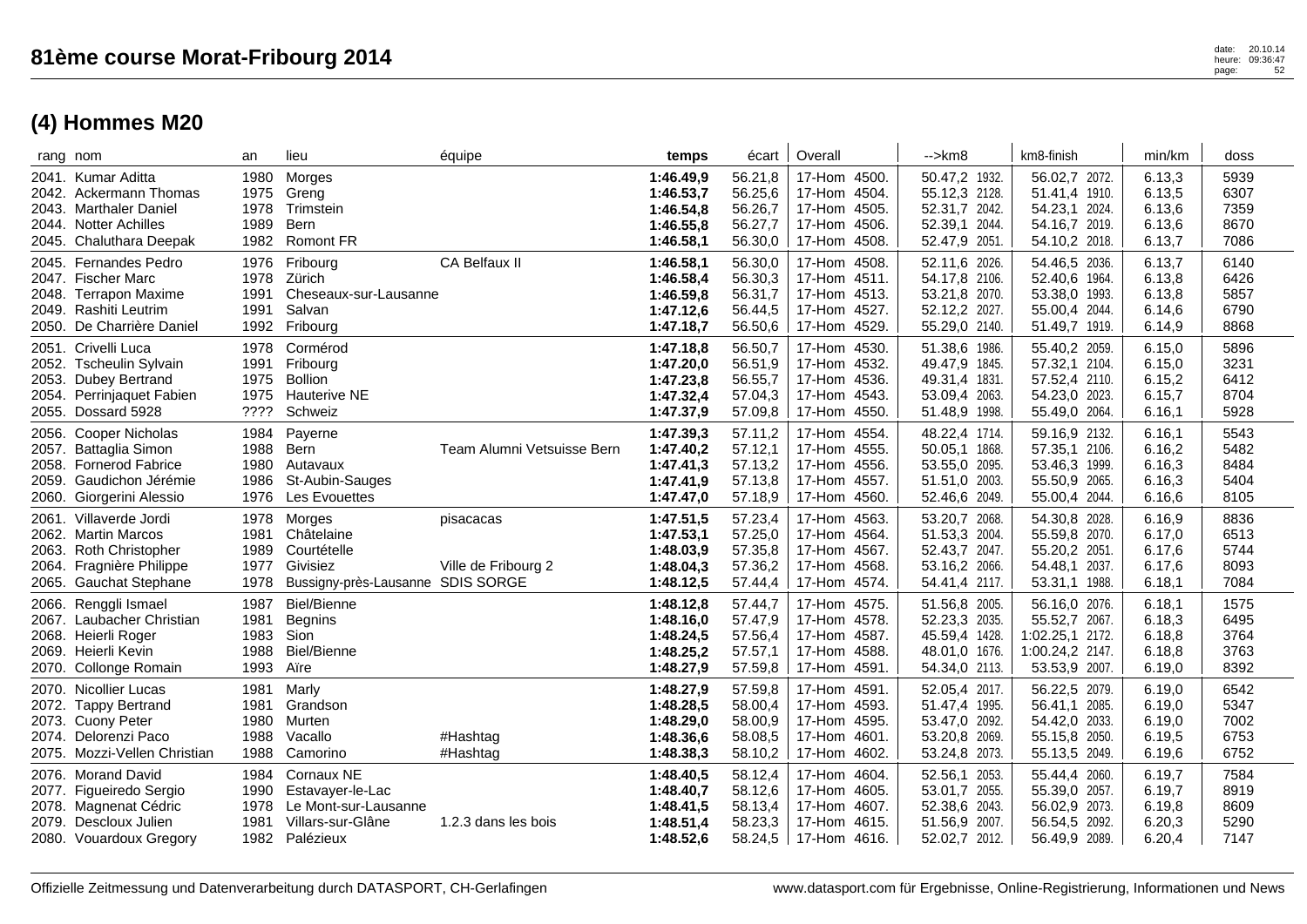| rang nom                                                                                                                          |                                               | an                                   | lieu                                                                                       | équipe                                       | temps                                                                                                           | écart                                               | Overall                                                                                            |                                  | -->km8                                                                            | km8-finish                                                                               | min/km                                         | doss                                  |
|-----------------------------------------------------------------------------------------------------------------------------------|-----------------------------------------------|--------------------------------------|--------------------------------------------------------------------------------------------|----------------------------------------------|-----------------------------------------------------------------------------------------------------------------|-----------------------------------------------------|----------------------------------------------------------------------------------------------------|----------------------------------|-----------------------------------------------------------------------------------|------------------------------------------------------------------------------------------|------------------------------------------------|---------------------------------------|
| 2081. Cooper Jonathan<br>2082. Piguet Maxime<br>2083. Rey Eric<br>2084. Hamdan Antoine<br>2085.                                   | <b>Buccassi Simone</b>                        | 1981<br>1985<br>1976<br>1978<br>1976 | Lausanne<br>Bussigny-près-Lausanne SDIS SORGE<br>Granges-Paccot<br>Chêne-Bougeries<br>Bern |                                              | 1:49.00,4<br>1:49.02,9<br>1:49.06,9<br>1:49.07,5<br>1:49.07,9                                                   | 58.32,3<br>58.34,8<br>58.38,8<br>58.39,4<br>58.39,8 | 17-Hom 4619.<br>17-Hom 4622.<br>17-Hom 4630.<br>17-Hom<br>17-Hom                                   | 4631.<br>4632.                   | 48.21,9 1713.<br>53.23,5 2071.<br>53.32,0 2077.<br>53.05,0 2057.<br>54.29,7 2111. | 1:00.38,5 2148.<br>55.39,4 2058.<br>55.34,9 2054.<br>56.02,5 2071.<br>54.38,2 2029.      | 6.20,9<br>6.21,0<br>6.21,2<br>6.21,3<br>6.21,3 | 5542<br>7383<br>8189<br>7539<br>7264  |
| 2086. Buchs Laurent<br>2087. Bettencourt Miguel<br>2088. Zahnd Yannick<br>2089. Burki Stan                                        | 2090. Sanchez Gould Diego                     | 1986<br>1988<br>1975<br>1981<br>1976 | Ecuvillens<br>Villars-sur-Glâne<br>Murten<br>Epalinges<br>Colombier NE                     | <b>AC Murten</b><br>Zarpellon/Burki          | 1:49.08,0<br>1:49.12,7<br>1:49.14,6<br>1:49.19,5<br>1:49.22,9                                                   | 58.39,9<br>58.44,6<br>58.46,5<br>58.51,4<br>58.54,8 | 17-Hom 4633.<br>17-Hom<br>17-Hom<br>17-Hom<br>17-Hom                                               | 4636.<br>4638.<br>4640.<br>4642. | 51.43,2 1991.<br>55.27,1 2139.<br>51.40,9 1988.<br>55.21,3 2133.<br>55.19,0 2132. | 57.24,8 2100.<br>53.45,6 1998.<br>57.33,7 2105.<br>53.58,2 2010.<br>54.03,9 2013.        | 6.21,3<br>6.21,6<br>6.21,7<br>6.22,0<br>6.22,2 | 6355<br>1428<br>5801<br>8364<br>8938  |
| 2091. Ducommun Cyril<br>2092. Cattiau Pierre<br>2093. Zanetti Simon<br>2095.                                                      | 2094. Schönmann François<br>Secchi Jérémy     | 1981<br>1983<br>1986<br>1988         | Cortaillod<br>Tavannes<br>1984 Villars-sur-Glâne<br>Muraz (Collombey)<br>Fribourg          | Ducommun/Soriano<br><b>Swiss Life Select</b> | 1:49.30,3<br>1:49.32,7<br>1:49.33,1<br>1:49.41,6<br>1:49.45,8                                                   | 59.02,2<br>59.04,6<br>59.05,0<br>59.13,5<br>59.17,7 | 17-Hom 4649.<br>17-Hom 4650.<br>17-Hom 4651.<br>17-Hom<br>17-Hom                                   | 4655.<br>4658.                   | 53.34,0 2079.<br>51.35,5 1985.<br>53.56,7 2097.<br>51.12,2 1961.<br>54.42,3 2118. | 55.56,3 2069.<br>57.57,2 2111.<br>55.36,4 2056.<br>58.29,4 2122.<br>55.03,5 2046.        | 6.22,6<br>6.22,8<br>6.22,8<br>6.23,3<br>6.23,5 | 6415<br>4541<br>6724<br>2752<br>8940  |
| 2096. Bruggisser Benoit<br>2097. Brodard Alexandre<br>2098. Trapletti Omar<br>2099. Hovem Finn<br>2100. Gianocca Gionata          |                                               | 1981<br>1978<br>1979<br>1992<br>1983 | Marly<br>Granges-Paccot<br>Mendrisio<br>Leysin<br>Fribourg                                 | HFR <sub>5</sub>                             | 1:49.46,9<br>1:49.48,0<br>1:49.48,9<br>1:49.51,5<br>1:49.57,5                                                   | 59.18,8<br>59.19,9<br>59.20,8<br>59.23,4<br>59.29,4 | 17-Hom 4661.<br>17-Hom 4663.<br>17-Hom<br>17-Hom<br>17-Hom                                         | 4665.<br>4668.<br>4670.          | 54.42,7 2119.<br>57.46,2 2176.<br>51.26,4 1980.<br>44.05,7 1147.<br>53.41,5 2086. | 55.04,2 2047.<br>52.01,8 1928.<br>58.22,5 2119.<br>1:05.45,8 2196.<br>56.16,0 2076.      | 6.23,6<br>6.23,6<br>6.23,7<br>6.23,8<br>6.24,2 | 8980<br>6349<br>5915<br>685<br>6745   |
| 2101. Niquille Samuel<br>2102. Favre Daniel<br>2103. Rodrigues Antonio<br>2104. Martinal Yann<br>2105. Strasser Arnaud            |                                               | 1992<br>1981<br>1983<br>1983<br>1990 | Châtel-sur-Montsalvens<br>Fribourg<br>Fribourg<br>Genève<br>Sugiez                         |                                              | 1:50.02,8<br>1:50.17,5<br>1:50.18.5<br>1:50.22,4<br>1:50.23,6                                                   | 59.34,7<br>59.49,4<br>59.50,4<br>59.54,3<br>59.55,5 | 17-Hom 4674.<br>17-Hom 4680.<br>17-Hom 4681.<br>17-Hom<br>17-Hom                                   | 4682.<br>4684.                   | 53.37,1 2081.<br>53.13,8 2065.<br>54.27,1 2110.<br>56.42,8 2169.<br>52.14,3 2028. | 56.25,7 2080.<br>57.03,7 2096.<br>55.51,4 2066.<br>53.39,6 1994.<br>58.09,3 2113.        | 6.24,5<br>6.25,4<br>6.25,4<br>6.25,6<br>6.25,7 | 6069<br>7457<br>8745<br>8618<br>7141  |
| 2106.<br>2107. Noirat Raphael<br>2108. Steinmann Claudio<br>2110. Terrapon Loïc                                                   | Brügger Michael<br>2109. Freiburghaus Sylvain | 1980<br>1977<br>1981<br>1993<br>1989 | Bern<br>Courgenay<br>Seuzach<br>Matran<br>Russy                                            |                                              | 1:50.25,6<br>1:50.27,0<br>1:50.29,8<br>1:51.19.9<br>$1:51.36,3$ $1:01.08,2$                                     | 59.57,5<br>59.58,9<br>1:00.01,7<br>1:00.51,8        | 17-Hom<br>17-Hom 4687.<br>17-Hom 4692.<br>17-Hom 4719.<br>17-Hom 4725.                             | 4686.                            | 55.46,5 2148.<br>52.04,3 2015.<br>56.08,4 2154.<br>51.33,4 1983.<br>53.55,6 2096. | 54.39,1 2030.<br>58.22,7 2120.<br>54.21,4 2020.<br>59.46,5 2138.<br>57.40,7 2109.        | 6.25,8<br>6.25,9<br>6.26,1<br>6.29,0<br>6.30,0 | 6173<br>5424<br>7571<br>12008<br>3997 |
| 2111.<br>2113. Babic Olivier<br>2114. Dal Pan Gael<br>2115. Barin Arach                                                           | Bianchi Dario<br>2112. Mazloum Marc-Antoine   | 1990<br>1983<br>1976<br>1977         | Fribourg<br>Genève<br>Châtel-St-Denis<br>Le Mont-sur-Lausanne<br>1984 Fribourg             |                                              | 1:51.36,5 1:01.08,4<br>1:51.36.9 1:01.08.8<br>1:51.41,2 1:01.13,1<br>1:51.55,2 1:01.27,1<br>1:51.55,6 1:01.27,5 |                                                     | 17-Hom 4726.<br>17-Hom 4727.<br>17-Hom 4730.<br>17-Hom 4740.<br>17-Hom 4741.                       |                                  | 57.27,4 2174.<br>54.08,3 2102.<br>50.40,3 1923.<br>53.35,2 2080.<br>53.05,9 2058. | 54.09,1 2016.<br>57.28,6 2102.<br>1:01.00,9 2155.<br>58.20,0 2118.<br>58.49,7 2129.      | 6.30,0<br>6.30,0<br>6.30,2<br>6.31,1<br>6.31,1 | 8081<br>8630<br>5478<br>8418<br>12015 |
| 2116. Gasser Jeremy<br>2117. Borruat Bastien<br>2118. Salamolard Olivier<br><b>Bovi Xavier</b><br>2119.<br>2120. Buzzurro Antonio |                                               | 1992<br>1990<br>1984<br>1977         | St-Légier<br><b>Boncourt</b><br>Sion<br>F-Annemasse<br>1984 Givisiez                       | La Team Pioche<br>Le Panard Migros Genève    | 1:52.02.0 1:01.33.9<br>1:52.06,9 1:01.38,8<br>1:52.15,2 1:01.47,1<br>1:52.15,4 1:01.47,3                        |                                                     | 17-Hom 4746.<br>17-Hom 4749.<br>17-Hom 4752.<br>17-Hom 4753.<br>1:52.23,8 1:01.55,7   17-Hom 4760. |                                  | 51.49,0 1999.<br>56.36,8 2164.<br>55.39,5 2145.<br>53.57,6 2098.<br>52.16,4 2030. | 1:00.13,0 2143.<br>55.30,1 2052.<br>56.35,7 2082.<br>58.17,8<br>2117.<br>1:00.07,4 2140. | 6.31,4<br>6.31.7<br>6.32,2<br>6.32,2<br>6.32,7 | 6437<br>6041<br>7396<br>3658<br>5923  |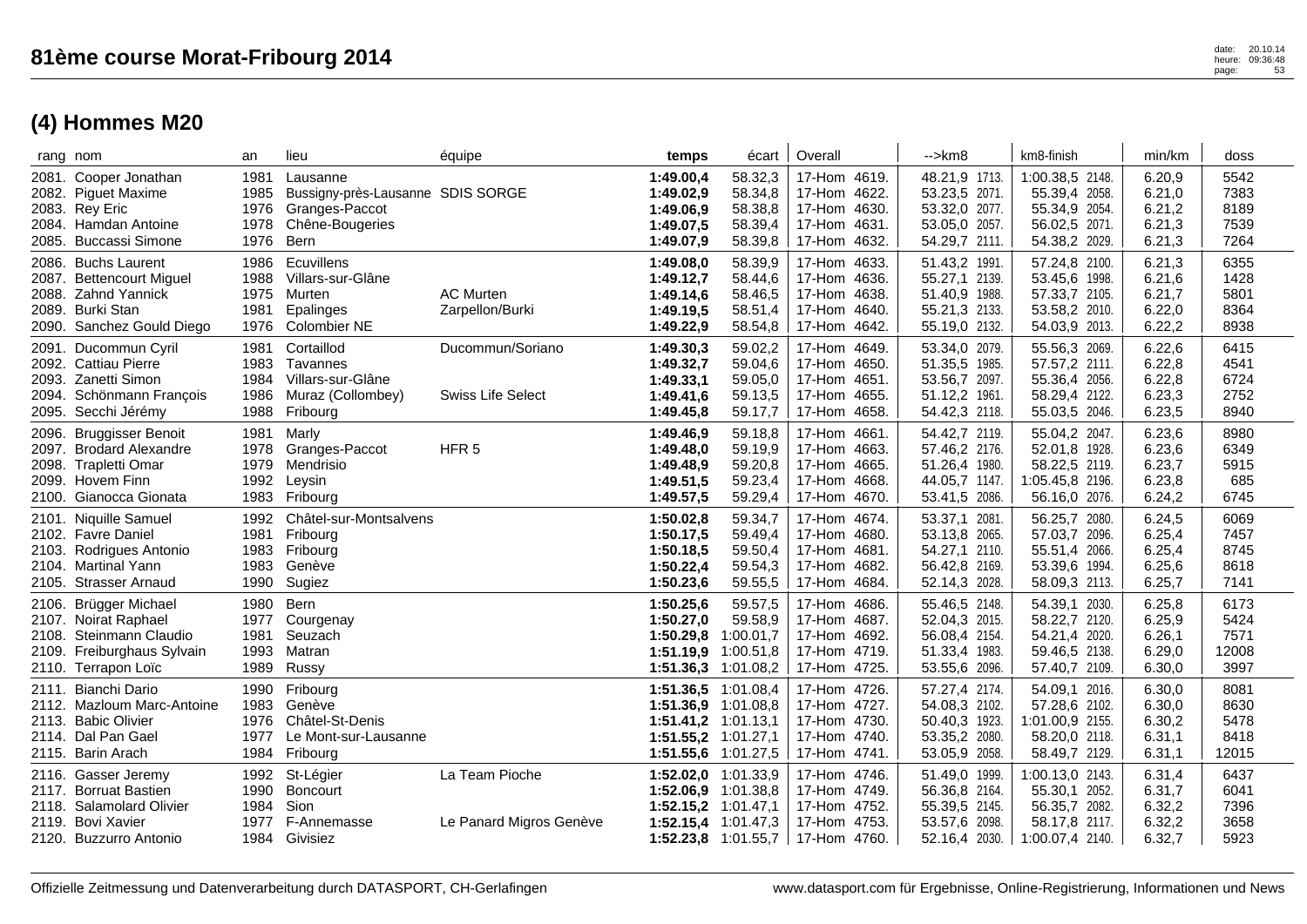| date:  | 20.10.14 |
|--------|----------|
| heure: | 09:36:49 |
| page:  | 54       |

| rang nom                                                                                                                      | an                                   | lieu                                                                                                     | équipe                                 | temps                                                                                                           | écart                 | Overall                                                                                            | -->km8                                                                            | km8-finish                                                                                  | min/km                                         | doss                                 |
|-------------------------------------------------------------------------------------------------------------------------------|--------------------------------------|----------------------------------------------------------------------------------------------------------|----------------------------------------|-----------------------------------------------------------------------------------------------------------------|-----------------------|----------------------------------------------------------------------------------------------------|-----------------------------------------------------------------------------------|---------------------------------------------------------------------------------------------|------------------------------------------------|--------------------------------------|
| 2121. Favre Yoann<br>2122. Kruczinna Martin<br>2123. Pilloud Olivier<br>2124. Dey Jérémy<br>2125. Lathion Jean-Baptiste       | 1983<br>1979<br>1978<br>1991<br>1989 | Lausanne<br>Muntelier<br>Bulle<br>Granges-Paccot<br>Paudex                                               | <b>Kruczi-Power</b><br><b>Bieudron</b> | 1:52.31,1 1:02.03,0<br>1:52.31,6 1:02.03,5<br>1:52.34,3 1:02.06,2<br>1:52.36,0 1:02.07,9                        | 1:52.40,5 1:02.12,4   | 17-Hom 4766.<br>17-Hom 4768.<br>17-Hom 4769.<br>17-Hom 4771.<br>17-Hom 4772.                       | 55.21,9 2134.<br>54.19.8 2108.<br>55.10,8 2127.<br>51.10,7 1960.<br>54.25,7 2109. | 57.09,2 2097.<br>58.11,8 2114.<br>57.23,5 2099.<br>1:01.25,3 2161.<br>58.14,8 2115.         | 6.33,1<br>6.33,2<br>6.33,3<br>6.33,4<br>6.33,7 | 7297<br>5305<br>8711<br>3706<br>6494 |
| 2126. Erpf Philipp<br>2127. Siegfried Lucas<br>2128. Frisch Christian<br>2129. Santos Loureiro Carlos<br>2130. Délèze Jacques | 1986<br>1987<br>1976<br>1976<br>1979 | Murten<br>Aire-la-Ville<br>Spiegel<br>Siviriez<br>Sion                                                   |                                        | 1:52.40,9 1:02.12,8<br>1:52.41,1 1:02.13,0<br>1:52.45,5 1:02.17,4<br>1:52.52,9 1:02.24,8<br>1:53.00,9 1:02.32,8 |                       | 17-Hom 4773.<br>17-Hom 4774.<br>17-Hom 4775.<br>17-Hom 4781.<br>17-Hom 4784.                       | 56.00,6 2152.<br>53.57,6 2098.<br>48.44,7 1760.<br>50.19,7 1901.<br>54.17,6 2105. | 56.40,3 2084.<br>58.43,5 2126.<br>1:04.00,8 2190.<br>1:02.33,2 2176.<br>58.43,3 2125.       | 6.33,7<br>6.33,7<br>6.34,0<br>6.34,4<br>6.34,9 | 8094<br>6621<br>4596<br>7501<br>5555 |
| 2131. Lavanchy Martial<br>2132. Voirol Julien<br>2133. Blanc Mathieu<br>2134. Aebischer Cedric<br>2135. Saerens Grégoire      | 1978<br>1984<br>1977<br>1975<br>1992 | Dizy<br><b>Bonvillars</b><br><b>Bulle</b><br>Granges-Paccot<br>Zürich                                    |                                        | 1:53.12,1 1:02.44,0<br>1:53.16,7 1:02.48,6<br>1:53.19,7 1:02.51,6<br>1:53.26,2 1:02.58,1                        | 1:53.33,7 1:03.05,6   | 17-Hom 4794.<br>17-Hom 4795.<br>17-Hom 4797.<br>17-Hom 4801.<br>17-Hom 4803.                       | 56.09,5 2155.<br>56.38,9 2166.<br>55.40,4 2146.<br>52.09,9 2023.<br>56.59,9 2172. | 57.02,6 2095.<br>56.37,8 2083.<br>57.39,3 2108.<br>1:01.16,3 2158.<br>56.33,8 2081.         | 6.35,5<br>6.35,8<br>6.36,0<br>6.36,4<br>6.36,8 | 7348<br>7154<br>7001<br>5458<br>7395 |
| 2136. Jelk Francois<br>2137. Richardet Jérôme<br>2138. Pointet Nathan<br>2139. Cloos Steve<br>2140. Toscanelli Matthias       | 1987<br>1983<br>1993<br>1987<br>1981 | <b>Bulle</b><br>Yverdon-les-Bains<br>Romanel-sur-Lausanne<br>Romanel-sur-Lausanne Team BCV 3<br>Fribourg |                                        | 1:53.40,6 1:03.12,5<br>1:53.41,2 1:03.13,1<br>1:53.47,2 1:03.19,1<br>1:53.49,5 1:03.21,4                        | 1:53.50,5 1:03.22,4   | 17-Hom 4808.<br>17-Hom 4810.<br>17-Hom 4813.<br>17-Hom 4814.<br>17-Hom 4815.                       | 56.47,7 2170.<br>54.58,5 2125.<br>55.38,0 2144.<br>58.42,6 2192.<br>51.58,3 2008. | 56.52,9 2091.<br>58.42,7 2124.<br>58.09,2 2112.<br>55.06,9 2048.<br>1:01.52,2 2165.         | 6.37,2<br>6.37,2<br>6.37,6<br>6.37,7<br>6.37,8 | 7169<br>7195<br>8719<br>8388<br>6743 |
| 2141. Tercier Julien<br>2142. Fournier Nicolas<br>2143. Beguin Ronnie<br>2144. Thalmann Xavier<br>2145. Tscherrig Julien      | 1981<br>1981<br>1986                 | Riaz<br>1983 Gollion<br>1985 Corseaux<br>Fribourg<br>Vevey                                               |                                        | 1:53.57,7 1:03.29,6<br>1:54.00,2 1:03.32,1<br>1:54.07,3 1:03.39,2<br>1:54.17,4 1:03.49,3<br>1:54.20,7 1:03.52,6 |                       | 17-Hom 4818.<br>17-Hom 4821.<br>17-Hom 4827.<br>17-Hom 4830.<br>17-Hom 4832.                       | 54.45,8 2120.<br>51.43,4 1992.<br>56.38,1 2165.<br>52.26,6 2037.<br>54.01,3 2101. | 59.11,9 2131.<br>1:02.16,8 2169.<br>57.29,2 2103.<br>1:01.50,8 2164.<br>1:00.19,4 2146.     | 6.38,2<br>6.38,3<br>6.38,7<br>6.39,3<br>6.39,5 | 6707<br>4588<br>8335<br>6045<br>5780 |
| 2146. Renfer Patrick<br>2147. Schmid Cédric<br>2148. Finelli Fabio<br>2149. Sassi Cédric Olivier<br>2150. Surmely Julien      | 1977<br>1978<br>1983                 | Liebefeld<br>1984 Givisiez<br>1987 Fribourg<br>Sion<br><b>Biel/Bienne</b>                                |                                        | 1:54.28,7 1:04.00,6<br>1:54.29,0 1:04.00,9<br>1:54.29,7 1:04.01,6<br>$1:54.32,3$ $1:04.04,2$                    | $1:54.36,1$ 1:04.08,0 | 17-Hom 4837.<br>17-Hom 4838.<br>17-Hom 4839.<br>17-Hom 4842.<br>17-Hom 4846.                       | 56.11,6 2158.<br>58.22,9 2190.<br>57.14,3 2173.<br>53.07,6 2061.<br>53.44,2 2087. | 58.17,1 2116.<br>56.06,1 2075.<br>57.15,4 2098.<br>1:01.24,7 2160.<br>1:00.51,9 2153.       | 6.40,0<br>6.40,0<br>6.40,0<br>6.40,2<br>6.40,4 | 7392<br>8775<br>7589<br>124<br>6249  |
| 2151. Briki Borhane<br>2152. Bigler Thierry<br>2153. Hertig Tristan<br>2154. Saffioti Jérôme<br>2155. Nusbaumer Johan         | 1980<br>1978<br>1989<br>1976<br>1979 | Granges-Paccot<br>Misery-Courtion<br>Villars-sur-Glâne<br>Carouge GE<br>Aïre                             |                                        | 1:54.39,5 1:04.11,4<br>1:55.01,9 1:04.33,8<br>1:55.17,8 1:04.49,7<br>1:55.19,0 1:04.50,9                        | 1:55.23,6 1:04.55,5   | 17-Hom 4849.<br>17-Hom 4858.<br>17-Hom 4866.<br>17-Hom 4867.<br>17-Hom 4869.                       | 53.11,0 2064.<br>54.50,1 2122.<br>52.19,6 2034.<br>56.10,0 2156.<br>57.47,1 2178. | 1:01.28,5 2162.<br>1:00.11,8 2142.<br>1:02.58,2 2181.<br>59.09,0 2130.<br>57.36,5 2107.     | 6.40,6<br>6.41,9<br>6.42,9<br>6.42,9<br>6.43,2 | 5517<br>7139<br>5958<br>6676<br>8672 |
| 2156. Sturzenegger Markus<br>2157. Greber Cesar<br>2158. Lehner Laurent<br>2159. James Gregory<br>2160. Arbellay Emmanuel     | 1982<br>1991<br>1984<br>1989         | Moosseedorf<br>Salvan<br>Monthey<br>Commugny<br>1984 Villars-sur-Glâne                                   |                                        | 1:55.35,2 1:05.07,1<br>1:55.49,7 1:05.21,6<br>1:56.01,4 1:05.33,3<br>1:56.11,2 1:05.43,1                        |                       | 17-Hom 4874.<br>17-Hom 4881.<br>17-Hom 4885.<br>17-Hom 4891.<br>1:56.17,7 1:05.49,6   17-Hom 4893. | 54.50,5 2123.<br>55.36,7 2142.<br>47.48,1 1654.<br>53.41,1 2085.<br>55.26,8 2138. | 1:00.44.7 2150.<br>1:00.13,0 2143.<br>1:08.13,3 2209.<br>1:02.30,1 2174.<br>1:00.50,9 2152. | 6.43,9<br>6.44,7<br>6.45,4<br>6.46,0<br>6.46,3 | 4492<br>6762<br>6498<br>6778<br>1435 |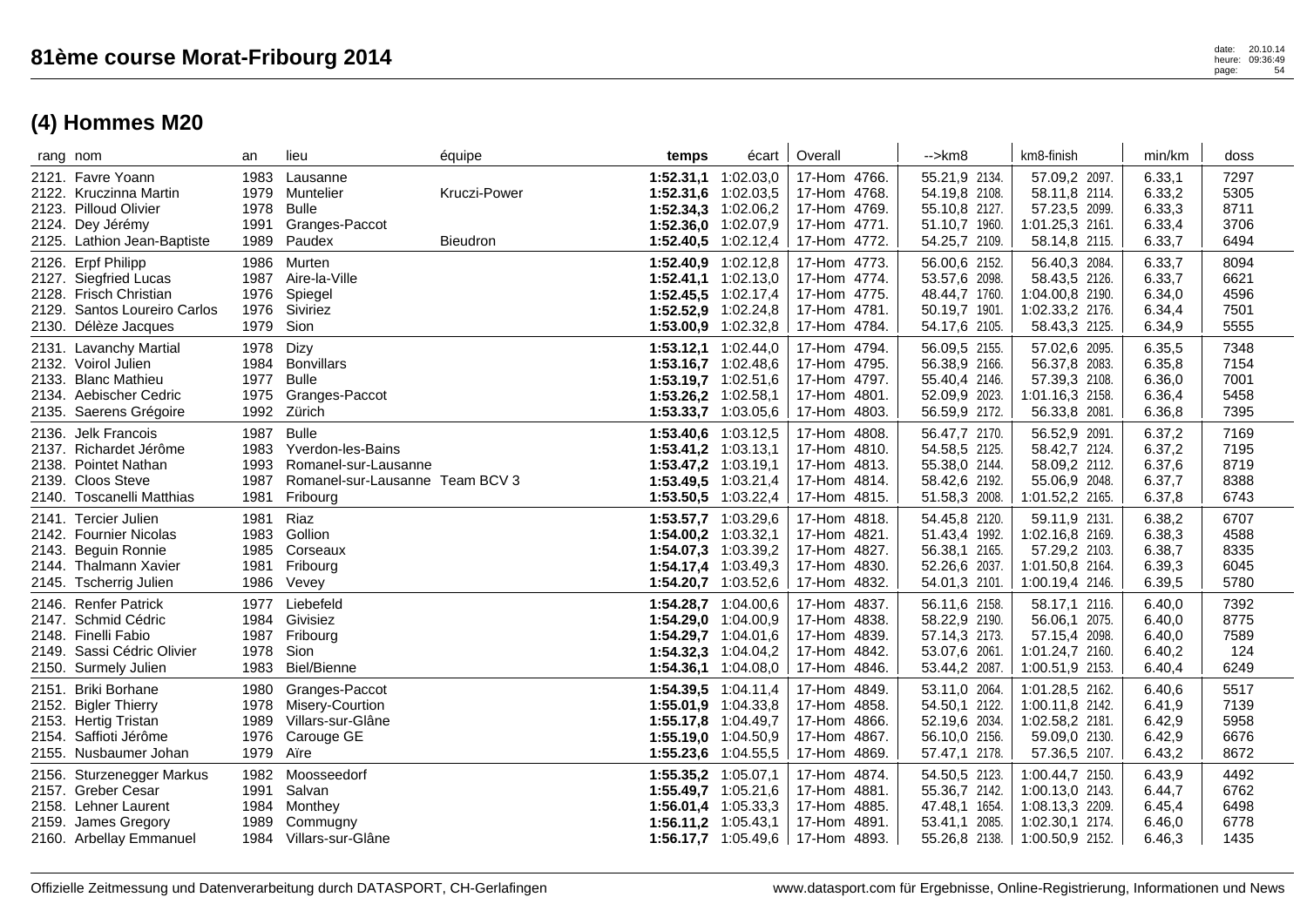| rang nom |                                                                                                                                           | an                                   | lieu                                                                                       | équipe                                             | temps                                                                                                           | écart     | Overall                                                                                                   | $\rightarrow$ km $\alpha$                                                               | km8-finish                                                                                  | min/km                                         | doss                                 |
|----------|-------------------------------------------------------------------------------------------------------------------------------------------|--------------------------------------|--------------------------------------------------------------------------------------------|----------------------------------------------------|-----------------------------------------------------------------------------------------------------------------|-----------|-----------------------------------------------------------------------------------------------------------|-----------------------------------------------------------------------------------------|---------------------------------------------------------------------------------------------|------------------------------------------------|--------------------------------------|
|          | 2161. Carrasquinho Igor<br>2162. Rozas Soto Alejandro Esteban<br>2163. Lehner Frank                                                       | 1983<br>1979<br>1975                 | Roche VD<br>Fribourg<br>Monthey                                                            | Futur papa                                         | 1:56.29.1<br>1:56.31,9 1:06.03,8<br>1:56.42.0 1:06.13.9                                                         | 1:06.01,0 | 17-Hom 4895.<br>17-Hom 4896.<br>17-Hom 4902.                                                              | 52.09,7 2021<br>54.39,0 2116.<br>54.29,7 2111.                                          | 1:04.19,4 2191.<br>1:01.52,9 2166.<br>1:02.12,3 2168.                                       | 6.47,0<br>6.47,2<br>6.47,8                     | 8960<br>8754<br>8589                 |
|          | 2164. Soguel Loic<br>2165. Godel Frédéric                                                                                                 | 1986<br>1977                         | Les Hauts-Geneveys<br>Fribourg                                                             | Soguel                                             | 1:56.42,9 1:06.14,8<br>1:56.51,6                                                                                | 1:06.23,5 | 17-Hom 4904.<br>17-Hom 4907.                                                                              | 57.57,7 2182.<br>53.32,7 2078.                                                          | 58.45,2 2128.<br>1:03.18,9 2184.                                                            | 6.47,8<br>6.48,3                               | 8794<br>4239                         |
|          | 2166. Thalmann Michael<br>2167. Michel Patrick<br>2168. Roh Emmanuel<br>2169. Arbellay Yann<br>2170. Monin François                       | 1989<br>1983<br>1985<br>1982<br>1992 | Granges-Paccot<br>Le Locle<br>Chavannes-près-Renens<br>Conthey<br>Plan-les-Ouates          | CourirEnsemble                                     | 1:56.54,3 1:06.26,2<br>1:56.58,3 1:06.30,2<br>1:56.58,4 1:06.30,3<br>1:57.13,6 1:06.45,5<br>1:57.24,8           | 1:06.56,7 | 17-Hom 4908.<br>17-Hom 4911.<br>17-Hom 4912.<br>17-Hom 4920.<br>17-Hom 4925.                              | 55.49,7 2149.<br>56.42,4 2176.<br>53.48,8 2093.<br>56.32,8 2163.<br>57.48,7 2179.       | 1:01.04,6 2156.<br>1:00.15,9 2145.<br>1:03.09,6 2183.<br>1:00.40,8 2149.<br>59.36,1 2134.   | 6.48,5<br>6.48,7<br>6.48,7<br>6.49,6<br>6.50,2 | 4779<br>8642<br>6584<br>5031<br>5001 |
| 2172.    | 2171. Fernandez Johan<br><b>Burkhard Jovan</b><br>2173. Robatel Marc<br>2174. Roh Xavier<br>2175. Renevey Alexandre                       | 1979<br>1980<br>1977<br>1976<br>1975 | Plan-les-Ouates<br>Plan-les-Ouates<br>Plan-les-Ouates<br>Belmont-sur-Lausanne<br>Neyruz FR | CourirEnsemble<br>CourirEnsemble<br>CourirEnsemble | 1:57.28,4 1:07.00,3<br>1:57.33,9 1:07.05,8<br>1:57.35,0 1:07.06,9<br>1:57.42,1 1:07.14,0<br>1:57.48,8 1:07.20,7 |           | 17-Hom 4932.<br>17-Hom 4937.<br>17-Hom 4938.<br>17-Hom 4940.<br>17-Hom 4942.                              | 57.51,7 2180.<br>57.46,8 2177.<br>57.58,8 2184.<br>55.15,4 2129.<br>55.08,1 2126.       | 59.36,7 2136.<br>59.47,1 2139.<br>59.36,2 2135.<br>1:02.26,7 2173.<br>1:02.40,7 2178.       | 6.50,5<br>6.50,8<br>6.50,8<br>6.51,3<br>6.51,6 | 5588<br>5529<br>5446<br>6585<br>8935 |
|          | 2176. Murat Guillaume<br>2177. Chapuis Romain<br>2178. Yerly Jose<br>2179. Asemota Stefan<br>2180. Dewarrat Jean-Marc                     | 1981<br>1984<br>1981<br>1976<br>1981 | Fribourg<br>Porrentruy<br>Granges-Paccot<br>Fribourg<br>Remaufens                          | Fribourg-Natation                                  | 1:57.52,4 1:07.24,3<br>1:58.35,1 1:08.07,0<br>1:58.37,7 1:08.09,6<br>1:58.43,8 1:08.15,7<br>1:58.44,9 1:08.16,8 |           | 17-Hom 4943.<br>17-Hom 4953.<br>17-Hom 4955.<br>17-Hom 4957.<br>17-Hom 4959.                              | 58.11,0 2188.<br>54.36,0 2114.<br>59.53,6 2198.<br>54.57,3 2124.<br>57.54,7 2181.       | 59.41,4 2137.<br>1:03.59,1 2189.<br>58.44,1 2127.<br>1:03.46,5 2188.<br>1:00.50,2 2151.     | 6.51,9<br>6.54,3<br>6.54,5<br>6.54,8<br>6.54,9 | 8208<br>6251<br>8894<br>5476<br>8448 |
|          | 2181. Richeton Thierry<br>2182. Niggeler Michael<br>2183. Fumeaux Supersizeten<br>2184. Raisin Maxime<br>2185. Badel Stéphane             | 1976<br>1992<br>1981<br>1993<br>1976 | Plan-les-Ouates<br>St-Blaise<br><b>Bramois</b><br>Nyon<br>Penthalaz                        | CourirEnsemble                                     | 1:58.45,1 1:08.17,0<br>1:58.50,2 1:08.22,1<br>1:58.57,5 1:08.29,4<br>1:59.41,6 1:09.13,5<br>2:00.23,3           | 1:09.55,2 | 17-Hom 4960.<br>17-Hom 4963.<br>17-Hom 4966.<br>17-Hom 4979.<br>17-Hom 4990.                              | 57.37,3 2175.<br>1:00.19,5 2202.<br>56.15,0 2160.<br>58.45,3 2193.<br>58.00,8 2185.     | 1:01.07,8 2157.<br>58.30,7 2123.<br>1:02.42,5 2179.<br>1:00.56,3 2154.<br>1:02.22,5 2171.   | 6.54,9<br>6.55,2<br>6.55,6<br>6.58,2<br>7.00,6 | 5731<br>8248<br>7303<br>8730<br>7234 |
|          | 2186. Guillaume Romain<br>2187. Fankhauser Jean Marc<br>2188. D'Angelo Luca<br>2189. Delacoste Thomas<br>2190. Pauli Laurent              | 1982<br>1978<br>1987<br>1978<br>1983 | Cornaux NE<br>La Chaux-de-Fonds<br>Vevey<br>Lausanne<br>Bouloz                             | Golay/Guillaume                                    | 2:00.38,5 1:10.10,4<br>2:01.01,0 1:10.32,9<br>2:01.19,4 1:10.51,3<br>2:01.32,6 1:11.04,5<br>2:02.42,0 1:12.13,9 |           | 17-Hom 4995.<br>17-Hom 5001.<br>17-Hom 5004.<br>17-Hom 5005.<br>17-Hom 5012.                              | 58.00,9 2186.<br>59.43,0 2196.<br>58.46,4 2194.<br>58.10,0 2187.<br>56.10,7 2157.       | 1:02.37,6 2177.<br>1:01.18,0 2159.<br>1:02.33,0 2175.<br>1:03.22,6 2186.<br>1:06.31,3 2199. | 7.01,5<br>7.02,8<br>7.03,9<br>7.04,7<br>7.08,7 | 8532<br>8470<br>7279<br>7601<br>8693 |
|          | 2191. Clément Cédric<br>2192. Sochin Dominik<br>2193. Filbry Gordon-David<br>2194. Noble Julien<br>2195. Roth Olivier                     | 1977<br>1984<br>1979<br>1984<br>1989 | <b>Cressier FR</b><br>FL-Mauren FL<br>Olten<br>Lucens<br>Granges (Veveyse)                 | SM run<br>Meyer/Rotj                               | 2:02.49,7 1:12.21,6<br>2:02.52,6 1:12.24,5<br>2:02.58,4 1:12.30,3<br>2:03.03,4 1:12.35,3<br>2:03.21,5 1:12.53,4 |           | 17-Hom 5014.<br>17-Hom 5015.<br>17-Hom 5018.<br>17-Hom 5020.<br>17-Hom 5023.                              | 56.42,3 2167.<br>1:00.48,2 2206.<br>56.57,6 2171.<br>55.34,5 2141.<br>1:00.16,4 2201.   | 1:06.07,4 2198.<br>1:02.04,4 2167.<br>1:06.00,8 2197.<br>1:07.28,9 2205.<br>1:03.05,1 2182. | 7.09,2<br>7.09,3<br>7.09,7<br>7.10,0<br>7.11,0 | 8384<br>8989<br>7593<br>6170<br>8102 |
|          | 2196. Cuttat Sebastien<br>2197. Blum Walter-Vincent<br>2198. Marine Henry<br>2199. Oliveira Neves Leitao Rui Felipe<br>2200. Genoud Jacky | 1989<br>1985<br>1992<br>1987<br>1983 | Ste-Croix<br>Villars-sur-Glâne<br>Etov<br>Domdidier<br>Marly                               | Szabolcsi/Blum<br>les Canards                      | 2:03.35,3 1:13.07,2<br>2:03.35.9 1:13.07.8<br>2:03.42,7 1:13.14,6<br>2:03.45,0 1:13.16,9                        |           | 17-Hom 5027.<br>17-Hom 5028.<br>17-Hom 5030.<br>17-Hom 5031.<br><b>2:03.49,0</b> 1:13.20,9   17-Hom 5032. | 1:00.13,4 2200.<br>1:00.40,3 2205.<br>1:02.08,3 2210.<br>58.11,8 2189.<br>56.14,8 2159. | 1:03.21,9 2185.<br>1:02.55,6 2180.<br>1:01.34,4 2163.<br>1:05.33,2 2194.<br>1:07.34,2 2206. | 7.11,8<br>7.11,9<br>7.12,3<br>7.12,4<br>7.12,6 | 8414<br>8345<br>7614<br>8675<br>7555 |
|          |                                                                                                                                           |                                      |                                                                                            |                                                    |                                                                                                                 |           |                                                                                                           |                                                                                         |                                                                                             |                                                |                                      |